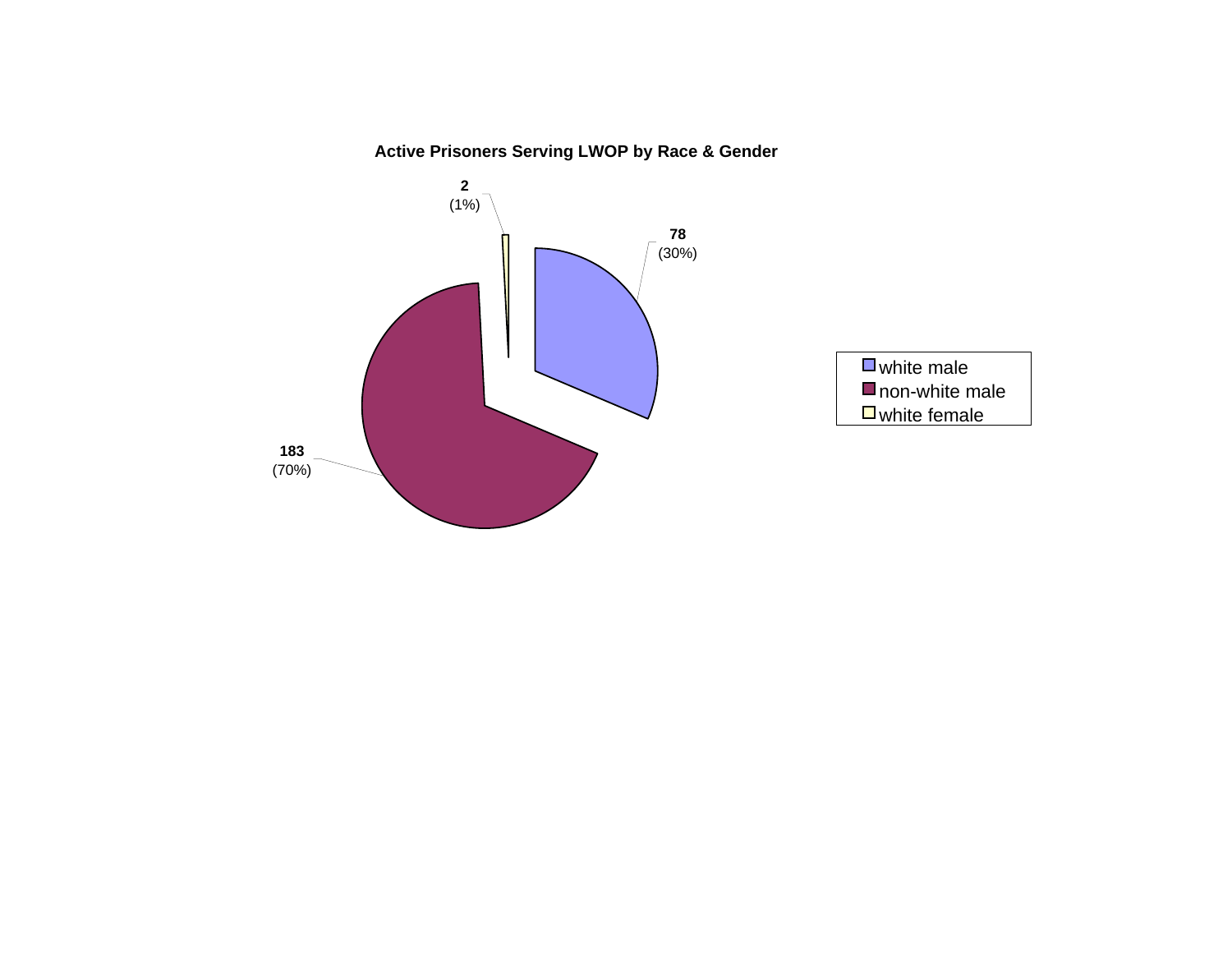**Prior Incarcerations for Inmates Serving Life Without Parole**

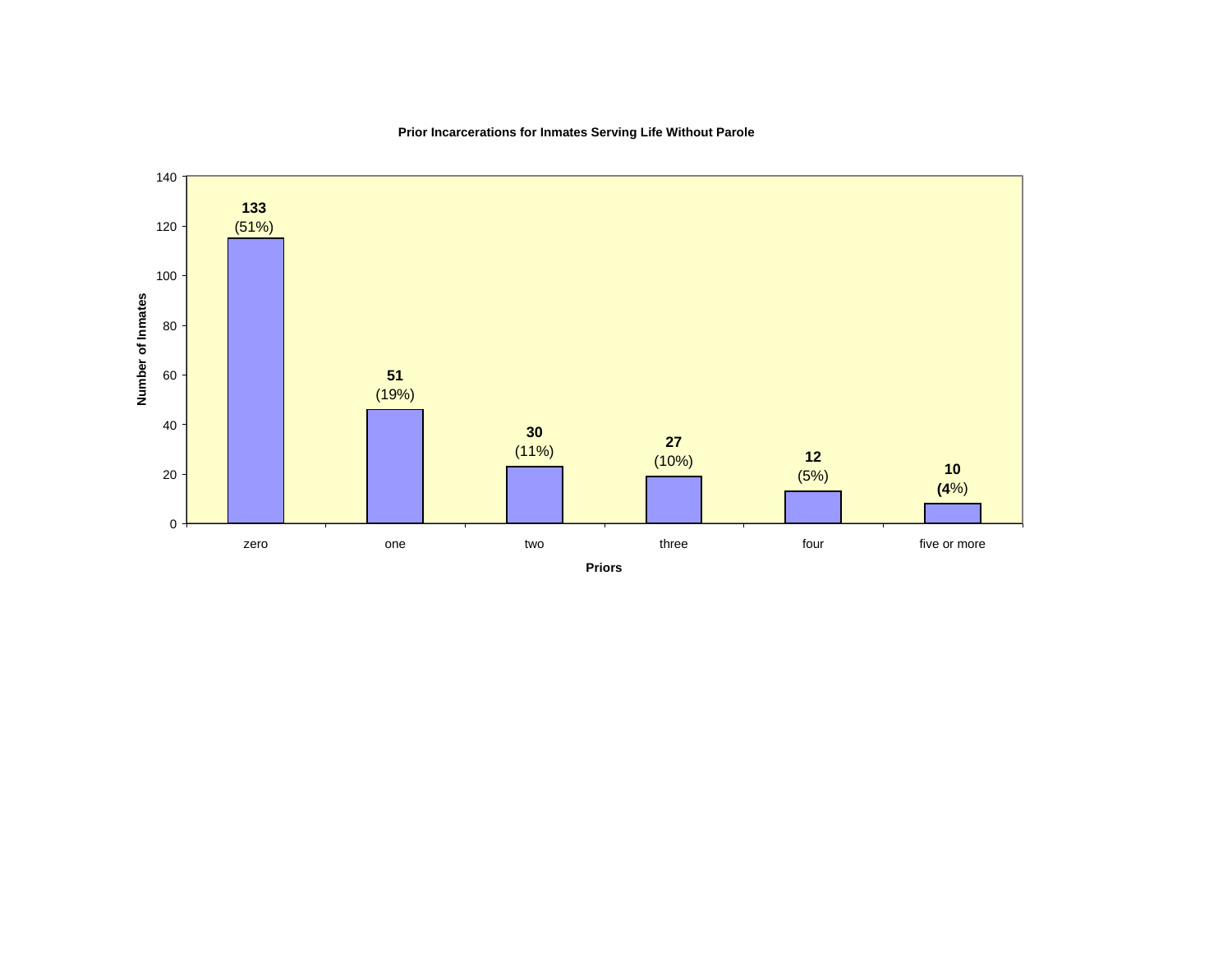# **Active Inmates Serving LWOP by Crime Type**

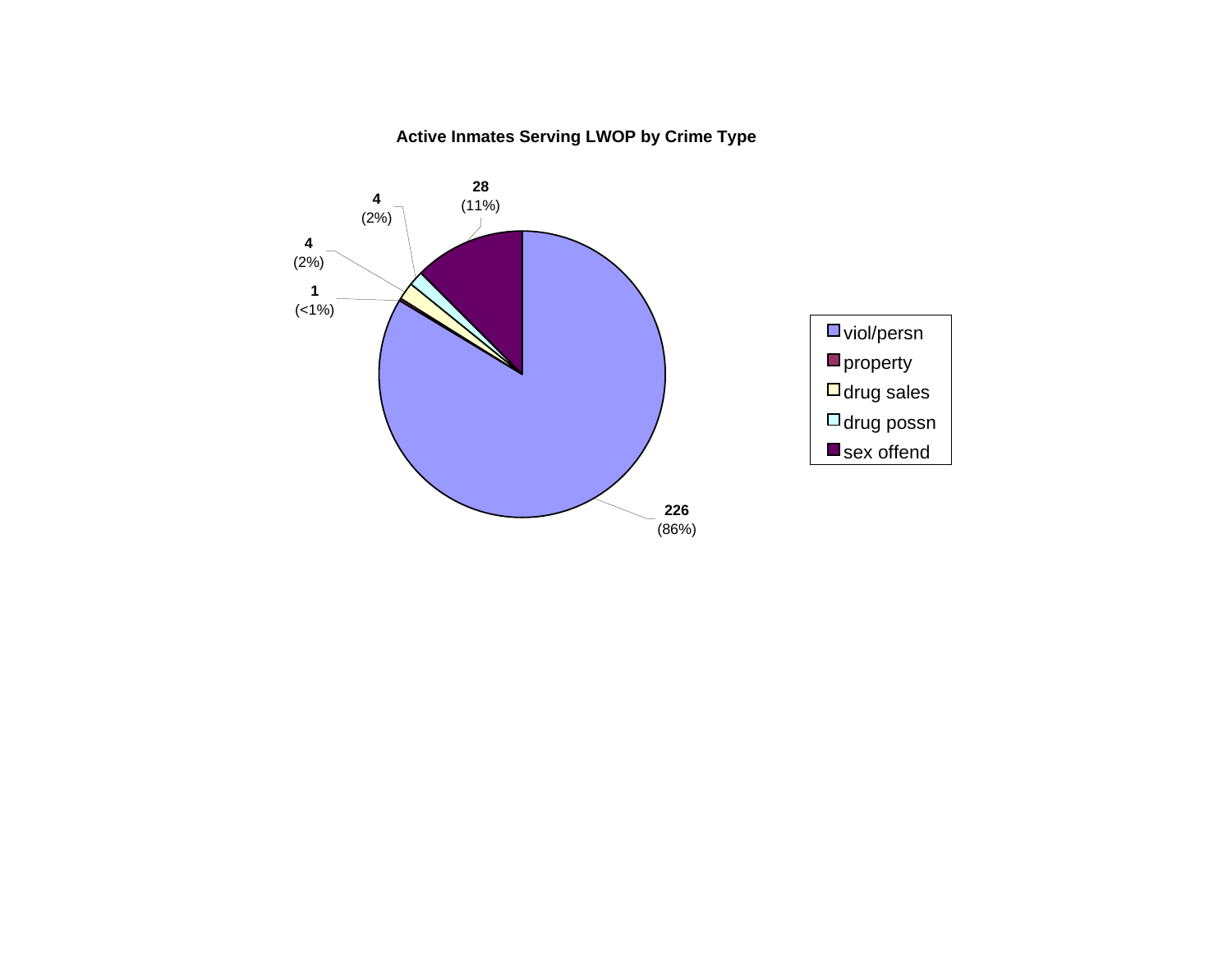Georgia Department of Corrections Page 1 Run 02/18/02 Office of Planning and Analysis

#### Inmate statistical profile

TABLE OF CONTENTS FOR ACTIVE PRISONERS EXCLUDING JAIL

Title PAGE ----- ---- RACE AND SEX............................ 2 Culture Fair IQ Scores.................. 3 Self-Rpt Socioeconomic Class............ 4 Self-Rpt Environment To Age 16.......... 5 Self-Rpt Education Level................ 6 Functional Reading Level (WRAT Scores).. 7 Functional Math Level (WRAT Scores)..... 8 Functional Spelling Level (WRAT Scores). 9 Self-Rpt Guardian Status To Age 16......10 Self-Rpt Employment Status Before Prison11 Self-Rpt Marital Status At Admission....12 Self-Rpt Number Of Children At Admission13 Self-Rpt Religious Affiliation..........14 Self-Rpt Family Behavior Patterns \*.....15 Inmate Diagnostic Behavior Problem \*....16 Physical Profile (General Condition)....17 Security Status...........................18 Number Of Sentences.....................19 Number Of Disciplinaries................20 Number Of Escapes........................21 Number Of Prior Georgia Incarcerations \*22 Number Of Transfers.....................23 County Of Conviction....................24 Circ Of Conviction......................27 Home County.............................29 Prison Sentence In Years................32 Probation To Follow Prison..............33Admission Type............................34 Release Type..............................35 Inst By Group..............................36 Institution.............................37 Misdemeanors And Felonies...............38 Crimes By Group.............................39 Most Serious Offense....................40 Most Serious Crime Type.................41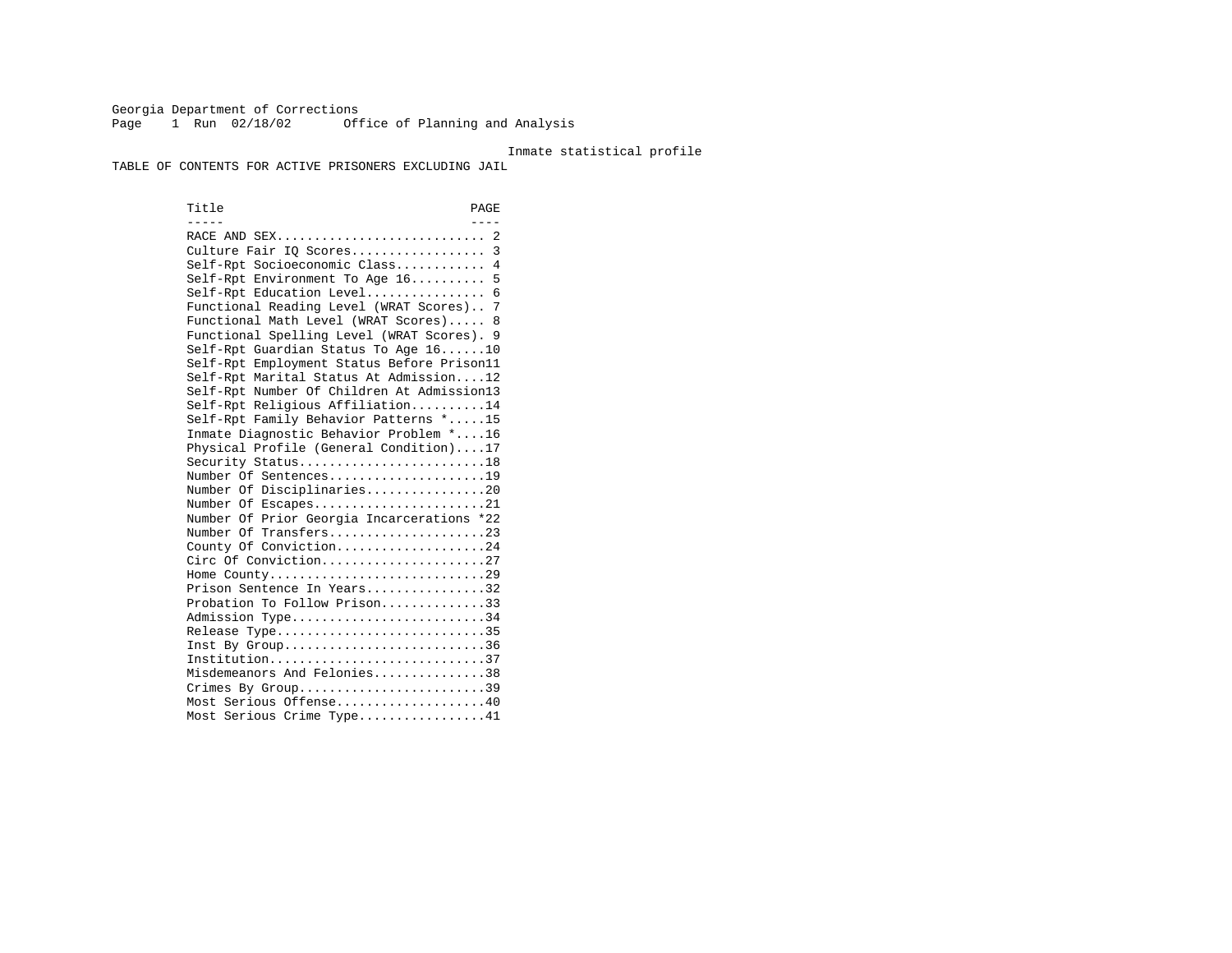### Georgia Department of Corrections Page 2 Run 02/18/02 Office of Planning and Analysis

#### Inmate statistical profile

Sample: ACTIVE PRISONERS EXCLUDING JAIL **Requestor:** Statistics Active inmates 02/18/2002

RACE AND SEX by current age & sex

|                  |                    |                            | M E N            |                          |                     |                  |                             | W O M E N                  |                            |                  |                                  |
|------------------|--------------------|----------------------------|------------------|--------------------------|---------------------|------------------|-----------------------------|----------------------------|----------------------------|------------------|----------------------------------|
| RACE AND SEX     | Age<br>$ 00 - 21 $ | Age<br>$ 22-39 $           | Age<br>$ 40-54 $ | Age<br>$ 55-99$          | Men<br>ႜ<br>% Total | Age<br>$ 00-21$  | Age<br>$ 22-39 $            | Age<br>$ 40-54 $           | Age<br>$8 55-99$           | Women<br>% Total | Grand<br>%   Total<br>ಿ          |
| WHITE MALE       | 0<br>0             | 42<br>28                   | 27<br>30         | 9<br>53                  | 78<br>30            | 0<br>0           | 0                           | 0                          |                            | 0                | 78<br>30                         |
| NON WHITE MALE   | 5 100              | 72<br>107                  | 63<br>70         | 8<br>47                  | 183<br>70           | $\mathbf 0$<br>0 | $\mathbf 0$<br>$\mathbf{0}$ | $\mathbf 0$<br>0           | $\mathbf 0$<br>0           | 0<br>0           | 183<br>70                        |
| WHITE FEMALE     | $\mathbf 0$<br>0   | $\Omega$<br>0              | $\mathbf 0$<br>0 | $\Omega$<br>$\mathbf{0}$ | $\Omega$<br>0       | $\mathbf 0$<br>0 | 2 100                       | $\mathbf 0$                | $\mathbf 0$<br>0           | 2 100            | $\overline{2}$<br>1              |
| NON WHITE FEMALE | 0<br>0             | $\mathbf 0$<br>$\mathbf 0$ | 0<br>0           | $\mathbf 0$<br> 0        | 0<br>0              | 0<br>$\mathbf 0$ | 0<br>$\mathbf{0}$           | $\mathbf 0$<br>$\mathbf 0$ | $\mathbf 0$<br>0           | 0<br>0           | $\overline{0}$<br>$\overline{0}$ |
| Total reported   | 5 100              | 149<br>100                 | 90 100           | 17 100                   | 261 100             | $\mathbf 0$<br>0 | 2 100                       | $\mathbf{0}$               | $\Omega$<br>0 <sup>1</sup> | 2 100            | 263 100                          |
| Percent reported | 100.0              | 100.0                      | 100.0            | 100.0                    | 100.0               | $\cdot$ 0        | 100.0                       | $\cdot$ 0                  | .0'                        | 100.0            | 100.0                            |
| NOT REPORTED     | 0                  | $\mathbf 0$                | $\mathbf 0$      | $\mathbf 0$              | 0                   | $\mathbf 0$      | $\mathbf 0$                 | $\mathbf 0$                | $\Omega$                   | $\mathbf 0$      | 0                                |
| Total            | 5                  | 149                        | 90               | 17                       | 261                 | $\mathbf 0$      | 2                           | 0                          | 0                          | 2                | 263                              |
|                  |                    |                            |                  |                          |                     |                  |                             |                            |                            |                  |                                  |
|                  |                    |                            |                  |                          |                     |                  |                             |                            |                            |                  |                                  |
| AVERAGE AGE      | 19.80              | 30.58                      | 45.92            | 60.94                    | 37.64               | .00              | 31.50                       | .00                        | .00                        | 31.50            | 37.59                            |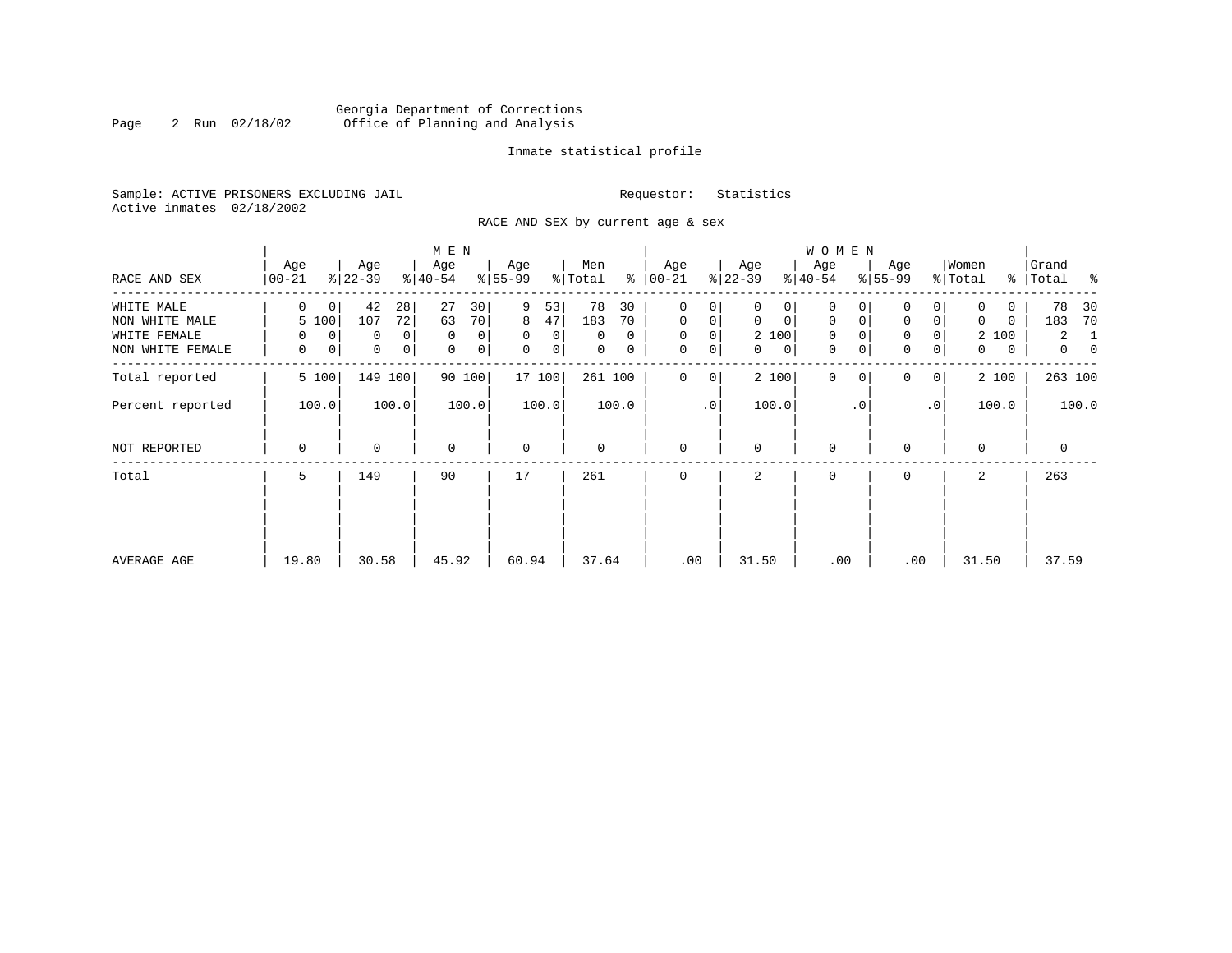### Georgia Department of Corrections Page 3 Run 02/18/02 Office of Planning and Analysis

#### Inmate statistical profile

Sample: ACTIVE PRISONERS EXCLUDING JAIL **Requestor:** Statistics Active inmates 02/18/2002

Culture Fair IQ Scores by current age & sex

|                           |                  |                     | M E N               |                             |                      |                                       |                            | W O M E N                            |                                         |                                   |                                 |
|---------------------------|------------------|---------------------|---------------------|-----------------------------|----------------------|---------------------------------------|----------------------------|--------------------------------------|-----------------------------------------|-----------------------------------|---------------------------------|
| IQ Score                  | Age<br>$00 - 21$ | Age<br>$ 22-39 $    | Age<br>$8 40-54$    | Age<br>$8 55-99$            | Men<br>ి<br>% Total  | Age<br>$ 00 - 21 $                    | Age<br>$ 22-39 $           | Age<br>$ 40-54 $                     | Age<br>$8 55-99$                        | Women<br>% Total<br>$\frac{8}{6}$ | Grand<br>$\sim$ $\sim$<br>Total |
| LESS THAN 70<br>70 AND UP | 0<br>0<br>5 100  | 5<br>4<br>130<br>96 | 9<br>11<br>72<br>89 | 0<br>$\mathsf{O}$<br>14 100 | 14<br>6<br>221<br>94 | 0<br>0<br>$\mathsf{O}$<br>$\mathbf 0$ | $\mathbf{0}$<br>0<br>2 100 | 0<br>0<br>$\mathbf 0$<br>$\mathbf 0$ | 0<br>0<br>0 <sup>1</sup><br>$\mathbf 0$ | $\Omega$<br>0<br>2 100            | 14 6<br>223 94                  |
| Total reported            | 5 100            | 135 100             | 100<br>81           | 14 100                      | 235 100              | $\mathbf 0$<br>0                      | 2 100                      | $\mathbf 0$<br>0                     | 0<br>0 <sup>1</sup>                     | 2 100                             | 237 100                         |
| Percent reported          | 100.0            | 90.6                | 90.0                | 82.4                        | 90.0                 | $\cdot$ 0                             | 100.0                      | $\cdot$ 0                            | .0'                                     | 100.0                             | 90.1                            |
| NOT REPORTED              | 0                | 14                  | 9                   | 3                           | 26                   | $\mathbf{0}$                          | $\mathbf 0$                | $\mathbf 0$                          | $\mathbf 0$                             | $\mathbf 0$                       | 26                              |
| Total                     | 5                | 149                 | 90                  | 17                          | 261                  | $\mathbf 0$                           | 2                          | 0                                    | 0                                       | 2                                 | 263                             |
|                           |                  |                     |                     |                             |                      |                                       |                            |                                      |                                         |                                   |                                 |
|                           |                  |                     |                     |                             |                      |                                       |                            |                                      |                                         |                                   |                                 |
| AVERAGE IQ                | 106.00           | 100.27              | 95.75               | 96.29                       | 98.60                | .00                                   | 107.00                     | .00                                  | .00                                     | 107.00                            | 98.67                           |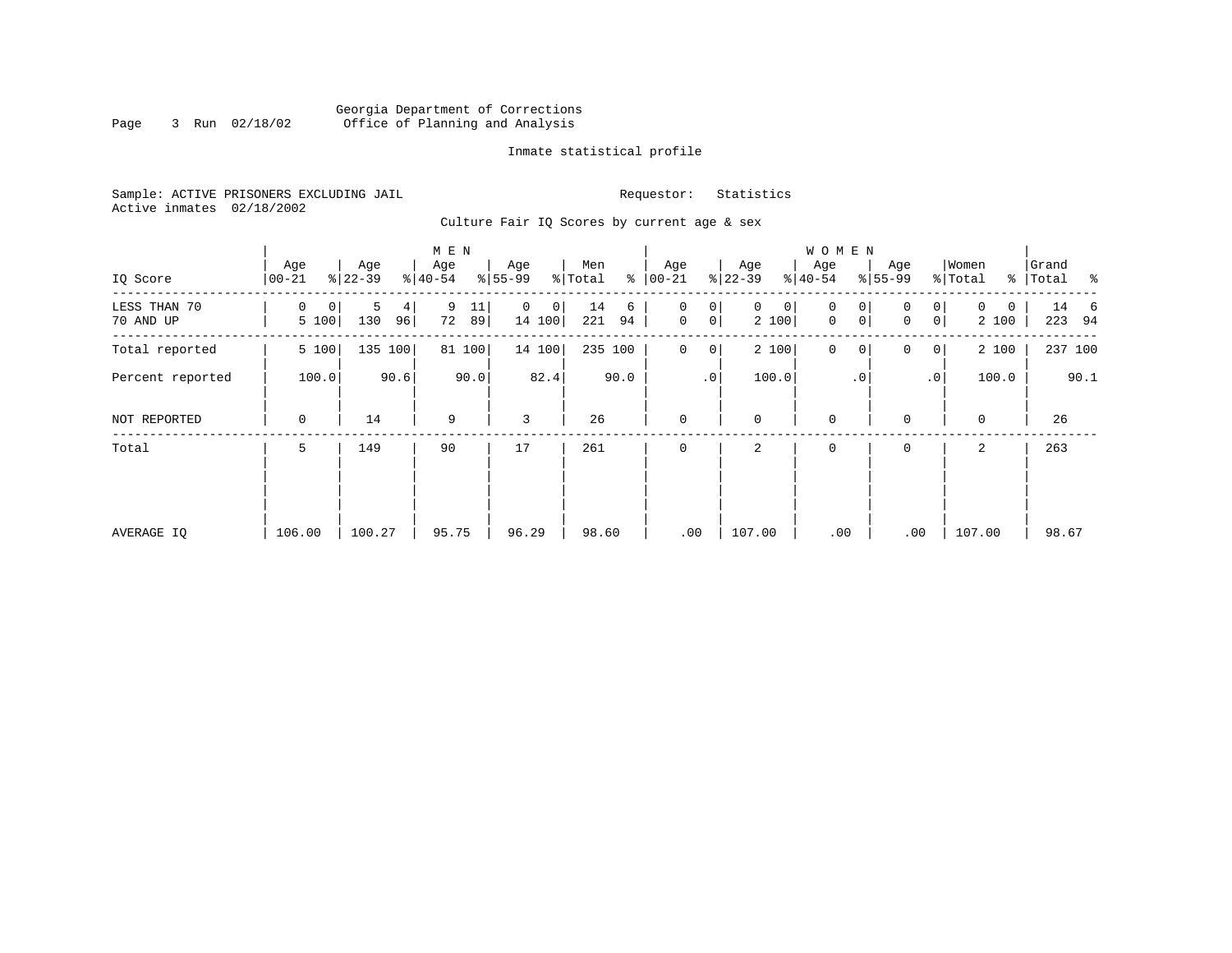### Georgia Department of Corrections<br>4 Run 02/18/02 Office of Planning and Analysis Page 4 Run 02/18/02 Office of Planning and Analysis

#### Inmate statistical profile

Sample: ACTIVE PRISONERS EXCLUDING JAIL **Requestor:** Statistics Active inmates 02/18/2002

Self-Rpt Socioeconomic Class by current age & sex

|                     |                 |             |                  |         | M E N            |                |                  |             |                |      |                   |                 |                  |             | <b>WOMEN</b>     |             |                    |                |                  |             |                |         |      |
|---------------------|-----------------|-------------|------------------|---------|------------------|----------------|------------------|-------------|----------------|------|-------------------|-----------------|------------------|-------------|------------------|-------------|--------------------|----------------|------------------|-------------|----------------|---------|------|
| Socioeconomic Class | Age<br>$ 00-21$ |             | Age<br>$8 22-39$ |         | Age<br>$8 40-54$ |                | Age<br>$8 55-99$ |             | Men<br>% Total | ႜ    | Age<br>$ 00 - 21$ |                 | Age<br>$ 22-39 $ |             | Age<br>$ 40-54 $ |             | Age<br>$8155 - 99$ |                | Women<br>% Total | $\approx$ 1 | Grand<br>Total |         | ಿ    |
| WELFARE             | 0               | 0           | 8                | 5       |                  | 3              | 0                | 0           | ᆂᆂ             | 4    |                   | 0 <sup>1</sup>  | 0                | 0           | 0                | 0           | 0                  | 0              | 0                | 0           |                | ⊥⊥      |      |
| OCC EMPLOY          |                 | 25          | 7                | 5       |                  | 5.             | 0                | $\mathbf 0$ | 12             | 5    | $\mathbf 0$       | $\overline{0}$  | 0                | $\mathbf 0$ | $\mathbf{0}$     | 0           | 0                  | 0              | $\mathbf 0$      | 0           |                | 12      |      |
| MINIMUM STD         |                 | 75          | 83               | 57      | 46               | 52             | 10               | 63          | 142            | 56   | $\Omega$          | $\Omega$        | $\Omega$         | 0           | $\mathbf 0$      |             | 0                  |                | $\mathbf 0$      | $\mathbf 0$ |                | 142     | - 55 |
| MIDDLE              | 0               | 0           | 46               | 32      | 33               | 38             | 6                | 38          | 85             | 33   | $\mathbf 0$       | 0               |                  | 50          | $\mathbf{0}$     | 0           | $\mathbf 0$        |                |                  | 50          |                | 86      | 34   |
| OTHER               | 0               | $\mathbf 0$ | $\overline{a}$   |         | $\overline{c}$   | $\overline{2}$ | $\mathbf 0$      | 0           | 4              | 2    | 0                 | $\circ$         |                  | 50          | $\mathbf 0$      | $\mathbf 0$ | 0                  | $\overline{0}$ |                  | 50          |                | 5       | 2    |
| Total reported      |                 | 4 100       |                  | 146 100 | 88               | 100            |                  | 16 100      | 254 100        |      | $\circ$           | 0 <sup>1</sup>  |                  | 2 100       | $\mathbf 0$      | 0           | 0                  | 0 <sup>1</sup> |                  | 2 100       |                | 256 100 |      |
| Percent reported    |                 | 80.0        |                  | 98.0    |                  | 97.8           |                  | 94.1        |                | 97.3 |                   | .0 <sup>1</sup> |                  | 100.0       |                  | . 0         |                    | $\cdot$ 0      |                  | 100.0       |                |         | 97.3 |
| NOT RPTD            |                 |             |                  |         | $\overline{2}$   |                |                  |             |                |      | $\Omega$          |                 | $\mathbf 0$      |             | $\mathbf 0$      |             | $\Omega$           |                | $\mathbf 0$      |             |                |         |      |
| Total               | 5               |             | 149              |         | 90               |                | 17               |             | 261            |      | 0                 |                 | 2                |             | 0                |             | 0                  |                | 2                |             |                | 263     |      |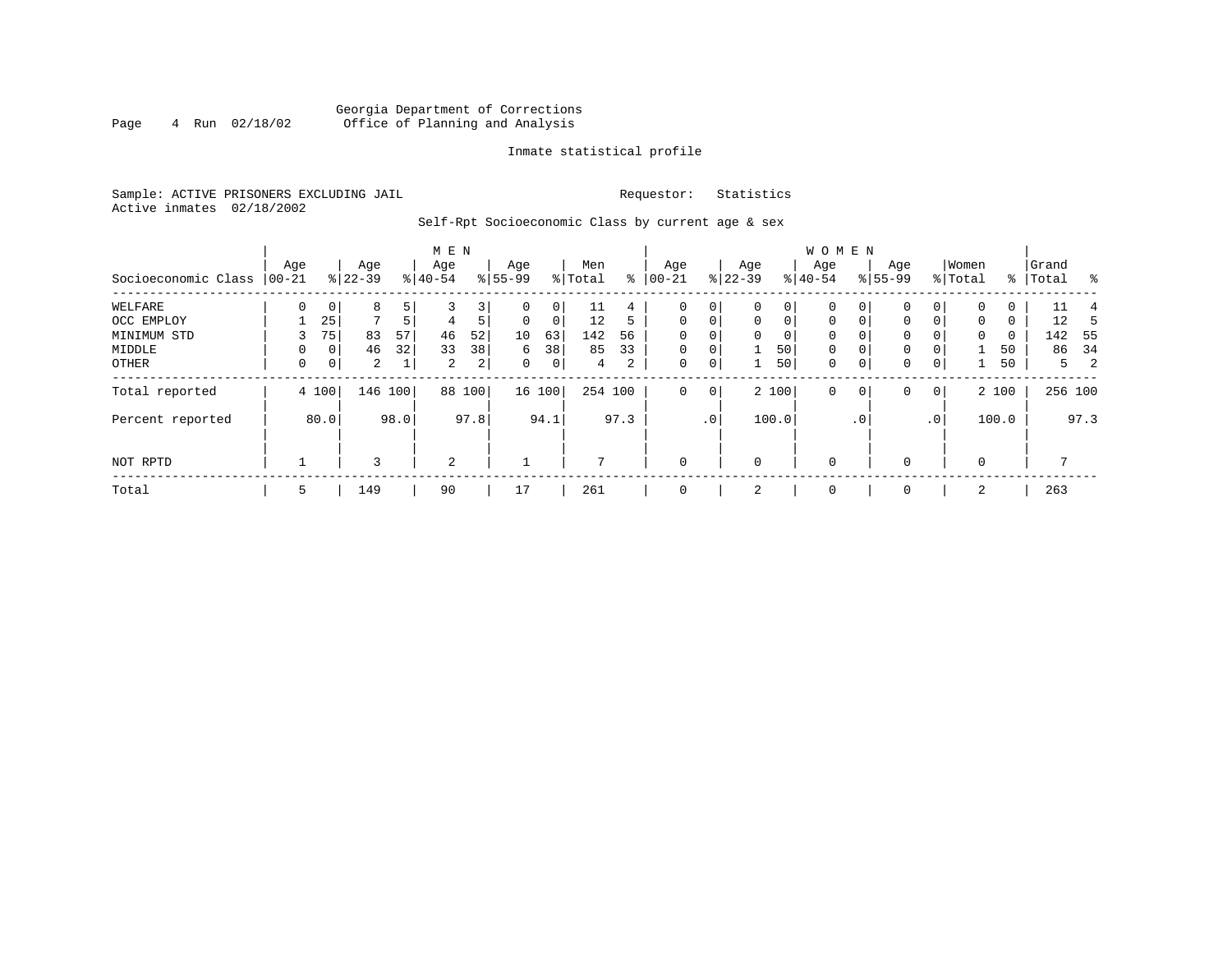### Georgia Department of Corrections Page 5 Run 02/18/02 Office of Planning and Analysis

#### Inmate statistical profile

Sample: ACTIVE PRISONERS EXCLUDING JAIL **Requestor:** Statistics Active inmates 02/18/2002

Self-Rpt Environment To Age 16 by current age & sex

|                  | M E N        |             |           |      |             |      |           |        |         |      |             |                 |          |       | <b>WOMEN</b> |                 |             |                |             |       |           |                |
|------------------|--------------|-------------|-----------|------|-------------|------|-----------|--------|---------|------|-------------|-----------------|----------|-------|--------------|-----------------|-------------|----------------|-------------|-------|-----------|----------------|
|                  | Age          |             | Age       |      | Age         |      | Age       |        | Men     |      | Age         |                 | Age      |       | Age          |                 | Age         |                | Women       |       | Grand     |                |
| Environment      | $00 - 21$    |             | $8 22-39$ |      | $8 40-54$   |      | $8 55-99$ |        | % Total | ి    | $00 - 21$   |                 | $ 22-39$ |       | $8 40-54$    |                 | $8155 - 99$ |                | % Total     |       | %   Total | ႜ              |
| RURAL/FARM       | 0            | 0           | 0         | 0    | 3           | 3    | 3         | 18     | 6       | 2    | 0           | 0               | 0        | 0     | $\mathbf 0$  | 0               | 0           | 0              | $\mathbf 0$ | 0     | б.        |                |
| RURAL/NFARM      | 0            | $\mathbf 0$ | 9         | 6    | 8           | 9    |           | 6      | 18      |      | $\mathbf 0$ | 0               |          | 50    | $\mathbf 0$  | $\mathbf 0$     | 0           | $\mathbf{0}$   |             | 50    | 19        |                |
| S.M.S.A          | $\mathbf{2}$ | 40          | 63        | 43   | 27          | 31   | 7         | 41     | 99      | 39   | 0           | $\Omega$        | $\Omega$ | 0     | $\Omega$     |                 | $\Omega$    |                | $\Omega$    | 0     | 99        | 39             |
| URBAN            |              | 20          | 26        | 18   | 14          | 16   |           | 6      | 42      | 16   | $\mathbf 0$ | 0               | $\Omega$ | 0     | $\Omega$     | $\Omega$        | $\Omega$    |                | $\Omega$    | 0     | 42        | 16             |
| SMALL TOWN       | 2            | 40          | 46        | 32   | 36          | 41   | 5         | 29     | 89      | 35   | $\mathbf 0$ | 0               |          | 50    | 0            | $\Omega$        | $\Omega$    | 0              |             | 50    | 90        | 35             |
| OTHER            | 0            | 0           |           | 1    | $\mathbf 0$ | 0    | $\Omega$  | 0      |         | 0    | $\mathbf 0$ | $\mathbf 0$     | 0        | 0     | 0            | $\mathbf 0$     | 0           | 0              | 0           | 0     |           | $\overline{0}$ |
| Total reported   |              | 5 100       | 145       | 100  | 88          | 100  |           | 17 100 | 255     | 100  | $\mathbf 0$ | $\mathbf 0$     |          | 2 100 | $\mathbf 0$  | $\mathbf 0$     | 0           | $\overline{0}$ |             | 2 100 |           | 257 100        |
| Percent reported |              | 100.0       |           | 97.3 |             | 97.8 |           | 100.0  |         | 97.7 |             | .0 <sup>°</sup> |          | 100.0 |              | .0 <sup>°</sup> |             | .0'            |             | 100.0 |           | 97.7           |
| NOT RPTD         | 0            |             | 4         |      | 2           |      | $\Omega$  |        | 6       |      | $\mathbf 0$ |                 | $\Omega$ |       | $\mathbf 0$  |                 | $\Omega$    |                | $\Omega$    |       | 6         |                |
| Total            | 5            |             | 149       |      | 90          |      | 17        |        | 261     |      | $\mathbf 0$ |                 |          |       | 0            |                 | $\Omega$    |                | 2           |       | 263       |                |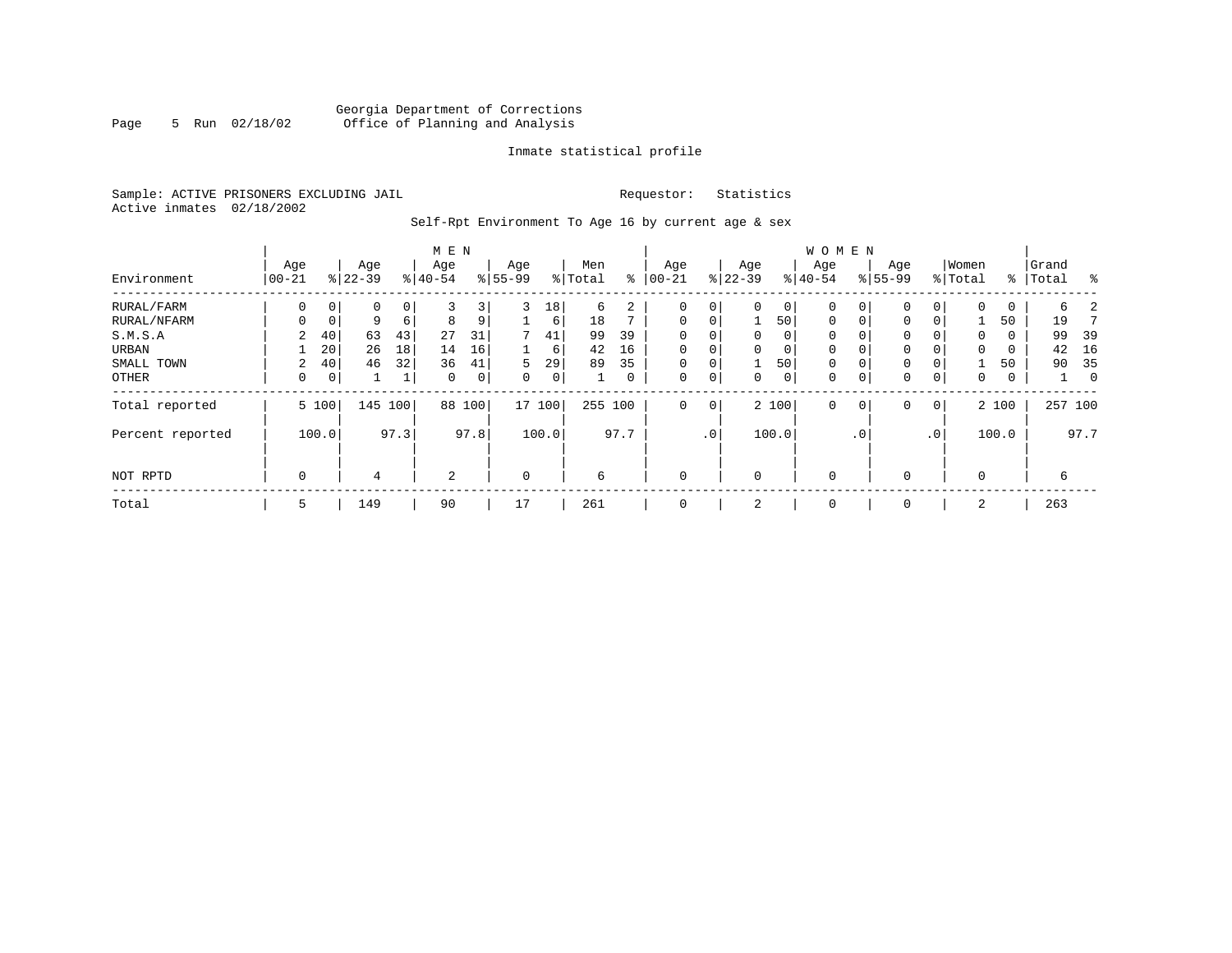#### Georgia Department of Corrections Page 6 Run 02/18/02 Office of Planning and Analysis

#### Inmate statistical profile

Sample: ACTIVE PRISONERS EXCLUDING JAIL **Requestor:** Statistics Active inmates 02/18/2002

Self-Rpt Education Level by current age & sex

|                     |           |             | M E N     |      |           |        |          |        |         |      |          |    | WOMEN     |          |             |          |           |           |              |       |           |         |
|---------------------|-----------|-------------|-----------|------|-----------|--------|----------|--------|---------|------|----------|----|-----------|----------|-------------|----------|-----------|-----------|--------------|-------|-----------|---------|
|                     | Age       |             | Age       |      | Age       |        | Age      |        | Men     | ⊱    | Age      |    | Age       |          | Age         |          | Age       |           | Women        |       | Grand     |         |
| Education Level     | $00 - 21$ |             | $ 22-39 $ |      | $ 40-54 $ |        | $ 55-99$ |        | % Total |      | $ 00-21$ |    | $ 22-39 $ |          | $ 40-54 $   |          | $8 55-99$ |           | % Total      |       | %   Total | ႜ       |
| LESS THAN GRADE 7   | 0         | 0           | 5         | 3    |           | 5      | 2        | 12     | 11      | 4    | 0        | 0  | $\Omega$  | 0        | $\mathbf 0$ | O        | 0         |           |              |       | 11        |         |
| GRADE 7             |           | 20          | 4         | 3    |           | 8      |          | 6      | 13      | 5    | $\Omega$ | 0  | 0         | 0        | 0           | 0        | $\Omega$  |           |              | 0     | 13        | -5      |
| GRADE 8             |           | 20          | 19        | 13   |           |        | 5        | 29     | 29      | 11   | $\Omega$ |    | $\Omega$  | 0        | $\Omega$    |          | $\Omega$  |           |              | 0     | 29        | -11     |
| GRADE 9             |           | 0           | 20        | 14   | 14        | 16     |          | 6      | 35      | 14   |          |    | $\Omega$  | 0        | 0           | O        | 0         |           | <sup>0</sup> | U     | 35        | 13      |
| GRADE 10            |           | 20          | 40        | 27   | 14        | 16     |          | 6      | 56      | 22   | $\Omega$ | 0  | $\Omega$  | $\Omega$ | $\mathbf 0$ | $\Omega$ | 0         |           | $\Omega$     |       | 56        | 22      |
| GRADE 11            | 0         | $\mathbf 0$ | 22        | 15   | 8         | 9      | 2        | 12     | 32      | 12   | $\Omega$ |    |           | 2 100    | 0           |          | $\Omega$  |           | 2            | 100   | 34        | 13      |
| GRADE 12            | 2         | 40          | 23        | 16   | 11        | 13     |          | 6      | 37      | 14   | $\Omega$ | 0  | $\Omega$  | 0        | 0           | $\Omega$ | 0         |           | 0            | 0     | 37        | 14      |
| MORE THAN GRADE 12  | 0         | 0           | 15        | 10   | 26        | 30     | 4        | 24     | 45      | 17   | 0        | 0  | 0         | 0        | 0           | 0        | 0         | 0         | $\mathbf 0$  | 0     | 45        | 17      |
| Total reported      |           | 5 100       | 148 100   |      |           | 88 100 |          | 17 100 | 258 100 |      | $\Omega$ | 0  |           | 2 100    | $\mathbf 0$ | $\Omega$ | 0         | 0         |              | 2 100 |           | 260 100 |
| Percent reported    |           | 100.0       |           | 99.3 |           | 97.8   |          | 100.0  |         | 98.9 |          | .0 | 100.0     |          |             | . 0      |           | $\cdot$ 0 |              | 100.0 |           | 98.9    |
| <b>NOT REPORTED</b> | $\Omega$  |             |           |      | 2         |        | 0        |        | 3       |      | $\Omega$ |    | $\Omega$  |          | $\mathbf 0$ |          | $\Omega$  |           | $\Omega$     |       | 3         |         |
| Total               | 5         |             | 149       |      | 90        |        | 17       |        | 261     |      | $\Omega$ |    | 2         |          | $\mathbf 0$ |          | $\Omega$  |           | 2            |       | 263       |         |
|                     |           |             |           |      |           |        |          |        |         |      |          |    |           |          |             |          |           |           |              |       |           |         |
| AVG EDUCATION LEVEL |           |             | 11.01     |      | 12.36     |        | 11.18    |        | 11.46   |      | .00      |    | 11.00     |          | .00         |          | .00       |           | 11.00        |       | 11.45     |         |
|                     | 9.80      |             |           |      |           |        |          |        |         |      |          |    |           |          |             |          |           |           |              |       |           |         |

\* NOTE: THE FIELD LABLED "LESS THAN GRADE 7" WAS CORRECTED IN MARCH 1989: MISSING DATA FOR INMATES STILL IN DIAGNOSTICS NOW HAS BEEN REMOVED FROM THIS FIELD AND IDENTIFIED AS "NOT REPORTED" INFORMATION.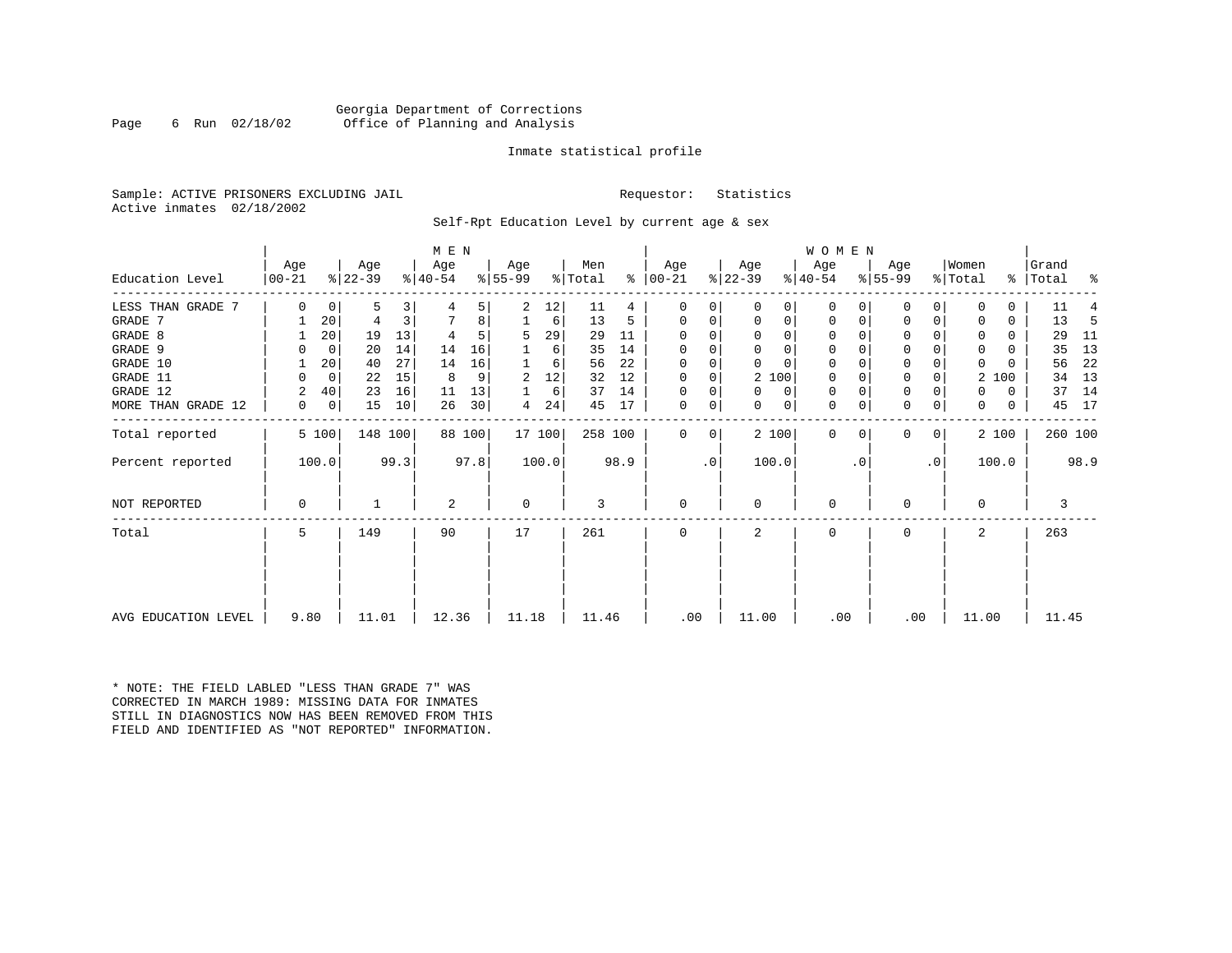### Georgia Department of Corrections Page 7 Run 02/18/02 Office of Planning and Analysis

#### Inmate statistical profile

Sample: ACTIVE PRISONERS EXCLUDING JAIL **Requestor:** Statistics Active inmates 02/18/2002

### Functional Reading Level (WRAT Scores) by current age & sex

|                    |                |          |                  |         | M E N            |        |                  |        |                |      |                  |                |                  |       | W O M E N        |          |                  |                |                  |       |                |         |
|--------------------|----------------|----------|------------------|---------|------------------|--------|------------------|--------|----------------|------|------------------|----------------|------------------|-------|------------------|----------|------------------|----------------|------------------|-------|----------------|---------|
| WRAT Reading Score | Age<br>  00-21 |          | Age<br>$ 22-39 $ |         | Age<br>$8 40-54$ |        | Age<br>$8 55-99$ |        | Men<br>% Total | ွေ   | Age<br>$ 00-21 $ |                | Age<br>$ 22-39 $ |       | Age<br>$ 40-54 $ |          | Age<br>$8 55-99$ |                | Women<br>% Total | %     | Grand<br>Total | း -     |
| LESS THAN GRADE 6  |                | 20       | 44               | 32      | 30               | 37     | 6                | 43     | 81             | 34   | $\mathbf 0$      | 0              |                  | 50    | $\mathbf{0}$     | $\Omega$ | 0                | 0              |                  | 50    | 82             | 34      |
| 6TH THRU 8TH GRADE |                | 60       | 29               | 21      | 16               | 20     | 3                | 21     | 51             | 22   | $\mathbf 0$      | 0              | $\mathbf 0$      | 0     | 0                | 0        | 0                | 0              | $\Omega$         | 0     | 51             | 21      |
| GRADE 9            |                | 20       | 13               | 10      | 12               | 15     | 0                | 0      | 26             | 11   |                  |                | 0                | 0     | 0                |          | 0                |                | 0                |       | 26             | 11      |
| GRADE 10           | 0              | 0        |                  | 3       | $\overline{2}$   | 2      | $\Omega$         | 0      | 6              | 3    | 0                |                | $\mathbf 0$      | 0     | 0                |          | 0                |                | 0                | 0     | 6              | 3       |
| GRADE 11           | $\Omega$       | $\Omega$ | 8                | 6       |                  | 6      |                  | 7      | 14             | 6    |                  |                |                  | 0     | $\Omega$         |          | $\Omega$         |                | $\Omega$         | 0     | 14             | -6      |
| GRADE 12           | 0              | 0        | 23               | 17      | 11               | 13     | 3                | 21     | 37             | 16   | $\Omega$         |                | $\Omega$         | 0     | 0                |          | $\mathbf 0$      |                | $\Omega$         | 0     | 37             | 15      |
| MORE THAN GRADE 12 | 0              | 0        | 15               | 11      | 6                | 7      |                  | 7      | 22             | 9    | 0                | $\overline{0}$ |                  | 50    | $\mathbf{0}$     | 0        | $\Omega$         | 0              |                  | 50    | 23             | 10      |
| Total reported     |                | 5 100    |                  | 136 100 |                  | 82 100 |                  | 14 100 | 237 100        |      | $\Omega$         | 0 <sup>1</sup> |                  | 2 100 | $\mathbf{0}$     | $\Omega$ | 0                | 0 <sup>1</sup> |                  | 2 100 |                | 239 100 |
| Percent reported   |                | 100.0    |                  | 91.3    |                  | 91.1   |                  | 82.4   |                | 90.8 |                  | $\cdot$ 0      |                  | 100.0 |                  | . 0      |                  | $\cdot$ 0      |                  | 100.0 |                | 90.9    |
| NOT REPORTED       | 0              |          | 13               |         | 8                |        | 3                |        | 24             |      | $\mathbf 0$      |                | $\mathbf 0$      |       | 0                |          | 0                |                | $\mathbf 0$      |       | 24             |         |
| Total              | 5              |          | 149              |         | 90               |        | 17               |        | 261            |      | $\Omega$         |                | 2                |       | 0                |          | 0                |                | 2                |       | 263            |         |
|                    |                |          |                  |         |                  |        |                  |        |                |      |                  |                |                  |       |                  |          |                  |                |                  |       |                |         |
|                    |                |          |                  |         |                  |        |                  |        |                |      |                  |                |                  |       |                  |          |                  |                |                  |       |                |         |
| AVG READING SCORE  | 7.52           |          | 8.23             |         | 7.58             |        | 7.42             |        | 7.94           |      | .00              |                | 9.10             |       | .00              |          | .00              |                | 9.10             |       | 7.95           |         |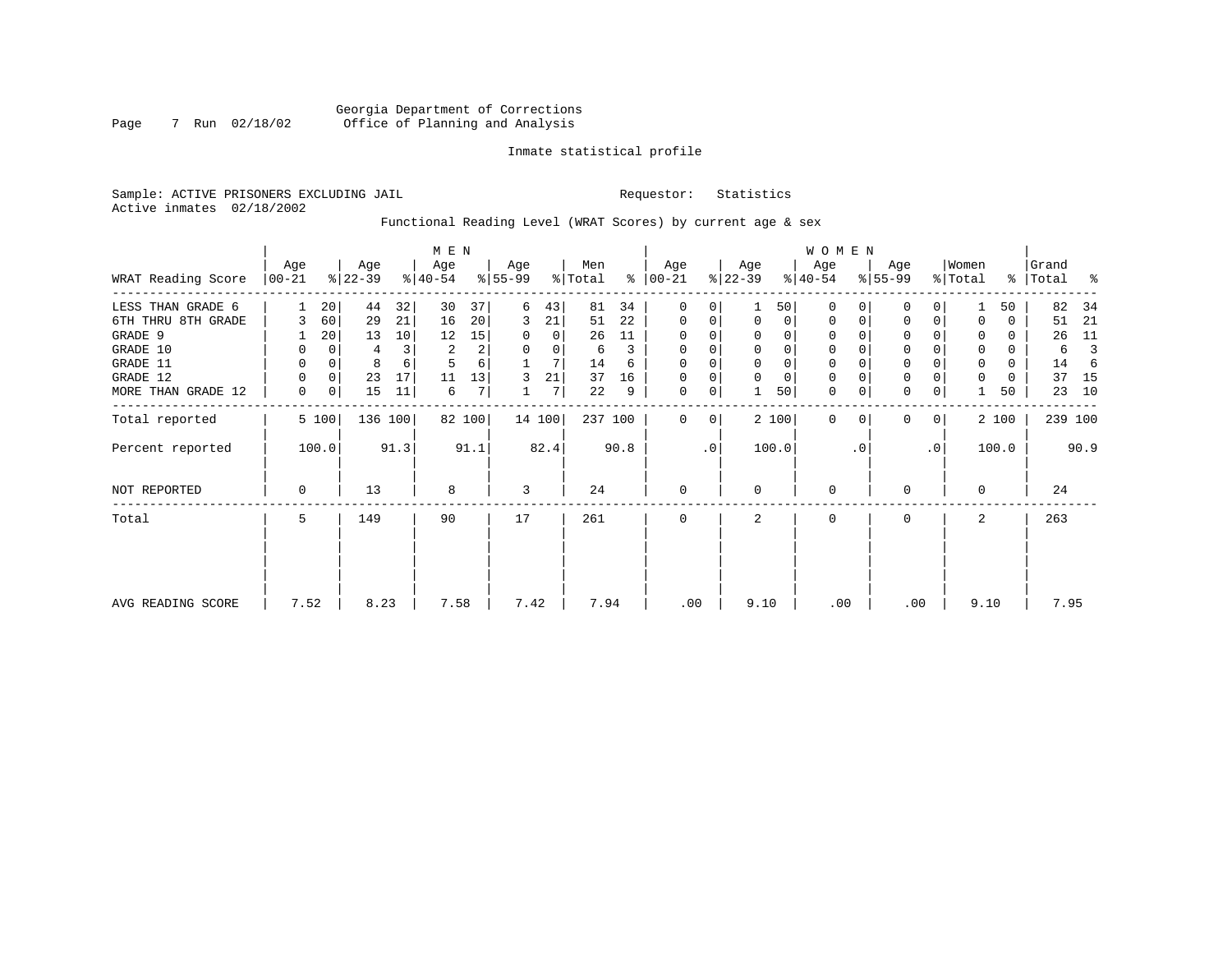### Georgia Department of Corrections Page 8 Run 02/18/02 Office of Planning and Analysis

#### Inmate statistical profile

Sample: ACTIVE PRISONERS EXCLUDING JAIL **Requestor:** Statistics Active inmates 02/18/2002

# Functional Math Level (WRAT Scores) by current age & sex

|                    |            |                 |                |              | M E N          |        |             |      |         |                |                |             |             |       | WOMEN       |             |             |              |          |          |           |      |
|--------------------|------------|-----------------|----------------|--------------|----------------|--------|-------------|------|---------|----------------|----------------|-------------|-------------|-------|-------------|-------------|-------------|--------------|----------|----------|-----------|------|
|                    | Age        |                 | Age            |              | Age            |        | Age         |      | Men     |                | Age            |             | Age         |       | Age         |             | Age         |              | Women    |          | Grand     |      |
| WRAT Math Score    | $ 00 - 21$ |                 | $ 22-39 $      |              | $ 40-54 $      |        | $8 55-99$   |      | % Total |                | $% 00-21$      |             | $ 22-39 $   |       | $ 40-54 $   |             | $8 55-99$   |              | % Total  |          | %   Total | ႜ    |
| LESS THAN GRADE 6  | 2          | 40 <sup>1</sup> | 45             | 33           | 38             | 46     | 8           | 57   | 93      | 39             | $\mathbf{0}$   | 0           | $\mathbf 0$ | 0     | $\Omega$    |             | $\Omega$    |              | $\Omega$ | 0        | 93        | 39   |
| 6TH THRU 8TH GRADE |            | 20 <sup>1</sup> | 60             | 44           | 29             | 35     | 3           | 21   | 93      | 39             | 0              | 0           | $\mathbf 0$ | 0     | 0           | 0           | $\Omega$    | 0            | $\Omega$ | 0        | 93        | 39   |
| GRADE 9            | 2          | 40              | 14             | 10           |                | 9      | 0           | 0    | 23      | 10             | $\Omega$       |             |             | 50    | $\Omega$    |             | 0           |              |          | 50       | 24        | 10   |
| GRADE 10           | 0          | $\overline{0}$  | 10             |              | $\overline{4}$ | 5      |             |      | 15      | 6              | 0              | $\Omega$    | $\Omega$    | 0     | $\mathbf 0$ | $\Omega$    | $\mathbf 0$ |              | $\Omega$ | $\Omega$ | 15        | 6    |
| GRADE 11           | 0          | $\Omega$        | 4              |              |                | 1      | $\mathbf 0$ | 0    | 5       | 2              | $\mathbf 0$    |             |             | 0     | 0           |             | $\mathbf 0$ |              | 0        | 0        | 5         | 2    |
| GRADE 12           | $\Omega$   | $\overline{0}$  | $\overline{2}$ |              | $\overline{a}$ | 2      |             | 7    | 5       | $\overline{2}$ | $\overline{0}$ | 0           | $\mathbf 0$ | 0     | 0           | $\Omega$    | $\mathbf 0$ |              |          | 0        | 5         | 2    |
| MORE THAN GRADE 12 | 0          | 0               | $\mathbf{1}$   | $\mathbf{1}$ |                |        |             | 7    | 3       |                | $\mathbf 0$    | 0           |             | 50    | $\mathbf 0$ | $\mathbf 0$ | $\mathbf 0$ | 0            |          | 50       | 4         |      |
| Total reported     |            | 5 100           | 136 100        |              |                | 82 100 | 14 100      |      | 237 100 |                | $\Omega$       | $\mathbf 0$ |             | 2 100 | $\Omega$    | $\Omega$    | $\Omega$    | $\mathbf{0}$ |          | 2 100    | 239 100   |      |
| Percent reported   |            | 100.0           |                | 91.3         |                | 91.1   |             | 82.4 |         | 90.8           |                | .0          |             | 100.0 |             | $\cdot$ 0   |             | $\cdot$ 0    |          | 100.0    |           | 90.9 |
| NOT REPORTED       | 0          |                 | 13             |              | 8              |        | 3           |      | 24      |                | $\mathbf{0}$   |             | 0           |       | $\mathbf 0$ |             | $\Omega$    |              | $\Omega$ |          | 24        |      |
| Total              | 5          |                 | 149            |              | 90             |        | 17          |      | 261     |                | 0              |             | 2           |       | 0           |             | $\Omega$    |              | 2        |          | 263       |      |
|                    |            |                 |                |              |                |        |             |      |         |                |                |             |             |       |             |             |             |              |          |          |           |      |
| AVG MATH SCORE     | 7.16       |                 | 7.04           |              | 6.37           |        | 6.13        |      | 6.76    |                | .00            |             | 11.40       |       | .00         |             | .00         |              | 11.40    |          | 6.80      |      |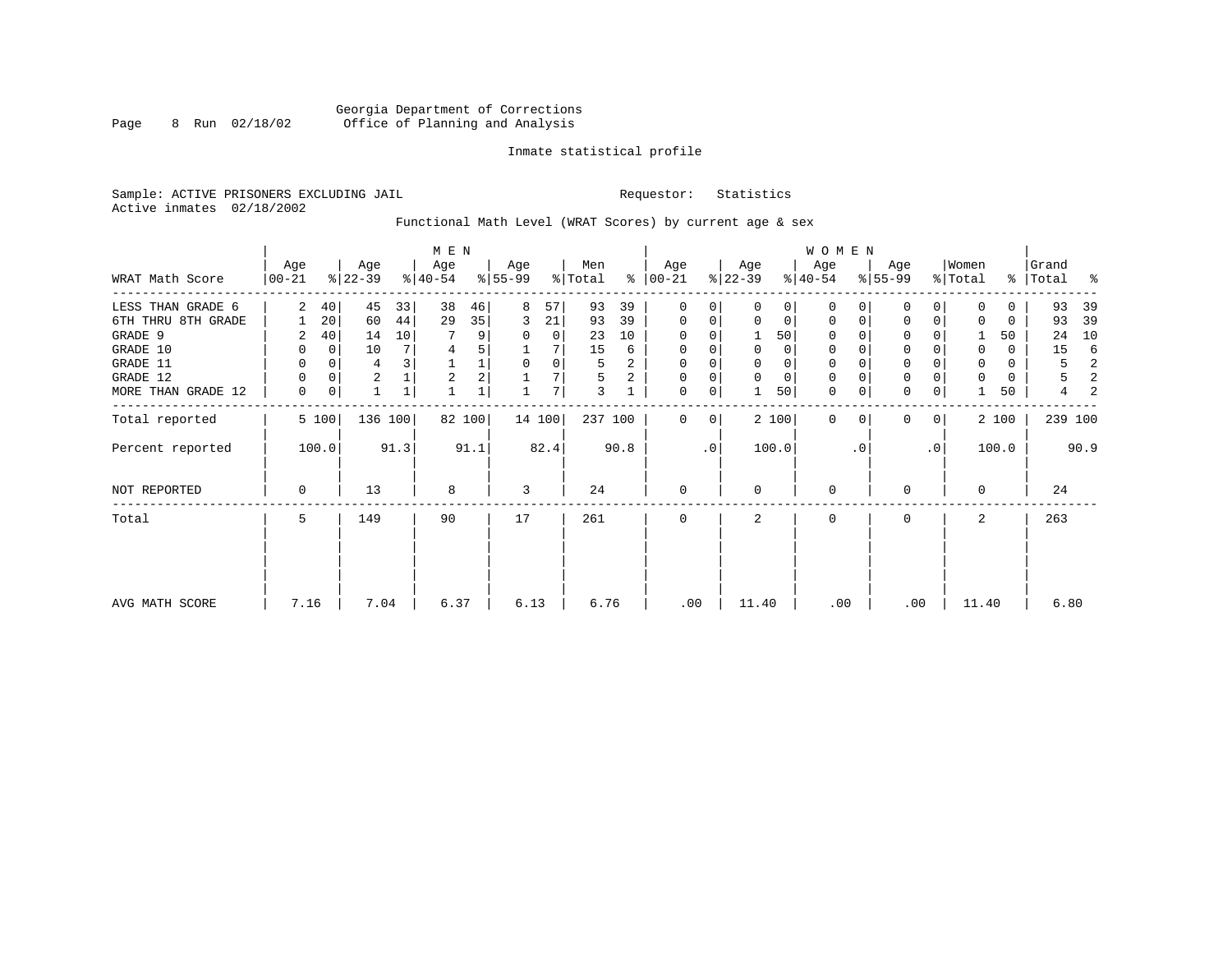#### Inmate statistical profile

Sample: ACTIVE PRISONERS EXCLUDING JAIL **Requestor:** Statistics Active inmates 02/18/2002

# Functional Spelling Level (WRAT Scores) by current age & sex

|                     |             |             |           |      | M E N     |        |             |             |         |      |               |           |           |             | <b>WOMEN</b> |          |             |                 |             |       |           |      |
|---------------------|-------------|-------------|-----------|------|-----------|--------|-------------|-------------|---------|------|---------------|-----------|-----------|-------------|--------------|----------|-------------|-----------------|-------------|-------|-----------|------|
|                     | Age         |             | Age       |      | Age       |        | Age         |             | Men     |      | Age           |           | Age       |             | Age          |          | Age         |                 | Women       |       | Grand     |      |
| WRAT Spelling Score | $ 00-21 $   |             | $ 22-39 $ |      | $ 40-54 $ |        | $ 55-99 $   |             | % Total |      | $8   00 - 21$ |           | $ 22-39 $ |             | $ 40-54 $    |          | $8 55-99$   |                 | % Total     |       | %   Total | နွ   |
| LESS THAN GRADE 6   | $\Omega$    | $\mathbf 0$ | 49        | 36   | 39        | 48     | 6           | 43          | 94      | 40   | 0             | 0         | $\Omega$  | $\mathbf 0$ | $\Omega$     | $\Omega$ | $\Omega$    | 0               | $\Omega$    | 0     | 94        | 39   |
| 6TH THRU 8TH GRADE  |             | 60          | 39        | 29   | 24        | 29     | 4           | 29          | 70      | 30   | $\mathbf 0$   | 0         |           | 50          | $\mathbf 0$  | $\Omega$ | 0           | 0               |             | 50    | 71        | 30   |
| GRADE 9             |             | 20          | 13        | 10   |           | 6      | 2           | 14          | 21      | 9    | $\Omega$      | 0         | $\Omega$  | 0           | $\Omega$     |          | 0           |                 | $\Omega$    | 0     | 21        | 9    |
| GRADE 10            |             | 20          | 9         |      | 2         | 2      | $\mathbf 0$ | 0           | 12      | 5    | $\mathbf 0$   | 0         | $\Omega$  | $\mathbf 0$ | $\mathbf 0$  |          | $\mathbf 0$ |                 | 0           | 0     | 12        | 5    |
| GRADE 11            | 0           | 0           | 5         |      | 3         | 4      |             |             | 9       |      | 0             |           |           | $\mathbf 0$ | 0            |          | $\mathbf 0$ |                 | 0           | 0     | 9         |      |
| GRADE 12            | 0           | 0           | 13        | 10   | 5         | 6      |             | 7           | 19      | 8    | $\mathbf 0$   | 0         |           | $\mathbf 0$ | 0            |          | $\mathsf 0$ |                 | $\mathbf 0$ | 0     | 19        | 8    |
| MORE THAN GRADE 12  | 0           | 0           | 8         | 6    | 4         | 5      | $\Omega$    | $\mathbf 0$ | 12      | 5    | $\mathbf 0$   | 0         |           | 50          | $\mathbf 0$  | 0        | $\mathbf 0$ | 0               |             | 50    | 13        | -5   |
| Total reported      |             | 5 100       | 136 100   |      |           | 82 100 | 14 100      |             | 237 100 |      | 0             | 0         |           | 2 100       | $\Omega$     | $\Omega$ | $\Omega$    | $\overline{0}$  |             | 2 100 | 239 100   |      |
| Percent reported    |             | 100.0       |           | 91.3 |           | 91.1   |             | 82.4        |         | 90.8 |               | $\cdot$ 0 |           | 100.0       |              | . 0      |             | .0 <sup>1</sup> |             | 100.0 |           | 90.9 |
| NOT REPORTED        | $\mathbf 0$ |             | 13        |      | 8         |        | 3           |             | 24      |      | $\mathbf{0}$  |           | $\Omega$  |             | $\mathbf 0$  |          | $\Omega$    |                 | $\Omega$    |       | 24        |      |
| Total               | 5           |             | 149       |      | 90        |        | 17          |             | 261     |      | $\mathbf 0$   |           | 2         |             | $\mathbf 0$  |          | $\Omega$    |                 | 2           |       | 263       |      |
|                     |             |             |           |      |           |        |             |             |         |      |               |           |           |             |              |          |             |                 |             |       |           |      |
|                     |             |             |           |      |           |        |             |             |         |      |               |           |           |             |              |          |             |                 |             |       |           |      |
| AVG SPELLING SCORE  | 8.88        |             | 7.47      |      | 6.28      |        | 6.41        |             | 7.03    |      | .00           |           | 9.70      |             | .00          |          | .00         |                 | 9.70        |       | 7.05      |      |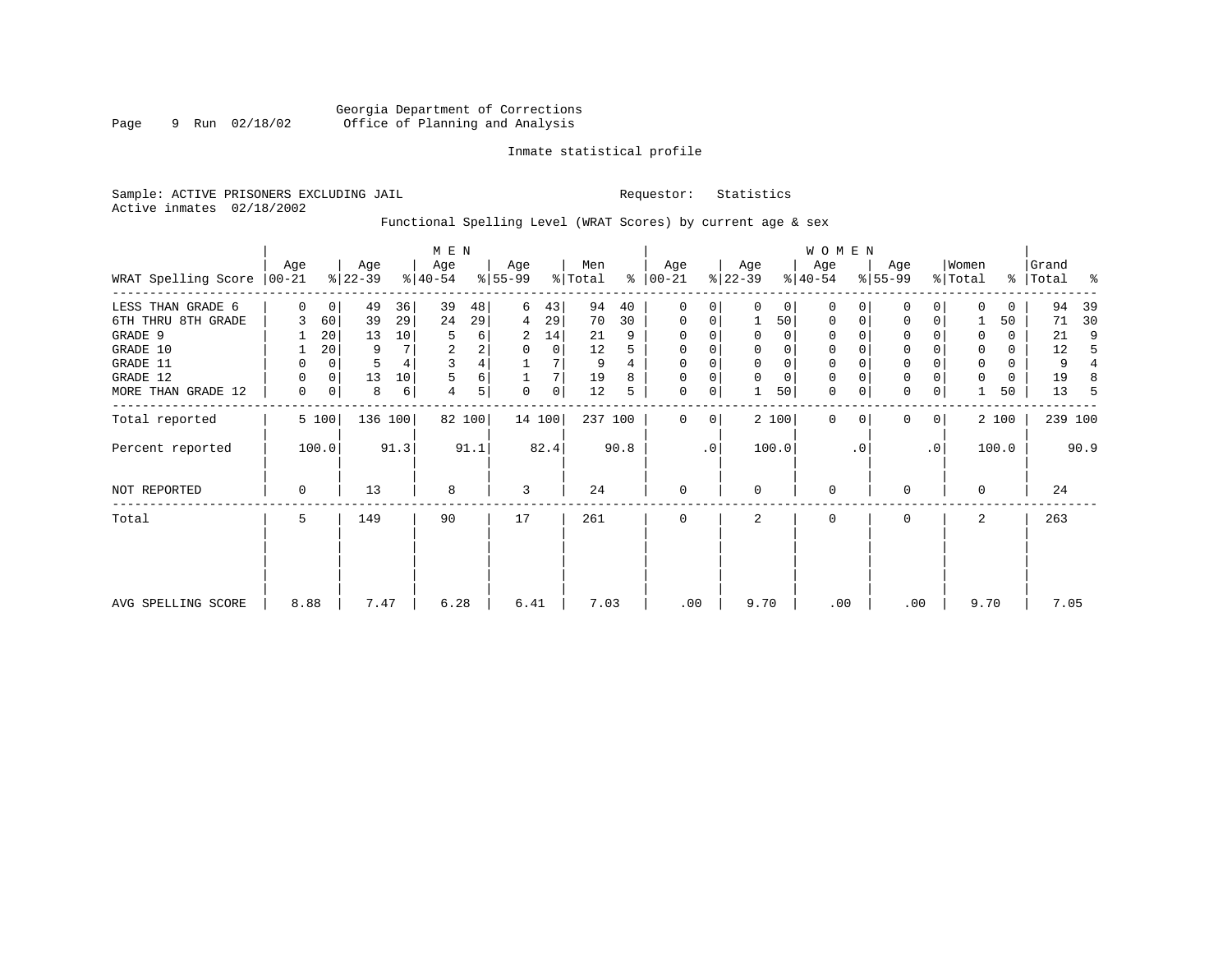#### Georgia Department of Corrections Page 10 Run 02/18/02 Office of Planning and Analysis

#### Inmate statistical profile

Sample: ACTIVE PRISONERS EXCLUDING JAIL **Requestor:** Statistics Active inmates 02/18/2002

### Self-Rpt Guardian Status To Age 16 by current age & sex

|                  | M E N     |          |           |      |           |          |          |        |         |      |          |           |           |          | W O M E N   |              |           |              |              |               |       |                |
|------------------|-----------|----------|-----------|------|-----------|----------|----------|--------|---------|------|----------|-----------|-----------|----------|-------------|--------------|-----------|--------------|--------------|---------------|-------|----------------|
|                  | Age       |          | Age       |      | Age       |          | Age      |        | Men     |      | Age      |           | Age       |          | Age         |              | Age       |              | Women        |               | Grand |                |
| Guardian Status  | $00 - 21$ |          | $ 22-39 $ |      | $ 40-54 $ |          | $ 55-99$ |        | % Total | ႜ    | $ 00-21$ |           | $ 22-39 $ |          | $ 40-54 $   |              | $ 55-99 $ |              | % Total      | $\frac{8}{6}$ | Total | ႜ              |
| ORPHANAGE        | O         | $\Omega$ | O         |      | $\Omega$  | $\Omega$ | $\Omega$ | 0      | 0       | 0    | $\Omega$ | 0         | $\Omega$  | $\Omega$ | $\Omega$    | <sup>0</sup> | $\Omega$  | <sup>0</sup> | <sup>0</sup> | 0             |       |                |
| FATHER ONLY      | 0         | 0        | 4         |      | 2         | 2        | 0        | 0      | 6       | 2    | $\Omega$ |           | $\Omega$  | 0        | $\Omega$    | $\Omega$     | $\Omega$  |              | $\left($     | 0             | b     | 2              |
| FTR MTR HD       | U         | $\Omega$ | 12        | 8    | 5         | 6        |          | 12     | 19      |      |          |           | $\Omega$  | O        | $\Omega$    |              | $\Omega$  |              | n            | 0             | 19    |                |
| MOTHER ONLY      |           | 40       | 56        | 38   | 32        | 36       | 4        | 24     | 94      | 36   |          |           | 0         |          | 0           |              | $\Omega$  |              | <sup>0</sup> | 0             | 94    | 36             |
| MTR FTR HD       | 2         | 40       | 47        | 32   | 34        | 38       | 9        | 53     | 92      | 36   | $\Omega$ |           |           | 2 100    | $\Omega$    |              | $\Omega$  |              |              | 2 100         | 94    | 36             |
| OTH FEMALE       |           |          | 5         |      |           | 6        |          | 0      | 10      | 4    |          |           | 0         | 0        | $\Omega$    |              | $\Omega$  |              |              | O             | 10    | $\overline{4}$ |
| OTH MALE         |           |          |           |      |           |          |          |        |         | U    |          |           |           |          | $\Omega$    |              | $\Omega$  |              | O            | 0             |       | C              |
| STEP-PARNTS      |           | 20       | 3         |      | 2         | 2        |          |        | 6       | 2    | $\Omega$ |           | 0         |          | 0           |              | 0         |              |              | 0             | 6     |                |
| FOSTER HOME      | 0         | $\Omega$ | 6         |      |           |          |          | 6      |         | 3    | $\Omega$ |           | 0         | $\Omega$ | $\mathbf 0$ |              | $\Omega$  |              | 0            | 0             |       |                |
| GRAND PRNTS      | 0         | 0        |           |      | 6         |          |          | 6      | 14      |      | $\Omega$ |           | 0         | $\Omega$ | 0           | C            | 0         |              | 0            | 0             | 14    |                |
| OTHER            | 0         | 0        | 7         | 5    | 3         | 3        | 0        | 0      | 10      |      | $\Omega$ | 0         | 0         | 0        | 0           | 0            | 0         | 0            | $\Omega$     | 0             | 10    |                |
| Total reported   |           | 5 100    | 148 100   |      |           | 89 100   |          | 17 100 | 259 100 |      | $\Omega$ | 0         |           | 2 100    | 0           | $\Omega$     | 0         | 0            |              | 2 100         |       | 261 100        |
| Percent reported |           | 100.0    |           | 99.3 |           | 98.9     |          | 100.0  |         | 99.2 |          | $\cdot$ 0 |           | 100.0    |             | . 0          |           | $\cdot$ 0    |              | 100.0         |       | 99.2           |
| NOT RPTD         | 0         |          |           |      |           |          | $\Omega$ |        | 2       |      | $\Omega$ |           | $\Omega$  |          | $\mathbf 0$ |              | $\Omega$  |              | $\Omega$     |               | 2     |                |
| Total            | 5         |          | 149       |      | 90        |          | 17       |        | 261     |      | $\Omega$ |           | 2         |          | $\mathbf 0$ |              | $\Omega$  |              | 2            |               | 263   |                |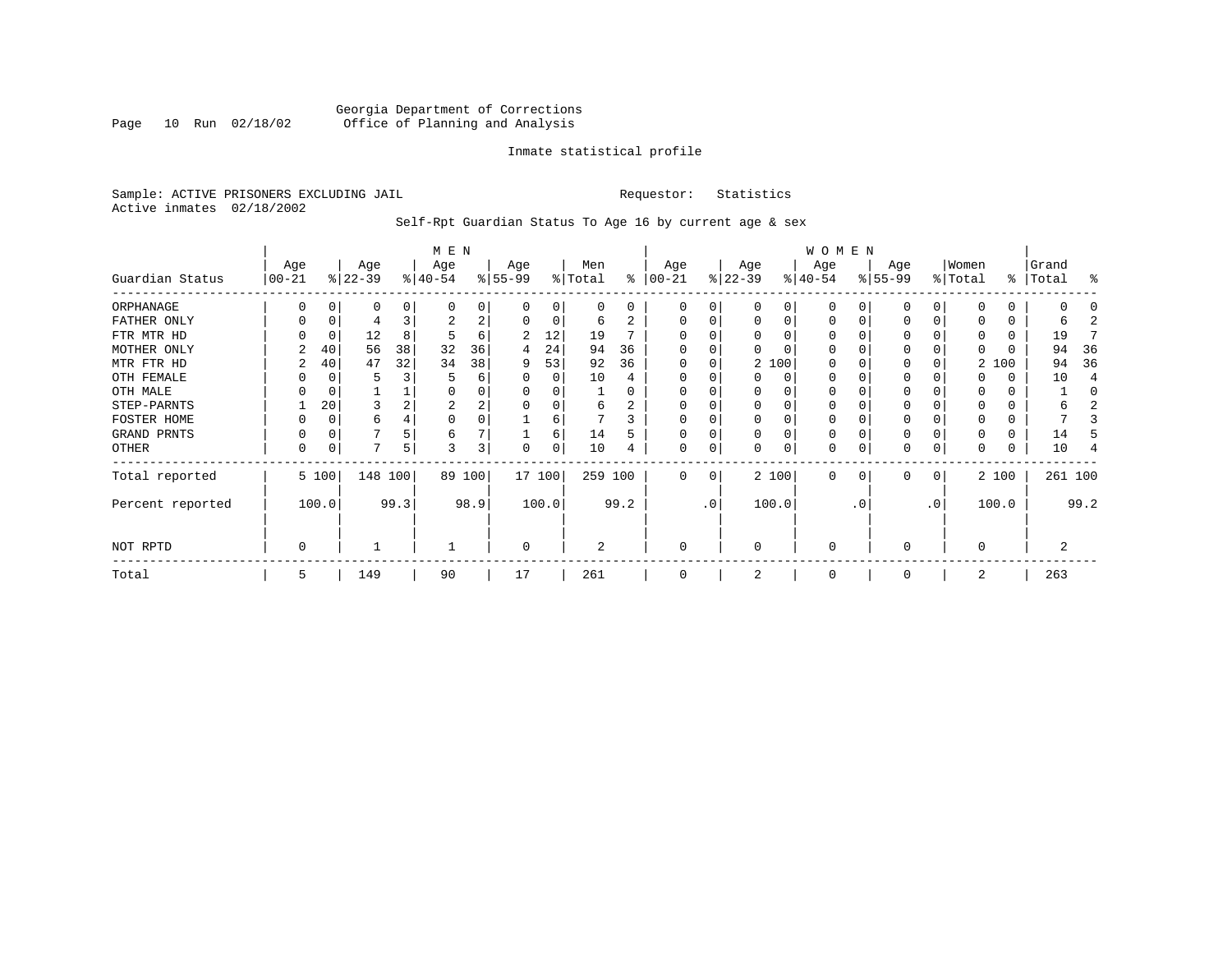#### Georgia Department of Corrections<br>Page 11 Run 02/18/02 Office of Planning and Analysis Office of Planning and Analysis

#### Inmate statistical profile

Sample: ACTIVE PRISONERS EXCLUDING JAIL **Requestor:** Statistics Active inmates 02/18/2002

#### Self-Rpt Employment Status Before Prison by current age & sex

|                  |                 |       |                  |      | M E N            |          |                 |        |                |          |                 |                |                  |             | <b>WOMEN</b>     |             |                    |              | Women    |       | Grand     |                |
|------------------|-----------------|-------|------------------|------|------------------|----------|-----------------|--------|----------------|----------|-----------------|----------------|------------------|-------------|------------------|-------------|--------------------|--------------|----------|-------|-----------|----------------|
| Employment       | Age<br>$ 00-21$ |       | Age<br>$ 22-39 $ |      | Age<br>$8 40-54$ |          | Age<br>$ 55-99$ |        | Men<br>% Total | ွေ       | Age<br>$ 00-21$ |                | Age<br>$ 22-39 $ |             | Age<br>$ 40-54 $ |             | Age<br>$8155 - 99$ |              | % Total  |       | %   Total | ႜ              |
| FULL TIME        |                 | 25    | 72               | 51   | 51               | 65       | 10              | 63     | 134            | 56       | 0               | 0              |                  | 2 100       | $\mathbf 0$      | $\Omega$    | 0                  | 0            |          | 2 100 | 136       | -57            |
| PART TIME        | 0               | 0     | 9                | 6    |                  |          | 0               | 0      | 10             | 4        | $\Omega$        | 0              | $\mathbf{0}$     | $\mathbf 0$ | $\mathbf{0}$     | $\mathbf 0$ | 0                  | 0            | $\Omega$ | 0     | 10        | $\overline{4}$ |
| UNEMPL < 6M      | 2               | 50    | 18               | 13   |                  |          | 0               | 0      | 27             |          |                 |                | 0                | 0           | 0                | $\Omega$    | 0                  |              | $\Omega$ | 0     | 27        | 11             |
| UNEMPL > 6M      | 0               | 0     | 29               | 21   | 11               | 14       | 2               | 13     | 42             | 18       | $\Omega$        |                | 0                | $\Omega$    | 0                | $\Omega$    | $\Omega$           |              | $\Omega$ | 0     | 42        | 18             |
| NEVER WORKD      |                 | 25    | 9                | 6    |                  |          |                 | 6      | 12             | 5        | $\Omega$        |                | 0                | 0           | 0                | C           | 0                  |              | $\Omega$ | 0     | 12        | 5              |
| <b>STUDENT</b>   | 0               | 0     |                  |      | $\Omega$         |          | 0               | 0      |                | $\Omega$ | $\Omega$        | 0              | $\mathbf 0$      | 0           | 0                | $\Omega$    | 0                  |              | $\Omega$ | 0     |           | 0              |
| INCAPABLE        | 0               | 0     | 2                |      |                  | 9        | 3               | 19     | 12             | 5        |                 |                | 0                | 0           | $\mathbf 0$      | C           | 0                  |              |          | 0     | 12        |                |
| <b>OTHER</b>     | 0               | 0     | 0                | 0    | $\Omega$         | $\Omega$ | 0               | 0      | 0              | 0        | $\Omega$        | 0              | 0                | 0           | $\mathbf 0$      | 0           | 0                  | 0            | $\Omega$ | 0     | 0         | 0              |
| Total reported   |                 | 4 100 | 140 100          |      |                  | 78 100   |                 | 16 100 | 238 100        |          | 0               | $\overline{0}$ |                  | 2 100       | $\mathbf{0}$     | $\mathbf 0$ | 0                  | $\mathbf{0}$ |          | 2 100 | 240 100   |                |
| Percent reported |                 | 80.0  |                  | 94.0 |                  | 86.7     |                 | 94.1   |                | 91.2     |                 | .0'            |                  | 100.0       |                  | . 0         |                    | $\cdot$ 0    |          | 100.0 |           | 91.3           |
| NOT RPTD         |                 |       | 9                |      | 12               |          |                 |        | 23             |          | $\Omega$        |                | $\mathbf 0$      |             | $\mathbf{0}$     |             | $\Omega$           |              | $\Omega$ |       | 23        |                |
| Total            | 5               |       | 149              |      | 90               |          | 17              |        | 261            |          | $\Omega$        |                | 2                |             | $\mathbf 0$      |             | $\Omega$           |              | 2        |       | 263       |                |

\* NOTE: THE FIELD LABELD "OTHER" WAS CORRECTED IN APRIL 1989; INMATES CODED "PRE-OTIS NOT REPORTED" NOW HAVE BEEN REMOVED FROM THIS FIELD AND IDENTIFIED AS "NOT REPORTED".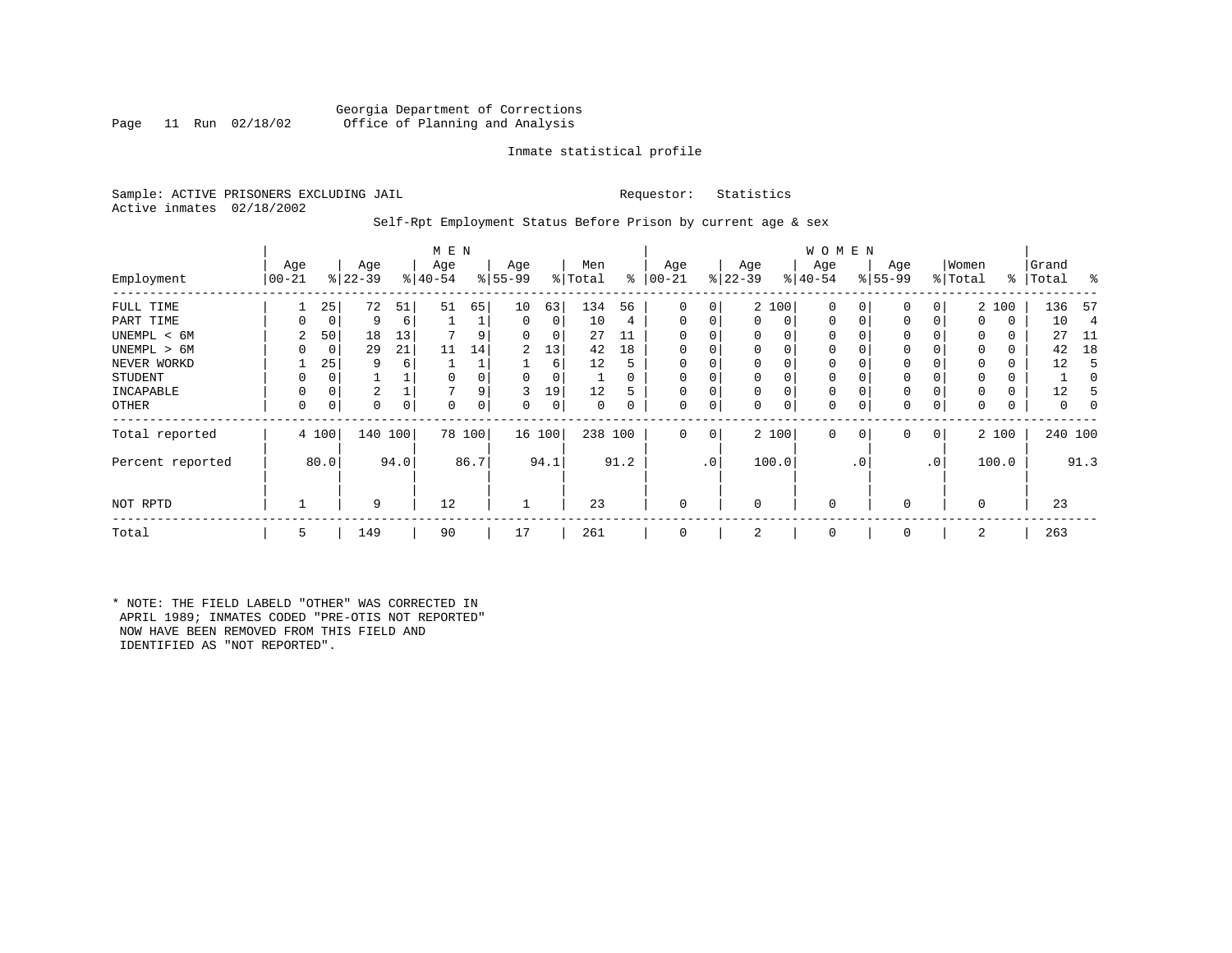#### Georgia Department of Corrections<br>Page 12 Run 02/18/02 Office of Planning and Analysis Page 12 Run 02/18/02 Office of Planning and Analysis

#### Inmate statistical profile

Sample: ACTIVE PRISONERS EXCLUDING JAIL **Requestor:** Statistics Active inmates 02/18/2002

# Self-Rpt Marital Status At Admission by current age & sex

|                  |           |          |           |      | M E N    |      |             |       |                |      |             |                 |              |       | <b>WOMEN</b> |             |           |              |          |       |           |                |
|------------------|-----------|----------|-----------|------|----------|------|-------------|-------|----------------|------|-------------|-----------------|--------------|-------|--------------|-------------|-----------|--------------|----------|-------|-----------|----------------|
|                  | Age       |          | Age       |      | Age      |      | Age         |       | Men            |      | Age         |                 | Age          |       | Age          |             | Age       |              | Women    |       | Grand     |                |
| Marital Status   | $00 - 21$ |          | $ 22-39 $ |      | $ 40-54$ |      | $8 55-99$   |       | % Total        | ⊱    | $ 00-21$    |                 | $ 22-39 $    |       | $ 40-54 $    |             | $8 55-99$ |              | % Total  |       | %   Total | $^{\circ}$     |
| SINGLE           |           | 5 100    | 103       | 70   | 35       | 39   |             | 6     | 144            | 56   | 0           | 0               | 1            | 50    | $\mathbf 0$  | 0           | 0         | 0            |          | 50    | 145       | 56             |
| MARRIED          | $\Omega$  | 0        | 17        | 11   | 12       | 13   | 8           | 47    | 37             | 14   | $\mathbf 0$ | 0               | 0            | 0     | $\mathbf 0$  | 0           | 0         | $\Omega$     | 0        | 0     | 37        | 14             |
| SEPARATED        | $\Omega$  | $\Omega$ |           |      | 6        |      | 2           | 12    | 9              | 3    | $\Omega$    |                 | $\mathbf{0}$ | 0     | $\mathbf 0$  | $\Omega$    | $\Omega$  |              | 0        | 0     | 9         | З              |
| DIVORCED         | 0         | 0        | -         | 5    | 21       | 24   | 3           | 18    | 31             | 12   | 0           | 0               | 0            | 0     | 0            | 0           | 0         |              | $\Omega$ | 0     | 31        | 12             |
| WIDOWED          | $\Omega$  | 0        | 2         |      | 6        |      |             | 6     | 9              | 3    | $\Omega$    | 0               |              | 50    | $\mathbf 0$  | $\Omega$    | 0         |              |          | 50    | 10        | $\overline{4}$ |
| COMMON LAW       | $\Omega$  | $\Omega$ | 18        | 12   | 9        | 10   | 2           | 12    | 29             | 11   | $\Omega$    |                 | $\mathbf{0}$ | 0     | $\mathbf 0$  | $\Omega$    | $\Omega$  |              | $\Omega$ | 0     | 29        | 11             |
| OTHER            | 0         | 0        | 0         | 0    | $\Omega$ | 0    | 0           | 0     | 0              | 0    | 0           | 0               | 0            | 0     | $\mathbf 0$  | 0           | 0         | 0            | 0        | 0     | 0         | $\mathbf 0$    |
| Total reported   |           | 5 100    | 148       | 100  | 89       | 100  | 17 100      |       | 259            | 100  | 0           | 0               |              | 2 100 | $\mathbf 0$  | $\mathbf 0$ | 0         | $\mathbf{0}$ |          | 2 100 | 261 100   |                |
| Percent reported |           | 100.0    |           | 99.3 |          | 98.9 |             | 100.0 |                | 99.2 |             | .0 <sup>1</sup> |              | 100.0 |              | . 0         |           | $\cdot$ 0    |          | 100.0 |           | 99.2           |
| NOT RPTD         | 0         |          |           |      |          |      | $\mathbf 0$ |       | $\overline{a}$ |      | $\Omega$    |                 | 0            |       | $\mathbf 0$  |             | $\Omega$  |              | $\Omega$ |       | 2         |                |
| Total            | 5         |          | 149       |      | 90       |      | 17          |       | 261            |      | 0           |                 | 2            |       | 0            |             | 0         |              | 2        |       | 263       |                |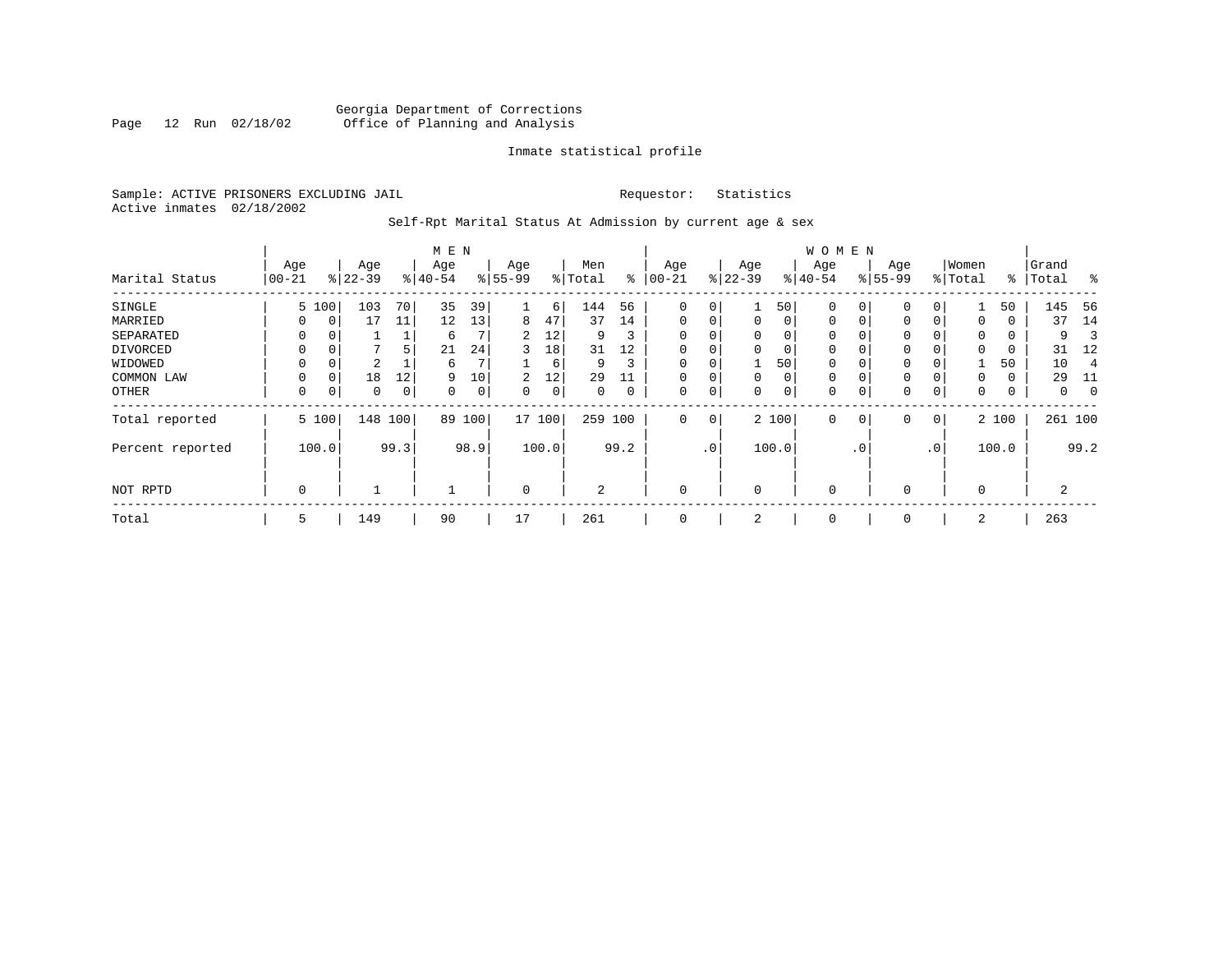Georgia Department of Corrections<br>Page 13 Run 02/18/02 office of Planning and Analysis Office of Planning and Analysis

#### Inmate statistical profile

Sample: ACTIVE PRISONERS EXCLUDING JAIL **Requestor:** Statistics Active inmates 02/18/2002

#### Self-Rpt Number Of Children At Admission by current age & sex

|                      |            |       |                |        | M E N       |              |           |        |         |      |               |             |             |             | WOMEN        |           |              |                 |             |          |       |         |
|----------------------|------------|-------|----------------|--------|-------------|--------------|-----------|--------|---------|------|---------------|-------------|-------------|-------------|--------------|-----------|--------------|-----------------|-------------|----------|-------|---------|
|                      | Age        |       | Age            |        | Age         |              | Age       |        | Men     |      | Age           |             | Age         |             | Age          |           | Age          |                 | Women       |          | Grand |         |
| Number Of Children   | $ 00 - 21$ |       | $ 22-39 $      |        | $ 40-54 $   |              | $8 55-99$ |        | % Total |      | $8   00 - 21$ |             | $ 22-39 $   |             | $ 40-54$     |           | $ 55-99 $    |                 | % Total     | ႜၟ       | Total | န္      |
| NO CHILDREN          | 0          | 0     |                | 1      | $\mathbf 0$ | 0            | 0         | 0      | 1       |      | 0             | 0           | 0           | 0           | $\mathbf 0$  |           | $\mathbf 0$  | 0               | 0           | $\Omega$ |       |         |
| ONE CHILD            |            | 33    | 38             | 43     | 22          | 34           | 6         | 43     | 67      | 39   | 0             | 0           | 0           | $\mathbf 0$ | $\mathbf 0$  | 0         | $\mathbf 0$  | 0               | $\Omega$    | $\Omega$ | 67    | 39      |
| TWO CHILDREN         | 2          | 67    | 26             | 30     | 22          | 34           | $\Omega$  | 0      | 50      | 29   | $\Omega$      | $\Omega$    |             | 1 100       | $\Omega$     |           | $\mathbf 0$  | 0               |             | 1 100    | 51    | 30      |
| THREE CHILDREN       |            | 0     | 14             | 16     | 14          | 22           | 2         | 14     | 30      | 18   | $\mathbf 0$   | $\mathbf 0$ | 0           | 0           | $\mathbf{0}$ |           | $\mathbf{0}$ | 0               | O           | $\Omega$ | 30    | 18      |
| FOUR CHILDREN        |            | 0     | 6              |        | 3           | 5            | 2         | 14     | 11      | 6    | 0             | 0           | 0           | $\mathbf 0$ | 0            |           | $\mathbf 0$  |                 | 0           | $\Omega$ | 11    | 6       |
| CHILDREN<br>FIVE     | 0          | 0     | $\overline{2}$ | 2      | 2           | 3            |           | 7      | 5       | 3    | 0             | 0           | $\mathbf 0$ | $\mathsf 0$ | $\mathbf 0$  |           | $\mathbf 0$  | 0               | 0           | $\Omega$ | 5     |         |
| MORE THAN 5 CHILDREN | 0          | 0     | $\mathbf{1}$   |        | 2           | $\mathbf{3}$ | 3         | 21     | 6       | 4    | $\mathbf 0$   | 0           | $\mathbf 0$ | $\mathbf 0$ | $\mathbf 0$  | 0         | $\mathbf 0$  | 0               | $\mathbf 0$ | 0        | 6     |         |
| Total reported       |            | 3 100 |                | 88 100 |             | 65 100       |           | 14 100 | 170 100 |      | $\Omega$      | 0           |             | 1 100       | $\Omega$     | $\Omega$  | $\Omega$     | 0               |             | 1 100    |       | 171 100 |
| Percent reported     |            | 60.0  |                | 59.1   |             | 72.2         |           | 82.4   |         | 65.1 |               | $\cdot$ 0   |             | 50.0        |              | $\cdot$ 0 |              | .0 <sup>1</sup> |             | 50.0     |       | 65.0    |
| NOT REPORTED         | 2          |       | 61             |        | 25          |              | 3         |        | 91      |      | $\mathbf 0$   |             |             |             | $\mathbf 0$  |           | $\mathbf 0$  |                 |             |          | 92    |         |
| Total                | 5          |       | 149            |        | 90          |              | 17        |        | 261     |      | 0             |             | 2           |             | $\mathbf 0$  |           | $\mathbf 0$  |                 | 2           |          | 263   |         |
| AVG NUM CHILDREN     | 1.67       |       | 1.95           |        | 2.26        |              | 3.86      |        | 2.22    |      | .00           |             | 2.00        |             | .00          |           | .00          |                 | 2.00        |          | 2.22  |         |

\* NOTE: THE FIELD LABLED "NO CHILDREN" WAS CORRECTED IN MARCH 1989: MISSING DATA FOR INMATES STILL IN DIAGNOSTICS NOW HAS BEEN REMOVED FROM THIS FIELD AND IDENTIFIED AS "NOT REPORTED" INFORMATION.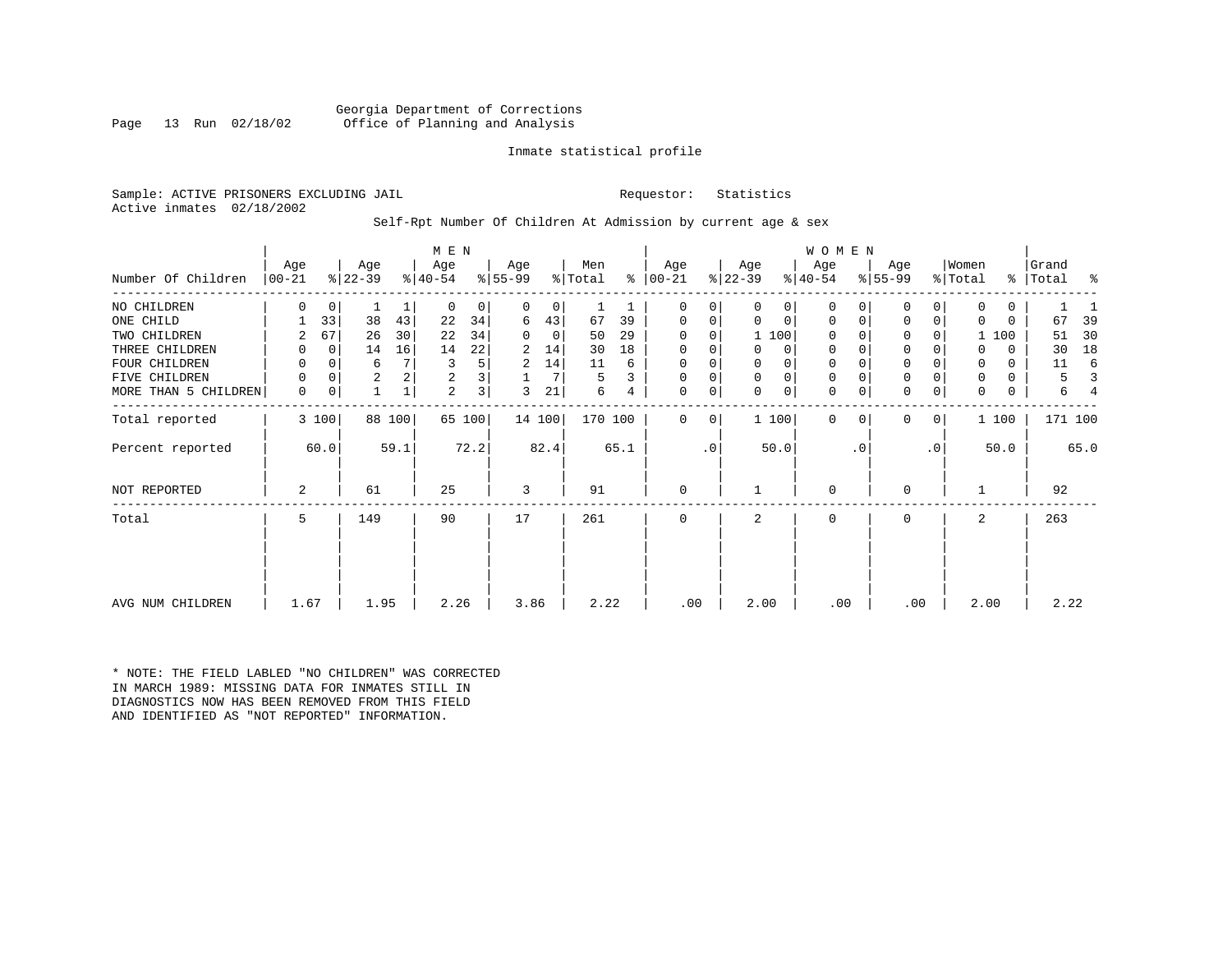### Georgia Department of Corrections<br>Page 14 Run 02/18/02 Office of Planning and Analysis Page 14 Run 02/18/02 Office of Planning and Analysis

#### Inmate statistical profile

Sample: ACTIVE PRISONERS EXCLUDING JAIL **Requestor:** Statistics Active inmates 02/18/2002

# Self-Rpt Religious Affiliation by current age & sex

|                  |                |             |           |              | M E N       |          |           |          |          |          |          |           |              |       | <b>WOMEN</b> |           |           |             |          |          |              |                |
|------------------|----------------|-------------|-----------|--------------|-------------|----------|-----------|----------|----------|----------|----------|-----------|--------------|-------|--------------|-----------|-----------|-------------|----------|----------|--------------|----------------|
|                  | Age            |             | Age       |              | Age         |          | Age       |          | Men      |          | Age      |           | Age          |       | Age          |           | Age       |             | Women    |          | Grand        |                |
| Religion         | $00 - 21$      |             | $8 22-39$ |              | $8 40-54$   |          | $8 55-99$ |          | % Total  | ွေ       | $ 00-21$ |           | $8 22-39$    |       | $8 40-54$    |           | $8 55-99$ |             | % Total  | ៖        | Total        | ႜ              |
| <b>ISLAM</b>     | 0              | 0           | 11        | 8            | 5           | 6        | 1         | 6        | 17       | 7        | 0        | 0         | $\Omega$     | 0     | $\Omega$     | 0         | 0         | 0           | $\Omega$ | $\Omega$ | 17           | 7              |
| CATHOLIC         |                | 0           | 3         | 2            |             | 1        | $\Omega$  | 0        | 4        | 2        | $\Omega$ | 0         | $\mathbf 0$  | 0     | $\Omega$     | 0         | 0         | 0           | $\Omega$ | $\Omega$ | 4            | $\overline{2}$ |
| <b>BAPTIST</b>   | $\overline{c}$ | 40          | 51        | 35           | 54          | 61       | 7         | 41       | 114      | 45       | O        | $\Omega$  | 1            | 50    | $\Omega$     | 0         | 0         | 0           | 1        | 50       | 115          | 45             |
| METHODIST        |                | 0           | 2         | 1            |             | 1        | 1         | 6        | 4        | 2        | $\Omega$ | $\Omega$  | $\Omega$     | 0     | $\Omega$     | 0         | 0         | $\Omega$    | $\Omega$ | $\Omega$ | 4            | $\overline{2}$ |
| EPISCOPLN        |                | $\Omega$    | 0         | $\Omega$     | $\Omega$    | $\Omega$ | 0         | $\Omega$ | 0        | $\Omega$ | $\Omega$ | $\Omega$  | 0            | 0     | $\Omega$     | $\Omega$  | 0         | $\Omega$    | $\Omega$ | $\Omega$ | U            | $\mathbf 0$    |
| PRESBYTRN        |                | $\Omega$    | 0         | <sup>0</sup> | $\Omega$    | $\Omega$ | U         | $\Omega$ | $\Omega$ | O        | $\Omega$ | $\Omega$  | 0            | 0     | $\Omega$     | $\Omega$  | 0         | $\Omega$    | $\Omega$ | $\Omega$ | O            | $\Omega$       |
| CHC OF GOD       |                | $\Omega$    |           | 1            | $\Omega$    | 0        | U         | 0        |          | O        | O        | $\Omega$  | <sup>0</sup> | 0     | $\Omega$     | 0         | 0         | $\Omega$    | $\Omega$ | $\Omega$ |              | 0              |
| HOLINESS         |                | $\mathbf 0$ | 4         | 3            | 2           | 2        | 2         | 12       | 8        | ζ        | $\Omega$ | $\Omega$  |              | 50    | $\Omega$     | 0         | 0         | 0           |          | 50       | q            | 3              |
| <b>JEWISH</b>    |                | $\mathbf 0$ |           | $\mathbf 1$  | $\Omega$    | 0        | U         | 0        |          | O        | $\Omega$ |           | 0            | 0     | $\Omega$     | $\Omega$  | 0         | $\Omega$    | $\Omega$ | $\Omega$ |              | $\mathbf 0$    |
| ANGLICAN         |                | $\mathbf 0$ | U         | $\Omega$     | $\mathbf 0$ | $\Omega$ | U         | 0        | $\Omega$ | 0        | $\Omega$ | $\Omega$  | 0            | 0     | $\Omega$     | 0         | 0         | $\Omega$    | $\Omega$ | 0        |              | 0              |
| GRK ORTHDX       |                | $\Omega$    | U         | $\Omega$     | $\Omega$    | 0        | U         | 0        | $\Omega$ | $\Omega$ | $\Omega$ | $\Omega$  | 0            | 0     | $\Omega$     | $\Omega$  | 0         | $\Omega$    | $\Omega$ | $\Omega$ |              | $\Omega$       |
| HINDU            |                | $\Omega$    | U         | $\Omega$     | $\Omega$    | 0        | U         | 0        | $\Omega$ | O        | ∩        | $\Omega$  | $\Omega$     | 0     | $\Omega$     | 0         | 0         | $\Omega$    | $\Omega$ | $\Omega$ |              | $\Omega$       |
| <b>BUDDHIST</b>  |                | $\Omega$    | 0         | $\Omega$     | $\Omega$    | 0        | U         | 0        | $\Omega$ | $\Omega$ | $\Omega$ | $\Omega$  | $\Omega$     | 0     | $\Omega$     | 0         | $\Omega$  | $\Omega$    | $\Omega$ | $\Omega$ |              | $\mathbf 0$    |
| TAOIST           |                | $\Omega$    | 0         | $\Omega$     | $\Omega$    | 0        | U         | O        | 0        | $\Omega$ | $\Omega$ | $\Omega$  | $\Omega$     | 0     | $\Omega$     | $\Omega$  | $\Omega$  | $\Omega$    | $\Omega$ | $\Omega$ |              | $\Omega$       |
| SHINTOIST        |                | $\Omega$    | 0         | 0            | $\Omega$    | 0        | 0         | 0        | $\Omega$ | 0        | $\Omega$ | $\Omega$  | 0            | 0     | $\Omega$     | $\Omega$  | 0         | $\Omega$    | $\Omega$ | $\Omega$ |              | $\Omega$       |
| SEVEN D AD       | U              | $\Omega$    | 0         | $\Omega$     | 2           | 2        | U         | O        | 2        | 1        | $\Omega$ | $\Omega$  | $\Omega$     | O     | $\Omega$     | $\Omega$  | $\Omega$  | $\Omega$    | $\Omega$ | $\Omega$ |              | 1              |
| JEHOVAH WT       |                | $\Omega$    | 2         | 1            |             | 1        | U         | 0        | 3        | 1        | $\Omega$ | $\Omega$  | $\Omega$     | 0     | $\Omega$     | $\Omega$  | 0         | $\Omega$    | $\Omega$ | $\Omega$ |              | 1              |
| LATR DAY S       |                | $\mathbf 0$ | 0         | 0            | $\mathbf 0$ | 0        | U         | 0        | 0        | 0        | $\Omega$ | $\Omega$  | 0            | 0     | $\Omega$     | 0         | 0         | 0           | $\Omega$ | 0        | ∩            | $\mathbf 0$    |
| <b>QUAKER</b>    |                | 0           | 0         | $\Omega$     | $\Omega$    | 0        | U         | 0        | 0        | $\Omega$ | $\Omega$ | $\Omega$  | $\Omega$     | 0     | $\Omega$     | 0         | 0         | 0           | $\Omega$ | $\Omega$ | <sup>0</sup> | $\mathbf 0$    |
| OTHER PROD       | O              | 0           | 17        | 12           | 6           | 7        | -1        | 6        | 24       | 9        | $\Omega$ | $\Omega$  | $\Omega$     | 0     | $\Omega$     | 0         | $\Omega$  | 0           | $\Omega$ | $\Omega$ | 24           | 9              |
| <b>NONE</b>      | 2              | 40          | 34        | 23           | 13          | 15       | 5         | 29       | 54       | 21       | $\Omega$ | $\Omega$  | 0            | 0     | $\Omega$     | 0         | 0         | $\Omega$    | $\Omega$ | $\Omega$ | 54           | 21             |
| OTHER            |                | 20          | 19        | 13           | 4           | 4        | 0         | 0        | 24       | 9        | 0        | 0         | $\Omega$     | 0     | 0            | 0         | $\Omega$  | 0           | $\Omega$ | $\Omega$ | 24           | 9              |
| Total reported   |                | 5 100       | 145 100   |              |             | 89 100   | 17 100    |          | 256 100  |          | 0        | 0         |              | 2 100 | 0            | 0         | 0         | $\mathbf 0$ |          | 2 100    | 258 100      |                |
| Percent reported |                | 100.0       |           | 97.3         |             | 98.9     |           | 100.0    |          | 98.1     |          | $\cdot$ 0 |              | 100.0 |              | $\cdot$ 0 |           | $\cdot$ 0   |          | 100.0    |              | 98.1           |
| NOT RPTD         | $\Omega$       |             | 4         |              | -1          |          | 0         |          | 5        |          | $\Omega$ |           | 0            |       | $\Omega$     |           | 0         |             | $\Omega$ |          | 5            |                |
| Total            | 5              |             | 149       |              | 90          |          | 17        |          | 261      |          | 0        |           | 2            |       | 0            |           | 0         |             | 2        |          | 263          |                |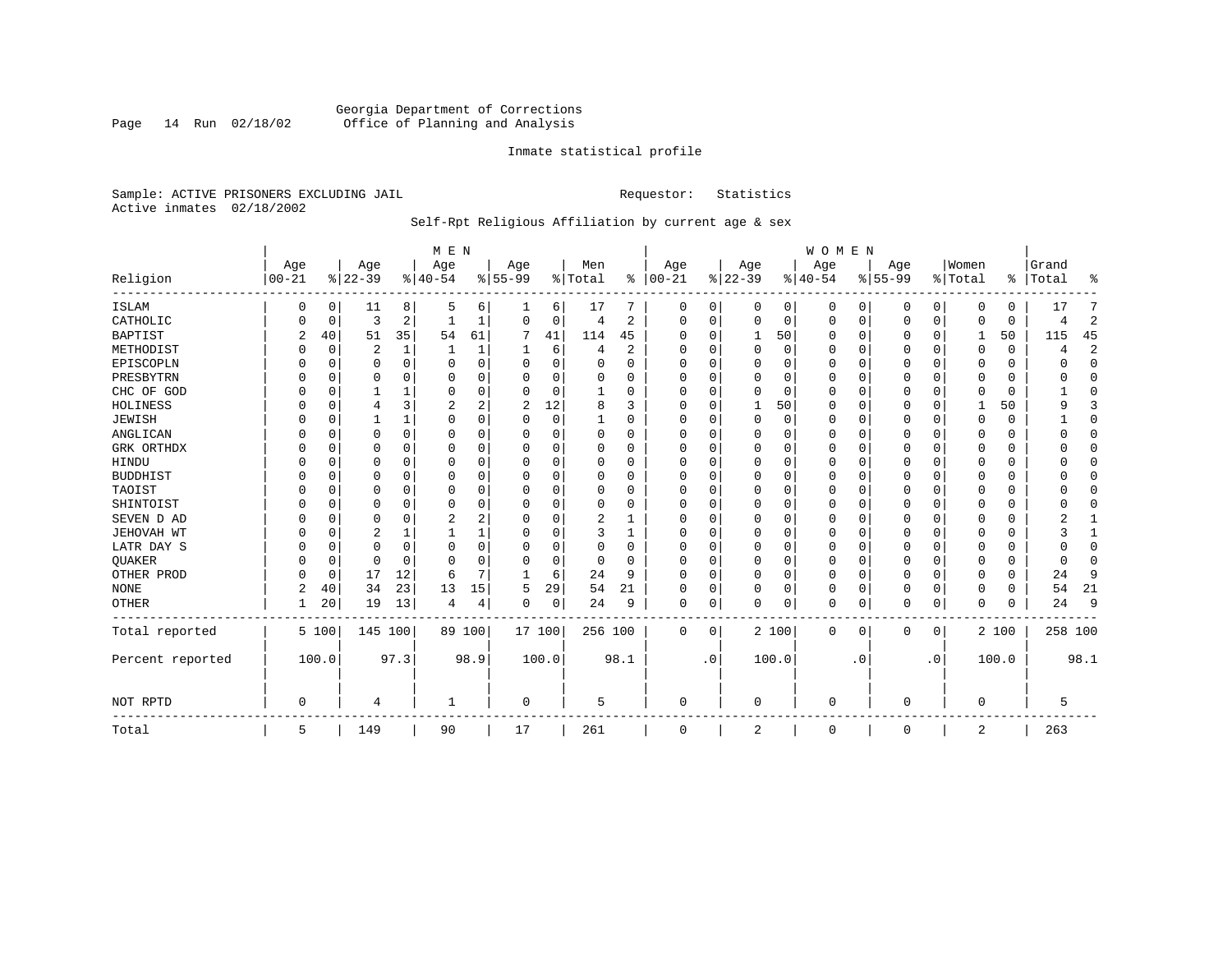#### Georgia Department of Corrections<br>Page 15 Run 02/18/02 Office of Planning and Analysis Office of Planning and Analysis

#### Inmate statistical profile

Sample: ACTIVE PRISONERS EXCLUDING JAIL **Requestor:** Statistics Active inmates 02/18/2002

Self-Rpt Family Behavior Patterns \* by current age & sex

|                  |                 |          |                  |      | M E N            |      |                 |        |                |          |                  |     |                  |          | W O M E N        |           |                    |                 |                  |          |                |      |
|------------------|-----------------|----------|------------------|------|------------------|------|-----------------|--------|----------------|----------|------------------|-----|------------------|----------|------------------|-----------|--------------------|-----------------|------------------|----------|----------------|------|
| Family Behavior  | Age<br>$ 00-21$ |          | Age<br>$ 22-39 $ |      | Age<br>$8 40-54$ |      | Age<br>$ 55-99$ |        | Men<br>% Total | ႜ        | Age<br>$00 - 21$ |     | Age<br>$ 22-39 $ |          | Age<br>$ 40-54 $ |           | Age<br>$8155 - 99$ |                 | Women<br>% Total | ∻        | Grand<br>Total | ႜ    |
| CRIMINLTY        | 2               | 18       | 50               | 21   | 31               | 25   | 4               | 24     | 87             | 22       | 0                | 0   |                  | 17       | $\Omega$         |           | $\mathbf 0$        |                 |                  | 17       | 88             | 22   |
| ALCOHOLISM       |                 | 9        | 34               | 14   | 19               | 15   | 2               | 12     | 56             | 14       | 0                | 0   |                  | 17       | 0                |           | $\mathbf 0$        |                 |                  | 17       | 57             | -15  |
| DRUG ABUSE       |                 | 9        | 24               | 10   | 11               | 9    |                 | 6      | 37             | 10       |                  |     |                  | 17       | 0                |           |                    |                 |                  | 17       | 38             | 10   |
| DOMINERING       |                 |          |                  | 0    |                  |      |                 |        |                | $\Omega$ |                  |     |                  | 17       | U                |           |                    |                 |                  | 17       |                |      |
| MIGRANT          |                 |          |                  |      |                  |      |                 |        | 4              |          |                  |     |                  | $\Omega$ |                  |           |                    |                 |                  | 0        |                |      |
| INFL BTGS        |                 | 9        | 13               | 6    |                  |      |                 | 18     | 21             |          |                  |     |                  | $\Omega$ |                  |           |                    |                 |                  | 0        | 21             |      |
| PERMISSIVE       |                 | $\Omega$ |                  | 0    |                  |      | 0               | 0      |                | 0        |                  |     |                  | 17       | 0                |           | $\Omega$           |                 |                  | 17       | 2              |      |
| FATH ABSNT       | 4               | 36       | 82               | 35   | 42               | 34   | 5               | 29     | 133            | 34       |                  |     | $\Omega$         | $\Omega$ | 0                |           |                    |                 |                  | $\Omega$ | 133            | 34   |
| MOTH ABSNT       |                 | 18       | 24               | 10   | 13               | 11   | 2               | 12     | 41             | 11       | 0                | 0   |                  | $\Omega$ | $\mathbf 0$      |           |                    |                 |                  | 0        | 41             | 10   |
| NONE             | 0               | 0        | 4                | 2    | 2                | 2    | $\Omega$        | 0      | 6              | 2        | 0                | 0   |                  | 17       | 0                |           | 0                  |                 |                  |          | 7              |      |
| Total reported   | 11 100          |          | 236              | 100  | 123              | 100  |                 | 17 100 | 387 100        |          | $\mathbf{0}$     | 0   |                  | 6 100    | $\mathbf{0}$     | 0         | $\mathbf 0$        | 0               |                  | 6 100    | 393 100        |      |
| Percent reported |                 | 100.0    |                  | 77.9 |                  | 75.6 |                 | 58.8   |                | 76.2     |                  | .0' |                  | 100.0    |                  | $\cdot$ 0 |                    | .0 <sup>′</sup> |                  | 100.0    |                | 76.4 |
| <b>OTHER</b>     | 0               |          | 33               |      | 22               |      |                 |        | 62             |          | 0                |     | $\Omega$         |          | $\mathbf 0$      |           | $\Omega$           |                 | $\Omega$         |          | 62             |      |
| Total            | 5               |          | 149              |      | 90               |      | 17              |        | 261            |          | 0                |     | 2                |          | $\mathbf 0$      |           | 0                  |                 | 2                |          | 263            |      |

\* NOTE: SINCE THERE CAN BE UP TO FIVE BEHAVIOR CODES PER INMATE, THE NUMBER OF CASES REPORTED IN THE DETAIL LINES AND THE TOTAL REPORTED LINE MAY EXCEED THE TOTAL NUMBER OF CASES. IN SHORT, THIS TABLE COUNTS THE NUMBER OF BEHAVIOR PROBLEMS, NOT INMATES.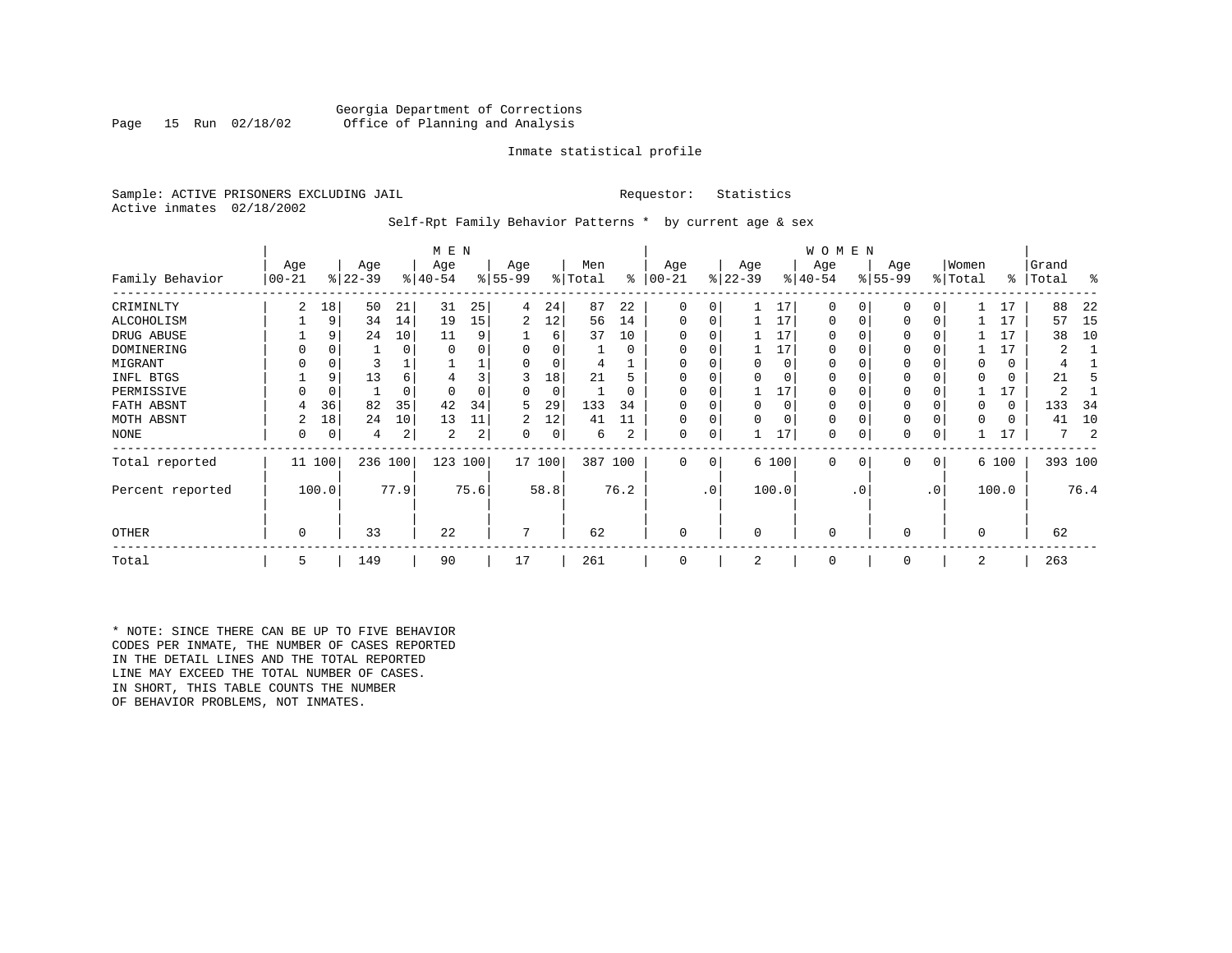#### Georgia Department of Corrections<br>Page 16 Run 02/18/02 Office of Planning and Analysis Office of Planning and Analysis

#### Inmate statistical profile

Sample: ACTIVE PRISONERS EXCLUDING JAIL **Requestor:** Statistics Active inmates 02/18/2002

### Inmate Diagnostic Behavior Problem \* by current age & sex

|                    |            |          |           |                | M E N          |                |          |          |                |          |           |           |             |          | <b>WOMEN</b> |           |           |             |             |          |           |                |
|--------------------|------------|----------|-----------|----------------|----------------|----------------|----------|----------|----------------|----------|-----------|-----------|-------------|----------|--------------|-----------|-----------|-------------|-------------|----------|-----------|----------------|
|                    | Age        |          | Age       |                | Age            |                | Age      |          | Men            |          | Age       |           | Age         |          | Age          |           | Age       |             | Women       |          | Grand     |                |
| Diagnostic Problem | $ 00 - 21$ |          | $ 22-39 $ |                | $8 40-54$      |                | $ 55-99$ |          | % Total        | ွေ       | $ 00-21 $ |           | $ 22-39 $   |          | $ 40-54 $    |           | $ 55-99 $ |             | % Total     |          | %   Total | ႜ              |
| ALCOHOLIC          | 0          | 0        | 8         | 2              | 6              | 3              | 3        | 9        | 17             | 3        | 0         | 0         |             | 25       | 0            | 0         | 0         | 0           |             | 25       | 18        | 3              |
| <b>ALCOH ABSE</b>  |            | 0        | 30        | 8              | 20             | 10             | 2        | 6        | 52             | 9        | 0         | 0         | $\mathbf 0$ | 0        | 0            | 0         | 0         | $\mathbf 0$ | $\Omega$    | $\Omega$ | 52        | 9              |
| DRUG EXP           |            | 17       | 54        | 15             | 29             | 15             | 5        | 15       | 90             | 15       |           |           | $\Omega$    | 0        | $\Omega$     | 0         | 0         | $\Omega$    | $\Omega$    | $\Omega$ | 90        | 15             |
| DRUG ABSE          |            | 17       | 61        | 17             | 25             | 13             | 2        | 6        | 90             | 15       | U         |           |             | 25       | $\Omega$     | 0         | 0         | $\Omega$    |             | 25       | 91        | 15             |
| NARC ADDCT         |            | 0        | 2         | $\mathbf{1}$   | $\overline{2}$ |                | O        | $\Omega$ | 4              |          | U         |           | $\Omega$    | $\Omega$ | $\Omega$     | $\Omega$  | U         | $\Omega$    | $\Omega$    | $\Omega$ | 4         | $\mathbf{1}$   |
| EPILEPTIC          |            | 0        | 4         |                |                |                | O        | $\Omega$ |                |          | U         |           | $\Omega$    | O        | $\Omega$     | $\Omega$  | U         | $\Omega$    | $\Omega$    | $\Omega$ |           |                |
| MANIPULTVE         |            | 25       | 27        | 8              | 11             | 6              |          | 9        | 44             |          |           |           | $\Omega$    | 0        | $\Omega$     | $\Omega$  | 0         | $\Omega$    | $\Omega$    | $\Omega$ | 44        | 7              |
| ASSAULTIVE         |            | 33       | 117       | 33             | 71             | 37             | 13       | 39       | 205            | 34       | U         |           | 2           | 50       | $\Omega$     | 0         | 0         | 0           | 2           | 50       | 207       | 35             |
| ESCPE TEND         |            | 0        | 16        | 4              | 16             | 8              |          | 6        | 34             | 6        | U         |           | $\Omega$    | 0        | $\Omega$     | $\Omega$  |           | O           | $\Omega$    | $\Omega$ | 34        | 6              |
| SUICIDAL           |            | 0        | 17        | 5              |                | 2              |          | 3        | 22             |          | ∩         |           | $\Omega$    | O        | $\Omega$     | $\Omega$  |           | O           | ∩           | $\Omega$ | 22        | 4              |
| WITHDRAWN          |            | $\Omega$ |           |                |                |                |          | U        |                |          |           |           | $\Omega$    | O        | 0            | $\Omega$  |           | O           |             | U        |           | O              |
| PR RLTY CT         |            | $\Omega$ | 3         |                |                |                |          | U        | 5              |          | $\Omega$  |           | $\Omega$    | O        | $\Omega$     | $\Omega$  |           | $\Omega$    | ∩           | $\Omega$ |           |                |
| HOMOSEXUAL         |            | 8        |           | $\Omega$       |                |                |          | 0        | $\overline{2}$ | $\Omega$ | ∩         |           | $\Omega$    | O        | $\Omega$     | $\Omega$  | 0         | $\Omega$    |             | U        |           | O              |
| <b>NONE</b>        |            | $\Omega$ | ζ         |                |                |                |          | 3        | 5              |          | ∩         |           | $\Omega$    | O        | $\Omega$     | $\Omega$  | ი         | $\Omega$    |             | 0        |           |                |
| OTHER              |            | $\Omega$ |           | $\overline{2}$ | 3              | $\overline{2}$ |          | 0        | 10             | 2        | U         |           | $\Omega$    | O        | 0            | $\Omega$  | 0         | $\Omega$    | $\Omega$    | $\Omega$ | 10        | 2              |
| NOT RPTD           | $\Omega$   | 0        | 5         |                | 3              | 2              |          | 3        | 9              | 2        | $\Omega$  | 0         | $\mathbf 0$ | 0        | 0            | 0         | U         | 0           | $\Omega$    | $\Omega$ | 9         | $\overline{2}$ |
| Total reported     | 12 100     |          | 357 100   |                | 194 100        |                |          | 33 100   | 596 100        |          | $\Omega$  | $\Omega$  |             | 4 100    | $\Omega$     | 0         | 0         | 0           |             | 4 100    | 600 100   |                |
| Percent reported   |            | 100.0    |           | 99.3           |                | 100.0          |          | 100.0    |                | 99.6     |           | $\cdot$ 0 |             | 100.0    |              | $\cdot$ 0 |           | $\cdot$ 0   |             | 100.0    |           | 99.6           |
| <b>UNKNOWN</b>     | $\Omega$   |          |           |                | $\Omega$       |                | $\Omega$ |          |                |          | $\Omega$  |           | $\mathbf 0$ |          | $\Omega$     |           | 0         |             | $\mathbf 0$ |          |           |                |
|                    |            |          |           |                |                |                |          |          |                |          |           |           |             |          |              |           |           |             |             |          |           |                |
| Total              | 5          |          | 149       |                | 90             |                | 17       |          | 261            |          | $\Omega$  |           | 2           |          | 0            |           | 0         |             | 2           |          | 263       |                |

\* NOTE: SINCE THERE CAN BE UP TO FIVE BEHAVIOR CODES PER INMATE, THE NUMBER OF CASES REPORTED IN THE DETAIL LINES AND THE TOTAL REPORTED LINE MAY EXCEED THE TOTAL NUMBER OF CASES.IN SHORT, THIS TABLE COUNTS THE NUMBER OF BEHAVIOR PROBLEMS, NOT INMATES.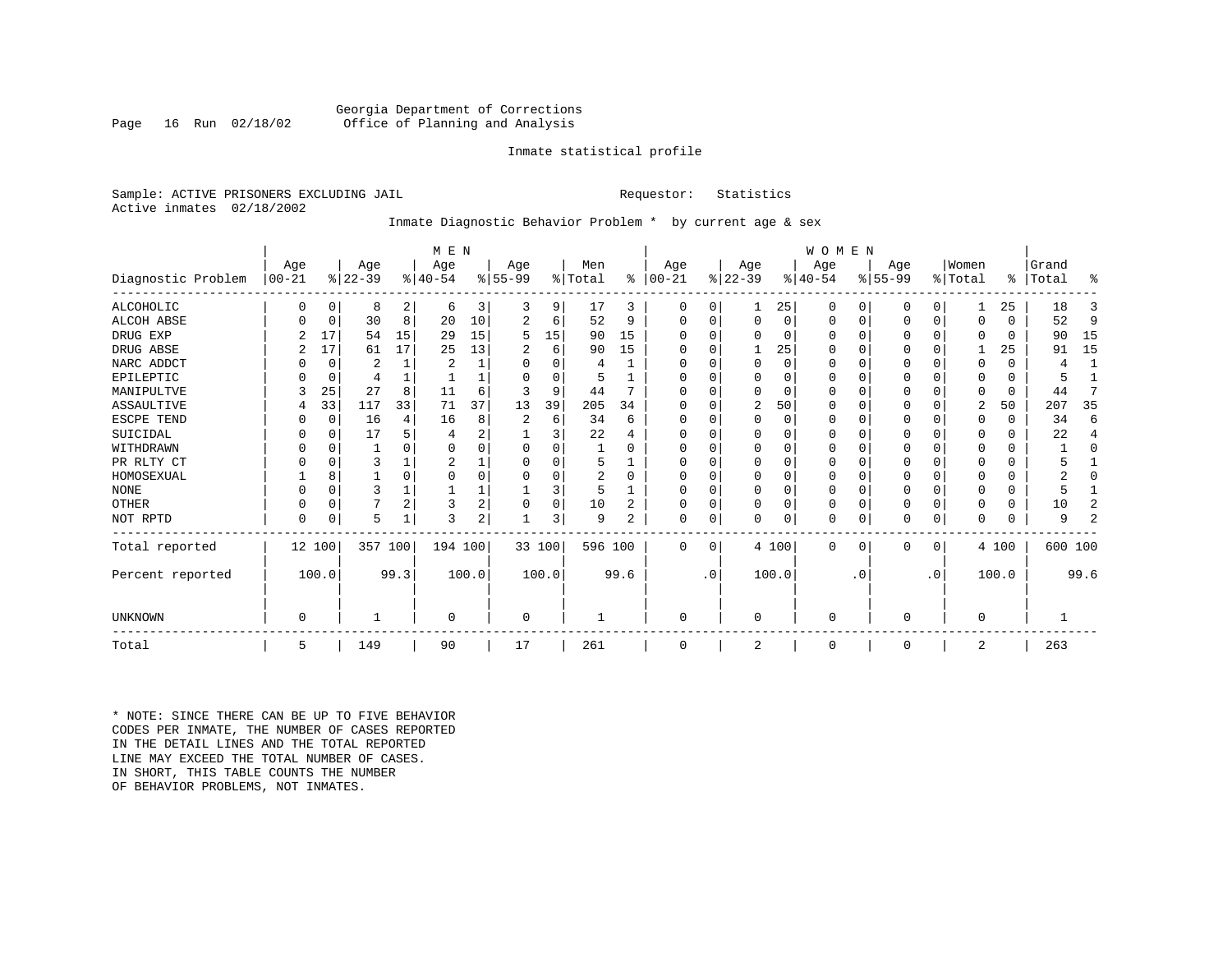#### Georgia Department of Corrections<br>Page 17 Run 02/18/02 Office of Planning and Analysis Page 17 Run 02/18/02 Office of Planning and Analysis

#### Inmate statistical profile

Sample: ACTIVE PRISONERS EXCLUDING JAIL **Requestor:** Statistics Active inmates 02/18/2002

# Physical Profile (General Condition) by current age & sex

|                                                                                  |                    |                               |                      |                                  | M E N            |                      |                    |                     |                      |                                |                         |                         |                                          |                                | <b>WOMEN</b>                                |                                   |                            |                                       |                                        |                      |                    |                                   |
|----------------------------------------------------------------------------------|--------------------|-------------------------------|----------------------|----------------------------------|------------------|----------------------|--------------------|---------------------|----------------------|--------------------------------|-------------------------|-------------------------|------------------------------------------|--------------------------------|---------------------------------------------|-----------------------------------|----------------------------|---------------------------------------|----------------------------------------|----------------------|--------------------|-----------------------------------|
| Physical Profile                                                                 | Age<br>$ 00-21$    |                               | Age<br>$8 22-39$     |                                  | Age<br>$8 40-54$ |                      | Age<br>$8155 - 99$ |                     | Men<br>% Total       | ⊱                              | Age<br>$ 00-21$         |                         | Age<br>$ 22-39 $                         |                                | Aqe<br>$8 40-54$                            |                                   | Age<br>$8155 - 99$         |                                       | Women<br>% Total                       |                      | Grand<br>%   Total | $^{\circ}$                        |
| NO LIMITATION<br>DEFECT NO MAJOR LIMT<br>DEFECT MAJOR LIMIT<br>VERY MAJOR DEFECT | 4<br>0<br>$\Omega$ | 80<br>20<br>0<br>$\mathbf{0}$ | 112<br>16<br>19<br>0 | 76<br>11<br>13<br>0 <sup>1</sup> | 37<br>21<br>31   | 41<br>23<br>34<br>Τ. | 7<br>2<br>7        | 41<br>12<br>41<br>6 | 160<br>40<br>57<br>2 | 62<br>15<br>22<br>$\mathbf{I}$ | 0<br>$\Omega$<br>0<br>0 | 0<br>$\Omega$<br>0<br>0 | $\mathbf{0}$<br>$\mathbf{0}$<br>$\Omega$ | 2 100<br>$\mathbf 0$<br>0<br>0 | $\mathbf 0$<br>$\mathbf 0$<br>0<br>$\Omega$ | 0<br>0<br>$\Omega$<br>$\mathbf 0$ | 0<br>0<br>0<br>$\mathbf 0$ | $\Omega$<br>$\Omega$<br>$\Omega$<br>0 | $\mathbf 0$<br>$\Omega$<br>$\mathbf 0$ | 2 100<br>0<br>0<br>0 | 40<br>57           | 162 62<br>15<br>22<br>$2^{\circ}$ |
| Total reported                                                                   |                    | 5 100                         | 147                  | 100                              |                  | 90 100               |                    | 17 100              | 259                  | 100                            | 0                       | 0                       |                                          | 2 100                          | $\mathbf 0$                                 | $\mathbf 0$                       | 0                          | $\overline{0}$                        |                                        | 2 100                |                    | 261 100                           |
| Percent reported                                                                 |                    | 100.0                         |                      | 98.7                             |                  | 100.0                |                    | 100.0               |                      | 99.2                           |                         | .0 <sup>1</sup>         |                                          | 100.0                          |                                             | . 0                               |                            | .0                                    |                                        | 100.0                |                    | 99.2                              |
| NOT REPORTED                                                                     | $\mathbf 0$        |                               | 2                    |                                  | $\mathbf 0$      |                      | 0                  |                     | 2                    |                                | 0                       |                         | 0                                        |                                | $\mathbf 0$                                 |                                   | $\Omega$                   |                                       | 0                                      |                      | 2                  |                                   |
| Total                                                                            | 5                  |                               | 149                  |                                  | 90               |                      | 17                 |                     | 261                  |                                | 0                       |                         | 2                                        |                                | 0                                           |                                   | $\Omega$                   |                                       | 2                                      |                      | 263                |                                   |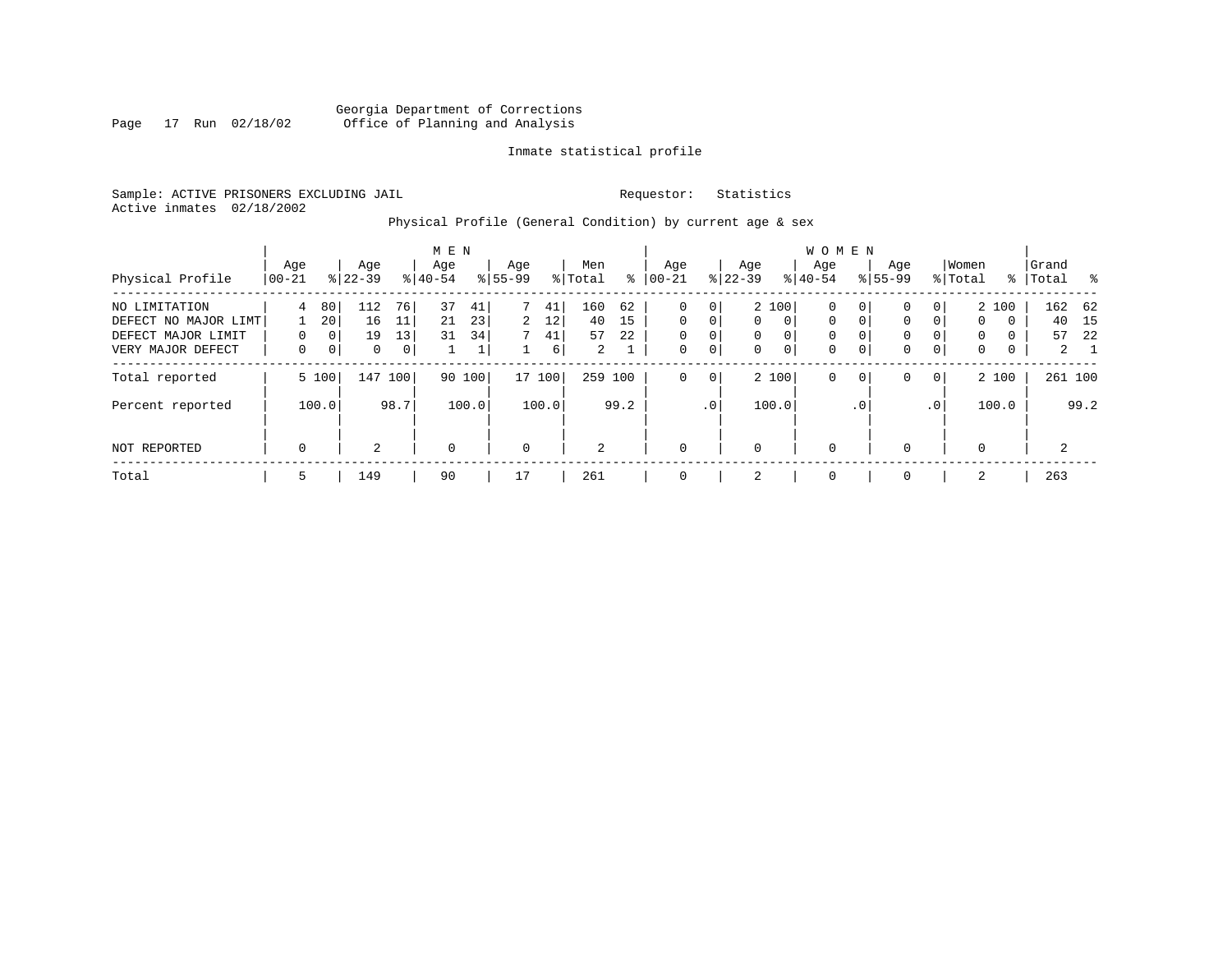#### Georgia Department of Corrections Office of Planning and Analysis

#### Inmate statistical profile

Sample: ACTIVE PRISONERS EXCLUDING JAIL **Requestor:** Statistics Active inmates 02/18/2002

Security Status by current age & sex

|                  |             |             |           |             | M E N     |       |           |        |          |       |              |                 |           |       | <b>WOMEN</b> |                |           |           |             |       |             |       |
|------------------|-------------|-------------|-----------|-------------|-----------|-------|-----------|--------|----------|-------|--------------|-----------------|-----------|-------|--------------|----------------|-----------|-----------|-------------|-------|-------------|-------|
|                  | Age         |             | Age       |             | Age       |       | Age       |        | Men      |       | Age          |                 | Age       |       | Age          |                | Age       |           | Women       |       | Grand       |       |
| Security         | $ 00 - 21 $ |             | $ 22-39 $ |             | $8 40-54$ |       | $8 55-99$ |        | % Total  | ွေ    | $ 00 - 21$   |                 | $ 22-39 $ |       | $ 40-54 $    |                | $8 55-99$ |           | % Total     |       | %   Total   | ႜ     |
| DIAG INCOM       | $\Omega$    | 0           | 0         | 0           |           |       | 0         | 0      |          | 0     | 0            |                 | $\Omega$  | 0     |              |                |           | 0         | $\Omega$    | 0     |             |       |
| WRK RELEAS       | 0           | 0           | 0         | $\mathbf 0$ |           | 0     | 0         | 0      |          | 0     | $\Omega$     |                 | 0         | 0     | $\mathbf 0$  | 0              |           | 0         | 0           | 0     |             |       |
| TRUSTY           |             |             | 0         |             |           |       |           |        |          |       | <sup>0</sup> |                 | $\Omega$  | 0     | $\Omega$     |                |           |           | $\Omega$    | 0     |             |       |
| MINIMUM          | 0           | 0           |           |             |           |       |           | 6      | 2        |       | $\Omega$     |                 | $\Omega$  | 0     | $\mathbf 0$  |                | 0         |           | $\mathbf 0$ | 0     |             |       |
| MEDIUM           | $\Omega$    | 0           | 36        | 24          | 37        | 41    | 8         | 47     | 81       | 31    | $\Omega$     |                 |           | 50    | $\mathbf 0$  |                | 0         |           |             | 50    | 82          | 31    |
| CLOSE            | 5           | 100         | 95        | 64          | 50        | 56    | 8         | 47     | 158      | 61    | $\Omega$     |                 | $\Omega$  | 0     | $\mathbf 0$  |                | 0         |           | 0           | 0     | 158         | 60    |
| MAXIMUM          |             | $\mathbf 0$ | 15        | 10          | 2         | 2     | 0         | 0      | 17       | ∍     | $\Omega$     |                 |           | 50    | $\mathbf 0$  |                | 0         |           |             | 50    | 18          |       |
| DIAGNOSTIC       | 0           | 0           | 2         |             |           |       | 0         | 0      | 3        |       | $\Omega$     | 0               | 0         | 0     | $\mathbf 0$  | 0              | 0         | 0         | $\mathbf 0$ | 0     | 3           |       |
| Total reported   |             | 5 100       | 149       | 100         | 90        | 100   |           | 17 100 | 261 100  |       | $\mathbf 0$  | $\mathbf 0$     |           | 2 100 | $\mathbf 0$  | $\overline{0}$ | 0         | 0         |             | 2 100 | 263 100     |       |
| Percent reported |             | 100.0       |           | 100.0       |           | 100.0 |           | 100.0  |          | 100.0 |              | .0 <sup>1</sup> |           | 100.0 |              | $\cdot$ 0      |           | $\cdot$ 0 |             | 100.0 |             | 100.0 |
| NOT RPTD         | 0           |             | 0         |             | $\Omega$  |       | 0         |        | $\Omega$ |       | $\Omega$     |                 | $\Omega$  |       | $\mathbf 0$  |                | 0         |           | $\mathbf 0$ |       | $\mathbf 0$ |       |
| Total            | 5           |             | 149       |             | 90        |       | 17        |        | 261      |       | $\Omega$     |                 | 2         |       | $\mathbf 0$  |                | 0         |           | 2           |       | 263         |       |

\* NOTE: BEGINNING IN JULY 1987, THE FACILITIES DIVISION NO LONGER CODED INMATES AS BEING WORK RELEASE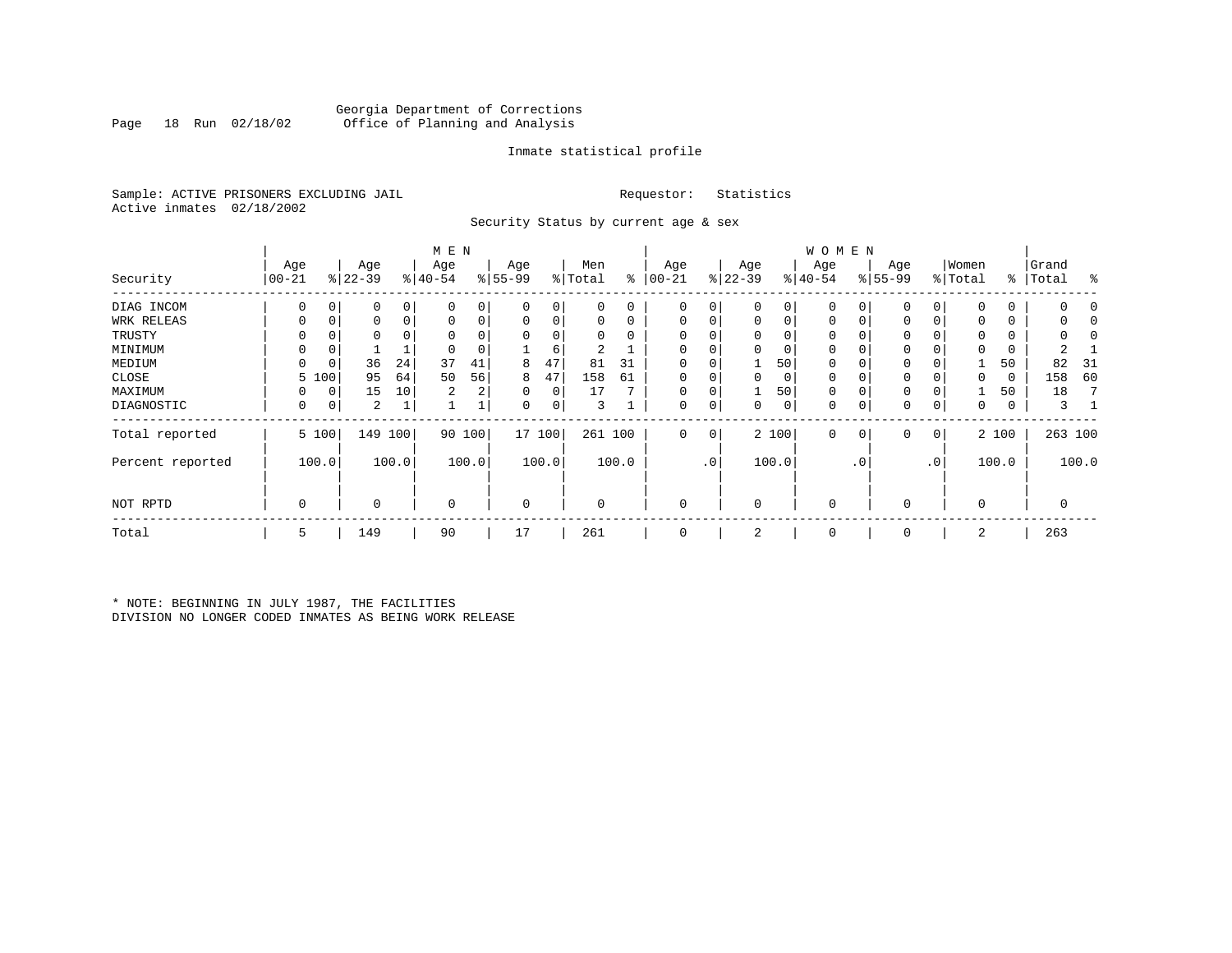### Georgia Department of Corrections<br>Page 19 Run 02/18/02 Office of Planning and Analysis Page 19 Run 02/18/02 Office of Planning and Analysis

#### Inmate statistical profile

Sample: ACTIVE PRISONERS EXCLUDING JAIL **Requestor:** Statistics Active inmates 02/18/2002

Number Of Sentences by current age & sex

|                             |          |             |           |       | M E N     |        |             |        |         |       |               |                |                |                | WOMEN       |           |                     |           |          |             |       |         |
|-----------------------------|----------|-------------|-----------|-------|-----------|--------|-------------|--------|---------|-------|---------------|----------------|----------------|----------------|-------------|-----------|---------------------|-----------|----------|-------------|-------|---------|
|                             | Age      |             | Age       |       | Age       |        | Age         |        | Men     |       | Age           |                | Age            |                | Age         |           | Age                 |           | Women    |             | Grand |         |
| Number Of Sentences   00-21 |          |             | $ 22-39 $ |       | $ 40-54 $ |        | $8 55-99$   |        | % Total |       | $8   00 - 21$ |                | $ 22-39 $      |                | $8 40-54$   |           | $8 55-99$           |           | % Total  | %           | Total | ႜ       |
| $_{\rm ONE}$                | 0        | 0           | 18        | 12    | 13        | 14     | 3           | 18     | 34      | 13    | 0             | 0              | $\Omega$       | 0 <sup>1</sup> | $\mathbf 0$ |           | $\mathbf 0$         | 0         | $\Omega$ | 0           | 34    | 13      |
| TWO                         | 3        | 60          | 29        | 19    | 15        | 17     | 6           | 35     | 53      | 20    | 0             | 0              | 1              | 50             | $\mathbf 0$ |           | $\mathbf 0$         | 0         |          | 50          | 54    | 21      |
| THREE                       | 0        | 0           | 27        | 18    | 19        | 21     |             | 6      | 47      | 18    | 0             | 0              | 0              | 0 <sup>1</sup> | 0           |           | 0                   |           | 0        | 0           | 47    | 18      |
| FOUR                        | $\Omega$ | 0           | 20        | 13    | 14        | 16     |             | 6      | 35      | 13    | $\Omega$      | 0              |                | $\mathbf 0$    | 0           |           | $\mathsf{O}\xspace$ |           | $\Omega$ | 0           | 35    | 13      |
| FIVE                        | $\Omega$ | $\mathbf 0$ | 14        | 9     | 5         | 6      | 2           | 12     | 21      | 8     | 0             | 0              |                | 50             | 0           |           | $\mathbf 0$         |           |          | 50          | 22    | 8       |
| MORE THAN FIVE              | 2        | 40          | 41        | 28    | 24        | 27     | 4           | 24     | 71      | 27    | 0             | 0 <sup>1</sup> | 0              | 0              | 0           |           | $\mathsf{O}\xspace$ | 0         | 0        | $\mathbf 0$ | 71    | 27      |
| Total reported              |          | 5 100       | 149       | 100   |           | 90 100 |             | 17 100 | 261 100 |       | $\Omega$      | 0              |                | 2 100          | $\Omega$    |           | $\Omega$            | 0         |          | 2 100       |       | 263 100 |
| Percent reported            |          | 100.0       |           | 100.0 |           | 100.0  |             | 100.0  |         | 100.0 |               | $\cdot$ 0      |                | 100.0          |             | $\cdot$ 0 |                     | $\cdot$ 0 |          | 100.0       |       | 100.0   |
| NOT REPORTED                | 0        |             | 0         |       | $\Omega$  |        | $\mathbf 0$ |        | 0       |       | 0             |                | $\Omega$       |                | 0           |           | 0                   |           | $\Omega$ |             | 0     |         |
| Total                       | 5        |             | 149       |       | 90        |        | 17          |        | 261     |       | $\Omega$      |                | $\mathfrak{D}$ |                | 0           |           | 0                   |           | 2        |             | 263   |         |
|                             |          |             |           |       |           |        |             |        |         |       |               |                |                |                |             |           |                     |           |          |             |       |         |
| AVG NUM SENTENCES           | 4.40     |             | 4.42      |       | 4.44      |        | 4.06        |        | 4.40    |       | .00           |                | 3.50           |                | .00         |           | .00                 |           | 3.50     |             | 4.40  |         |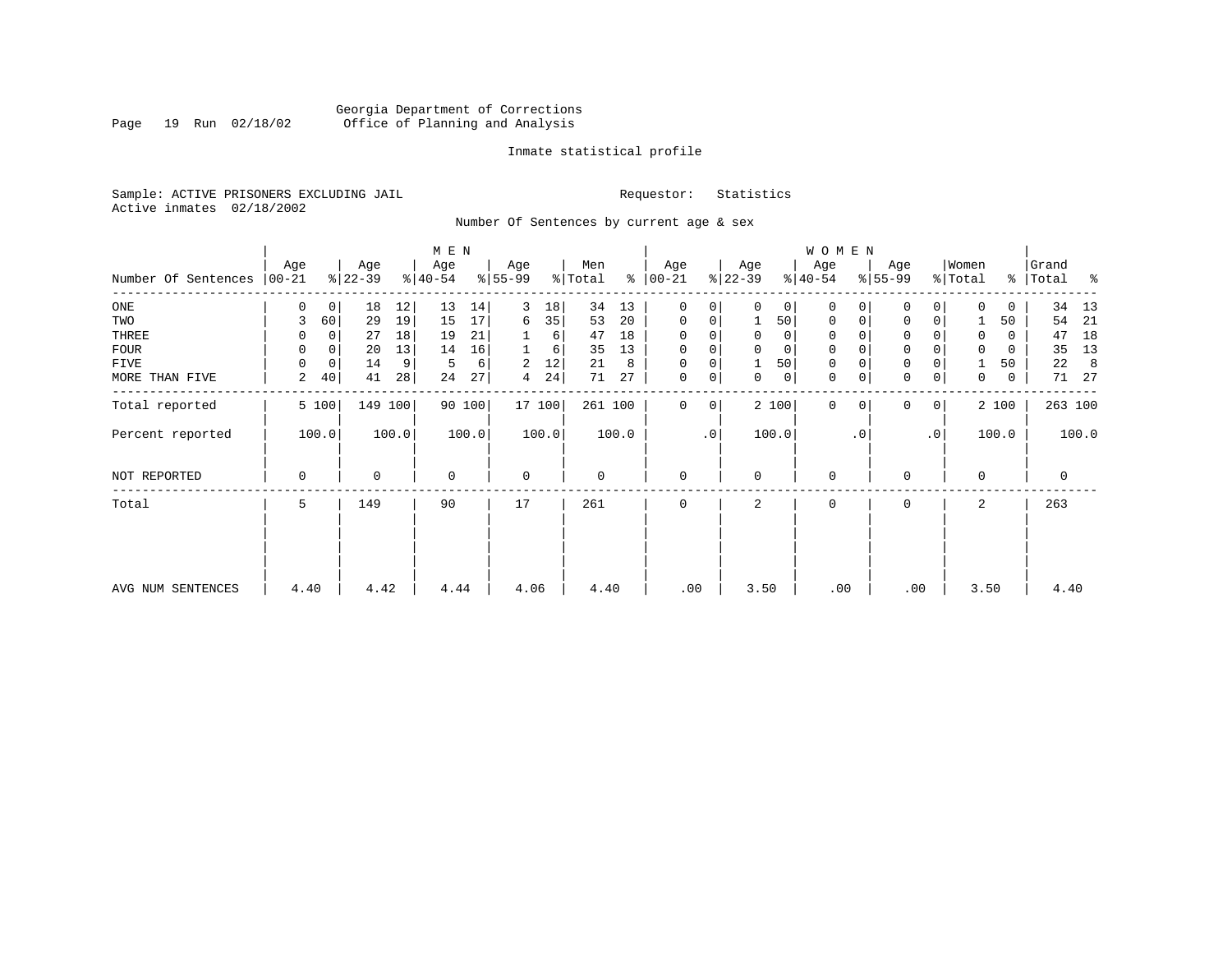### Georgia Department of Corrections<br>Page 20 Run 02/18/02 Office of Planning and Analysis Page 20 Run 02/18/02 Office of Planning and Analysis

#### Inmate statistical profile

Sample: ACTIVE PRISONERS EXCLUDING JAIL **Requestor:** Statistics Active inmates 02/18/2002

Number Of Disciplinaries by current age & sex

|                  |                   |             |                  |         | M E N            |        |                 |          |                |       |                 |           |                  |                | WOMEN            |           |                  |             |                  |       |                |       |
|------------------|-------------------|-------------|------------------|---------|------------------|--------|-----------------|----------|----------------|-------|-----------------|-----------|------------------|----------------|------------------|-----------|------------------|-------------|------------------|-------|----------------|-------|
| Disciplinaries   | Age<br>$ 00 - 21$ |             | Age<br>$ 22-39 $ |         | Age<br>$ 40-54 $ |        | Age<br>$ 55-99$ |          | Men<br>% Total | ႜ     | Age<br>$ 00-21$ |           | Age<br>$ 22-39 $ |                | Age<br>$ 40-54 $ |           | Age<br>$ 55-99 $ |             | Women<br>% Total | ⊱     | Grand<br>Total | ႜ     |
| ZERO             | 0                 | 0           | 34               | 23      | 31               | 34     | 8               | 47       | 73             | 28    | $\mathbf 0$     | 0         |                  |                | 0                |           | $\mathbf 0$      | 0           |                  | 0     | 73             | 28    |
| ONE              | 4                 | 80          | 12               | 8       | 8                | 9      | 3               | 18       | 27             | 10    | $\mathbf 0$     | 0         | $\mathbf 0$      | $\overline{0}$ | 0                | 0         | 0                | 0           | 0                | 0     | 27             | 10    |
| TWO              |                   | 20          | 11               | 7       | 12               | 13     | 2               | 12       | 26             | 10    | $\Omega$        |           |                  |                | 0                |           | 0                |             |                  | 0     | 26             | 10    |
| THREE            | 0                 | 0           | 17               | 11      | 9                | 10     |                 | 6        | 27             | 10    | $\Omega$        |           |                  | $\Omega$       | 0                |           | 0                |             |                  | 0     | 27             | 10    |
| FOUR             | $\Omega$          | $\Omega$    | 10               |         | 8                | 9      | $\Omega$        | $\Omega$ | 18             |       | $\Omega$        | $\Omega$  |                  | 50             | $\Omega$         |           | $\mathbf 0$      |             |                  | 50    | 19             | 7     |
| FIVE             | 0                 | $\mathbf 0$ | 10               | 7       | 2                | 2      | $\Omega$        | 0        | 12             | 5     | $\Omega$        | 0         | $\Omega$         | 0              | 0                |           | $\mathbf 0$      |             | 0                | 0     | 12             |       |
| MORE THAN FIVE   | 0                 | 0           | 55               | 37      | 20               | 22     | 3               | 18       | 78             | 30    | $\mathbf 0$     | 0         |                  | 50             | $\mathbf 0$      |           | $\mathbf{0}$     | 0           |                  | 50    | 79             | 30    |
| Total reported   |                   | 5 100       |                  | 149 100 |                  | 90 100 |                 | 17 100   | 261 100        |       | 0               | 0         |                  | 2 100          | $\mathbf 0$      | $\Omega$  | $\mathbf 0$      | $\mathbf 0$ |                  | 2 100 | 263 100        |       |
| Percent reported |                   | 100.0       |                  | 100.0   |                  | 100.0  |                 | 100.0    |                | 100.0 |                 | $\cdot$ 0 |                  | 100.0          |                  | $\cdot$ 0 |                  | $\cdot$ 0   |                  | 100.0 |                | 100.0 |
| NOT REPORTED     | 0                 |             | 0                |         | $\mathbf 0$      |        | $\mathbf 0$     |          | 0              |       | 0               |           | $\Omega$         |                | 0                |           | 0                |             | 0                |       | 0              |       |
| Total            | 5                 |             | 149              |         | 90               |        | 17              |          | 261            |       | $\mathbf 0$     |           | 2                |                | 0                |           | $\mathbf 0$      |             | 2                |       | 263            |       |
|                  |                   |             |                  |         |                  |        |                 |          |                |       |                 |           |                  |                |                  |           |                  |             |                  |       |                |       |
|                  |                   |             |                  |         |                  |        |                 |          |                |       |                 |           |                  |                |                  |           |                  |             |                  |       |                |       |
| AVG NUM DISCIP   | 1.20              |             | 7.17             |         | 3.37             |        | 1.94            |          | 5.40           |       | .00             |           | 12.50            |                | .00              |           | .00              |             | 12.50            |       | 5.46           |       |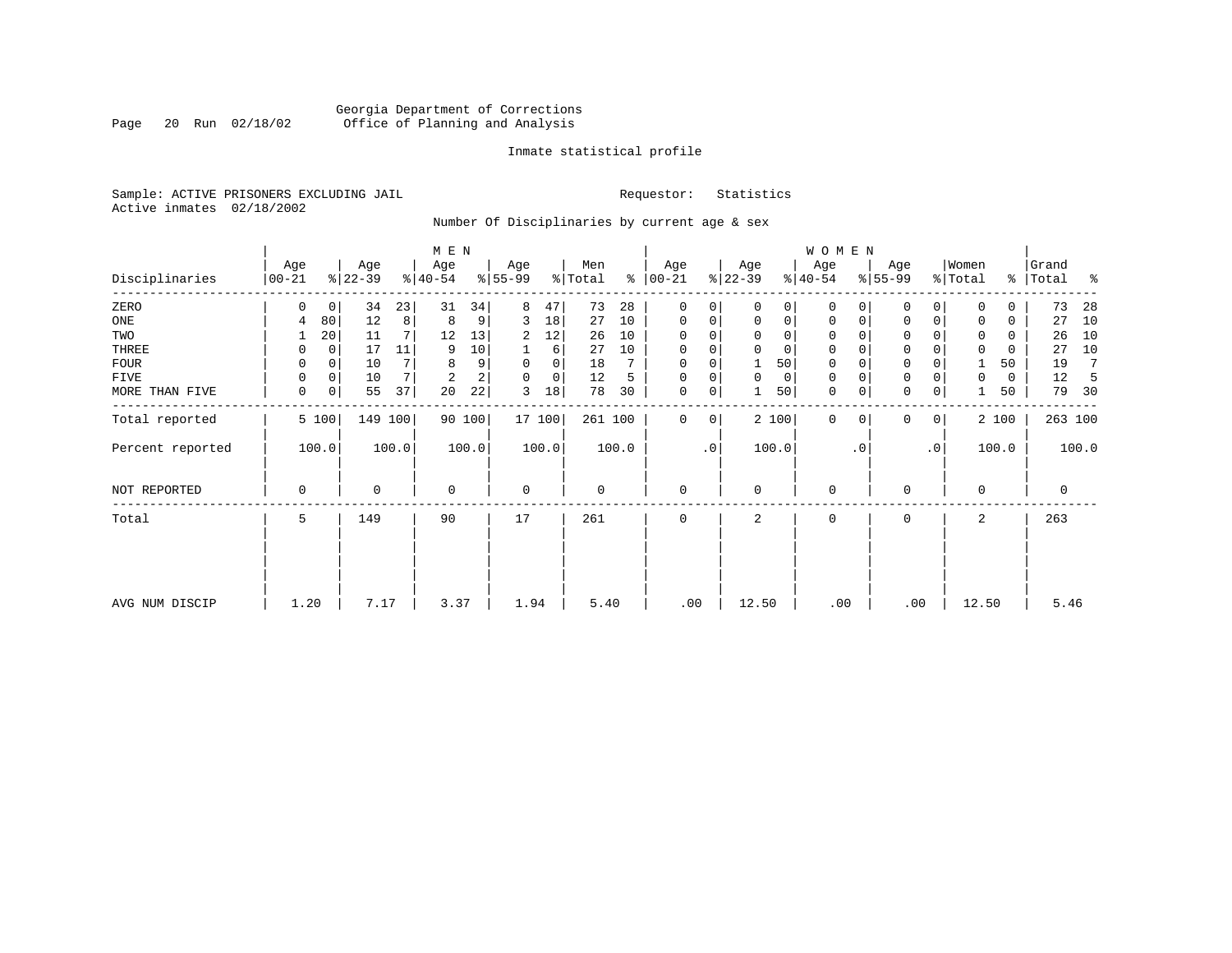### Georgia Department of Corrections<br>Page 21 Run 02/18/02 Office of Planning and Analysis Page 21 Run 02/18/02 Office of Planning and Analysis

#### Inmate statistical profile

Sample: ACTIVE PRISONERS EXCLUDING JAIL **Requestor:** Statistics Active inmates 02/18/2002

Number Of Escapes by current age & sex

|                  |                  |          |                  |                | M E N            |        |                 |          |                |          |                      |           |                 |                | WOMEN            |           |                  |           |                  |          |                     |
|------------------|------------------|----------|------------------|----------------|------------------|--------|-----------------|----------|----------------|----------|----------------------|-----------|-----------------|----------------|------------------|-----------|------------------|-----------|------------------|----------|---------------------|
| Escapes          | Age<br>$00 - 21$ |          | Age<br>$ 22-39 $ |                | Age<br>$ 40-54 $ |        | Age<br>$ 55-99$ |          | Men<br>% Total |          | Age<br>$8   00 - 21$ |           | Age<br>$ 22-39$ |                | Age<br>$ 40-54 $ |           | Age<br>$ 55-99 $ |           | Women<br>% Total | ⊱        | Grand<br>Total<br>ႜ |
| ZERO             |                  | 5 100    | 148              | 99             | 90               | 100    |                 | 17 100   | 260 100        |          | $\mathbf 0$          | 0         |                 | 2 100          | $\mathbf 0$      | $\Omega$  | $\mathbf 0$      | 0         |                  | 2 100    | 262 100             |
| ONE              | 0                | 0        |                  | 1              | $\mathbf 0$      | 0      | $\mathbf 0$     | 0        |                | 0        | 0                    | 0         | $\Omega$        | 0              | 0                | 0         | 0                | 0         | 0                | 0        | $\mathbf 0$         |
| TWO              | 0                |          | 0                |                | 0                | 0      | $\Omega$        |          | U              |          | $\Omega$             | 0         |                 | 0              | 0                |           | 0                |           | 0                | 0        |                     |
| THREE            | 0                |          | 0                |                | $\mathbf 0$      | 0      | $\Omega$        |          |                | 0        | 0                    |           | $\mathbf 0$     |                | 0                |           | 0                |           | 0                | 0        | 0                   |
| FOUR             | 0                | $\Omega$ | $\Omega$         |                | $\Omega$         | 0      | $\Omega$        | $\Omega$ | O              | $\Omega$ | $\Omega$             | $\Omega$  | $\Omega$        | $\Omega$       | $\Omega$         |           | $\mathbf 0$      |           |                  | $\Omega$ |                     |
| FIVE             | 0                | 0        | 0                | 0              | $\mathbf 0$      | 0      | 0               | 0        | 0              | 0        | 0                    | 0         | $\Omega$        | $\Omega$       | 0                |           | $\mathbf 0$      |           |                  | 0        |                     |
| MORE THAN FIVE   | 0                | 0        | 0                | $\overline{0}$ | $\mathbf 0$      | 0      | $\mathbf 0$     | 0        | 0              | 0        | 0                    | 0         | $\Omega$        | $\overline{0}$ | 0                | 0         | $\mathbf 0$      | 0         | $\Omega$         | 0        | 0                   |
| Total reported   |                  | 5 100    | 149 100          |                |                  | 90 100 |                 | 17 100   | 261 100        |          | 0                    | 0         |                 | 2 100          | $\mathbf 0$      | 0         | $\mathbf{0}$     | 0         |                  | 2 100    | 263 100             |
| Percent reported |                  | 100.0    |                  | 100.0          |                  | 100.0  |                 | 100.0    |                | 100.0    |                      | $\cdot$ 0 |                 | 100.0          |                  | $\cdot$ 0 |                  | $\cdot$ 0 |                  | 100.0    | 100.0               |
| NOT REPORTED     | $\mathbf 0$      |          | 0                |                | $\mathbf 0$      |        | $\mathbf 0$     |          | 0              |          | $\mathbf 0$          |           | $\Omega$        |                | $\mathbf 0$      |           | 0                |           | $\mathbf 0$      |          | 0                   |
| Total            | 5                |          | 149              |                | 90               |        | 17              |          | 261            |          | $\mathbf 0$          |           | 2               |                | $\mathbf 0$      |           | 0                |           | 2                |          | 263                 |
|                  |                  |          |                  |                |                  |        |                 |          |                |          |                      |           |                 |                |                  |           |                  |           |                  |          |                     |
|                  |                  |          |                  |                |                  |        |                 |          |                |          |                      |           |                 |                |                  |           |                  |           |                  |          |                     |
| AVG NUM ESCAPES  |                  | .00      | .01              |                | .00              |        | .00             |          | .00            |          | .00                  |           | .00             |                | .00              |           | .00              |           | .00              |          | .00                 |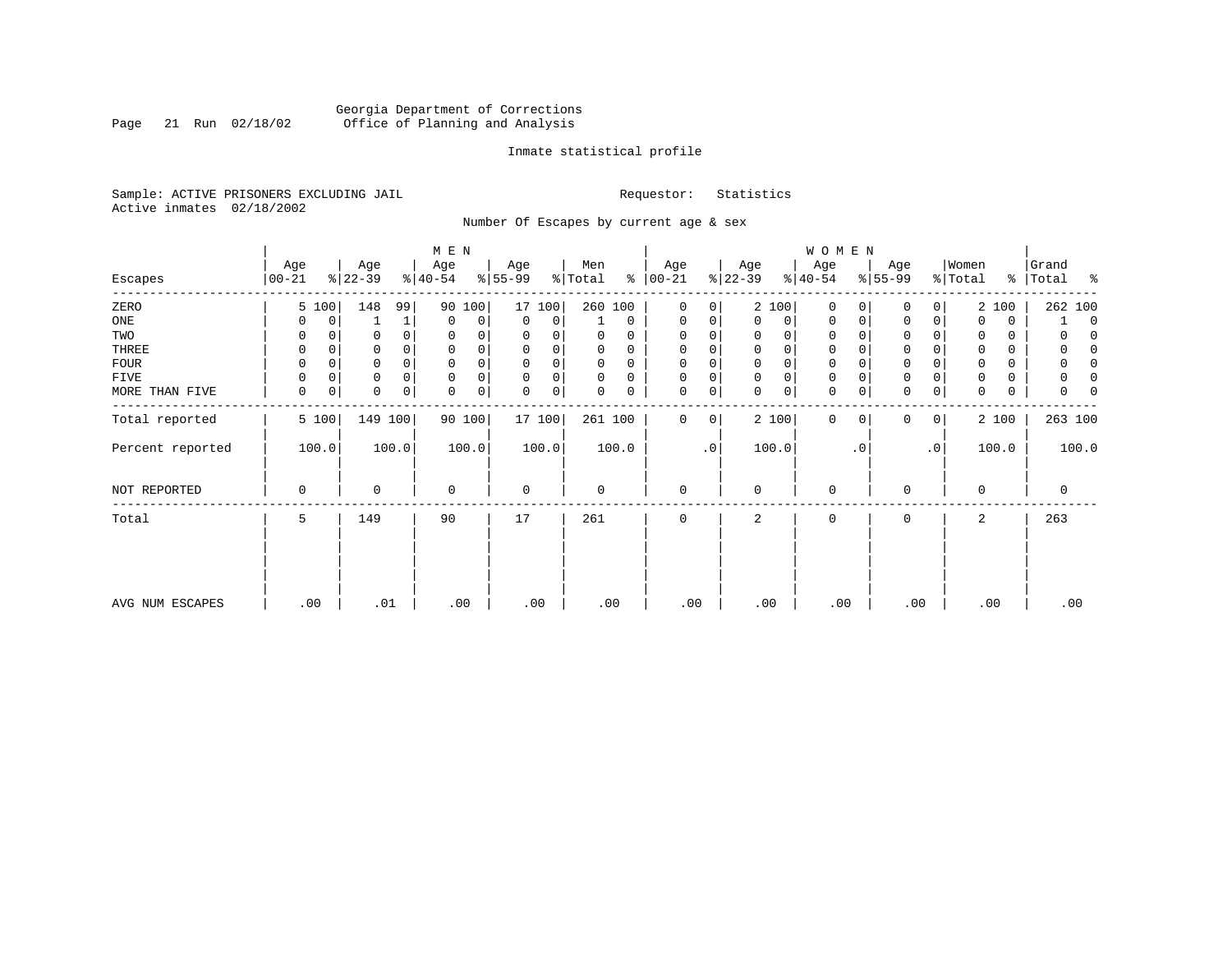#### Georgia Department of Corrections Page 22 Run 02/18/02 Office of Planning and Analysis

#### Inmate statistical profile

Sample: ACTIVE PRISONERS EXCLUDING JAIL **Requestor:** Statistics Active inmates 02/18/2002

#### Number Of Prior Georgia Incarcerations \* by current age & sex

|                            |             |             |                 |                | M E N            |                         |                  |             |                |       |                   |                        |                  |              | WOMEN            |           |                  |                |                  |             |                |       |
|----------------------------|-------------|-------------|-----------------|----------------|------------------|-------------------------|------------------|-------------|----------------|-------|-------------------|------------------------|------------------|--------------|------------------|-----------|------------------|----------------|------------------|-------------|----------------|-------|
| Prior Incarcerations 00-21 | Age         |             | Age<br>$ 22-39$ |                | Age<br>$ 40-54 $ |                         | Age<br>$ 55-99 $ |             | Men<br>% Total | ⊱     | Age<br>$ 00 - 21$ |                        | Age<br>$ 22-39 $ |              | Age<br>$8 40-54$ |           | Age<br>$ 55-99 $ |                | Women<br>% Total | ႜၟ          | Grand<br>Total | ႜ     |
| ZERO                       | 4           | 80          | 86              | 58             | 31               | 34                      | 10               | 59          | 131            | 50    | 0                 | 0                      |                  | 2 100        | $\Omega$         | $\Omega$  | $\Omega$         | 0              |                  | 2 100       | 133            | 51    |
| ONE                        |             | 20          | 28              | 19             | 18               | 20                      | 4                | 24          | 51             | 20    | 0                 | 0                      | $\Omega$         | 0            | 0                | 0         | $\mathbf 0$      | 0              | $\Omega$         | $\mathbf 0$ | 51             | 19    |
| TWO                        | 0           | $\Omega$    | 17              | 11             | 12               | 13                      |                  | 6           | 30             | 11    | 0                 | 0                      | 0                | 0            | 0                |           | 0                |                | 0                | 0           | 30             | 11    |
| THREE                      | 0           | $\Omega$    | 15              | 10             | 11               | 12                      |                  | 6           | 27             | 10    | 0                 | 0                      | $\mathbf 0$      | $\mathsf{O}$ | $\mathsf 0$      |           | $\mathbf 0$      | 0              | $\Omega$         | $\Omega$    | 27             | 10    |
| <b>FOUR</b>                | 0           | $\Omega$    | $\overline{2}$  |                | 10               | 11                      | $\mathbf 0$      | $\mathbf 0$ | 12             |       | $\mathbf 0$       | 0                      | $\mathbf 0$      | $\mathsf{O}$ | 0                |           | $\mathbf 0$      |                | 0                | 0           | 12             |       |
| FIVE                       | 0           | 0           |                 |                | 6                | 7                       | $\mathbf 0$      | 0           | 7              | 3     | $\mathbf 0$       | 0                      | $\mathbf 0$      | $\mathbf 0$  | $\mathbf 0$      |           | $\mathsf 0$      | 0              | 0                | 0           | 7              |       |
| MORE THAN FIVE             | $\mathbf 0$ | $\mathbf 0$ | $\Omega$        | $\overline{0}$ | $\overline{a}$   | $\overline{\mathbf{c}}$ |                  | 6           | 3              |       | 0                 | 0                      | $\Omega$         | $\mathsf{O}$ | $\mathbf 0$      | 0         | $\mathbf 0$      | $\mathbf 0$    | $\Omega$         | $\mathbf 0$ | 3              |       |
| Total reported             |             | 5 100       | 149 100         |                |                  | 90 100                  |                  | 17 100      | 261 100        |       | $\Omega$          | 0                      |                  | 2 100        | $\Omega$         | $\Omega$  | $\mathbf 0$      | $\overline{0}$ |                  | 2 100       | 263 100        |       |
| Percent reported           |             | 100.0       |                 | 100.0          |                  | 100.0                   |                  | 100.0       |                | 100.0 |                   | $\boldsymbol{\cdot}$ 0 |                  | 100.0        |                  | $\cdot$ 0 |                  | $\cdot$ 0      |                  | 100.0       |                | 100.0 |
| NOT REPORTED               | 0           |             | $\Omega$        |                | 0                |                         | $\mathbf 0$      |             | 0              |       | $\mathbf 0$       |                        | $\Omega$         |              | $\mathbf 0$      |           | $\mathbf 0$      |                | $\Omega$         |             | 0              |       |
| Total                      | 5           |             | 149             |                | 90               |                         | 17               |             | 261            |       | 0                 |                        | 2                |              | 0                |           | $\mathbf 0$      |                | 2                |             | 263            |       |
|                            |             |             |                 |                |                  |                         |                  |             |                |       |                   |                        |                  |              |                  |           |                  |                |                  |             |                |       |
| AVG # INCARCERATIONS       | .20         |             | .81             |                | 1.79             |                         | .88              |             | 1.14           |       | .00               |                        | .00              |              | .00              |           | .00              |                |                  | .00         | 1.13           |       |

\* This data counts a parole revocation on an existing sentenCE AS A prior incarceration. Also, this data counts, for any cohort of inmates, the total number of Georgia incarcerations the inmate has had during his entire criminal career. For example, if an inmate was admitted to prison first in FY72, and then re-admitted in FY79 and FY85, he had two prior incarcerations before the FY85 admission. This inmate's records show two prior incarcerations in all three of his records since he has had two prior incarcerations in his criminal career. If the cohort of FY72 admissions is selected for analysis, two prior incarcerations will be listed for this inmate even though in FY72, he had no prior incarcerations.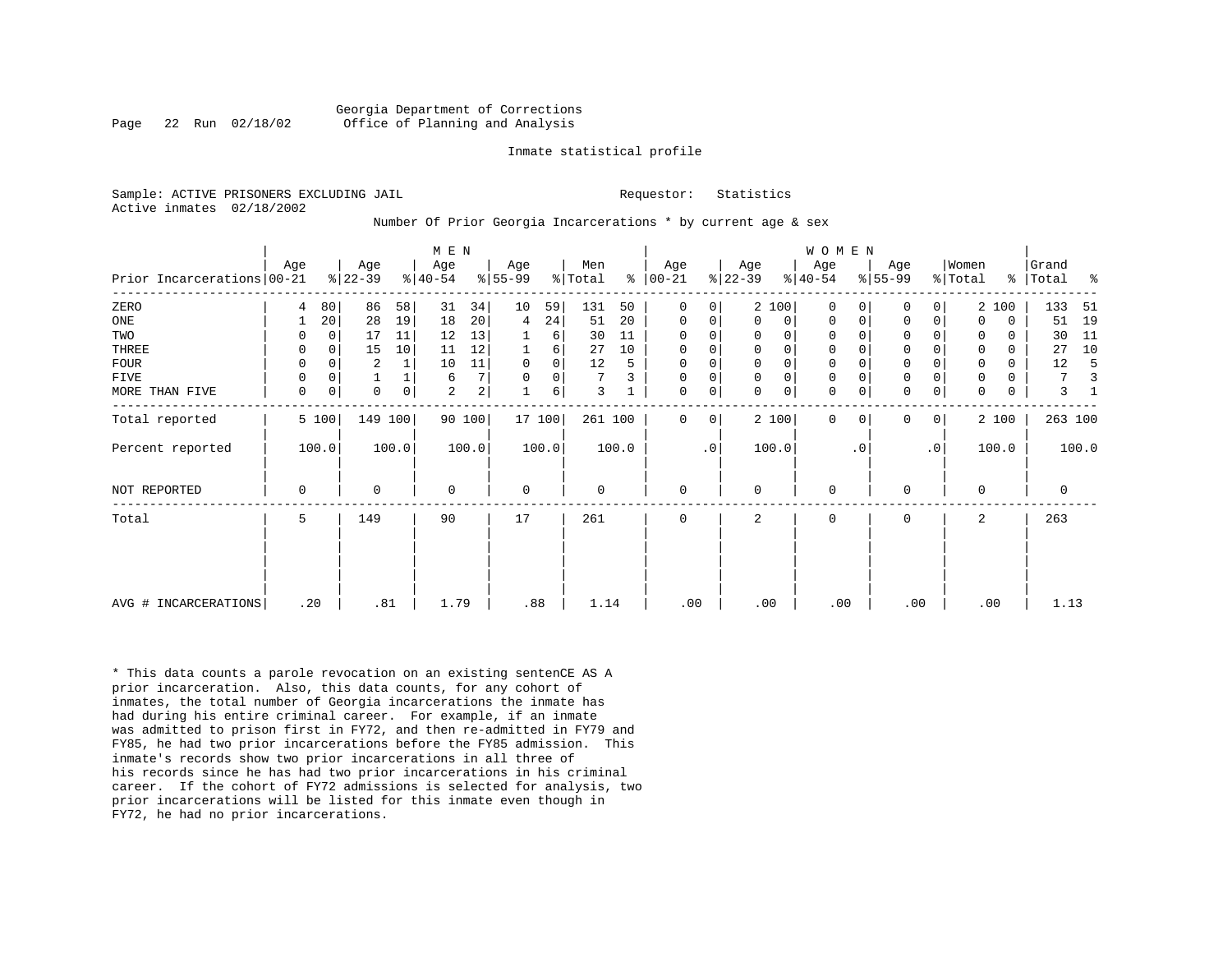### Georgia Department of Corrections<br>Page 23 Run 02/18/02 Office of Planning and Analysis Page 23 Run 02/18/02 Office of Planning and Analysis

#### Inmate statistical profile

Sample: ACTIVE PRISONERS EXCLUDING JAIL **Requestor:** Statistics Active inmates 02/18/2002

Number Of Transfers by current age & sex

| Transfers         | Age<br>$ 00-21$ |                | Age<br>$ 22-39 $ |       | M E N<br>Age<br>$8 40-54$ |                | Age<br>$ 55-99$ |       | Men<br>% Total |       | Age<br>$8   00 - 21$ |             | Age<br>$ 22-39 $ |       | WOMEN<br>Age<br>$ 40-54 $ |             | Age<br>$8 55-99$ |                | Women<br>% Total |       | Grand<br>%   Total | ಿ     |
|-------------------|-----------------|----------------|------------------|-------|---------------------------|----------------|-----------------|-------|----------------|-------|----------------------|-------------|------------------|-------|---------------------------|-------------|------------------|----------------|------------------|-------|--------------------|-------|
|                   |                 |                |                  |       |                           |                |                 |       |                |       |                      |             |                  |       |                           |             |                  |                |                  |       |                    |       |
| ZERO              |                 | 0              |                  | 5     |                           | 1              | 0               | 0     | 8              | 3     | $\mathbf 0$          | 0           |                  | 50    | $\mathbf 0$               | $\Omega$    | $\Omega$         | $\Omega$       |                  | 50    | 9                  |       |
| ONE               |                 | 60             | 68               | 46    | 44                        | 49             | 8               | 47    | 123            | 47    | 0                    | 0           | 1                | 50    | 0                         | 0           | 0                | 0              |                  | 50    | 124                | 47    |
| TWO               |                 | 20             | 35               | 23    | 27                        | 30             | 5.              | 29    | 68             | 26    | 0                    |             | $\Omega$         | 0     | 0                         | $\Omega$    | 0                |                | $\Omega$         | 0     | 68                 | 26    |
| THREE             |                 | 20             | 16               | 11    | 10                        | 11             | 2               | 12    | 29             | 11    | $\mathbf 0$          | 0           | $\mathbf 0$      | 0     | $\mathbf 0$               | 0           | $\mathbf 0$      |                | 0                | 0     | 29                 | 11    |
| FOUR              | 0               |                |                  | 5     | 4                         | 4              |                 | 6     | 12             | 5     | $\mathbf 0$          |             | $\mathbf 0$      | 0     | 0                         | $\Omega$    | $\mathbf 0$      |                | 0                | 0     | 12                 | 5     |
| FIVE              | 0               | 0              | 6                |       |                           | 1              | 0               | 0     |                |       | 0                    |             | $\mathbf 0$      | 0     | 0                         |             | $\mathbf 0$      |                | $\mathbf 0$      | 0     | 7                  |       |
| MORE THAN FIVE    | $\mathbf 0$     | $\overline{0}$ | 10               | 7     | 3                         | 3 <sub>1</sub> |                 | 6     | 14             | 5     | $\mathbf 0$          | 0           | $\Omega$         | 0     | $\mathbf 0$               | $\mathbf 0$ | $\mathbf 0$      | $\mathbf 0$    | 0                | 0     | 14                 | -5    |
| Total reported    |                 | 5 100          | 149 100          |       |                           | 90 100         | 17 100          |       | 261 100        |       | $\mathbf{0}$         | $\mathbf 0$ |                  | 2 100 | $\Omega$                  | $\Omega$    | $\Omega$         | $\overline{0}$ |                  | 2 100 | 263 100            |       |
| Percent reported  |                 | 100.0          |                  | 100.0 |                           | 100.0          |                 | 100.0 |                | 100.0 |                      | $\cdot$ 0   |                  | 100.0 |                           | $\cdot$ 0   |                  | $\cdot$ 0      |                  | 100.0 |                    | 100.0 |
| NOT REPORTED      | 0               |                | 0                |       | $\mathbf 0$               |                | 0               |       | 0              |       | $\mathbf{0}$         |             | $\mathbf 0$      |       | $\mathbf 0$               |             | $\Omega$         |                | $\Omega$         |       | $\mathbf 0$        |       |
| Total             | 5               |                | 149              |       | 90                        |                | 17              |       | 261            |       | 0                    |             | 2                |       | 0                         |             | 0                |                | 2                |       | 263                |       |
| AVG NUM TRANSFERS | 1.60            |                | 2.11             |       | 1.86                      |                | 2.00            |       | 2.00           |       | .00                  |             | .50              |       | .00                       |             | .00              |                | .50              |       | 1.99               |       |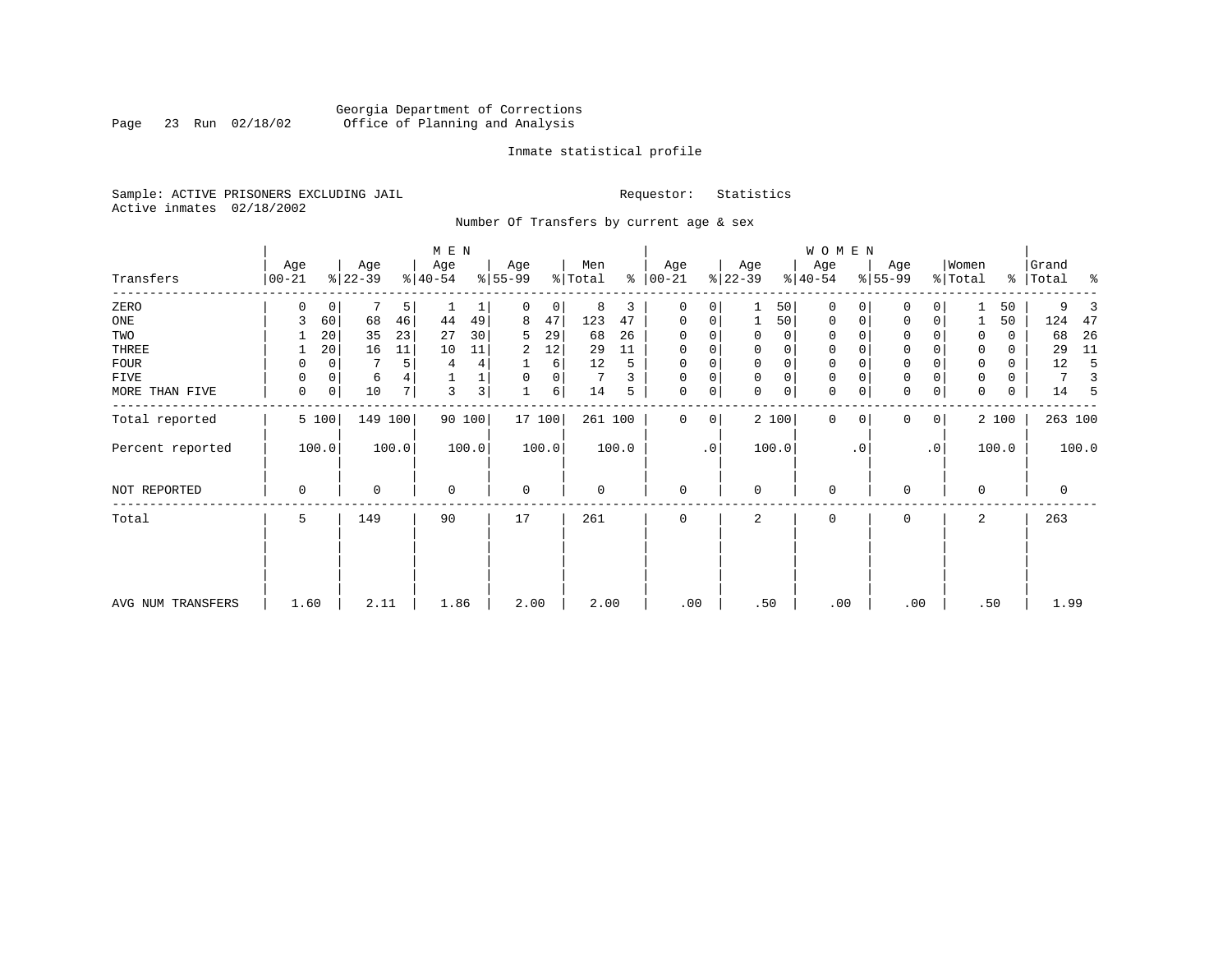#### Georgia Department of Corrections Page 24 Run 02/18/02 Office of Planning and Analysis

#### Inmate statistical profile

Sample: ACTIVE PRISONERS EXCLUDING JAIL **Requestor:** Statistics Active inmates 02/18/2002

County Of Conviction by current age & sex

| Age<br>Women<br>Age<br>Age<br>Age<br>Men<br>Age<br>Age<br>Age<br>Grand<br>Age<br>County Of Conviction   00-21<br>$ 00-21$<br>$ 22-39$<br>$8 22-39$<br>$8 40-54$<br>$8 55-99$<br>% Total<br>$ 40-54$<br>$8155 - 99$<br>နွ<br>% Total<br>ి<br>Total<br>ႜ<br>Appling<br>2<br>$\mathbf 0$<br>0<br>0<br>$\mathbf{1}$<br>0<br>1<br>0<br>0<br>0<br>0<br>2<br>$\mathbf{1}$<br>1<br>1  <br>0<br>0<br>0<br>0<br>0<br>0<br>1<br>$\mathbf 0$<br>$\mathsf{O}\xspace$<br>0<br>6<br>$\mathbf{1}$<br>$\mathbf 0$<br>Atkinson<br>$\mathbf 0$<br>$\mathsf 0$<br>$1\,$<br>$\mathbf 0$<br>0<br>$\mathbf 0$<br>$\Omega$<br>$\mathbf 0$<br>O<br>0<br>$\mathbf{1}$<br>0<br>0<br>0<br>0<br>0<br>1<br>$\mathbf 0$<br>Bacon<br>0<br>$\mathbf 0$<br>0<br>1<br>0<br>0<br>1<br>0<br>$\Omega$<br>0<br>0<br>0<br>$\mathbf 0$<br>$\Omega$<br>0<br>$\Omega$<br>0<br>0<br>$\Omega$<br>$\mathbf{1}$<br>2<br>Baldwin<br>2<br>1<br>$\mathbf 0$<br>3<br>$\Omega$<br>$\Omega$<br>3<br>$\mathbf{1}$<br>0<br>0<br>$\mathbf{1}$<br>$\Omega$<br>$\mathbf{1}$<br>$\Omega$<br>0<br>$\Omega$<br>$\Omega$<br>$\mathbf 0$<br>$\Omega$<br>$\mathbf 0$<br>0<br>Banks<br>$\mathbf 1$<br>$\Omega$<br>$\Omega$<br>$\mathbf{1}$<br>$\mathbf 0$<br>$\mathbf{1}$<br>$\Omega$<br>O<br>0<br>$\Omega$<br>$\Omega$<br>$\Omega$<br>0<br>$\Omega$<br>$\Omega$<br>$\Omega$<br>$\sqrt{ }$<br>$\Omega$<br>$\Omega$<br>$\Omega$<br>0<br>1<br>$\mathbf 0$<br>$\overline{2}$<br>0<br>$\mathbf 0$<br>2<br>0<br>1<br>1<br>$\mathbf{1}$<br>$\Omega$<br>$\mathbf{1}$<br>$\Omega$<br>$\Omega$<br>$\mathbf 0$<br>$\Omega$<br>0<br>$\Omega$<br>0<br>$\mathbf{1}$<br>Barrow<br>0<br>0<br>$\mathbf 1$<br>$\mathbf 0$<br>$\mathbf 0$<br>$\mathbf{1}$<br>$\mathbf 0$<br>$\mathbf{1}$<br>0<br>$\mathsf 0$<br>$\mathbf 0$<br>$\mathbf 0$<br>Bartow<br>0<br>$\Omega$<br>0<br>$\Omega$<br>0<br>$\Omega$<br>0<br>0<br>0<br>0<br>$\Omega$<br>Ben Hill<br>0<br>$\mathbf 0$<br>$\Omega$<br>0<br>$\mathbf{1}$<br>$\mathbf 0$<br>$\Omega$<br>$\mathbf{1}$<br>$\Omega$<br>$\mathbf 0$<br>$\mathbf 0$<br>$\mathbf 0$<br>$\Omega$<br>$\Omega$<br>0<br>$\mathbf 0$<br>$\mathbf{1}$<br>$\Omega$<br>$\Omega$<br>$\Omega$<br>$\Omega$<br>$\mathbf{1}$<br>Berrien<br>0<br>$\mathbf 0$<br>$\mathbf{1}$<br>$\mathbf{1}$<br>$\Omega$<br>$\Omega$<br>$\mathbf 0$<br>$\mathbf{1}$<br>$\Omega$<br>$\Omega$<br>0<br>$\mathbf 0$<br>$\Omega$<br>$\Omega$<br>$\Omega$<br>O<br>0<br>$\Omega$<br>$\Omega$<br>$\mathbf 0$<br>0<br>1<br><b>Bibb</b><br>3<br>6<br>4<br>1<br>6<br>8<br>3<br>$\mathbf 0$<br>8<br>O<br>0<br>$\mathbf{1}$<br>$\Omega$<br>0<br>0<br>$\mathbf 0$<br>$\Omega$<br>$\Omega$<br>$\Omega$<br>0<br>$\Omega$<br>Bleckley<br>$\mathbf 0$<br>0<br>$\mathbf 0$<br>$\mathbf 0$<br>O<br>0<br>$\mathbf{1}$<br>1<br>$\Omega$<br>$\mathbf{1}$<br>0<br>$\Omega$<br>0<br>$\Omega$<br>0<br>$\Omega$<br>$\mathsf{C}$<br>$\Omega$<br>$\Omega$<br>$\mathbf 0$<br>$\Omega$<br>Brantley<br>$\mathbf 0$<br>1<br>$\mathbf 0$<br>$\mathbf 0$<br>0<br>$\mathbf 0$<br>$\mathbf{1}$<br>$\Omega$<br>1<br>0<br>0<br>$\Omega$<br>0<br>$\mathbf 0$<br>$\Omega$<br>0<br>$\Omega$<br>0<br>$\mathbf 0$<br>0<br>$\Omega$<br>1<br>Brooks<br>0<br>1<br>$\mathbf 0$<br>0<br>$\mathbf 0$<br>$\mathbf 0$<br>$\mathbf 0$<br>1<br>0<br>1<br>0<br>$\mathbf 0$<br>0<br>0<br>0<br>C<br>$\Omega$<br>0<br>0<br>0<br>0<br>$\overline{c}$<br>Burke<br>1<br>$\mathbf 0$<br>5<br>3<br>$\mathbf{1}$<br>2<br>0<br>$\Omega$<br>5<br>0<br>0<br>$\overline{4}$<br>$\Omega$<br>$\Omega$<br>$\Omega$<br>$\Omega$<br>$\mathbf 0$<br>$\Omega$<br>$\Omega$<br>$\Omega$<br>0<br>1<br>6<br>3<br>0<br>$\mathbf 0$<br>$\mathbf{1}$<br><b>Butts</b><br>O<br>0<br>1<br>1<br>$\mathbf{1}$<br>$\mathbf{1}$<br>$\Omega$<br>$\Omega$<br>$\Omega$<br>$\mathbf 0$<br>$\Omega$<br>0<br>$\Omega$<br>0<br>3<br>1<br>Camden<br>0<br>1<br>$\mathbf 0$<br>0<br>1<br>$\Omega$<br>0<br>1<br>0<br>0<br>0<br>0<br>U<br>0<br>0<br>$\Omega$<br>0<br>0<br>0<br>0<br>0<br>Carroll<br>$\overline{c}$<br>0<br>2<br>O<br>0<br>1<br>0<br>$\Omega$<br>$\mathbf 0$<br>1<br>0<br>0<br>$\Omega$<br>0<br>$\Omega$<br>$\Omega$<br>2<br>$\mathbf{1}$<br>$\Omega$<br>$\Omega$<br>0<br>$\mathsf{C}$<br>Chatham<br>20<br>5<br>3<br>2<br>2<br>6<br>9<br>3<br>3<br>0<br>$\Omega$<br>$\Omega$<br>$\Omega$<br>$\Omega$<br>9<br>1<br>$\Omega$<br>$\Omega$<br>$\Omega$<br>$\Omega$<br>$\Omega$<br>1<br>0<br>0<br>1<br>$\mathbf 0$<br>$\Omega$<br>$\mathbf 0$<br>$\mathbf{1}$<br>0<br>$\mathbf 0$<br>$\Omega$<br>$\mathbf 0$<br>Chatooga<br>O<br>1<br>0<br>0<br>$\mathbf 0$<br>$\Omega$<br>$\Omega$<br>0<br>O<br>$\Omega$<br>1<br>Cherokee<br>$\mathsf 0$<br>$\mathbf{1}$<br>$\mathbf{1}$<br>$\mathbf{1}$<br>1<br>$\sqrt{2}$<br>$\mathbf{1}$<br>$\overline{2}$<br>$\mathbf{1}$<br>O<br>0<br>$\Omega$<br>$\Omega$<br>0<br>$\Omega$<br>0<br>0<br>$\mathbf 0$<br>$\Omega$<br>0<br>$\Omega$<br>0<br>Clarke<br>6<br>5<br>3<br>5<br>$\mathbf 0$<br>10<br>10<br>$\overline{4}$<br>O<br>0<br>$\Omega$<br>$\Omega$<br>0<br>$\Omega$<br>0<br>$\Omega$<br>$\mathbf 0$<br>$\Omega$<br>0<br>$\Omega$<br>0<br>4<br>2<br>Clayton<br>6<br>3<br>4<br>2<br>6<br>9<br>3<br>0<br>0<br>$\Omega$<br>9<br>O<br>0<br>$\Omega$<br>$\Omega$<br>$\Omega$<br>$\mathbf 0$<br>$\Omega$<br>$\Omega$<br>0<br>Cobb<br>$\overline{c}$<br>1<br>$\overline{2}$<br>20<br>$\mathbf{1}$<br>$\mathbf{1}$<br>$\Omega$<br>$\mathbf 0$<br>2<br>0<br>$\mathbf 0$<br>$\Omega$<br>4<br>$\Omega$<br>$\Omega$<br>$\Omega$<br>$\mathsf{C}$<br>$\Omega$<br>$\Omega$<br>$\Omega$<br>4<br>Coffee<br>$\mathbf 0$<br>0<br>$\mathbf 0$<br>$\mathbf{1}$<br>0<br>$\mathbf 0$<br>$\Omega$<br>$\Omega$<br>$\mathbf 0$<br>$\mathbf 0$<br>0<br>1<br>1<br>$\Omega$<br>0<br>$\Omega$<br>$\Omega$<br>$\Omega$<br>$\mathbf 0$<br>0<br>$\mathbf{1}$<br>U<br>Colquit<br>2<br>$1\,$<br>$\sqrt{2}$<br>$\mathbf 0$<br>3<br>0<br>$\mathbf 0$<br>$\mathbf 0$<br>$\mathbf{1}$<br>0<br>1<br>$\Omega$<br>1<br>$\mathbf 0$<br>0<br>0<br>0<br>3<br>0<br>O<br>$\Omega$<br>0<br>Columbia<br>$\mathbf{1}$<br>$\mathbf{1}$<br>$\mathbf 1$<br>$\mathbf 0$<br>$\overline{2}$<br>$\mathbf{1}$<br>2<br>$\mathbf{1}$<br>0<br>0<br>1<br>$\Omega$<br>0<br>0<br>0<br>0<br>$\Omega$<br>0<br>O<br>0<br>C<br>$\Omega$<br>Coweta<br>0<br>$\mathbf 0$<br>0<br>1<br>1<br>0<br>$\Omega$<br>0<br>1<br>0<br>$\Omega$<br>0<br>0<br>0<br>$\Omega$<br>$\Omega$<br>0<br>$\Omega$<br>0<br>$\Omega$<br>0<br>$\mathbf{1}$<br>Crisp<br>$\mathbf{1}$<br>0<br>$\mathbf 0$<br>$\mathbf 0$<br>O<br>0<br>$\mathbf{1}$<br>$\Omega$<br>$\Omega$<br>1<br>$\Omega$<br>$\Omega$<br>0<br>$\Omega$<br>0<br>0<br>$\Omega$<br>$\Omega$<br>0<br>$\Omega$<br>0<br>Dade<br>$\mathbf{1}$<br>0<br>$\mathbf 0$<br>$\mathbf{1}$<br>$\mathbf 0$<br>$\mathbf 0$<br>0<br>0<br>$\mathbf{1}$<br>$\Omega$<br>$\Omega$<br>$\Omega$<br>$\Omega$<br>0<br>$\Omega$<br>$\Omega$<br>$\mathbf 0$<br>$\Omega$<br>$\Omega$<br>$\Omega$<br>$\Omega$<br>$\mathbf 0$<br>1<br>$\mathbf{1}$<br>Decatur<br>0<br>0<br>-1<br>0<br>0<br>$\Omega$<br>0<br>0<br>$\Omega$<br>$\Omega$<br>$\Omega$<br>0<br>$\Omega$<br>0<br>$\Omega$<br>$\Omega$<br>0<br>0<br>1<br>7<br>DeKalb<br>9<br>18<br>9<br>0<br>14<br>6<br>3<br>23<br>9<br>0<br>0<br>0<br>0<br>23<br>0<br>0<br>$\Omega$<br>0<br>0<br>0<br>0<br>0<br>$\mathbf 0$<br>$\mathbf 0$<br>Dodge<br>0<br>0<br>$\mathbf{1}$<br>$\mathbf{1}$<br>$\mathbf 0$<br>$\Omega$<br>$\mathbf{1}$<br>$\Omega$<br>$\mathbf 0$<br>$\mathbf 0$<br>$\mathbf 0$<br>$\Omega$<br>$\Omega$<br>$\Omega$<br>0<br>$\Omega$<br>$\Omega$<br>$\Omega$<br>$\mathbf{1}$<br>$\overline{c}$<br>$\overline{2}$<br>$\sqrt{2}$<br>2<br>$\overline{c}$<br>Dougherty<br>20<br>$\mathbf{1}$<br>6<br>6<br>$\mathbf{1}$<br>1<br>$\Omega$<br>0<br>$\Omega$<br>0<br>$\Omega$<br>$\mathbf 0$<br>$\Omega$<br>$\Omega$<br>$\Omega$<br>0<br>б<br>Douglas<br>2<br>5<br>3<br>2<br>7<br>3<br>0<br>0<br>0<br>0<br>3<br>$\Omega$<br>0<br>0<br>0<br>0<br>$\Omega$<br>0<br>$\Omega$<br>$\Omega$<br>0<br>Elbert<br>0<br>6<br>0<br>0<br>0<br>0<br>0<br>0<br>0<br>0<br>0<br>0<br>1<br>0<br>0<br>$\Omega$<br>0<br>0<br>$\Omega$<br>$\Omega$<br>$\mathbf 0$<br>0<br>0<br>$\mathbf{1}$<br>0<br>0<br>0<br>1<br>0<br>0<br>0<br>$\Omega$<br>0<br>$\bigcap$<br>Emanuel<br>0<br>1<br>0<br>$\Omega$<br>0<br>$\Omega$<br>0<br>1<br>---------- |  |  | M E N |  |  |  |  | WOMEN |  |  |  |  |
|---------------------------------------------------------------------------------------------------------------------------------------------------------------------------------------------------------------------------------------------------------------------------------------------------------------------------------------------------------------------------------------------------------------------------------------------------------------------------------------------------------------------------------------------------------------------------------------------------------------------------------------------------------------------------------------------------------------------------------------------------------------------------------------------------------------------------------------------------------------------------------------------------------------------------------------------------------------------------------------------------------------------------------------------------------------------------------------------------------------------------------------------------------------------------------------------------------------------------------------------------------------------------------------------------------------------------------------------------------------------------------------------------------------------------------------------------------------------------------------------------------------------------------------------------------------------------------------------------------------------------------------------------------------------------------------------------------------------------------------------------------------------------------------------------------------------------------------------------------------------------------------------------------------------------------------------------------------------------------------------------------------------------------------------------------------------------------------------------------------------------------------------------------------------------------------------------------------------------------------------------------------------------------------------------------------------------------------------------------------------------------------------------------------------------------------------------------------------------------------------------------------------------------------------------------------------------------------------------------------------------------------------------------------------------------------------------------------------------------------------------------------------------------------------------------------------------------------------------------------------------------------------------------------------------------------------------------------------------------------------------------------------------------------------------------------------------------------------------------------------------------------------------------------------------------------------------------------------------------------------------------------------------------------------------------------------------------------------------------------------------------------------------------------------------------------------------------------------------------------------------------------------------------------------------------------------------------------------------------------------------------------------------------------------------------------------------------------------------------------------------------------------------------------------------------------------------------------------------------------------------------------------------------------------------------------------------------------------------------------------------------------------------------------------------------------------------------------------------------------------------------------------------------------------------------------------------------------------------------------------------------------------------------------------------------------------------------------------------------------------------------------------------------------------------------------------------------------------------------------------------------------------------------------------------------------------------------------------------------------------------------------------------------------------------------------------------------------------------------------------------------------------------------------------------------------------------------------------------------------------------------------------------------------------------------------------------------------------------------------------------------------------------------------------------------------------------------------------------------------------------------------------------------------------------------------------------------------------------------------------------------------------------------------------------------------------------------------------------------------------------------------------------------------------------------------------------------------------------------------------------------------------------------------------------------------------------------------------------------------------------------------------------------------------------------------------------------------------------------------------------------------------------------------------------------------------------------------------------------------------------------------------------------------------------------------------------------------------------------------------------------------------------------------------------------------------------------------------------------------------------------------------------------------------------------------------------------------------------------------------------------------------------------------------------------------------------------------------------------------------------------------------------------------------------------------------------------------------------------------------------------------------------------------------------------------------------------------------------------------------------------------------------------------------------------------------------------------------------------------------------------------------------------------------------------------------------------------------------------------------------------------------------------------------------------------------------------------------------------------------------------------------------------------------------------------------------------------------------------------------------------------------------------------------------------------------------------------------------------------------------------------------------------------------------------------------------------------------------------------------------------------------------------------------------------------------------------------------------------------------------------------------------------------------------------------------------------------------------------------------------------------------------------------------------------------------------------------------------------------------------------------------------------------------------------------------------------------------------------------------------------------------------------------------------------------------------------------------------------------------------------------------------------------------------------------------------------------------------------------------------------------------------------------|--|--|-------|--|--|--|--|-------|--|--|--|--|
|                                                                                                                                                                                                                                                                                                                                                                                                                                                                                                                                                                                                                                                                                                                                                                                                                                                                                                                                                                                                                                                                                                                                                                                                                                                                                                                                                                                                                                                                                                                                                                                                                                                                                                                                                                                                                                                                                                                                                                                                                                                                                                                                                                                                                                                                                                                                                                                                                                                                                                                                                                                                                                                                                                                                                                                                                                                                                                                                                                                                                                                                                                                                                                                                                                                                                                                                                                                                                                                                                                                                                                                                                                                                                                                                                                                                                                                                                                                                                                                                                                                                                                                                                                                                                                                                                                                                                                                                                                                                                                                                                                                                                                                                                                                                                                                                                                                                                                                                                                                                                                                                                                                                                                                                                                                                                                                                                                                                                                                                                                                                                                                                                                                                                                                                                                                                                                                                                                                                                                                                                                                                                                                                                                                                                                                                                                                                                                                                                                                                                                                                                                                                                                                                                                                                                                                                                                                                                                                                                                                                                                                                                                                                                                                                                                                                                                                                                                                                                                                                                                                                                                                                                                                                                                                                                                                                                                                                                                                                                                                                                                                                                                                                                               |  |  |       |  |  |  |  |       |  |  |  |  |
|                                                                                                                                                                                                                                                                                                                                                                                                                                                                                                                                                                                                                                                                                                                                                                                                                                                                                                                                                                                                                                                                                                                                                                                                                                                                                                                                                                                                                                                                                                                                                                                                                                                                                                                                                                                                                                                                                                                                                                                                                                                                                                                                                                                                                                                                                                                                                                                                                                                                                                                                                                                                                                                                                                                                                                                                                                                                                                                                                                                                                                                                                                                                                                                                                                                                                                                                                                                                                                                                                                                                                                                                                                                                                                                                                                                                                                                                                                                                                                                                                                                                                                                                                                                                                                                                                                                                                                                                                                                                                                                                                                                                                                                                                                                                                                                                                                                                                                                                                                                                                                                                                                                                                                                                                                                                                                                                                                                                                                                                                                                                                                                                                                                                                                                                                                                                                                                                                                                                                                                                                                                                                                                                                                                                                                                                                                                                                                                                                                                                                                                                                                                                                                                                                                                                                                                                                                                                                                                                                                                                                                                                                                                                                                                                                                                                                                                                                                                                                                                                                                                                                                                                                                                                                                                                                                                                                                                                                                                                                                                                                                                                                                                                                               |  |  |       |  |  |  |  |       |  |  |  |  |
|                                                                                                                                                                                                                                                                                                                                                                                                                                                                                                                                                                                                                                                                                                                                                                                                                                                                                                                                                                                                                                                                                                                                                                                                                                                                                                                                                                                                                                                                                                                                                                                                                                                                                                                                                                                                                                                                                                                                                                                                                                                                                                                                                                                                                                                                                                                                                                                                                                                                                                                                                                                                                                                                                                                                                                                                                                                                                                                                                                                                                                                                                                                                                                                                                                                                                                                                                                                                                                                                                                                                                                                                                                                                                                                                                                                                                                                                                                                                                                                                                                                                                                                                                                                                                                                                                                                                                                                                                                                                                                                                                                                                                                                                                                                                                                                                                                                                                                                                                                                                                                                                                                                                                                                                                                                                                                                                                                                                                                                                                                                                                                                                                                                                                                                                                                                                                                                                                                                                                                                                                                                                                                                                                                                                                                                                                                                                                                                                                                                                                                                                                                                                                                                                                                                                                                                                                                                                                                                                                                                                                                                                                                                                                                                                                                                                                                                                                                                                                                                                                                                                                                                                                                                                                                                                                                                                                                                                                                                                                                                                                                                                                                                                                               |  |  |       |  |  |  |  |       |  |  |  |  |
|                                                                                                                                                                                                                                                                                                                                                                                                                                                                                                                                                                                                                                                                                                                                                                                                                                                                                                                                                                                                                                                                                                                                                                                                                                                                                                                                                                                                                                                                                                                                                                                                                                                                                                                                                                                                                                                                                                                                                                                                                                                                                                                                                                                                                                                                                                                                                                                                                                                                                                                                                                                                                                                                                                                                                                                                                                                                                                                                                                                                                                                                                                                                                                                                                                                                                                                                                                                                                                                                                                                                                                                                                                                                                                                                                                                                                                                                                                                                                                                                                                                                                                                                                                                                                                                                                                                                                                                                                                                                                                                                                                                                                                                                                                                                                                                                                                                                                                                                                                                                                                                                                                                                                                                                                                                                                                                                                                                                                                                                                                                                                                                                                                                                                                                                                                                                                                                                                                                                                                                                                                                                                                                                                                                                                                                                                                                                                                                                                                                                                                                                                                                                                                                                                                                                                                                                                                                                                                                                                                                                                                                                                                                                                                                                                                                                                                                                                                                                                                                                                                                                                                                                                                                                                                                                                                                                                                                                                                                                                                                                                                                                                                                                                               |  |  |       |  |  |  |  |       |  |  |  |  |
|                                                                                                                                                                                                                                                                                                                                                                                                                                                                                                                                                                                                                                                                                                                                                                                                                                                                                                                                                                                                                                                                                                                                                                                                                                                                                                                                                                                                                                                                                                                                                                                                                                                                                                                                                                                                                                                                                                                                                                                                                                                                                                                                                                                                                                                                                                                                                                                                                                                                                                                                                                                                                                                                                                                                                                                                                                                                                                                                                                                                                                                                                                                                                                                                                                                                                                                                                                                                                                                                                                                                                                                                                                                                                                                                                                                                                                                                                                                                                                                                                                                                                                                                                                                                                                                                                                                                                                                                                                                                                                                                                                                                                                                                                                                                                                                                                                                                                                                                                                                                                                                                                                                                                                                                                                                                                                                                                                                                                                                                                                                                                                                                                                                                                                                                                                                                                                                                                                                                                                                                                                                                                                                                                                                                                                                                                                                                                                                                                                                                                                                                                                                                                                                                                                                                                                                                                                                                                                                                                                                                                                                                                                                                                                                                                                                                                                                                                                                                                                                                                                                                                                                                                                                                                                                                                                                                                                                                                                                                                                                                                                                                                                                                                               |  |  |       |  |  |  |  |       |  |  |  |  |
|                                                                                                                                                                                                                                                                                                                                                                                                                                                                                                                                                                                                                                                                                                                                                                                                                                                                                                                                                                                                                                                                                                                                                                                                                                                                                                                                                                                                                                                                                                                                                                                                                                                                                                                                                                                                                                                                                                                                                                                                                                                                                                                                                                                                                                                                                                                                                                                                                                                                                                                                                                                                                                                                                                                                                                                                                                                                                                                                                                                                                                                                                                                                                                                                                                                                                                                                                                                                                                                                                                                                                                                                                                                                                                                                                                                                                                                                                                                                                                                                                                                                                                                                                                                                                                                                                                                                                                                                                                                                                                                                                                                                                                                                                                                                                                                                                                                                                                                                                                                                                                                                                                                                                                                                                                                                                                                                                                                                                                                                                                                                                                                                                                                                                                                                                                                                                                                                                                                                                                                                                                                                                                                                                                                                                                                                                                                                                                                                                                                                                                                                                                                                                                                                                                                                                                                                                                                                                                                                                                                                                                                                                                                                                                                                                                                                                                                                                                                                                                                                                                                                                                                                                                                                                                                                                                                                                                                                                                                                                                                                                                                                                                                                                               |  |  |       |  |  |  |  |       |  |  |  |  |
|                                                                                                                                                                                                                                                                                                                                                                                                                                                                                                                                                                                                                                                                                                                                                                                                                                                                                                                                                                                                                                                                                                                                                                                                                                                                                                                                                                                                                                                                                                                                                                                                                                                                                                                                                                                                                                                                                                                                                                                                                                                                                                                                                                                                                                                                                                                                                                                                                                                                                                                                                                                                                                                                                                                                                                                                                                                                                                                                                                                                                                                                                                                                                                                                                                                                                                                                                                                                                                                                                                                                                                                                                                                                                                                                                                                                                                                                                                                                                                                                                                                                                                                                                                                                                                                                                                                                                                                                                                                                                                                                                                                                                                                                                                                                                                                                                                                                                                                                                                                                                                                                                                                                                                                                                                                                                                                                                                                                                                                                                                                                                                                                                                                                                                                                                                                                                                                                                                                                                                                                                                                                                                                                                                                                                                                                                                                                                                                                                                                                                                                                                                                                                                                                                                                                                                                                                                                                                                                                                                                                                                                                                                                                                                                                                                                                                                                                                                                                                                                                                                                                                                                                                                                                                                                                                                                                                                                                                                                                                                                                                                                                                                                                                               |  |  |       |  |  |  |  |       |  |  |  |  |
|                                                                                                                                                                                                                                                                                                                                                                                                                                                                                                                                                                                                                                                                                                                                                                                                                                                                                                                                                                                                                                                                                                                                                                                                                                                                                                                                                                                                                                                                                                                                                                                                                                                                                                                                                                                                                                                                                                                                                                                                                                                                                                                                                                                                                                                                                                                                                                                                                                                                                                                                                                                                                                                                                                                                                                                                                                                                                                                                                                                                                                                                                                                                                                                                                                                                                                                                                                                                                                                                                                                                                                                                                                                                                                                                                                                                                                                                                                                                                                                                                                                                                                                                                                                                                                                                                                                                                                                                                                                                                                                                                                                                                                                                                                                                                                                                                                                                                                                                                                                                                                                                                                                                                                                                                                                                                                                                                                                                                                                                                                                                                                                                                                                                                                                                                                                                                                                                                                                                                                                                                                                                                                                                                                                                                                                                                                                                                                                                                                                                                                                                                                                                                                                                                                                                                                                                                                                                                                                                                                                                                                                                                                                                                                                                                                                                                                                                                                                                                                                                                                                                                                                                                                                                                                                                                                                                                                                                                                                                                                                                                                                                                                                                                               |  |  |       |  |  |  |  |       |  |  |  |  |
|                                                                                                                                                                                                                                                                                                                                                                                                                                                                                                                                                                                                                                                                                                                                                                                                                                                                                                                                                                                                                                                                                                                                                                                                                                                                                                                                                                                                                                                                                                                                                                                                                                                                                                                                                                                                                                                                                                                                                                                                                                                                                                                                                                                                                                                                                                                                                                                                                                                                                                                                                                                                                                                                                                                                                                                                                                                                                                                                                                                                                                                                                                                                                                                                                                                                                                                                                                                                                                                                                                                                                                                                                                                                                                                                                                                                                                                                                                                                                                                                                                                                                                                                                                                                                                                                                                                                                                                                                                                                                                                                                                                                                                                                                                                                                                                                                                                                                                                                                                                                                                                                                                                                                                                                                                                                                                                                                                                                                                                                                                                                                                                                                                                                                                                                                                                                                                                                                                                                                                                                                                                                                                                                                                                                                                                                                                                                                                                                                                                                                                                                                                                                                                                                                                                                                                                                                                                                                                                                                                                                                                                                                                                                                                                                                                                                                                                                                                                                                                                                                                                                                                                                                                                                                                                                                                                                                                                                                                                                                                                                                                                                                                                                                               |  |  |       |  |  |  |  |       |  |  |  |  |
|                                                                                                                                                                                                                                                                                                                                                                                                                                                                                                                                                                                                                                                                                                                                                                                                                                                                                                                                                                                                                                                                                                                                                                                                                                                                                                                                                                                                                                                                                                                                                                                                                                                                                                                                                                                                                                                                                                                                                                                                                                                                                                                                                                                                                                                                                                                                                                                                                                                                                                                                                                                                                                                                                                                                                                                                                                                                                                                                                                                                                                                                                                                                                                                                                                                                                                                                                                                                                                                                                                                                                                                                                                                                                                                                                                                                                                                                                                                                                                                                                                                                                                                                                                                                                                                                                                                                                                                                                                                                                                                                                                                                                                                                                                                                                                                                                                                                                                                                                                                                                                                                                                                                                                                                                                                                                                                                                                                                                                                                                                                                                                                                                                                                                                                                                                                                                                                                                                                                                                                                                                                                                                                                                                                                                                                                                                                                                                                                                                                                                                                                                                                                                                                                                                                                                                                                                                                                                                                                                                                                                                                                                                                                                                                                                                                                                                                                                                                                                                                                                                                                                                                                                                                                                                                                                                                                                                                                                                                                                                                                                                                                                                                                                               |  |  |       |  |  |  |  |       |  |  |  |  |
|                                                                                                                                                                                                                                                                                                                                                                                                                                                                                                                                                                                                                                                                                                                                                                                                                                                                                                                                                                                                                                                                                                                                                                                                                                                                                                                                                                                                                                                                                                                                                                                                                                                                                                                                                                                                                                                                                                                                                                                                                                                                                                                                                                                                                                                                                                                                                                                                                                                                                                                                                                                                                                                                                                                                                                                                                                                                                                                                                                                                                                                                                                                                                                                                                                                                                                                                                                                                                                                                                                                                                                                                                                                                                                                                                                                                                                                                                                                                                                                                                                                                                                                                                                                                                                                                                                                                                                                                                                                                                                                                                                                                                                                                                                                                                                                                                                                                                                                                                                                                                                                                                                                                                                                                                                                                                                                                                                                                                                                                                                                                                                                                                                                                                                                                                                                                                                                                                                                                                                                                                                                                                                                                                                                                                                                                                                                                                                                                                                                                                                                                                                                                                                                                                                                                                                                                                                                                                                                                                                                                                                                                                                                                                                                                                                                                                                                                                                                                                                                                                                                                                                                                                                                                                                                                                                                                                                                                                                                                                                                                                                                                                                                                                               |  |  |       |  |  |  |  |       |  |  |  |  |
|                                                                                                                                                                                                                                                                                                                                                                                                                                                                                                                                                                                                                                                                                                                                                                                                                                                                                                                                                                                                                                                                                                                                                                                                                                                                                                                                                                                                                                                                                                                                                                                                                                                                                                                                                                                                                                                                                                                                                                                                                                                                                                                                                                                                                                                                                                                                                                                                                                                                                                                                                                                                                                                                                                                                                                                                                                                                                                                                                                                                                                                                                                                                                                                                                                                                                                                                                                                                                                                                                                                                                                                                                                                                                                                                                                                                                                                                                                                                                                                                                                                                                                                                                                                                                                                                                                                                                                                                                                                                                                                                                                                                                                                                                                                                                                                                                                                                                                                                                                                                                                                                                                                                                                                                                                                                                                                                                                                                                                                                                                                                                                                                                                                                                                                                                                                                                                                                                                                                                                                                                                                                                                                                                                                                                                                                                                                                                                                                                                                                                                                                                                                                                                                                                                                                                                                                                                                                                                                                                                                                                                                                                                                                                                                                                                                                                                                                                                                                                                                                                                                                                                                                                                                                                                                                                                                                                                                                                                                                                                                                                                                                                                                                                               |  |  |       |  |  |  |  |       |  |  |  |  |
|                                                                                                                                                                                                                                                                                                                                                                                                                                                                                                                                                                                                                                                                                                                                                                                                                                                                                                                                                                                                                                                                                                                                                                                                                                                                                                                                                                                                                                                                                                                                                                                                                                                                                                                                                                                                                                                                                                                                                                                                                                                                                                                                                                                                                                                                                                                                                                                                                                                                                                                                                                                                                                                                                                                                                                                                                                                                                                                                                                                                                                                                                                                                                                                                                                                                                                                                                                                                                                                                                                                                                                                                                                                                                                                                                                                                                                                                                                                                                                                                                                                                                                                                                                                                                                                                                                                                                                                                                                                                                                                                                                                                                                                                                                                                                                                                                                                                                                                                                                                                                                                                                                                                                                                                                                                                                                                                                                                                                                                                                                                                                                                                                                                                                                                                                                                                                                                                                                                                                                                                                                                                                                                                                                                                                                                                                                                                                                                                                                                                                                                                                                                                                                                                                                                                                                                                                                                                                                                                                                                                                                                                                                                                                                                                                                                                                                                                                                                                                                                                                                                                                                                                                                                                                                                                                                                                                                                                                                                                                                                                                                                                                                                                                               |  |  |       |  |  |  |  |       |  |  |  |  |
|                                                                                                                                                                                                                                                                                                                                                                                                                                                                                                                                                                                                                                                                                                                                                                                                                                                                                                                                                                                                                                                                                                                                                                                                                                                                                                                                                                                                                                                                                                                                                                                                                                                                                                                                                                                                                                                                                                                                                                                                                                                                                                                                                                                                                                                                                                                                                                                                                                                                                                                                                                                                                                                                                                                                                                                                                                                                                                                                                                                                                                                                                                                                                                                                                                                                                                                                                                                                                                                                                                                                                                                                                                                                                                                                                                                                                                                                                                                                                                                                                                                                                                                                                                                                                                                                                                                                                                                                                                                                                                                                                                                                                                                                                                                                                                                                                                                                                                                                                                                                                                                                                                                                                                                                                                                                                                                                                                                                                                                                                                                                                                                                                                                                                                                                                                                                                                                                                                                                                                                                                                                                                                                                                                                                                                                                                                                                                                                                                                                                                                                                                                                                                                                                                                                                                                                                                                                                                                                                                                                                                                                                                                                                                                                                                                                                                                                                                                                                                                                                                                                                                                                                                                                                                                                                                                                                                                                                                                                                                                                                                                                                                                                                                               |  |  |       |  |  |  |  |       |  |  |  |  |
|                                                                                                                                                                                                                                                                                                                                                                                                                                                                                                                                                                                                                                                                                                                                                                                                                                                                                                                                                                                                                                                                                                                                                                                                                                                                                                                                                                                                                                                                                                                                                                                                                                                                                                                                                                                                                                                                                                                                                                                                                                                                                                                                                                                                                                                                                                                                                                                                                                                                                                                                                                                                                                                                                                                                                                                                                                                                                                                                                                                                                                                                                                                                                                                                                                                                                                                                                                                                                                                                                                                                                                                                                                                                                                                                                                                                                                                                                                                                                                                                                                                                                                                                                                                                                                                                                                                                                                                                                                                                                                                                                                                                                                                                                                                                                                                                                                                                                                                                                                                                                                                                                                                                                                                                                                                                                                                                                                                                                                                                                                                                                                                                                                                                                                                                                                                                                                                                                                                                                                                                                                                                                                                                                                                                                                                                                                                                                                                                                                                                                                                                                                                                                                                                                                                                                                                                                                                                                                                                                                                                                                                                                                                                                                                                                                                                                                                                                                                                                                                                                                                                                                                                                                                                                                                                                                                                                                                                                                                                                                                                                                                                                                                                                               |  |  |       |  |  |  |  |       |  |  |  |  |
|                                                                                                                                                                                                                                                                                                                                                                                                                                                                                                                                                                                                                                                                                                                                                                                                                                                                                                                                                                                                                                                                                                                                                                                                                                                                                                                                                                                                                                                                                                                                                                                                                                                                                                                                                                                                                                                                                                                                                                                                                                                                                                                                                                                                                                                                                                                                                                                                                                                                                                                                                                                                                                                                                                                                                                                                                                                                                                                                                                                                                                                                                                                                                                                                                                                                                                                                                                                                                                                                                                                                                                                                                                                                                                                                                                                                                                                                                                                                                                                                                                                                                                                                                                                                                                                                                                                                                                                                                                                                                                                                                                                                                                                                                                                                                                                                                                                                                                                                                                                                                                                                                                                                                                                                                                                                                                                                                                                                                                                                                                                                                                                                                                                                                                                                                                                                                                                                                                                                                                                                                                                                                                                                                                                                                                                                                                                                                                                                                                                                                                                                                                                                                                                                                                                                                                                                                                                                                                                                                                                                                                                                                                                                                                                                                                                                                                                                                                                                                                                                                                                                                                                                                                                                                                                                                                                                                                                                                                                                                                                                                                                                                                                                                               |  |  |       |  |  |  |  |       |  |  |  |  |
|                                                                                                                                                                                                                                                                                                                                                                                                                                                                                                                                                                                                                                                                                                                                                                                                                                                                                                                                                                                                                                                                                                                                                                                                                                                                                                                                                                                                                                                                                                                                                                                                                                                                                                                                                                                                                                                                                                                                                                                                                                                                                                                                                                                                                                                                                                                                                                                                                                                                                                                                                                                                                                                                                                                                                                                                                                                                                                                                                                                                                                                                                                                                                                                                                                                                                                                                                                                                                                                                                                                                                                                                                                                                                                                                                                                                                                                                                                                                                                                                                                                                                                                                                                                                                                                                                                                                                                                                                                                                                                                                                                                                                                                                                                                                                                                                                                                                                                                                                                                                                                                                                                                                                                                                                                                                                                                                                                                                                                                                                                                                                                                                                                                                                                                                                                                                                                                                                                                                                                                                                                                                                                                                                                                                                                                                                                                                                                                                                                                                                                                                                                                                                                                                                                                                                                                                                                                                                                                                                                                                                                                                                                                                                                                                                                                                                                                                                                                                                                                                                                                                                                                                                                                                                                                                                                                                                                                                                                                                                                                                                                                                                                                                                               |  |  |       |  |  |  |  |       |  |  |  |  |
|                                                                                                                                                                                                                                                                                                                                                                                                                                                                                                                                                                                                                                                                                                                                                                                                                                                                                                                                                                                                                                                                                                                                                                                                                                                                                                                                                                                                                                                                                                                                                                                                                                                                                                                                                                                                                                                                                                                                                                                                                                                                                                                                                                                                                                                                                                                                                                                                                                                                                                                                                                                                                                                                                                                                                                                                                                                                                                                                                                                                                                                                                                                                                                                                                                                                                                                                                                                                                                                                                                                                                                                                                                                                                                                                                                                                                                                                                                                                                                                                                                                                                                                                                                                                                                                                                                                                                                                                                                                                                                                                                                                                                                                                                                                                                                                                                                                                                                                                                                                                                                                                                                                                                                                                                                                                                                                                                                                                                                                                                                                                                                                                                                                                                                                                                                                                                                                                                                                                                                                                                                                                                                                                                                                                                                                                                                                                                                                                                                                                                                                                                                                                                                                                                                                                                                                                                                                                                                                                                                                                                                                                                                                                                                                                                                                                                                                                                                                                                                                                                                                                                                                                                                                                                                                                                                                                                                                                                                                                                                                                                                                                                                                                                               |  |  |       |  |  |  |  |       |  |  |  |  |
|                                                                                                                                                                                                                                                                                                                                                                                                                                                                                                                                                                                                                                                                                                                                                                                                                                                                                                                                                                                                                                                                                                                                                                                                                                                                                                                                                                                                                                                                                                                                                                                                                                                                                                                                                                                                                                                                                                                                                                                                                                                                                                                                                                                                                                                                                                                                                                                                                                                                                                                                                                                                                                                                                                                                                                                                                                                                                                                                                                                                                                                                                                                                                                                                                                                                                                                                                                                                                                                                                                                                                                                                                                                                                                                                                                                                                                                                                                                                                                                                                                                                                                                                                                                                                                                                                                                                                                                                                                                                                                                                                                                                                                                                                                                                                                                                                                                                                                                                                                                                                                                                                                                                                                                                                                                                                                                                                                                                                                                                                                                                                                                                                                                                                                                                                                                                                                                                                                                                                                                                                                                                                                                                                                                                                                                                                                                                                                                                                                                                                                                                                                                                                                                                                                                                                                                                                                                                                                                                                                                                                                                                                                                                                                                                                                                                                                                                                                                                                                                                                                                                                                                                                                                                                                                                                                                                                                                                                                                                                                                                                                                                                                                                                               |  |  |       |  |  |  |  |       |  |  |  |  |
|                                                                                                                                                                                                                                                                                                                                                                                                                                                                                                                                                                                                                                                                                                                                                                                                                                                                                                                                                                                                                                                                                                                                                                                                                                                                                                                                                                                                                                                                                                                                                                                                                                                                                                                                                                                                                                                                                                                                                                                                                                                                                                                                                                                                                                                                                                                                                                                                                                                                                                                                                                                                                                                                                                                                                                                                                                                                                                                                                                                                                                                                                                                                                                                                                                                                                                                                                                                                                                                                                                                                                                                                                                                                                                                                                                                                                                                                                                                                                                                                                                                                                                                                                                                                                                                                                                                                                                                                                                                                                                                                                                                                                                                                                                                                                                                                                                                                                                                                                                                                                                                                                                                                                                                                                                                                                                                                                                                                                                                                                                                                                                                                                                                                                                                                                                                                                                                                                                                                                                                                                                                                                                                                                                                                                                                                                                                                                                                                                                                                                                                                                                                                                                                                                                                                                                                                                                                                                                                                                                                                                                                                                                                                                                                                                                                                                                                                                                                                                                                                                                                                                                                                                                                                                                                                                                                                                                                                                                                                                                                                                                                                                                                                                               |  |  |       |  |  |  |  |       |  |  |  |  |
|                                                                                                                                                                                                                                                                                                                                                                                                                                                                                                                                                                                                                                                                                                                                                                                                                                                                                                                                                                                                                                                                                                                                                                                                                                                                                                                                                                                                                                                                                                                                                                                                                                                                                                                                                                                                                                                                                                                                                                                                                                                                                                                                                                                                                                                                                                                                                                                                                                                                                                                                                                                                                                                                                                                                                                                                                                                                                                                                                                                                                                                                                                                                                                                                                                                                                                                                                                                                                                                                                                                                                                                                                                                                                                                                                                                                                                                                                                                                                                                                                                                                                                                                                                                                                                                                                                                                                                                                                                                                                                                                                                                                                                                                                                                                                                                                                                                                                                                                                                                                                                                                                                                                                                                                                                                                                                                                                                                                                                                                                                                                                                                                                                                                                                                                                                                                                                                                                                                                                                                                                                                                                                                                                                                                                                                                                                                                                                                                                                                                                                                                                                                                                                                                                                                                                                                                                                                                                                                                                                                                                                                                                                                                                                                                                                                                                                                                                                                                                                                                                                                                                                                                                                                                                                                                                                                                                                                                                                                                                                                                                                                                                                                                                               |  |  |       |  |  |  |  |       |  |  |  |  |
|                                                                                                                                                                                                                                                                                                                                                                                                                                                                                                                                                                                                                                                                                                                                                                                                                                                                                                                                                                                                                                                                                                                                                                                                                                                                                                                                                                                                                                                                                                                                                                                                                                                                                                                                                                                                                                                                                                                                                                                                                                                                                                                                                                                                                                                                                                                                                                                                                                                                                                                                                                                                                                                                                                                                                                                                                                                                                                                                                                                                                                                                                                                                                                                                                                                                                                                                                                                                                                                                                                                                                                                                                                                                                                                                                                                                                                                                                                                                                                                                                                                                                                                                                                                                                                                                                                                                                                                                                                                                                                                                                                                                                                                                                                                                                                                                                                                                                                                                                                                                                                                                                                                                                                                                                                                                                                                                                                                                                                                                                                                                                                                                                                                                                                                                                                                                                                                                                                                                                                                                                                                                                                                                                                                                                                                                                                                                                                                                                                                                                                                                                                                                                                                                                                                                                                                                                                                                                                                                                                                                                                                                                                                                                                                                                                                                                                                                                                                                                                                                                                                                                                                                                                                                                                                                                                                                                                                                                                                                                                                                                                                                                                                                                               |  |  |       |  |  |  |  |       |  |  |  |  |
|                                                                                                                                                                                                                                                                                                                                                                                                                                                                                                                                                                                                                                                                                                                                                                                                                                                                                                                                                                                                                                                                                                                                                                                                                                                                                                                                                                                                                                                                                                                                                                                                                                                                                                                                                                                                                                                                                                                                                                                                                                                                                                                                                                                                                                                                                                                                                                                                                                                                                                                                                                                                                                                                                                                                                                                                                                                                                                                                                                                                                                                                                                                                                                                                                                                                                                                                                                                                                                                                                                                                                                                                                                                                                                                                                                                                                                                                                                                                                                                                                                                                                                                                                                                                                                                                                                                                                                                                                                                                                                                                                                                                                                                                                                                                                                                                                                                                                                                                                                                                                                                                                                                                                                                                                                                                                                                                                                                                                                                                                                                                                                                                                                                                                                                                                                                                                                                                                                                                                                                                                                                                                                                                                                                                                                                                                                                                                                                                                                                                                                                                                                                                                                                                                                                                                                                                                                                                                                                                                                                                                                                                                                                                                                                                                                                                                                                                                                                                                                                                                                                                                                                                                                                                                                                                                                                                                                                                                                                                                                                                                                                                                                                                                               |  |  |       |  |  |  |  |       |  |  |  |  |
|                                                                                                                                                                                                                                                                                                                                                                                                                                                                                                                                                                                                                                                                                                                                                                                                                                                                                                                                                                                                                                                                                                                                                                                                                                                                                                                                                                                                                                                                                                                                                                                                                                                                                                                                                                                                                                                                                                                                                                                                                                                                                                                                                                                                                                                                                                                                                                                                                                                                                                                                                                                                                                                                                                                                                                                                                                                                                                                                                                                                                                                                                                                                                                                                                                                                                                                                                                                                                                                                                                                                                                                                                                                                                                                                                                                                                                                                                                                                                                                                                                                                                                                                                                                                                                                                                                                                                                                                                                                                                                                                                                                                                                                                                                                                                                                                                                                                                                                                                                                                                                                                                                                                                                                                                                                                                                                                                                                                                                                                                                                                                                                                                                                                                                                                                                                                                                                                                                                                                                                                                                                                                                                                                                                                                                                                                                                                                                                                                                                                                                                                                                                                                                                                                                                                                                                                                                                                                                                                                                                                                                                                                                                                                                                                                                                                                                                                                                                                                                                                                                                                                                                                                                                                                                                                                                                                                                                                                                                                                                                                                                                                                                                                                               |  |  |       |  |  |  |  |       |  |  |  |  |
|                                                                                                                                                                                                                                                                                                                                                                                                                                                                                                                                                                                                                                                                                                                                                                                                                                                                                                                                                                                                                                                                                                                                                                                                                                                                                                                                                                                                                                                                                                                                                                                                                                                                                                                                                                                                                                                                                                                                                                                                                                                                                                                                                                                                                                                                                                                                                                                                                                                                                                                                                                                                                                                                                                                                                                                                                                                                                                                                                                                                                                                                                                                                                                                                                                                                                                                                                                                                                                                                                                                                                                                                                                                                                                                                                                                                                                                                                                                                                                                                                                                                                                                                                                                                                                                                                                                                                                                                                                                                                                                                                                                                                                                                                                                                                                                                                                                                                                                                                                                                                                                                                                                                                                                                                                                                                                                                                                                                                                                                                                                                                                                                                                                                                                                                                                                                                                                                                                                                                                                                                                                                                                                                                                                                                                                                                                                                                                                                                                                                                                                                                                                                                                                                                                                                                                                                                                                                                                                                                                                                                                                                                                                                                                                                                                                                                                                                                                                                                                                                                                                                                                                                                                                                                                                                                                                                                                                                                                                                                                                                                                                                                                                                                               |  |  |       |  |  |  |  |       |  |  |  |  |
|                                                                                                                                                                                                                                                                                                                                                                                                                                                                                                                                                                                                                                                                                                                                                                                                                                                                                                                                                                                                                                                                                                                                                                                                                                                                                                                                                                                                                                                                                                                                                                                                                                                                                                                                                                                                                                                                                                                                                                                                                                                                                                                                                                                                                                                                                                                                                                                                                                                                                                                                                                                                                                                                                                                                                                                                                                                                                                                                                                                                                                                                                                                                                                                                                                                                                                                                                                                                                                                                                                                                                                                                                                                                                                                                                                                                                                                                                                                                                                                                                                                                                                                                                                                                                                                                                                                                                                                                                                                                                                                                                                                                                                                                                                                                                                                                                                                                                                                                                                                                                                                                                                                                                                                                                                                                                                                                                                                                                                                                                                                                                                                                                                                                                                                                                                                                                                                                                                                                                                                                                                                                                                                                                                                                                                                                                                                                                                                                                                                                                                                                                                                                                                                                                                                                                                                                                                                                                                                                                                                                                                                                                                                                                                                                                                                                                                                                                                                                                                                                                                                                                                                                                                                                                                                                                                                                                                                                                                                                                                                                                                                                                                                                                               |  |  |       |  |  |  |  |       |  |  |  |  |
|                                                                                                                                                                                                                                                                                                                                                                                                                                                                                                                                                                                                                                                                                                                                                                                                                                                                                                                                                                                                                                                                                                                                                                                                                                                                                                                                                                                                                                                                                                                                                                                                                                                                                                                                                                                                                                                                                                                                                                                                                                                                                                                                                                                                                                                                                                                                                                                                                                                                                                                                                                                                                                                                                                                                                                                                                                                                                                                                                                                                                                                                                                                                                                                                                                                                                                                                                                                                                                                                                                                                                                                                                                                                                                                                                                                                                                                                                                                                                                                                                                                                                                                                                                                                                                                                                                                                                                                                                                                                                                                                                                                                                                                                                                                                                                                                                                                                                                                                                                                                                                                                                                                                                                                                                                                                                                                                                                                                                                                                                                                                                                                                                                                                                                                                                                                                                                                                                                                                                                                                                                                                                                                                                                                                                                                                                                                                                                                                                                                                                                                                                                                                                                                                                                                                                                                                                                                                                                                                                                                                                                                                                                                                                                                                                                                                                                                                                                                                                                                                                                                                                                                                                                                                                                                                                                                                                                                                                                                                                                                                                                                                                                                                                               |  |  |       |  |  |  |  |       |  |  |  |  |
|                                                                                                                                                                                                                                                                                                                                                                                                                                                                                                                                                                                                                                                                                                                                                                                                                                                                                                                                                                                                                                                                                                                                                                                                                                                                                                                                                                                                                                                                                                                                                                                                                                                                                                                                                                                                                                                                                                                                                                                                                                                                                                                                                                                                                                                                                                                                                                                                                                                                                                                                                                                                                                                                                                                                                                                                                                                                                                                                                                                                                                                                                                                                                                                                                                                                                                                                                                                                                                                                                                                                                                                                                                                                                                                                                                                                                                                                                                                                                                                                                                                                                                                                                                                                                                                                                                                                                                                                                                                                                                                                                                                                                                                                                                                                                                                                                                                                                                                                                                                                                                                                                                                                                                                                                                                                                                                                                                                                                                                                                                                                                                                                                                                                                                                                                                                                                                                                                                                                                                                                                                                                                                                                                                                                                                                                                                                                                                                                                                                                                                                                                                                                                                                                                                                                                                                                                                                                                                                                                                                                                                                                                                                                                                                                                                                                                                                                                                                                                                                                                                                                                                                                                                                                                                                                                                                                                                                                                                                                                                                                                                                                                                                                                               |  |  |       |  |  |  |  |       |  |  |  |  |
|                                                                                                                                                                                                                                                                                                                                                                                                                                                                                                                                                                                                                                                                                                                                                                                                                                                                                                                                                                                                                                                                                                                                                                                                                                                                                                                                                                                                                                                                                                                                                                                                                                                                                                                                                                                                                                                                                                                                                                                                                                                                                                                                                                                                                                                                                                                                                                                                                                                                                                                                                                                                                                                                                                                                                                                                                                                                                                                                                                                                                                                                                                                                                                                                                                                                                                                                                                                                                                                                                                                                                                                                                                                                                                                                                                                                                                                                                                                                                                                                                                                                                                                                                                                                                                                                                                                                                                                                                                                                                                                                                                                                                                                                                                                                                                                                                                                                                                                                                                                                                                                                                                                                                                                                                                                                                                                                                                                                                                                                                                                                                                                                                                                                                                                                                                                                                                                                                                                                                                                                                                                                                                                                                                                                                                                                                                                                                                                                                                                                                                                                                                                                                                                                                                                                                                                                                                                                                                                                                                                                                                                                                                                                                                                                                                                                                                                                                                                                                                                                                                                                                                                                                                                                                                                                                                                                                                                                                                                                                                                                                                                                                                                                                               |  |  |       |  |  |  |  |       |  |  |  |  |
|                                                                                                                                                                                                                                                                                                                                                                                                                                                                                                                                                                                                                                                                                                                                                                                                                                                                                                                                                                                                                                                                                                                                                                                                                                                                                                                                                                                                                                                                                                                                                                                                                                                                                                                                                                                                                                                                                                                                                                                                                                                                                                                                                                                                                                                                                                                                                                                                                                                                                                                                                                                                                                                                                                                                                                                                                                                                                                                                                                                                                                                                                                                                                                                                                                                                                                                                                                                                                                                                                                                                                                                                                                                                                                                                                                                                                                                                                                                                                                                                                                                                                                                                                                                                                                                                                                                                                                                                                                                                                                                                                                                                                                                                                                                                                                                                                                                                                                                                                                                                                                                                                                                                                                                                                                                                                                                                                                                                                                                                                                                                                                                                                                                                                                                                                                                                                                                                                                                                                                                                                                                                                                                                                                                                                                                                                                                                                                                                                                                                                                                                                                                                                                                                                                                                                                                                                                                                                                                                                                                                                                                                                                                                                                                                                                                                                                                                                                                                                                                                                                                                                                                                                                                                                                                                                                                                                                                                                                                                                                                                                                                                                                                                                               |  |  |       |  |  |  |  |       |  |  |  |  |
|                                                                                                                                                                                                                                                                                                                                                                                                                                                                                                                                                                                                                                                                                                                                                                                                                                                                                                                                                                                                                                                                                                                                                                                                                                                                                                                                                                                                                                                                                                                                                                                                                                                                                                                                                                                                                                                                                                                                                                                                                                                                                                                                                                                                                                                                                                                                                                                                                                                                                                                                                                                                                                                                                                                                                                                                                                                                                                                                                                                                                                                                                                                                                                                                                                                                                                                                                                                                                                                                                                                                                                                                                                                                                                                                                                                                                                                                                                                                                                                                                                                                                                                                                                                                                                                                                                                                                                                                                                                                                                                                                                                                                                                                                                                                                                                                                                                                                                                                                                                                                                                                                                                                                                                                                                                                                                                                                                                                                                                                                                                                                                                                                                                                                                                                                                                                                                                                                                                                                                                                                                                                                                                                                                                                                                                                                                                                                                                                                                                                                                                                                                                                                                                                                                                                                                                                                                                                                                                                                                                                                                                                                                                                                                                                                                                                                                                                                                                                                                                                                                                                                                                                                                                                                                                                                                                                                                                                                                                                                                                                                                                                                                                                                               |  |  |       |  |  |  |  |       |  |  |  |  |
|                                                                                                                                                                                                                                                                                                                                                                                                                                                                                                                                                                                                                                                                                                                                                                                                                                                                                                                                                                                                                                                                                                                                                                                                                                                                                                                                                                                                                                                                                                                                                                                                                                                                                                                                                                                                                                                                                                                                                                                                                                                                                                                                                                                                                                                                                                                                                                                                                                                                                                                                                                                                                                                                                                                                                                                                                                                                                                                                                                                                                                                                                                                                                                                                                                                                                                                                                                                                                                                                                                                                                                                                                                                                                                                                                                                                                                                                                                                                                                                                                                                                                                                                                                                                                                                                                                                                                                                                                                                                                                                                                                                                                                                                                                                                                                                                                                                                                                                                                                                                                                                                                                                                                                                                                                                                                                                                                                                                                                                                                                                                                                                                                                                                                                                                                                                                                                                                                                                                                                                                                                                                                                                                                                                                                                                                                                                                                                                                                                                                                                                                                                                                                                                                                                                                                                                                                                                                                                                                                                                                                                                                                                                                                                                                                                                                                                                                                                                                                                                                                                                                                                                                                                                                                                                                                                                                                                                                                                                                                                                                                                                                                                                                                               |  |  |       |  |  |  |  |       |  |  |  |  |
|                                                                                                                                                                                                                                                                                                                                                                                                                                                                                                                                                                                                                                                                                                                                                                                                                                                                                                                                                                                                                                                                                                                                                                                                                                                                                                                                                                                                                                                                                                                                                                                                                                                                                                                                                                                                                                                                                                                                                                                                                                                                                                                                                                                                                                                                                                                                                                                                                                                                                                                                                                                                                                                                                                                                                                                                                                                                                                                                                                                                                                                                                                                                                                                                                                                                                                                                                                                                                                                                                                                                                                                                                                                                                                                                                                                                                                                                                                                                                                                                                                                                                                                                                                                                                                                                                                                                                                                                                                                                                                                                                                                                                                                                                                                                                                                                                                                                                                                                                                                                                                                                                                                                                                                                                                                                                                                                                                                                                                                                                                                                                                                                                                                                                                                                                                                                                                                                                                                                                                                                                                                                                                                                                                                                                                                                                                                                                                                                                                                                                                                                                                                                                                                                                                                                                                                                                                                                                                                                                                                                                                                                                                                                                                                                                                                                                                                                                                                                                                                                                                                                                                                                                                                                                                                                                                                                                                                                                                                                                                                                                                                                                                                                                               |  |  |       |  |  |  |  |       |  |  |  |  |
|                                                                                                                                                                                                                                                                                                                                                                                                                                                                                                                                                                                                                                                                                                                                                                                                                                                                                                                                                                                                                                                                                                                                                                                                                                                                                                                                                                                                                                                                                                                                                                                                                                                                                                                                                                                                                                                                                                                                                                                                                                                                                                                                                                                                                                                                                                                                                                                                                                                                                                                                                                                                                                                                                                                                                                                                                                                                                                                                                                                                                                                                                                                                                                                                                                                                                                                                                                                                                                                                                                                                                                                                                                                                                                                                                                                                                                                                                                                                                                                                                                                                                                                                                                                                                                                                                                                                                                                                                                                                                                                                                                                                                                                                                                                                                                                                                                                                                                                                                                                                                                                                                                                                                                                                                                                                                                                                                                                                                                                                                                                                                                                                                                                                                                                                                                                                                                                                                                                                                                                                                                                                                                                                                                                                                                                                                                                                                                                                                                                                                                                                                                                                                                                                                                                                                                                                                                                                                                                                                                                                                                                                                                                                                                                                                                                                                                                                                                                                                                                                                                                                                                                                                                                                                                                                                                                                                                                                                                                                                                                                                                                                                                                                                               |  |  |       |  |  |  |  |       |  |  |  |  |
|                                                                                                                                                                                                                                                                                                                                                                                                                                                                                                                                                                                                                                                                                                                                                                                                                                                                                                                                                                                                                                                                                                                                                                                                                                                                                                                                                                                                                                                                                                                                                                                                                                                                                                                                                                                                                                                                                                                                                                                                                                                                                                                                                                                                                                                                                                                                                                                                                                                                                                                                                                                                                                                                                                                                                                                                                                                                                                                                                                                                                                                                                                                                                                                                                                                                                                                                                                                                                                                                                                                                                                                                                                                                                                                                                                                                                                                                                                                                                                                                                                                                                                                                                                                                                                                                                                                                                                                                                                                                                                                                                                                                                                                                                                                                                                                                                                                                                                                                                                                                                                                                                                                                                                                                                                                                                                                                                                                                                                                                                                                                                                                                                                                                                                                                                                                                                                                                                                                                                                                                                                                                                                                                                                                                                                                                                                                                                                                                                                                                                                                                                                                                                                                                                                                                                                                                                                                                                                                                                                                                                                                                                                                                                                                                                                                                                                                                                                                                                                                                                                                                                                                                                                                                                                                                                                                                                                                                                                                                                                                                                                                                                                                                                               |  |  |       |  |  |  |  |       |  |  |  |  |
|                                                                                                                                                                                                                                                                                                                                                                                                                                                                                                                                                                                                                                                                                                                                                                                                                                                                                                                                                                                                                                                                                                                                                                                                                                                                                                                                                                                                                                                                                                                                                                                                                                                                                                                                                                                                                                                                                                                                                                                                                                                                                                                                                                                                                                                                                                                                                                                                                                                                                                                                                                                                                                                                                                                                                                                                                                                                                                                                                                                                                                                                                                                                                                                                                                                                                                                                                                                                                                                                                                                                                                                                                                                                                                                                                                                                                                                                                                                                                                                                                                                                                                                                                                                                                                                                                                                                                                                                                                                                                                                                                                                                                                                                                                                                                                                                                                                                                                                                                                                                                                                                                                                                                                                                                                                                                                                                                                                                                                                                                                                                                                                                                                                                                                                                                                                                                                                                                                                                                                                                                                                                                                                                                                                                                                                                                                                                                                                                                                                                                                                                                                                                                                                                                                                                                                                                                                                                                                                                                                                                                                                                                                                                                                                                                                                                                                                                                                                                                                                                                                                                                                                                                                                                                                                                                                                                                                                                                                                                                                                                                                                                                                                                                               |  |  |       |  |  |  |  |       |  |  |  |  |
|                                                                                                                                                                                                                                                                                                                                                                                                                                                                                                                                                                                                                                                                                                                                                                                                                                                                                                                                                                                                                                                                                                                                                                                                                                                                                                                                                                                                                                                                                                                                                                                                                                                                                                                                                                                                                                                                                                                                                                                                                                                                                                                                                                                                                                                                                                                                                                                                                                                                                                                                                                                                                                                                                                                                                                                                                                                                                                                                                                                                                                                                                                                                                                                                                                                                                                                                                                                                                                                                                                                                                                                                                                                                                                                                                                                                                                                                                                                                                                                                                                                                                                                                                                                                                                                                                                                                                                                                                                                                                                                                                                                                                                                                                                                                                                                                                                                                                                                                                                                                                                                                                                                                                                                                                                                                                                                                                                                                                                                                                                                                                                                                                                                                                                                                                                                                                                                                                                                                                                                                                                                                                                                                                                                                                                                                                                                                                                                                                                                                                                                                                                                                                                                                                                                                                                                                                                                                                                                                                                                                                                                                                                                                                                                                                                                                                                                                                                                                                                                                                                                                                                                                                                                                                                                                                                                                                                                                                                                                                                                                                                                                                                                                                               |  |  |       |  |  |  |  |       |  |  |  |  |
|                                                                                                                                                                                                                                                                                                                                                                                                                                                                                                                                                                                                                                                                                                                                                                                                                                                                                                                                                                                                                                                                                                                                                                                                                                                                                                                                                                                                                                                                                                                                                                                                                                                                                                                                                                                                                                                                                                                                                                                                                                                                                                                                                                                                                                                                                                                                                                                                                                                                                                                                                                                                                                                                                                                                                                                                                                                                                                                                                                                                                                                                                                                                                                                                                                                                                                                                                                                                                                                                                                                                                                                                                                                                                                                                                                                                                                                                                                                                                                                                                                                                                                                                                                                                                                                                                                                                                                                                                                                                                                                                                                                                                                                                                                                                                                                                                                                                                                                                                                                                                                                                                                                                                                                                                                                                                                                                                                                                                                                                                                                                                                                                                                                                                                                                                                                                                                                                                                                                                                                                                                                                                                                                                                                                                                                                                                                                                                                                                                                                                                                                                                                                                                                                                                                                                                                                                                                                                                                                                                                                                                                                                                                                                                                                                                                                                                                                                                                                                                                                                                                                                                                                                                                                                                                                                                                                                                                                                                                                                                                                                                                                                                                                                               |  |  |       |  |  |  |  |       |  |  |  |  |

(continued)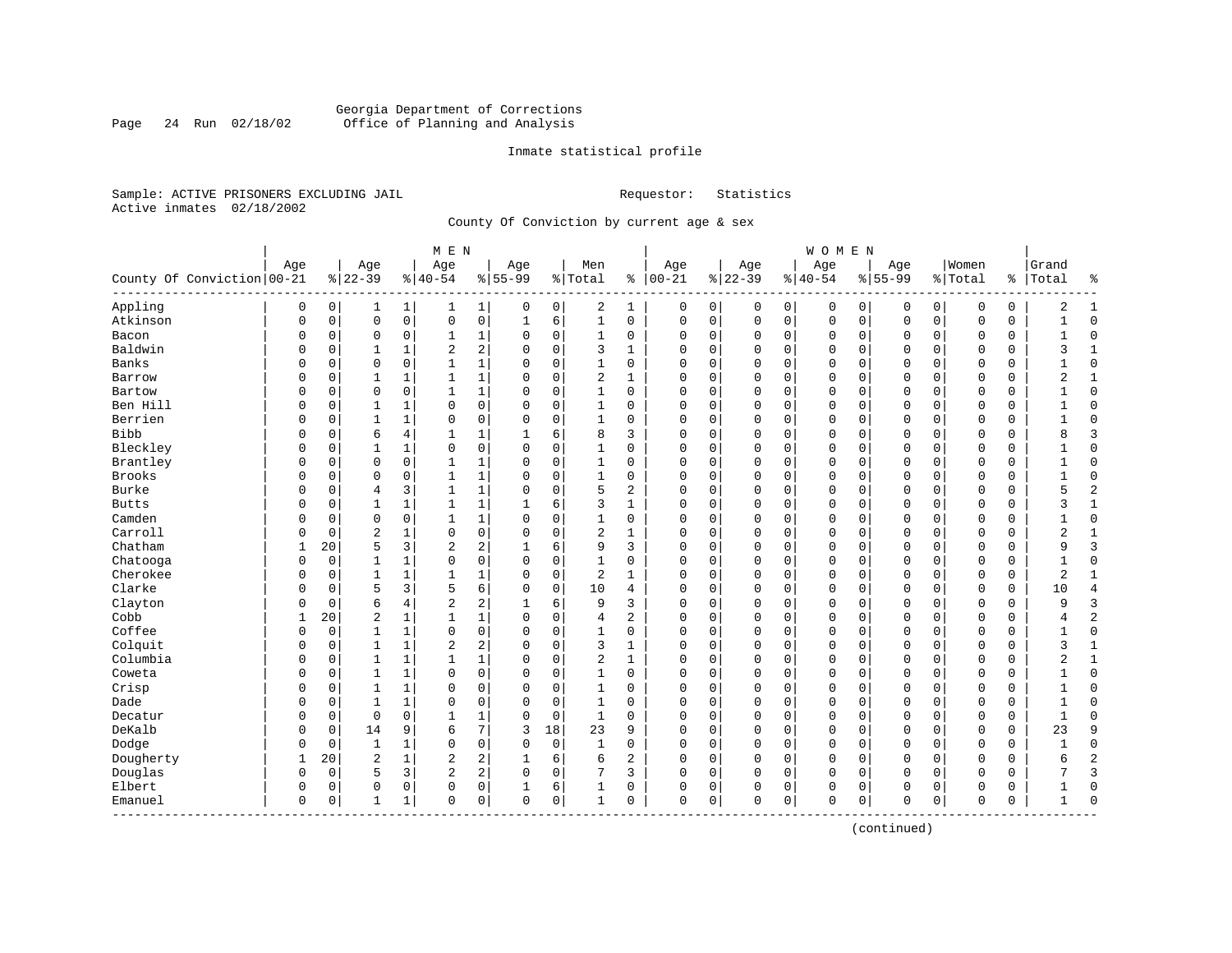#### Georgia Department of Corrections Page 25 Run 02/18/02 Office of Planning and Analysis

# Inmate statistical profile

(continued)

|                           | Sample: ACTIVE PRISONERS EXCLUDING JAIL |                                           | Requestor: Statistics |       |
|---------------------------|-----------------------------------------|-------------------------------------------|-----------------------|-------|
| Active inmates 02/18/2002 |                                         |                                           |                       |       |
|                           |                                         | County Of Conviction by current age & sex |                       | conti |
|                           |                                         |                                           |                       |       |

|                              |          |                |                |                | M E N          |              |             |             |                |              |            |             |          |             | <b>WOMEN</b> |             |             |              |             |    |                |                |
|------------------------------|----------|----------------|----------------|----------------|----------------|--------------|-------------|-------------|----------------|--------------|------------|-------------|----------|-------------|--------------|-------------|-------------|--------------|-------------|----|----------------|----------------|
|                              | Age      |                | Age            |                | Age            |              | Age         |             | Men            |              | Age        |             | Age      |             | Age          |             | Age         |              | Women       |    | Grand          |                |
| County Of Conviction   00-21 |          |                | $8 22-39$      |                | $8 40-54$      |              | $8155 - 99$ |             | % Total        |              | $% 100-21$ |             | $ 22-39$ |             | $8 40-54$    |             | $8 55-99$   |              | % Total     | ွေ | Total          | ႜ              |
| Fayette                      | 0        | $\overline{0}$ | 0              | 0              |                | 1            | 1           | 6           | 2              | 1            | 0          | 0           | 0        | 0           | 0            | 0           | 0           | 0            | $\Omega$    | 0  | 2              | $\mathbf{1}$   |
| Floyd                        | 0        | 0              | 3              | $\overline{2}$ | 1              | $\mathbf{1}$ | $\mathbf 0$ | $\mathbf 0$ | 4              | 2            | $\Omega$   | $\mathsf 0$ | 0        | $\mathbf 0$ | $\mathbf 0$  | 0           | $\mathbf 0$ | $\mathsf{O}$ | 0           | 0  | 4              | $\overline{2}$ |
| Forsyth                      | $\Omega$ | 0              | 0              | $\mathbf 0$    | $\mathbf{1}$   | $\mathbf{1}$ | $\Omega$    | $\mathbf 0$ | $\mathbf{1}$   | $\mathbf 0$  | $\Omega$   | $\mathbf 0$ | 0        | $\mathbf 0$ | $\mathbf 0$  | $\mathbf 0$ | $\mathbf 0$ | $\mathbf 0$  | $\Omega$    | 0  | 1              | $\mathbf 0$    |
| Franklin                     | 0        | 0              | 1              | 1              | $\Omega$       | $\mathbf 0$  | $\Omega$    | $\mathbf 0$ | $\mathbf 1$    | $\mathbf 0$  | $\Omega$   | $\mathbf 0$ | 0        | $\mathbf 0$ | $\mathbf 0$  | 0           | 0           | $\mathbf 0$  | $\mathbf 0$ | 0  | $\mathbf{1}$   | $\mathbf 0$    |
| Fulton                       | $\Omega$ | 0              | 10             | 7              | 10             | 11           | $\Omega$    | $\mathbf 0$ | 20             | 8            | $\Omega$   | $\mathbf 0$ | $\Omega$ | $\mathbf 0$ | $\mathbf 0$  | 0           | $\mathbf 0$ | $\mathbf 0$  | 0           | 0  | 20             | 8              |
| Gilmer                       | $\Omega$ | $\Omega$       | $\mathbf{1}$   | 1              | $\mathbf 0$    | $\mathbf 0$  | $\Omega$    | $\Omega$    | $\mathbf{1}$   | $\Omega$     | $\Omega$   | $\Omega$    | $\Omega$ | $\Omega$    | $\mathbf 0$  | $\Omega$    | $\mathbf 0$ | $\Omega$     | $\mathbf 0$ | 0  | $\mathbf{1}$   | $\mathbf 0$    |
| Glynn                        | $\Omega$ | 0              | 5              | 3              | $\overline{2}$ | 2            | 1           | 6           | 8              | 3            | $\Omega$   | $\mathbf 0$ | 0        | $\Omega$    | $\mathbf 0$  | 0           | $\mathbf 0$ | $\mathbf 0$  | 0           | 0  | 8              | 3              |
| Gordon                       | $\Omega$ | 0              | $\mathbf 0$    | $\mathbf 0$    | $\mathbf 0$    | $\mathbf 0$  |             | 6           | 1              | $\mathbf 0$  | $\Omega$   | $\mathbf 0$ | 0        | $\mathbf 0$ | $\mathbf 0$  | 0           | $\mathbf 0$ | $\mathbf 0$  | 0           | 0  |                | $\mathbf 0$    |
| Greene                       | $\Omega$ | $\Omega$       |                | $\mathbf{1}$   | $\Omega$       | 0            | $\Omega$    | $\Omega$    | $\mathbf{1}$   | 0            | $\Omega$   | $\mathbf 0$ | 0        | $\mathbf 0$ | $\mathbf{0}$ | 0           | $\mathbf 0$ | $\mathbf 0$  | $\Omega$    | 0  |                | $\mathbf 0$    |
| Gwinnett                     | $\Omega$ | $\Omega$       | $\overline{2}$ | $\mathbf{1}$   | 1              | $\mathbf{1}$ | $\Omega$    | $\Omega$    | 3              | $\mathbf{1}$ | $\Omega$   | $\mathbf 0$ | 0        | $\Omega$    | $\mathbf{0}$ | $\Omega$    | $\mathbf 0$ | 0            | $\Omega$    | 0  | 3              | $\mathbf{1}$   |
| Habersham                    | $\Omega$ | $\Omega$       | $\mathbf 1$    | $\mathbf{1}$   | $\Omega$       | $\Omega$     | $\Omega$    | $\Omega$    | $\mathbf{1}$   | $\Omega$     | $\Omega$   | $\Omega$    | $\Omega$ | $\Omega$    | $\mathbf{0}$ | $\Omega$    | $\mathbf 0$ | $\Omega$     | $\Omega$    | 0  |                | $\Omega$       |
| Hall                         | $\Omega$ | 0              | $\overline{2}$ | $\mathbf{1}$   | 1              | $\mathbf{1}$ | $\Omega$    | $\mathbf 0$ | 3              | 1            | $\Omega$   | $\mathbf 0$ | $\Omega$ | $\mathbf 0$ | $\mathbf{0}$ | 0           | $\mathbf 0$ | $\mathbf 0$  | $\mathbf 0$ | 0  | 3              | $\mathbf{1}$   |
| Harris                       | 0        | 0              | 1              | $\mathbf{1}$   | $\Omega$       | $\Omega$     | $\Omega$    | $\Omega$    | $\mathbf{1}$   | $\mathbf 0$  | $\Omega$   | $\mathbf 0$ | 0        | $\mathbf 0$ | $\mathbf{0}$ | $\Omega$    | $\mathbf 0$ | $\Omega$     | $\Omega$    | 0  |                | $\mathbf 0$    |
| Hart                         | 0        | 0              | 3              | $\overline{2}$ | $\Omega$       | $\mathbf 0$  | $\Omega$    | $\mathbf 0$ | 3              | $\mathbf{1}$ | $\Omega$   | $\mathbf 0$ | 0        | $\mathbf 0$ | $\mathbf 0$  | 0           | 0           | $\mathbf 0$  | $\Omega$    | 0  | 3              | $\mathbf{1}$   |
| Henry                        | 0        | 0              | 3              | $\overline{2}$ | $\Omega$       | $\Omega$     | $\Omega$    | $\mathbf 0$ | 3              | $\mathbf{1}$ | $\Omega$   | $\mathbf 0$ | $\Omega$ | $\mathbf 0$ | $\mathbf 0$  | 0           | $\mathbf 0$ | $\mathbf 0$  | $\mathbf 0$ | 0  | 3              | $\mathbf{1}$   |
| Houston                      | U        | 0              | $\overline{2}$ | $\mathbf 1$    | 3              | 3            | $\Omega$    | $\mathbf 0$ | 5              | 2            | $\Omega$   | $\mathbf 0$ | 0        | $\mathbf 0$ | $\mathbf 0$  | 0           | $\mathbf 0$ | $\mathbf 0$  | $\Omega$    | 0  | 5              | $\overline{c}$ |
| Jackson                      | $\Omega$ | 0              | 0              | $\mathbf 0$    | 1              | 1            | $\Omega$    | $\mathbf 0$ | $\mathbf 1$    | 0            | $\Omega$   | $\mathbf 0$ | 0        | 0           | $\mathbf 0$  | 0           | $\mathbf 0$ | 0            | 0           | 0  | 1              | $\mathbf 0$    |
| Jasper                       | 0        | 0              |                | 1              | 0              | $\mathbf 0$  | $\Omega$    | $\mathbf 0$ | $\mathbf{1}$   | 0            | $\Omega$   | $\mathbf 0$ | 0        | 0           | $\mathbf{0}$ | 0           | $\mathbf 0$ | $\mathbf 0$  | 0           | 0  |                | $\mathbf 0$    |
| Jeff Davis                   | $\Omega$ | 0              | $\overline{2}$ | 1              | $\Omega$       | $\mathbf 0$  | $\Omega$    | $\Omega$    | $\overline{2}$ | 1            | $\Omega$   | $\mathbf 0$ | 0        | $\mathbf 0$ | $\mathbf{0}$ | 0           | $\mathbf 0$ | $\mathbf 0$  | $\Omega$    | 0  | 2              | $\mathbf{1}$   |
| Jones                        | $\Omega$ | 0              | $\mathbf{1}$   | 1              | $\Omega$       | $\Omega$     | $\Omega$    | $\Omega$    | $\mathbf{1}$   | 0            | $\Omega$   | $\mathbf 0$ | 0        | $\Omega$    | $\mathbf{0}$ | 0           | $\mathbf 0$ | $\mathbf 0$  | $\Omega$    | 0  |                | $\mathbf 0$    |
| Lee                          | $\Omega$ | 0              | $\mathbf 1$    | $\mathbf{1}$   | $\Omega$       | $\mathbf 0$  | $\Omega$    | $\Omega$    | $\mathbf{1}$   | $\mathbf 0$  | $\Omega$   | $\mathbf 0$ | $\Omega$ | $\mathbf 0$ | $\mathbf 0$  | $\Omega$    | $\mathbf 0$ | $\mathbf 0$  | $\Omega$    | 0  | $\mathbf{1}$   | $\mathbf 0$    |
| Liberty                      | U        | $\Omega$       | 1              | 1              | 1              | $\mathbf{1}$ | $\Omega$    | $\Omega$    | $\overline{2}$ | 1            | $\Omega$   | $\Omega$    | 0        | $\Omega$    | $\Omega$     | $\Omega$    | $\mathbf 0$ | $\Omega$     | 0           | 0  | 2              | 1              |
| Long                         | $\Omega$ | 0              | 3              | $\overline{2}$ | $\Omega$       | $\mathbf 0$  | $\Omega$    | $\Omega$    | 3              | 1            | $\Omega$   | $\mathbf 0$ | 0        | $\mathbf 0$ | $\mathbf{0}$ | $\Omega$    | $\mathbf 0$ | $\mathbf 0$  | 0           | 0  | 3              | 1              |
| Lowndes                      | 0        | 0              | 1              | $\mathbf{1}$   | $\mathbf 0$    | $\mathbf 0$  | 0           | $\mathbf 0$ | $\mathbf{1}$   | $\mathbf 0$  | $\Omega$   | $\mathbf 0$ | 0        | $\mathbf 0$ | $\mathbf{0}$ | $\mathbf 0$ | $\mathbf 0$ | $\mathbf 0$  | $\mathbf 0$ | 0  |                | $\mathbf 0$    |
| Madison                      | $\Omega$ | 0              | $\mathbf{1}$   | $\mathbf{1}$   | $\Omega$       | $\mathbf 0$  | $\Omega$    | $\mathbf 0$ | $\mathbf{1}$   | $\mathbf 0$  | $\Omega$   | $\mathbf 0$ | 0        | $\mathbf 0$ | $\mathbf{0}$ | 0           | $\mathbf 0$ | $\mathbf 0$  | $\Omega$    | 0  |                | $\mathbf 0$    |
| Marion                       | 0        | 0              | 1              | $\mathbf 1$    | 0              | $\Omega$     | $\Omega$    | $\mathbf 0$ | $\mathbf 1$    | 0            | $\Omega$   | $\mathbf 0$ | 0        | $\mathbf 0$ | $\mathbf 0$  | 0           | 0           | $\mathbf 0$  | 0           | 0  | 1              | $\mathbf 0$    |
| McIntosh                     | $\Omega$ | $\Omega$       | 1              | $\mathbf{1}$   | $\mathbf 0$    | $\mathbf 0$  | $\Omega$    | $\mathbf 0$ | $\mathbf{1}$   | $\mathbf 0$  | $\Omega$   | $\mathbf 0$ | $\Omega$ | $\mathbf 0$ | $\mathbf{0}$ | 0           | $\mathbf 0$ | $\mathbf 0$  | $\mathbf 0$ | 0  | 1              | $\mathbf 0$    |
| Monroe                       | $\Omega$ | $\Omega$       | $\Omega$       | $\mathbf 0$    | 1              | $\mathbf{1}$ | $\Omega$    | $\Omega$    | $\mathbf{1}$   | 0            | $\Omega$   | $\mathbf 0$ | $\Omega$ | $\Omega$    | $\mathbf{0}$ | 0           | $\mathbf 0$ | $\mathbf 0$  | 0           | 0  | 1              | $\mathbf 0$    |
| Muscogee                     | 0        | 0              | 4              | 3              | 4              | 4            | $\Omega$    | $\mathbf 0$ | 8              | 3            | $\Omega$   | 0           | 0        | 0           | 0            | 0           | 0           | 0            | $\Omega$    | 0  | 8              | $\overline{3}$ |
| Newton                       | $\Omega$ | 0              |                | $\mathbf{1}$   | $\mathbf 0$    | $\mathbf 0$  | $\Omega$    | $\mathbf 0$ | $\mathbf{1}$   | $\mathbf 0$  | $\Omega$   | $\mathbf 0$ | 0        | $\mathbf 0$ | $\mathbf{0}$ | 0           | $\mathbf 0$ | $\mathbf 0$  | $\mathbf 0$ | 0  |                | $\mathbf 0$    |
| Oglethrope                   | $\Omega$ | $\Omega$       | $\Omega$       | $\mathbf 0$    | 1              | $\mathbf{1}$ | $\Omega$    | $\Omega$    | $\mathbf{1}$   | 0            | $\Omega$   | $\mathbf 0$ | 0        | $\Omega$    | $\mathbf 0$  | $\Omega$    | $\mathbf 0$ | $\mathbf 0$  | $\Omega$    | 0  |                | $\mathbf 0$    |
| Paulding                     | $\Omega$ | $\Omega$       | $\mathbf 0$    | $\Omega$       | 1              | $\mathbf{1}$ | $\Omega$    | $\Omega$    | $\mathbf{1}$   | 0            | $\Omega$   | $\Omega$    | $\Omega$ | $\Omega$    | $\Omega$     | $\Omega$    | $\mathbf 0$ | $\Omega$     | $\mathbf 0$ | 0  | 1              | $\Omega$       |
| Pike                         | 0        | 0              | 1              | 1              | 1              | $\mathbf{1}$ | $\Omega$    | $\Omega$    | $\overline{2}$ | 1            | $\Omega$   | $\mathbf 0$ | $\Omega$ | $\mathbf 0$ | $\mathbf 0$  | $\Omega$    | $\mathbf 0$ | $\Omega$     | $\Omega$    | 0  | $\overline{2}$ | 1              |
| Pulaski                      | 0        | 0              | 1              | 1              | $\Omega$       | $\mathbf 0$  | $\Omega$    | $\mathbf 0$ | $\mathbf{1}$   | 0            | $\Omega$   | $\mathbf 0$ | 0        | 0           | $\mathbf 0$  | 0           | 0           | $\mathbf 0$  | $\Omega$    | 0  |                | $\mathbf 0$    |
| Putnam                       | $\Omega$ | 0              | 3              | $\overline{2}$ | 1              | $\mathbf 1$  | $\Omega$    | 0           | 4              | 2            | $\Omega$   | $\mathbf 0$ | 0        | $\mathbf 0$ | $\mathbf{0}$ | 0           | $\mathbf 0$ | 0            | $\Omega$    | 0  | 4              | 2              |

------------------------------------------------------------------------------------------------------------------------------------

(continued)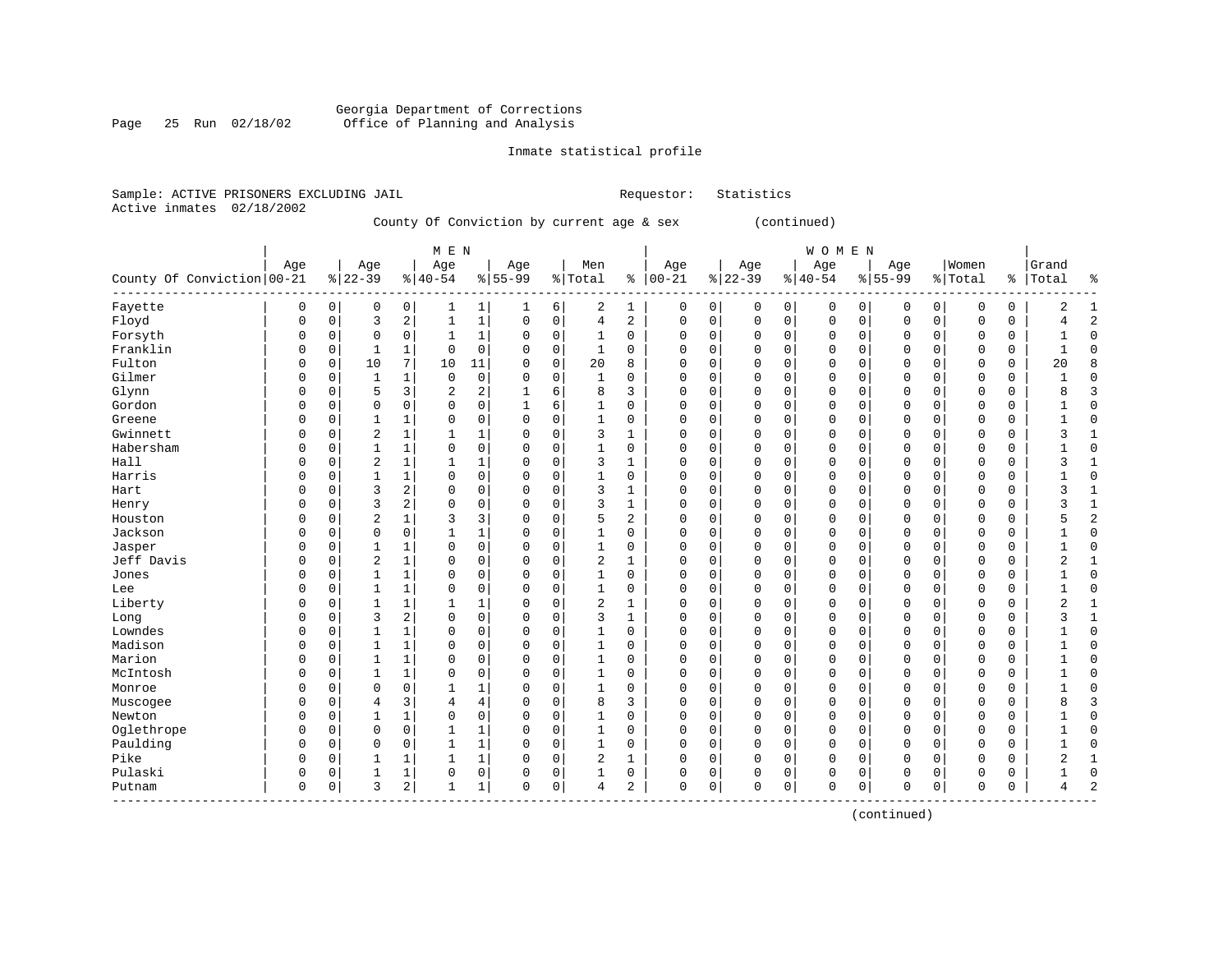#### Georgia Department of Corrections Page 26 Run 02/18/02 Office of Planning and Analysis

# Inmate statistical profile

|                | Sample: ACTIVE PRISONERS EXCLUDING JAIL |             |             |             |                                           | Requestor: | Statistics  |              |             |         |       |
|----------------|-----------------------------------------|-------------|-------------|-------------|-------------------------------------------|------------|-------------|--------------|-------------|---------|-------|
| Active inmates | 02/18/2002                              |             |             |             |                                           |            |             |              |             |         |       |
|                |                                         |             |             |             | County Of Conviction by current age & sex |            |             | (continued)  |             |         |       |
|                |                                         |             | M E N       |             |                                           |            |             | <b>WOMEN</b> |             |         |       |
|                | Aqe                                     | Aqe         | Aqe         | Aqe         | Men                                       | Age        | Age         | Age          | Aqe         | Women   | Grand |
|                | County Of Conviction 00-21              | $8122 - 39$ | $8140 - 54$ | $8155 - 99$ | % Total                                   | 00-21      | $8122 - 39$ | $8140 - 54$  | $8155 - 99$ | % Total | Total |

| County Of Conviction 00-21 |          |          | $ 22-39 $      |   | $ 40-54 $      |                | $ 55-99$ |   | % Total |          | $8   00 - 21$ |           | $ 22-39 $ |                          | $ 40-54 $ |          | $ 55-99 $ |             | % Total  | $\frac{8}{6}$ | Total    | ႜ              |
|----------------------------|----------|----------|----------------|---|----------------|----------------|----------|---|---------|----------|---------------|-----------|-----------|--------------------------|-----------|----------|-----------|-------------|----------|---------------|----------|----------------|
| Rabun                      | $\Omega$ | 0        | 1              | 1 |                | 0 <sup>1</sup> | 0        | 0 |         | 0        | 0             | 0         |           | 0                        | 0         | O        | 0         | 0           | 0        | 0             |          | 0              |
| Randolph                   |          | 20       | 0              | 0 | $\Omega$       | $\mathbf 0$    | 0        | 0 |         | 0        | 0             | 0         |           | $\Omega$<br>$\Omega$     | $\Omega$  | $\Omega$ | $\Omega$  | $\mathbf 0$ | $\Omega$ | 0             |          | $\Omega$       |
| Richmond                   |          | 20       | 6              |   |                | 6              |          | 6 | 13      | 5        |               | O         |           | 50                       | 0         |          |           |             |          | 50            | 14       | 5              |
| Rockdale                   | $\Omega$ | O        | $\overline{2}$ |   |                |                | U        | U | 3       |          | $\Omega$      | U         |           | $\Omega$<br><sup>0</sup> | O         | U        | $\Omega$  |             | $\Omega$ | $\Omega$      |          |                |
| Spalding                   | $\Omega$ | N        | 4              | 3 |                |                |          | O |         | 2        |               |           |           | $\Omega$                 | $\Omega$  | U        | $\Omega$  |             | $\Omega$ | $\Omega$      |          | $\overline{2}$ |
| Sumter                     |          |          | $\Omega$       |   |                |                | U        |   |         | $\Omega$ | $\Omega$      |           |           | $\Omega$                 | $\Omega$  | U        | $\Omega$  |             | $\Omega$ | 0             |          | $\Omega$       |
| Terrell                    |          |          | U              |   |                |                |          |   |         | 0        |               |           |           | O                        | 0         |          | $\Omega$  |             | 0        | 0             |          | $\Omega$       |
| Thomas                     | $\Omega$ |          |                |   |                |                |          | C |         |          | O             | U         |           | $\Omega$                 | O         |          | $\Omega$  |             | $\Omega$ | 0             |          |                |
| Tift                       | $\Omega$ | N        | 0              | O |                |                |          | 6 |         |          |               |           |           | $\Omega$                 | $\Omega$  | U        | $\Omega$  |             | $\Omega$ | $\Omega$      |          |                |
| Toombs                     | C        |          | 2              |   |                |                | N        |   |         |          | U             |           |           | $\Omega$                 | O         | U        | $\Omega$  |             | $\Omega$ | $\Omega$      |          |                |
| Towns                      |          |          |                |   |                |                |          |   |         | 0        |               |           |           | $\Omega$                 | O         |          | $\Omega$  |             | 0        | 0             |          | $\Omega$       |
| Troup                      | C        |          | $\Omega$       |   |                |                |          | 6 |         |          | U             |           |           | $\Omega$                 | O         |          | $\Omega$  |             | 0        | 0             |          |                |
| Union                      | $\Omega$ |          | O              |   |                |                |          |   |         | 0        | U             |           |           | $\Omega$                 | $\Omega$  |          | $\Omega$  |             | $\Omega$ | 0             |          | $\Omega$       |
| Upson                      | $\Omega$ |          | O              |   |                |                |          | U |         | $\Omega$ | U             | U         |           | $\Omega$                 | O         | $\cap$   | $\Omega$  |             | $\Omega$ | $\Omega$      |          | $\Omega$       |
| Walker                     |          |          |                |   |                |                |          |   |         | 0        | U             |           |           | 50                       | 0         |          | $\Omega$  |             |          | 50            |          |                |
| Walton                     | $\Omega$ |          |                |   |                |                | U        | O |         |          | O             | U         |           | $\Omega$<br><sup>0</sup> | O         | $\cap$   | $\Omega$  |             | $\Omega$ | 0             |          |                |
| Ware                       | $\Omega$ | 0        | 3              | 2 | $\overline{2}$ | $\overline{a}$ |          | O |         | 2        | $\Omega$      | U         |           | $\Omega$                 | $\Omega$  | $\cap$   | $\Omega$  |             | $\Omega$ | 0             |          | $\overline{2}$ |
| Whitfield                  | $\Omega$ | $\Omega$ | $\Omega$       | O | ζ              | 3              |          | 6 |         | 2        | $\Omega$      | 0         |           | $\Omega$<br>$\Omega$     | $\Omega$  | $\Omega$ | $\Omega$  | $\Omega$    | $\Omega$ | $\Omega$      |          | 2              |
| Wilkes                     | 0        | 0        |                |   | 0              | 0              | $\Omega$ | 0 |         | 0        | $\Omega$      | 0         |           | 0                        | $\Omega$  | 0        | 0         | 0           | 0        | 0             |          | $\Omega$       |
| Total reported             |          | 5 100    | 149 100        |   | 90 100         |                | 17 100   |   | 261 100 |          | 0             | 0         |           | 2 100                    | 0         | 0        | 0         | 0           |          | 2 100         | 263 100  |                |
| Percent reported           |          | 100.0    | 100.0          |   | 100.0          |                | 100.0    |   |         | 100.0    |               | $\cdot$ 0 |           | 100.0                    |           | . 0      |           | $\cdot$ 0   |          | 100.0         |          | 100.0          |
| Not reported               | 0        |          | 0              |   | $\Omega$       |                | 0        |   | 0       |          | 0             |           |           | $\Omega$                 | 0         |          | 0         |             | 0        |               | $\Omega$ |                |
| Total                      | 5        |          | 149            |   | 90             |                | 17       |   | 261     |          | 0             |           |           | 2                        | 0         |          | 0         |             | 2        |               | 263      |                |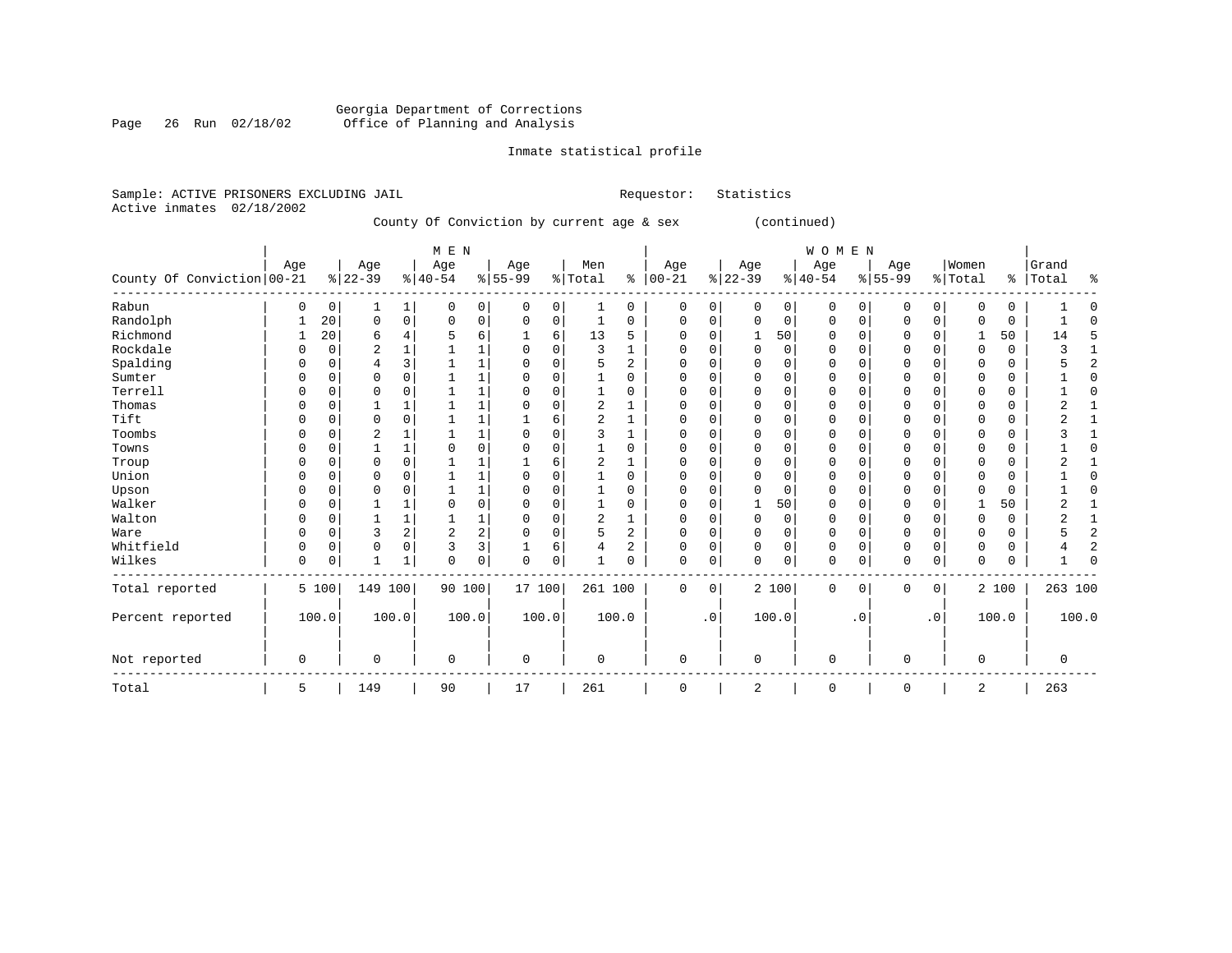#### Georgia Department of Corrections Page 27 Run 02/18/02 Office of Planning and Analysis

#### Inmate statistical profile

Sample: ACTIVE PRISONERS EXCLUDING JAIL **Requestor:** Statistics Active inmates 02/18/2002

Circ Of Conviction by current age & sex

| $00 - 21$<br>Circ Of Conviction<br>Alapaha | Age<br>0<br>$\Omega$ | 0              | Age<br>$8 22-39$ |              | Age<br>$8 40-54$ |              | Age<br>$8155 - 99$ | % Total     | Men            |                | Age         |             | Age          |             | Age         |             | Age          |             | Women        |           | Grand          |                |
|--------------------------------------------|----------------------|----------------|------------------|--------------|------------------|--------------|--------------------|-------------|----------------|----------------|-------------|-------------|--------------|-------------|-------------|-------------|--------------|-------------|--------------|-----------|----------------|----------------|
|                                            |                      |                |                  |              |                  |              |                    |             |                |                |             |             |              |             |             |             |              |             |              |           |                |                |
|                                            |                      |                |                  |              |                  |              |                    |             |                | ႜ              | $ 00-21$    |             | $8 22-39$    |             | $8 40-54$   |             | $8155 - 99$  |             | % Total      | <u> န</u> | Total          | နွ             |
|                                            |                      |                | 1                | 1            | 0                | 0            |                    | 6           | 2              | 1              | 0           | 0           | 0            | 0           | 0           | 0           | 0            | 0           | 0            | 0         | 2              | 1              |
| Alcovy                                     |                      | $\mathbf 0$    | $\sqrt{2}$       | $\mathbf{1}$ | $\mathbf{1}$     | $\mathbf 1$  | $\Omega$           | $\mathbf 0$ | 3              | $\mathbf{1}$   | $\mathbf 0$ | $\mathbf 0$ | $\mathsf 0$  | $\mathbf 0$ | $\mathbf 0$ | $\mathbf 0$ | $\mathbf 0$  | $\mathsf 0$ | $\mathbf 0$  | 0         | 3              | $\mathbf{1}$   |
| Atlanta                                    | 0                    | 0              | 10               | 7            | 10               | 11           | $\Omega$           | $\mathbf 0$ | 20             | 8              | $\Omega$    | 0           | 0            | $\mathbf 0$ | 0           | 0           | $\mathbf 0$  | $\mathbf 0$ | 0            | 0         | 20             | 8              |
| Atlantic                                   | 0                    | $\mathbf 0$    | 5                | 3            | 1                | $\mathbf{1}$ | $\Omega$           | $\mathbf 0$ | 6              | $\overline{a}$ | $\Omega$    | 0           | 0            | $\mathbf 0$ | 0           | $\mathbf 0$ | $\Omega$     | 0           | $\mathbf 0$  | $\Omega$  | 6              | $\overline{c}$ |
| Augusta                                    | 1                    | 20             | 11               | 7            | 7                | 8            | 1                  | 6           | 20             | 8              | $\Omega$    | $\Omega$    | $\mathbf{1}$ | 50          | 0           | $\mathbf 0$ | $\Omega$     | $\Omega$    | 1            | 50        | 21             | $\mathsf{R}$   |
| Blue Ridge                                 | $\Omega$             | $\overline{0}$ | 1                |              | $\mathbf{1}$     | 1            | 0                  | $\mathbf 0$ | $\overline{a}$ | $\mathbf{1}$   | $\Omega$    | 0           | 0            | 0           | 0           | $\mathbf 0$ | $\mathbf 0$  | $\Omega$    | $\mathbf 0$  | 0         | $\overline{2}$ | $\mathbf{1}$   |
| Brunswick                                  | 0                    | $\mathbf 0$    | 8                | 5            | 4                | 4            |                    | 6           | 13             | 5              | $\Omega$    | $\mathbf 0$ | $\mathbf 0$  | $\mathbf 0$ | $\Omega$    | $\mathbf 0$ | $\Omega$     | $\mathbf 0$ | $\mathbf 0$  | $\Omega$  | 13             | 5              |
| Chattahoochee                              | N                    | $\mathbf 0$    | 6                | 4            | 4                | 4            | $\Omega$           | $\mathbf 0$ | 10             | 4              | $\Omega$    | $\Omega$    | 0            | $\mathbf 0$ | $\Omega$    | $\mathbf 0$ | $\mathbf{0}$ | $\mathbf 0$ | $\Omega$     | $\Omega$  | 10             | $\overline{4}$ |
| Cherokee                                   | N                    | 0              | $\Omega$         | $\Omega$     | $\mathbf{1}$     | $\mathbf{1}$ | 1                  | 6           | $\overline{a}$ | $\mathbf{1}$   | $\Omega$    | $\mathbf 0$ | 0            | $\mathbf 0$ | 0           | $\mathbf 0$ | $\mathbf{0}$ | $\mathbf 0$ | $\Omega$     | 0         | $\overline{c}$ | $\mathbf{1}$   |
| Clayton                                    | N                    | $\mathbf 0$    | 6                | 4            | $\overline{2}$   | 2            |                    | 6           | 9              | 3              | $\Omega$    | 0           | 0            | $\mathbf 0$ | 0           | $\mathbf 0$ | $\mathbf{0}$ | 0           | $\Omega$     | $\Omega$  | q              | $\overline{3}$ |
| Cobb                                       |                      | 20             | $\overline{c}$   | $\mathbf{1}$ | $\mathbf{1}$     | $\mathbf 1$  | $\Omega$           | $\Omega$    | 4              | $\overline{c}$ | $\Omega$    | $\Omega$    | $\Omega$     | $\mathbf 0$ | $\Omega$    | $\mathbf 0$ | $\mathbf 0$  | $\Omega$    | $\mathbf 0$  | $\Omega$  | 4              | $\overline{2}$ |
| Conasauga                                  | 0                    | $\mathbf 0$    | $\mathbf 0$      | $\mathbf 0$  | 3                | 3            |                    | 6           | 4              | $\overline{a}$ | 0           | 0           | 0            | $\mathbf 0$ | 0           | $\mathbf 0$ | $\mathbf 0$  | $\Omega$    | $\mathbf 0$  | 0         | 4              | $\overline{2}$ |
| Cordele                                    | 0                    | $\mathbf 0$    | $\overline{c}$   |              | $\mathbf 0$      | 0            | $\Omega$           | $\mathbf 0$ | 2              | $\mathbf{1}$   | 0           | $\mathbf 0$ | 0            | $\mathbf 0$ | 0           | $\mathbf 0$ | 0            | 0           | $\mathbf 0$  | 0         | $\overline{2}$ | $\mathbf{1}$   |
| Coweta                                     | N                    | $\Omega$       | 3                | 2            | $\mathbf{1}$     | $\mathbf 1$  |                    | 6           | 5              | $\overline{a}$ | $\Omega$    | $\Omega$    | $\mathbf 0$  | $\Omega$    | $\Omega$    | $\mathbf 0$ | $\mathbf{0}$ | $\Omega$    | $\mathbf 0$  | 0         |                | $\overline{2}$ |
| Dougherty                                  |                      | 20             | $\overline{2}$   |              | $\overline{2}$   | 2            |                    | 6           | 6              | 2              | $\Omega$    | $\Omega$    | $\Omega$     | $\mathbf 0$ | $\Omega$    | $\mathbf 0$ | $\mathbf{0}$ | $\Omega$    | $\Omega$     | 0         | б              | $\overline{2}$ |
| Eastern                                    | -1                   | 20             | 5                | 3            | $\overline{a}$   | 2            |                    | 6           | 9              | 3              | $\Omega$    | 0           | 0            | $\mathbf 0$ | 0           | $\mathbf 0$ | $\Omega$     | 0           | $\Omega$     | $\Omega$  | q              | $\overline{3}$ |
| Flint                                      | O                    | $\Omega$       | 3                | 2            | $\Omega$         | 0            | $\Omega$           | $\Omega$    | 3              | $\mathbf{1}$   | $\Omega$    | $\Omega$    | $\Omega$     | $\Omega$    | $\Omega$    | $\mathbf 0$ | $\Omega$     | $\Omega$    | $\Omega$     | $\Omega$  | ζ              | $\mathbf 1$    |
| Griffin                                    | 0                    | $\mathbf 0$    | 5                | 3            | 4                | 4            |                    | 6           | 10             | 4              | $\Omega$    | 0           | 0            | $\mathbf 0$ | $\Omega$    | $\mathbf 0$ | $\mathbf 0$  | $\Omega$    | $\mathbf 0$  | 0         | 10             | $\overline{4}$ |
| Gwinnett                                   | 0                    | 0              | $\overline{2}$   |              | $\mathbf{1}$     | 1            | $\Omega$           | $\mathbf 0$ | 3              | $\mathbf{1}$   | 0           | $\mathbf 0$ | 0            | $\mathbf 0$ | 0           | $\mathbf 0$ | 0            | 0           | $\mathbf 0$  | 0         | 3              | $\mathbf{1}$   |
| Houston                                    | O                    | $\Omega$       | $\overline{2}$   | $\mathbf{1}$ | 3                | 3            | $\Omega$           | $\Omega$    | 5              | $\overline{a}$ | $\Omega$    | $\Omega$    | $\Omega$     | $\Omega$    | $\Omega$    | $\mathbf 0$ | $\mathbf{0}$ | $\Omega$    | $\mathbf 0$  | $\Omega$  |                | $\overline{2}$ |
| Lookout Mountain                           | N                    | 0              | 3                | 2            | $\Omega$         | 0            | $\Omega$           | $\mathbf 0$ | 3              | 1              | $\Omega$    | $\Omega$    | $\mathbf{1}$ | 50          | 0           | $\mathbf 0$ | $\mathbf{0}$ | $\Omega$    | $\mathbf{1}$ | 50        |                | $\overline{2}$ |
| Macon                                      | U                    | $\Omega$       | 6                | 4            | -1               | 1            |                    | 6           | 8              | 3              | $\Omega$    | 0           | 0            | $\mathbf 0$ | 0           | $\mathbf 0$ | $\Omega$     | $\Omega$    | $\mathbf 0$  | $\Omega$  |                | $\overline{3}$ |
| Middle                                     | N                    | $\Omega$       | 3                | 2            | $\mathbf{1}$     | $\mathbf 1$  | $\Omega$           | $\Omega$    | 4              | $\overline{c}$ | $\Omega$    | $\Omega$    | $\Omega$     | $\mathbf 0$ | 0           | $\mathbf 0$ | $\Omega$     | $\Omega$    | $\Omega$     | $\Omega$  | 4              | $\overline{2}$ |
| Mountain                                   | 0                    | $\mathbf 0$    | $\overline{2}$   | 1            | $\mathbf 0$      | 0            | $\Omega$           | $\mathbf 0$ | 2              | 1              | $\Omega$    | 0           | 0            | $\mathbf 0$ | $\Omega$    | $\mathbf 0$ | $\mathbf 0$  | $\Omega$    | $\mathbf 0$  | 0         | $\overline{2}$ | $\mathbf 1$    |
| Northeastern                               | 0                    | 0              | $\overline{2}$   | 1            | $\mathbf{1}$     | 1            | $\Omega$           | $\mathbf 0$ | 3              | $\mathbf{1}$   | 0           | $\mathbf 0$ | 0            | $\mathbf 0$ | 0           | $\mathbf 0$ | 0            | 0           | $\mathbf 0$  | 0         | 3              | $\mathbf{1}$   |
| Northern                                   | $\Omega$             | $\mathbf 0$    | 5                | 3            | $\mathbf{1}$     | $\mathbf 1$  | 1                  | 6           | 7              | 3              | $\Omega$    | 0           | 0            | 0           | $\Omega$    | $\mathbf 0$ | $\mathbf 0$  | 0           | $\mathbf 0$  | 0         | 7              | $\overline{3}$ |
| Ocmulgee                                   | 0                    | $\mathbf 0$    | 7                | 5            | 3                | 3            | $\Omega$           | $\mathbf 0$ | 10             | 4              | $\Omega$    | $\Omega$    | $\Omega$     | $\mathbf 0$ | $\Omega$    | $\mathbf 0$ | $\mathbf{0}$ | $\Omega$    | $\Omega$     | 0         | 10             | $\overline{4}$ |
| Oconee                                     | N                    | $\Omega$       | 3                | 2            | $\Omega$         | 0            | $\Omega$           | $\Omega$    | 3              | 1              | $\Omega$    | 0           | $\Omega$     | $\mathbf 0$ | 0           | $\mathbf 0$ | $\Omega$     | $\Omega$    | $\Omega$     | 0         | 3              | $\mathbf{1}$   |
| Pataula                                    | 1                    | 20             | $\Omega$         | $\Omega$     | $\mathbf{1}$     | $\mathbf 1$  | ∩                  | $\Omega$    | $\overline{c}$ | $\mathbf{1}$   | $\Omega$    | $\Omega$    | $\Omega$     | $\Omega$    | 0           | $\mathbf 0$ | $\Omega$     | $\Omega$    | $\Omega$     | $\Omega$  | 2              | $1\,$          |
| Piedmont                                   | 0                    | $\mathbf 0$    | 1                | 1            | 3                | 3            | $\Omega$           | $\mathbf 0$ | 4              | 2              | $\Omega$    | $\Omega$    | 0            | $\mathbf 0$ | $\Omega$    | $\mathbf 0$ | $\mathbf 0$  | $\Omega$    | $\mathbf 0$  | 0         | 4              | $\overline{2}$ |
| Rome                                       | 0                    | $\mathbf 0$    | 3                | 2            | $\mathbf{1}$     | 1            |                    | $\mathbf 0$ | 4              | 2              | $\Omega$    | 0           | 0            | 0           | 0           | 0           | $\mathbf 0$  | $\mathbf 0$ | $\mathbf 0$  | 0         |                | $\overline{2}$ |
| South Georgia                              | $\Omega$             | $\mathbf 0$    | $\Omega$         | 0            | $\mathbf{1}$     | $\mathbf 1$  | $\Omega$           | $\mathbf 0$ | $\mathbf{1}$   | $\Omega$       | $\mathbf 0$ | 0           | 0            | $\mathbf 0$ | 0           | $\mathbf 0$ | $\mathbf 0$  | 0           | $\mathbf 0$  | 0         | $\mathbf{1}$   | $\Omega$       |
| Southern                                   | $\Omega$             | $\mathbf 0$    | 3                | 2            | 4                | 4            | $\Omega$           | $\mathbf 0$ | 7              | 3              | $\mathbf 0$ | $\mathbf 0$ | 0            | $\mathbf 0$ | 0           | $\mathbf 0$ | $\mathbf 0$  | $\Omega$    | $\mathbf 0$  | 0         | 7              | 3              |
| Southwestern                               | O                    | $\Omega$       | 1                |              | -1               | $\mathbf 1$  | $\Omega$           | $\mathbf 0$ | $\overline{2}$ | $\mathbf{1}$   | $\Omega$    | $\mathbf 0$ | 0            | $\mathbf 0$ | 0           | 0           | $\mathbf 0$  | 0           | $\mathbf 0$  | 0         | $\overline{c}$ | $\mathbf{1}$   |
| Stone Mountain                             | 0                    | $\mathbf 0$    | 14               | 9            | 6                | 7            | 3                  | 18          | 23             | 9              | $\Omega$    | 0           | 0            | 0           | $\Omega$    | 0           | $\Omega$     | 0           | $\mathbf 0$  | 0         | 23             | 9              |
| Tallapoosa<br>-----------                  | $\Omega$             | 0              | $\Omega$         | $\mathsf 0$  | -1               | $\mathbf 1$  | $\Omega$           | $\mathbf 0$ | -1             | 0              | $\mathbf 0$ | 0           | $\Omega$     | 0           | $\mathbf 0$ | $\mathbf 0$ | $\mathbf 0$  | 0           | $\mathbf 0$  | 0         |                | $\Omega$       |

(continued)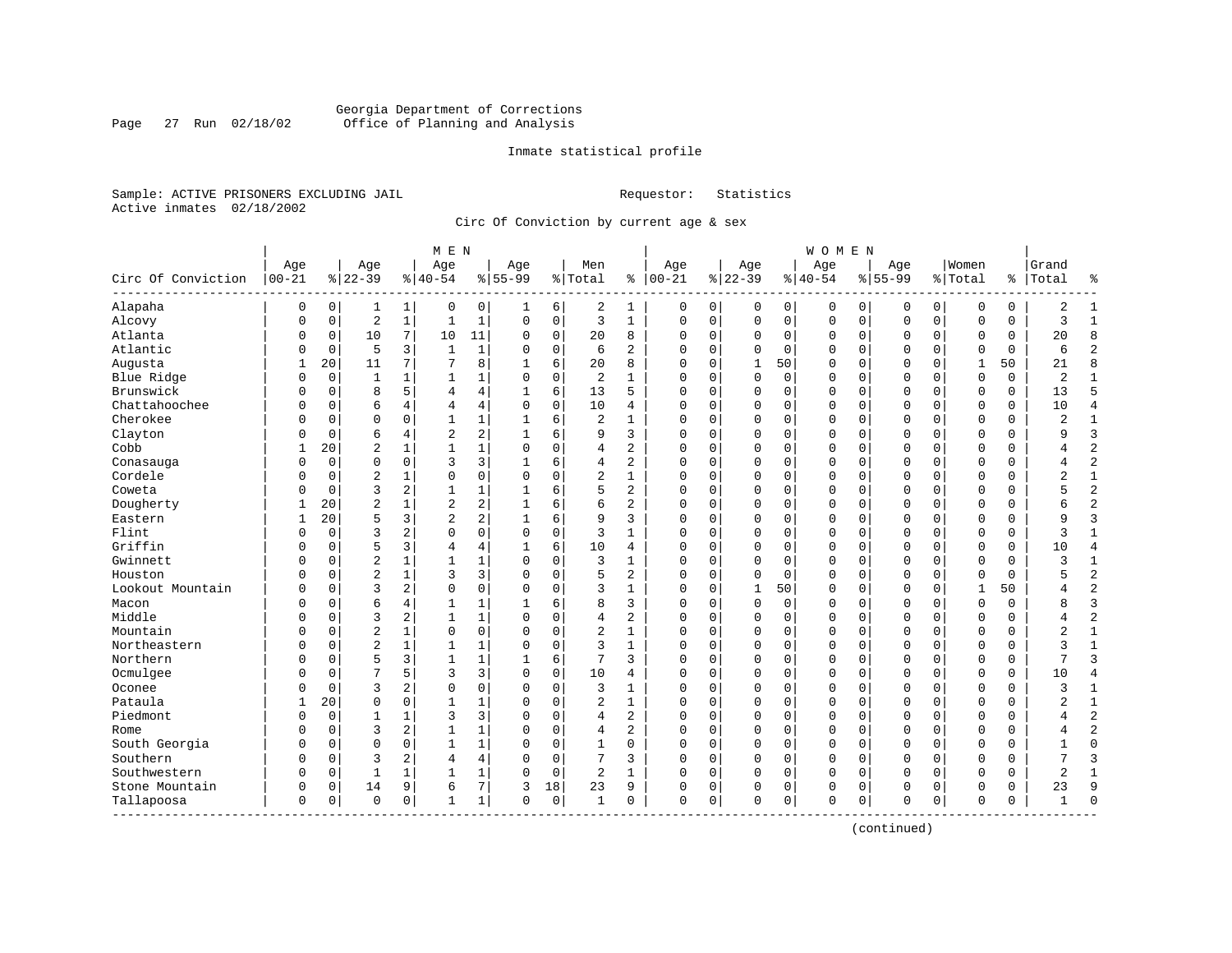#### Georgia Department of Corrections Page 28 Run 02/18/02 Office of Planning and Analysis

# Inmate statistical profile

|                           | Sample: ACTIVE PRISONERS EXCLUDING JAIL |     |            |                                         |     | Requestor: Statistics |  |
|---------------------------|-----------------------------------------|-----|------------|-----------------------------------------|-----|-----------------------|--|
| Active inmates 02/18/2002 |                                         |     |            |                                         |     |                       |  |
|                           |                                         |     |            | Circ Of Conviction by current age & sex |     | (continued)           |  |
|                           |                                         |     | M E N      |                                         |     | W O M                 |  |
|                           | Aae                                     | Aae | Aae<br>Aae | Men                                     | Aae | Aae<br>Aae            |  |

|                    |                    |       |                  |       | M E N            |                |                  |          |                |          |                  |                |                  |                | WOMEN           |           |                    |     |                  |          |                |       |
|--------------------|--------------------|-------|------------------|-------|------------------|----------------|------------------|----------|----------------|----------|------------------|----------------|------------------|----------------|-----------------|-----------|--------------------|-----|------------------|----------|----------------|-------|
| Circ Of Conviction | Age<br>$ 00 - 21 $ |       | Age<br>$8 22-39$ |       | Age<br>$ 40-54 $ |                | Age<br>$8 55-99$ |          | Men<br>% Total | နွ       | Age<br>$00 - 21$ |                | Age<br>$8 22-39$ |                | Age<br>$ 40-54$ |           | Age<br>$8155 - 99$ |     | Women<br>% Total | ွေ       | Grand<br>Total | န္    |
| Tifton             | $\Omega$           |       | 0                | 0     |                  |                |                  | 6        | $\overline{a}$ |          | $\Omega$         | 0              |                  | $\Omega$       | $\Omega$        |           | 0                  |     |                  | 0        | 2              |       |
| Toombs             | $\Omega$           |       |                  |       | 0                | 0              | $\Omega$         | 0        |                | $\Omega$ | $\mathbf 0$      | 0              | $\mathbf 0$      | $\Omega$       | 0               |           | 0                  |     | $\Omega$         | 0        |                |       |
| Waycross           |                    |       |                  |       | 4                | 4              |                  |          | 8              |          |                  |                |                  |                | O               |           | 0                  |     |                  | 0        |                |       |
| Western            |                    |       | 5                |       |                  | 6              |                  | $\Omega$ | 10             |          | $\Omega$         |                |                  |                | 0               |           | 0                  |     | $\Omega$         | 0        | 10             |       |
| Rockdale           |                    |       | $\overline{2}$   |       |                  | 1              | 0                |          | 3              |          |                  |                |                  |                | 0               |           | $\mathbf 0$        |     |                  | 0        |                |       |
| Douglas            |                    |       |                  |       | 2                | $\overline{2}$ |                  |          |                |          |                  |                |                  |                | 0               |           | 0                  |     |                  | $\Omega$ |                |       |
| Appalachian        | U                  |       |                  |       | $\Omega$         | 0              | $\Omega$         | $\Omega$ |                | $\Omega$ | $\Omega$         |                |                  |                | O               |           | 0                  |     | $\Omega$         | 0        |                |       |
| Enotah             |                    |       |                  |       |                  |                |                  |          |                |          |                  |                |                  |                | 0               |           | 0                  |     |                  | 0        |                |       |
| Forsyth-Bell       | 0                  |       | 0                |       |                  |                | 0                | $\Omega$ |                | 0        | 0                | 0              |                  | 0              | 0               |           | $\mathbf 0$        |     | $\Omega$         | 0        |                |       |
| Towaliga           | 0                  |       |                  | ⊥     | 2                | 2              |                  | 6        | 4              | 2        | 0                | 0              | 0                | 0 <sup>1</sup> | 0               | 0         | $\mathbf 0$        | 0   | 0                | 0        | 4              |       |
| Total reported     |                    | 5 100 | 149              | 100   | 90               | 100            | 17 100           |          | 261 100        |          | $\Omega$         | 0 <sup>1</sup> |                  | 2 100          | $\mathbf 0$     | $\Omega$  | $\mathbf{0}$       | 0   |                  | 2 100    | 263 100        |       |
| Percent reported   |                    | 100.0 |                  | 100.0 |                  | 100.0          |                  | 100.0    |                | 100.0    |                  | .0'            |                  | 100.0          |                 | $\cdot$ 0 |                    | .0' |                  | 100.0    |                | 100.0 |
| Not reported       | 0                  |       | $\Omega$         |       | 0                |                | $\mathbf 0$      |          | $\Omega$       |          | $\Omega$         |                | $\Omega$         |                | 0               |           | $\mathbf 0$        |     | $\Omega$         |          | 0              |       |
| Total              | 5                  |       | 149              |       | 90               |                | 17               |          | 261            |          |                  |                | $\overline{2}$   |                | 0               |           | $\mathbf 0$        |     | 2                |          | 263            |       |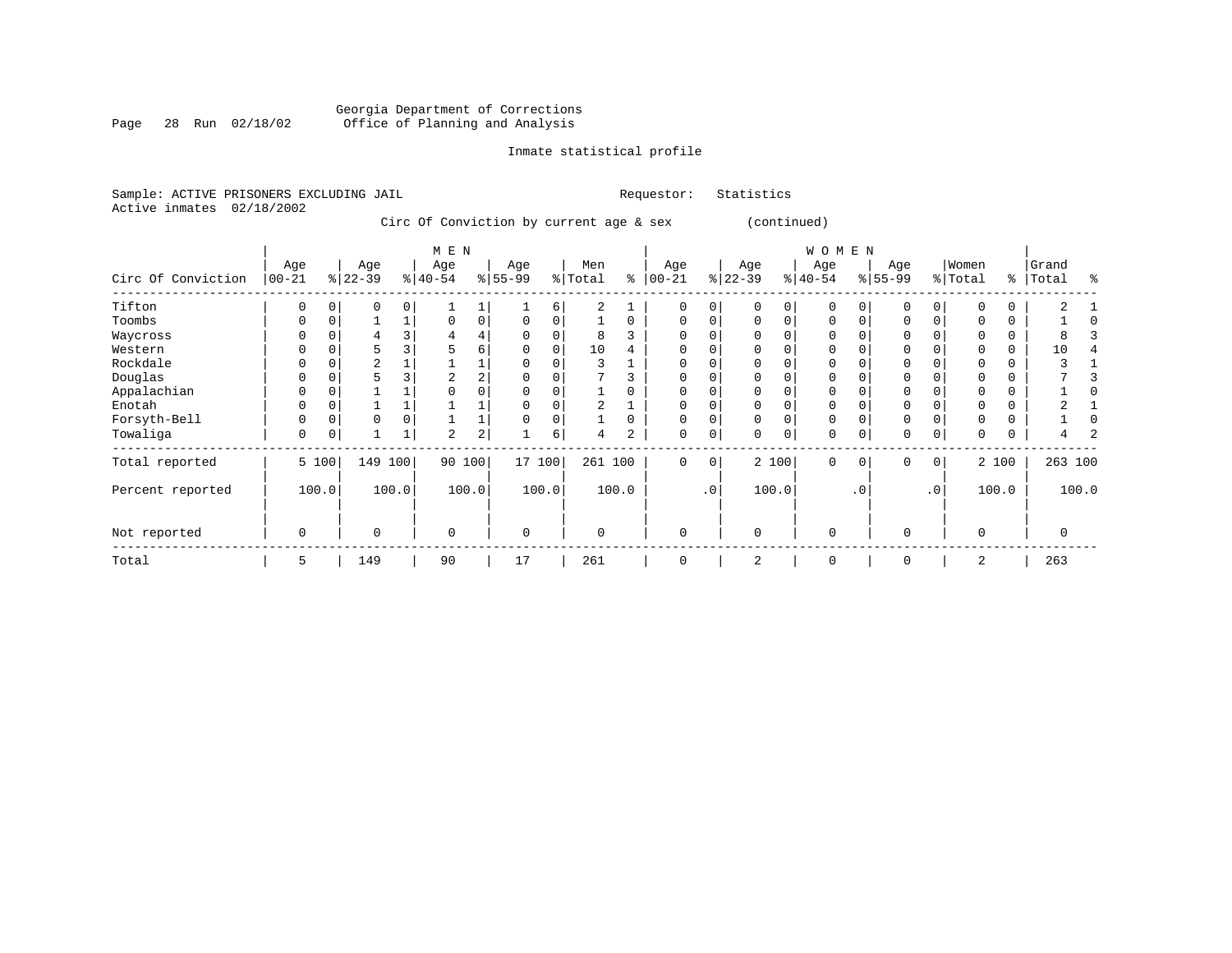#### Georgia Department of Corrections<br>Page 29 Run 02/18/02 Office of Planning and Analysis Page 29 Run 02/18/02 Office of Planning and Analysis

#### Inmate statistical profile

Sample: ACTIVE PRISONERS EXCLUDING JAIL **Requestor:** Statistics Active inmates 02/18/2002

Home County by current age & sex

| Women<br>Grand<br>Age<br>Age<br>Age<br>Men<br>Age<br>Age<br>Age<br>$00 - 21$<br>$ 22-39$<br>$% 100-21$<br>$ 22-39$<br>$8155 - 99$<br>$ 40-54$<br>$8 55-99$<br>% Total<br>$8 40-54$<br>% Total<br>Total<br>Home County<br>$\frac{8}{6}$<br>៖<br>Appling<br>0<br>2<br>0<br>0<br>0<br>0<br>$\mathbf{1}$<br>$\mathbf{1}$<br>0<br>1<br>0<br>0<br>0<br>0<br>0<br>0<br>2<br>1<br>1<br>0<br>0<br>1<br>Atkinson<br>$\mathbf 0$<br>$\mathsf{O}\xspace$<br>0<br>0<br>8<br>$\mathbf{1}$<br>$\mathbf 0$<br>0<br>$\mathsf 0$<br>$\mathbf 0$<br>$\mathbf 0$<br>$\Omega$<br>0<br>0<br>$\mathbf 1$<br>0<br>$\mathbf 0$<br>0<br>$\mathbf 0$<br>$\mathbf 0$<br>0<br>$\mathbf{1}$<br>Baldwin<br>3<br>2<br>$\Omega$<br>0<br>3<br>0<br>0<br>0<br>0<br>$\mathbf 0$<br>$\mathbf 0$<br>0<br>0<br>ς<br>1<br>0<br>0<br>$\mathbf{1}$<br>1<br>1<br>$\mathbf 0$<br>0<br>$\mathbf{1}$<br>$\overline{2}$<br>$\Omega$<br>$\mathbf{1}$<br>$\mathbf{1}$<br>$\Omega$<br>$\Omega$<br>0<br>0<br>$\Omega$<br>$\mathbf 0$<br>$\Omega$<br>$\Omega$<br>0<br>2<br>$\mathbf{1}$<br>Barrow<br>O<br>$\mathbf{1}$<br>$\Omega$<br>$\mathbf{1}$<br>$\mathbf 0$<br>$\Omega$<br>Bartow<br>$\Omega$<br>$\Omega$<br>3<br>4<br>$\Omega$<br>3<br>$\Omega$<br>$\Omega$<br>$\Omega$<br>$\mathbf 1$<br>$\Omega$<br>1<br>$\Omega$<br>0<br>$\Omega$<br>$\Omega$<br>$\Omega$<br>$\Omega$<br>$\Omega$<br>ζ<br>U<br>O<br>Ben Hill<br>0<br>$\mathbf 0$<br>0<br>0<br>$\Omega$<br>$\mathbf 0$<br>$\mathbf{0}$<br>0<br>1<br>0<br>1<br>0<br>$\Omega$<br>$\mathbf 0$<br>$\mathbf{0}$<br>$\mathbf 0$<br>$\Omega$<br>0<br>0<br>1<br>0<br>2<br>$\overline{c}$<br><b>Bibb</b><br>3<br>$\mathbf{1}$<br>$\mathbf 1$<br>0<br>2<br>0<br>0<br>$\mathbf 0$<br>0<br>0<br>4<br>0<br>0<br>0<br>0<br>0<br>0<br>0<br>0<br>4<br>Bleckley<br>$\overline{2}$<br>2<br>2<br>$\mathbf 1$<br>0<br>0<br>$\mathbf 0$<br>$\mathbf{1}$<br>$\Omega$<br>0<br>0<br>$\Omega$<br>$\mathbf 0$<br>$\Omega$<br>$\Omega$<br>$\Omega$<br>$\overline{2}$<br>O<br>0<br>$\Omega$<br>$\Omega$<br>0<br><b>Brooks</b><br>0<br>$\mathbf 0$<br>$\mathbf{1}$<br>$\Omega$<br>0<br>$\mathbf 0$<br>$\Omega$<br>$\mathbf 0$<br>$\Omega$<br>$\Omega$<br>$\mathbf 0$<br>O<br>0<br>$\mathbf{1}$<br>1<br>0<br>$\Omega$<br>0<br>$\mathbf 0$<br>$\mathbf 0$<br>0<br>$\overline{2}$<br>2<br>Burke<br>1<br>$\mathbf 0$<br>0<br>$\Omega$<br>$\Omega$<br>$\Omega$<br>0<br>1<br>$\Omega$<br>3<br>$\Omega$<br>0<br>$\mathbf 0$<br>0<br>0<br>$\Omega$<br>3<br>1<br>U<br>1<br>0<br>0<br>8<br>$\mathbf{1}$<br>0<br>$\mathbf 0$<br>$\Omega$<br><b>Butts</b><br>0<br>$\mathbf 0$<br>0<br>0<br>0<br>0<br>$\mathbf 0$<br>$\Omega$<br>$\mathbf 0$<br>$\Omega$<br>$\Omega$<br>0<br>O<br>$\mathbf{1}$<br>Camden<br>$\mathbf 0$<br>$\Omega$<br>$\mathbf{1}$<br>$\mathbf 1$<br>$\Omega$<br>$\Omega$<br>$\mathbf{1}$<br>$\Omega$<br>0<br>0<br>$\Omega$<br>$\mathbf 0$<br>$\Omega$<br>$\Omega$<br>$\mathbf 0$<br>$\Omega$<br>0<br>$\Omega$<br>0<br>$\Omega$<br>0<br>Carroll<br>$\overline{2}$<br>2<br>0<br>0<br>2<br>$\overline{2}$<br>0<br>$\Omega$<br>$\Omega$<br>$\mathbf{1}$<br>0<br>0<br>$\Omega$<br>$\mathbf 0$<br>$\Omega$<br>0<br>$\mathbf 0$<br>0<br>$\mathbf{1}$<br>O<br>$\Omega$<br>$\Omega$<br>Chatham<br>5<br>5<br>6<br>3<br>8<br>11<br>5<br>$\mathbf 0$<br>0<br>$\mathbf{0}$<br>$\mathbf 0$<br>1<br>20<br>4<br>0<br>$\Omega$<br>0<br>0<br>0<br>0<br>11<br>Chatooga<br>$\mathbf{0}$<br>0<br>0<br>$\mathbf{1}$<br>1<br>0<br>0<br>$\Omega$<br>0<br>1<br>0<br>$\Omega$<br>0<br>$\mathbf 0$<br>0<br>0<br>0<br>0<br>$\mathbf 0$<br>0<br>0<br>Cherokee<br>$\mathbf{1}$<br>1<br>$\Omega$<br>2<br>0<br>0<br>$\Omega$<br>$\Omega$<br>$\Omega$<br>$\mathbf{1}$<br>O<br>$\Omega$<br>$\mathbf{1}$<br>1<br>$\Omega$<br>1<br>$\Omega$<br>$\Omega$<br>$\mathbf 0$<br>$\Omega$<br>$\Omega$<br>2<br>Clarke<br>$\overline{3}$<br>3<br>5<br>$\Omega$<br>8<br>3<br>$\Omega$<br>$\Omega$<br>$\Omega$<br>$\Omega$<br>$\mathbf 0$<br>$\Omega$<br>$\mathbf 0$<br>$\Omega$<br>O<br>0<br>4<br>4<br>$\Omega$<br>$\Omega$<br>$\Omega$<br>3<br>$\overline{3}$<br>Clayton<br>1<br>8<br>6<br>3<br>0<br>0<br>$\mathbf 0$<br>$\Omega$<br>$\overline{4}$<br>$\mathbf{1}$<br>$\Omega$<br>$\mathbf 0$<br>0<br>$\mathbf 0$<br>$\Omega$<br>$\Omega$<br>0<br>6<br>0<br>1<br>Cobb<br>20<br>$\mathbf{1}$<br>$\mathbf 1$<br>0<br>3<br>0<br>$\mathbf 0$<br>$\mathbf 0$<br>0<br>$\mathbf 0$<br>$\mathbf{1}$<br>1<br>$\Omega$<br>1<br>0<br>0<br>0<br>0<br>0<br>3<br>1<br>1<br>$\overline{\mathbf{c}}$<br>3<br>Colquit<br>$\mathbf 0$<br>$\mathbf 0$<br>2<br>$\mathbf{1}$<br>$\mathbf{1}$<br>0<br>0<br>0<br>0<br>0<br>0<br>0<br>0<br>0<br>$\mathbf 0$<br>0<br>0<br>0<br>0<br>2<br>Columbia<br>$\Omega$<br>$\mathbf 0$<br>$\Omega$<br>0<br>8<br>$\Omega$<br>0<br>$\mathbf 0$<br>$\Omega$<br>$\mathbf 0$<br>$\mathbf 0$<br>$\Omega$<br>$\Omega$<br>$\Omega$<br>0<br>0<br>1<br>$\Omega$<br>$\mathbf 0$<br>0<br>1<br>Coweta<br>0<br>0<br>1<br>$\Omega$<br>$\Omega$<br>0<br>0<br>0<br>$\mathbf 0$<br>0<br>0<br>0<br>0<br>0<br>0<br>0<br>$\Omega$<br>U<br>1<br>1<br>0<br>Crisp<br>0<br>$\mathbf 0$<br>$\mathbf 0$<br>O<br>0<br>$\mathbf{1}$<br>1<br>0<br>$\Omega$<br>1<br>0<br>0<br>0<br>$\mathbf 0$<br>0<br>0<br>0<br>$\Omega$<br>0<br>0<br>$\Omega$<br>$\mathbf 0$<br>$\mathbf 0$<br>$\overline{2}$<br>3<br>$\mathbf 0$<br>2<br>$\overline{2}$<br>Decatur<br>$\Omega$<br>0<br>0<br>$\mathbf 0$<br>0<br>0<br>$\mathbf 0$<br>0<br>$\mathbf 0$<br>$\mathbf 0$<br>0<br>0<br>0<br>1<br>$\mathbf{1}$<br>DeKalb<br>12<br>4<br>$\mathbf 0$<br>19<br>8<br>0<br>16<br>3<br>$\Omega$<br>8<br>0<br>0<br>$\mathbf 0$<br>0<br>$\Omega$<br>$\mathbf 0$<br>0<br>0<br>$\mathbf 0$<br>0<br>0<br>19<br>$\overline{2}$<br>Dougherty<br>3<br>3<br>20<br>$\overline{c}$<br>2<br>8<br>6<br>3<br>0<br>0<br>$\Omega$<br>$\mathbf 0$<br>1<br>$\Omega$<br>$\Omega$<br>0<br>0<br>0<br>0<br>1<br>б<br>Douglas<br>3<br>$\overline{2}$<br>3<br>2<br>2<br>5<br>$\overline{a}$<br>$\Omega$<br>0<br>$\mathbf 0$<br>0<br>0<br>$\Omega$<br>0<br>$\mathbf 0$<br>0<br>0<br>0<br>$\mathbf 0$<br>0<br>0<br>5<br>Elbert<br>$\mathbf 0$<br>$\Omega$<br>0<br>0<br>8<br>$\Omega$<br>0<br>0<br>$\Omega$<br>$\mathbf 0$<br>$\Omega$<br>$\Omega$<br>$\mathbf 0$<br>O<br>$\Omega$<br>1<br>$\Omega$<br>$\mathbf 0$<br>$\Omega$<br>0<br>2<br>Fayette<br>$\mathbf 0$<br>0<br>$\mathbf{1}$<br>1<br>8<br>$\Omega$<br>0<br>$\Omega$<br>$\Omega$<br>$\mathbf 0$<br>0<br>2<br>$\mathbf{1}$<br>O<br>0<br>1<br>$\Omega$<br>$\mathbf 0$<br>$\mathbf 0$<br>$\Omega$<br>Floyd<br>3<br>2<br>$\Omega$<br>0<br>$\Omega$<br>3<br>0<br>$\Omega$<br>$\mathbf 0$<br>$\Omega$<br>$\Omega$<br>1<br>$\Omega$<br>0<br>$\mathbf 0$<br>$\Omega$<br>$\mathbf 0$<br>$\Omega$<br>0<br>ζ<br>$\mathbf{1}$<br>U<br>Franklin<br>$\mathbf{1}$<br>$\mathbf 1$<br>0<br>$\mathbf 0$<br>$\mathbf{1}$<br>0<br>$\mathbf 0$<br>0<br>0<br>$\Omega$<br>0<br>0<br>$\mathbf 0$<br>0<br>0<br>0<br>0<br>0<br>0<br>$\Omega$<br>U<br>Fulton<br>15<br>11<br>13<br>$\mathbf 0$<br>28<br>12<br>$\mathbf 0$<br>12<br>O<br>0<br>16<br>$\Omega$<br>0<br>0<br>0<br>0<br>0<br>$\mathbf 0$<br>0<br>0<br>0<br>28<br>Gilmer<br>$\mathbf{1}$<br>$\Omega$<br>$\mathbf{1}$<br>0<br>0<br>$\mathbf 0$<br>$\mathbf{1}$<br>0<br>$\Omega$<br>0<br>$\mathbf 0$<br>$\Omega$<br>$\mathbf 0$<br>$\Omega$<br>$\mathbf 0$<br>O<br>0<br>$\Omega$<br>$\mathbf 0$<br>$\mathbf 0$<br>0<br>$\overline{a}$<br>Glynn<br>3<br>2<br>0<br>8<br>2<br>0<br>$\mathbf 0$<br>0<br>0<br>0<br>$\mathbf 0$<br>$\mathbf 0$<br>0<br>0<br>0<br>$\mathbf 0$<br>0<br>0<br>4<br>4<br>Gordon<br>8<br>$\Omega$<br>0<br>0<br>0<br>0<br>0<br>0<br>0<br>0<br>0<br>0<br>0<br>1<br>0<br>0<br>0<br>0<br>0<br>0<br>0<br>0<br>$\mathbf 0$<br>0<br>$\mathbf 0$<br>$\Omega$<br>$\mathbf 1$<br>0<br>$\mathbf 0$<br>0<br>1<br>0<br>$\mathbf 0$<br>$\mathbf 0$<br>$\mathbf 0$<br>0<br>$\mathbf 0$<br>0<br>$\Omega$<br>Greene<br>0<br>1<br>1 |  |  | M E N |  |  |  |  | WOMEN |  |  |  |  |
|---------------------------------------------------------------------------------------------------------------------------------------------------------------------------------------------------------------------------------------------------------------------------------------------------------------------------------------------------------------------------------------------------------------------------------------------------------------------------------------------------------------------------------------------------------------------------------------------------------------------------------------------------------------------------------------------------------------------------------------------------------------------------------------------------------------------------------------------------------------------------------------------------------------------------------------------------------------------------------------------------------------------------------------------------------------------------------------------------------------------------------------------------------------------------------------------------------------------------------------------------------------------------------------------------------------------------------------------------------------------------------------------------------------------------------------------------------------------------------------------------------------------------------------------------------------------------------------------------------------------------------------------------------------------------------------------------------------------------------------------------------------------------------------------------------------------------------------------------------------------------------------------------------------------------------------------------------------------------------------------------------------------------------------------------------------------------------------------------------------------------------------------------------------------------------------------------------------------------------------------------------------------------------------------------------------------------------------------------------------------------------------------------------------------------------------------------------------------------------------------------------------------------------------------------------------------------------------------------------------------------------------------------------------------------------------------------------------------------------------------------------------------------------------------------------------------------------------------------------------------------------------------------------------------------------------------------------------------------------------------------------------------------------------------------------------------------------------------------------------------------------------------------------------------------------------------------------------------------------------------------------------------------------------------------------------------------------------------------------------------------------------------------------------------------------------------------------------------------------------------------------------------------------------------------------------------------------------------------------------------------------------------------------------------------------------------------------------------------------------------------------------------------------------------------------------------------------------------------------------------------------------------------------------------------------------------------------------------------------------------------------------------------------------------------------------------------------------------------------------------------------------------------------------------------------------------------------------------------------------------------------------------------------------------------------------------------------------------------------------------------------------------------------------------------------------------------------------------------------------------------------------------------------------------------------------------------------------------------------------------------------------------------------------------------------------------------------------------------------------------------------------------------------------------------------------------------------------------------------------------------------------------------------------------------------------------------------------------------------------------------------------------------------------------------------------------------------------------------------------------------------------------------------------------------------------------------------------------------------------------------------------------------------------------------------------------------------------------------------------------------------------------------------------------------------------------------------------------------------------------------------------------------------------------------------------------------------------------------------------------------------------------------------------------------------------------------------------------------------------------------------------------------------------------------------------------------------------------------------------------------------------------------------------------------------------------------------------------------------------------------------------------------------------------------------------------------------------------------------------------------------------------------------------------------------------------------------------------------------------------------------------------------------------------------------------------------------------------------------------------------------------------------------------------------------------------------------------------------------------------------------------------------------------------------------------------------------------------------------------------------------------------------------------------------------------------------------------------------------------------------------------------------------------------------------------------------------------------------------------------------------------------------------------------------------------------------------------------------------------------------------------------------------------------------------------------------------------------------------------------------------------------------------------------------------------------------------------------------------------------------------------------------------------------------------------------------------------------------------------------------------------------------------------------------------------------------------------------------------------------------------------------------------------------------------------------------------------------------------------------------------------------------------------------------------------------------------------------------------------------------------------------------------------|--|--|-------|--|--|--|--|-------|--|--|--|--|
|                                                                                                                                                                                                                                                                                                                                                                                                                                                                                                                                                                                                                                                                                                                                                                                                                                                                                                                                                                                                                                                                                                                                                                                                                                                                                                                                                                                                                                                                                                                                                                                                                                                                                                                                                                                                                                                                                                                                                                                                                                                                                                                                                                                                                                                                                                                                                                                                                                                                                                                                                                                                                                                                                                                                                                                                                                                                                                                                                                                                                                                                                                                                                                                                                                                                                                                                                                                                                                                                                                                                                                                                                                                                                                                                                                                                                                                                                                                                                                                                                                                                                                                                                                                                                                                                                                                                                                                                                                                                                                                                                                                                                                                                                                                                                                                                                                                                                                                                                                                                                                                                                                                                                                                                                                                                                                                                                                                                                                                                                                                                                                                                                                                                                                                                                                                                                                                                                                                                                                                                                                                                                                                                                                                                                                                                                                                                                                                                                                                                                                                                                                                                                                                                                                                                                                                                                                                                                                                                                                                                                                                                                                                                                                                                                                                                                                                                                                                                                                                                                                                                                                                                                                                                                                                                                                                       |  |  | Age   |  |  |  |  | Age   |  |  |  |  |
|                                                                                                                                                                                                                                                                                                                                                                                                                                                                                                                                                                                                                                                                                                                                                                                                                                                                                                                                                                                                                                                                                                                                                                                                                                                                                                                                                                                                                                                                                                                                                                                                                                                                                                                                                                                                                                                                                                                                                                                                                                                                                                                                                                                                                                                                                                                                                                                                                                                                                                                                                                                                                                                                                                                                                                                                                                                                                                                                                                                                                                                                                                                                                                                                                                                                                                                                                                                                                                                                                                                                                                                                                                                                                                                                                                                                                                                                                                                                                                                                                                                                                                                                                                                                                                                                                                                                                                                                                                                                                                                                                                                                                                                                                                                                                                                                                                                                                                                                                                                                                                                                                                                                                                                                                                                                                                                                                                                                                                                                                                                                                                                                                                                                                                                                                                                                                                                                                                                                                                                                                                                                                                                                                                                                                                                                                                                                                                                                                                                                                                                                                                                                                                                                                                                                                                                                                                                                                                                                                                                                                                                                                                                                                                                                                                                                                                                                                                                                                                                                                                                                                                                                                                                                                                                                                                                       |  |  |       |  |  |  |  |       |  |  |  |  |
|                                                                                                                                                                                                                                                                                                                                                                                                                                                                                                                                                                                                                                                                                                                                                                                                                                                                                                                                                                                                                                                                                                                                                                                                                                                                                                                                                                                                                                                                                                                                                                                                                                                                                                                                                                                                                                                                                                                                                                                                                                                                                                                                                                                                                                                                                                                                                                                                                                                                                                                                                                                                                                                                                                                                                                                                                                                                                                                                                                                                                                                                                                                                                                                                                                                                                                                                                                                                                                                                                                                                                                                                                                                                                                                                                                                                                                                                                                                                                                                                                                                                                                                                                                                                                                                                                                                                                                                                                                                                                                                                                                                                                                                                                                                                                                                                                                                                                                                                                                                                                                                                                                                                                                                                                                                                                                                                                                                                                                                                                                                                                                                                                                                                                                                                                                                                                                                                                                                                                                                                                                                                                                                                                                                                                                                                                                                                                                                                                                                                                                                                                                                                                                                                                                                                                                                                                                                                                                                                                                                                                                                                                                                                                                                                                                                                                                                                                                                                                                                                                                                                                                                                                                                                                                                                                                                       |  |  |       |  |  |  |  |       |  |  |  |  |
|                                                                                                                                                                                                                                                                                                                                                                                                                                                                                                                                                                                                                                                                                                                                                                                                                                                                                                                                                                                                                                                                                                                                                                                                                                                                                                                                                                                                                                                                                                                                                                                                                                                                                                                                                                                                                                                                                                                                                                                                                                                                                                                                                                                                                                                                                                                                                                                                                                                                                                                                                                                                                                                                                                                                                                                                                                                                                                                                                                                                                                                                                                                                                                                                                                                                                                                                                                                                                                                                                                                                                                                                                                                                                                                                                                                                                                                                                                                                                                                                                                                                                                                                                                                                                                                                                                                                                                                                                                                                                                                                                                                                                                                                                                                                                                                                                                                                                                                                                                                                                                                                                                                                                                                                                                                                                                                                                                                                                                                                                                                                                                                                                                                                                                                                                                                                                                                                                                                                                                                                                                                                                                                                                                                                                                                                                                                                                                                                                                                                                                                                                                                                                                                                                                                                                                                                                                                                                                                                                                                                                                                                                                                                                                                                                                                                                                                                                                                                                                                                                                                                                                                                                                                                                                                                                                                       |  |  |       |  |  |  |  |       |  |  |  |  |
|                                                                                                                                                                                                                                                                                                                                                                                                                                                                                                                                                                                                                                                                                                                                                                                                                                                                                                                                                                                                                                                                                                                                                                                                                                                                                                                                                                                                                                                                                                                                                                                                                                                                                                                                                                                                                                                                                                                                                                                                                                                                                                                                                                                                                                                                                                                                                                                                                                                                                                                                                                                                                                                                                                                                                                                                                                                                                                                                                                                                                                                                                                                                                                                                                                                                                                                                                                                                                                                                                                                                                                                                                                                                                                                                                                                                                                                                                                                                                                                                                                                                                                                                                                                                                                                                                                                                                                                                                                                                                                                                                                                                                                                                                                                                                                                                                                                                                                                                                                                                                                                                                                                                                                                                                                                                                                                                                                                                                                                                                                                                                                                                                                                                                                                                                                                                                                                                                                                                                                                                                                                                                                                                                                                                                                                                                                                                                                                                                                                                                                                                                                                                                                                                                                                                                                                                                                                                                                                                                                                                                                                                                                                                                                                                                                                                                                                                                                                                                                                                                                                                                                                                                                                                                                                                                                                       |  |  |       |  |  |  |  |       |  |  |  |  |
|                                                                                                                                                                                                                                                                                                                                                                                                                                                                                                                                                                                                                                                                                                                                                                                                                                                                                                                                                                                                                                                                                                                                                                                                                                                                                                                                                                                                                                                                                                                                                                                                                                                                                                                                                                                                                                                                                                                                                                                                                                                                                                                                                                                                                                                                                                                                                                                                                                                                                                                                                                                                                                                                                                                                                                                                                                                                                                                                                                                                                                                                                                                                                                                                                                                                                                                                                                                                                                                                                                                                                                                                                                                                                                                                                                                                                                                                                                                                                                                                                                                                                                                                                                                                                                                                                                                                                                                                                                                                                                                                                                                                                                                                                                                                                                                                                                                                                                                                                                                                                                                                                                                                                                                                                                                                                                                                                                                                                                                                                                                                                                                                                                                                                                                                                                                                                                                                                                                                                                                                                                                                                                                                                                                                                                                                                                                                                                                                                                                                                                                                                                                                                                                                                                                                                                                                                                                                                                                                                                                                                                                                                                                                                                                                                                                                                                                                                                                                                                                                                                                                                                                                                                                                                                                                                                                       |  |  |       |  |  |  |  |       |  |  |  |  |
|                                                                                                                                                                                                                                                                                                                                                                                                                                                                                                                                                                                                                                                                                                                                                                                                                                                                                                                                                                                                                                                                                                                                                                                                                                                                                                                                                                                                                                                                                                                                                                                                                                                                                                                                                                                                                                                                                                                                                                                                                                                                                                                                                                                                                                                                                                                                                                                                                                                                                                                                                                                                                                                                                                                                                                                                                                                                                                                                                                                                                                                                                                                                                                                                                                                                                                                                                                                                                                                                                                                                                                                                                                                                                                                                                                                                                                                                                                                                                                                                                                                                                                                                                                                                                                                                                                                                                                                                                                                                                                                                                                                                                                                                                                                                                                                                                                                                                                                                                                                                                                                                                                                                                                                                                                                                                                                                                                                                                                                                                                                                                                                                                                                                                                                                                                                                                                                                                                                                                                                                                                                                                                                                                                                                                                                                                                                                                                                                                                                                                                                                                                                                                                                                                                                                                                                                                                                                                                                                                                                                                                                                                                                                                                                                                                                                                                                                                                                                                                                                                                                                                                                                                                                                                                                                                                                       |  |  |       |  |  |  |  |       |  |  |  |  |
|                                                                                                                                                                                                                                                                                                                                                                                                                                                                                                                                                                                                                                                                                                                                                                                                                                                                                                                                                                                                                                                                                                                                                                                                                                                                                                                                                                                                                                                                                                                                                                                                                                                                                                                                                                                                                                                                                                                                                                                                                                                                                                                                                                                                                                                                                                                                                                                                                                                                                                                                                                                                                                                                                                                                                                                                                                                                                                                                                                                                                                                                                                                                                                                                                                                                                                                                                                                                                                                                                                                                                                                                                                                                                                                                                                                                                                                                                                                                                                                                                                                                                                                                                                                                                                                                                                                                                                                                                                                                                                                                                                                                                                                                                                                                                                                                                                                                                                                                                                                                                                                                                                                                                                                                                                                                                                                                                                                                                                                                                                                                                                                                                                                                                                                                                                                                                                                                                                                                                                                                                                                                                                                                                                                                                                                                                                                                                                                                                                                                                                                                                                                                                                                                                                                                                                                                                                                                                                                                                                                                                                                                                                                                                                                                                                                                                                                                                                                                                                                                                                                                                                                                                                                                                                                                                                                       |  |  |       |  |  |  |  |       |  |  |  |  |
|                                                                                                                                                                                                                                                                                                                                                                                                                                                                                                                                                                                                                                                                                                                                                                                                                                                                                                                                                                                                                                                                                                                                                                                                                                                                                                                                                                                                                                                                                                                                                                                                                                                                                                                                                                                                                                                                                                                                                                                                                                                                                                                                                                                                                                                                                                                                                                                                                                                                                                                                                                                                                                                                                                                                                                                                                                                                                                                                                                                                                                                                                                                                                                                                                                                                                                                                                                                                                                                                                                                                                                                                                                                                                                                                                                                                                                                                                                                                                                                                                                                                                                                                                                                                                                                                                                                                                                                                                                                                                                                                                                                                                                                                                                                                                                                                                                                                                                                                                                                                                                                                                                                                                                                                                                                                                                                                                                                                                                                                                                                                                                                                                                                                                                                                                                                                                                                                                                                                                                                                                                                                                                                                                                                                                                                                                                                                                                                                                                                                                                                                                                                                                                                                                                                                                                                                                                                                                                                                                                                                                                                                                                                                                                                                                                                                                                                                                                                                                                                                                                                                                                                                                                                                                                                                                                                       |  |  |       |  |  |  |  |       |  |  |  |  |
|                                                                                                                                                                                                                                                                                                                                                                                                                                                                                                                                                                                                                                                                                                                                                                                                                                                                                                                                                                                                                                                                                                                                                                                                                                                                                                                                                                                                                                                                                                                                                                                                                                                                                                                                                                                                                                                                                                                                                                                                                                                                                                                                                                                                                                                                                                                                                                                                                                                                                                                                                                                                                                                                                                                                                                                                                                                                                                                                                                                                                                                                                                                                                                                                                                                                                                                                                                                                                                                                                                                                                                                                                                                                                                                                                                                                                                                                                                                                                                                                                                                                                                                                                                                                                                                                                                                                                                                                                                                                                                                                                                                                                                                                                                                                                                                                                                                                                                                                                                                                                                                                                                                                                                                                                                                                                                                                                                                                                                                                                                                                                                                                                                                                                                                                                                                                                                                                                                                                                                                                                                                                                                                                                                                                                                                                                                                                                                                                                                                                                                                                                                                                                                                                                                                                                                                                                                                                                                                                                                                                                                                                                                                                                                                                                                                                                                                                                                                                                                                                                                                                                                                                                                                                                                                                                                                       |  |  |       |  |  |  |  |       |  |  |  |  |
|                                                                                                                                                                                                                                                                                                                                                                                                                                                                                                                                                                                                                                                                                                                                                                                                                                                                                                                                                                                                                                                                                                                                                                                                                                                                                                                                                                                                                                                                                                                                                                                                                                                                                                                                                                                                                                                                                                                                                                                                                                                                                                                                                                                                                                                                                                                                                                                                                                                                                                                                                                                                                                                                                                                                                                                                                                                                                                                                                                                                                                                                                                                                                                                                                                                                                                                                                                                                                                                                                                                                                                                                                                                                                                                                                                                                                                                                                                                                                                                                                                                                                                                                                                                                                                                                                                                                                                                                                                                                                                                                                                                                                                                                                                                                                                                                                                                                                                                                                                                                                                                                                                                                                                                                                                                                                                                                                                                                                                                                                                                                                                                                                                                                                                                                                                                                                                                                                                                                                                                                                                                                                                                                                                                                                                                                                                                                                                                                                                                                                                                                                                                                                                                                                                                                                                                                                                                                                                                                                                                                                                                                                                                                                                                                                                                                                                                                                                                                                                                                                                                                                                                                                                                                                                                                                                                       |  |  |       |  |  |  |  |       |  |  |  |  |
|                                                                                                                                                                                                                                                                                                                                                                                                                                                                                                                                                                                                                                                                                                                                                                                                                                                                                                                                                                                                                                                                                                                                                                                                                                                                                                                                                                                                                                                                                                                                                                                                                                                                                                                                                                                                                                                                                                                                                                                                                                                                                                                                                                                                                                                                                                                                                                                                                                                                                                                                                                                                                                                                                                                                                                                                                                                                                                                                                                                                                                                                                                                                                                                                                                                                                                                                                                                                                                                                                                                                                                                                                                                                                                                                                                                                                                                                                                                                                                                                                                                                                                                                                                                                                                                                                                                                                                                                                                                                                                                                                                                                                                                                                                                                                                                                                                                                                                                                                                                                                                                                                                                                                                                                                                                                                                                                                                                                                                                                                                                                                                                                                                                                                                                                                                                                                                                                                                                                                                                                                                                                                                                                                                                                                                                                                                                                                                                                                                                                                                                                                                                                                                                                                                                                                                                                                                                                                                                                                                                                                                                                                                                                                                                                                                                                                                                                                                                                                                                                                                                                                                                                                                                                                                                                                                                       |  |  |       |  |  |  |  |       |  |  |  |  |
|                                                                                                                                                                                                                                                                                                                                                                                                                                                                                                                                                                                                                                                                                                                                                                                                                                                                                                                                                                                                                                                                                                                                                                                                                                                                                                                                                                                                                                                                                                                                                                                                                                                                                                                                                                                                                                                                                                                                                                                                                                                                                                                                                                                                                                                                                                                                                                                                                                                                                                                                                                                                                                                                                                                                                                                                                                                                                                                                                                                                                                                                                                                                                                                                                                                                                                                                                                                                                                                                                                                                                                                                                                                                                                                                                                                                                                                                                                                                                                                                                                                                                                                                                                                                                                                                                                                                                                                                                                                                                                                                                                                                                                                                                                                                                                                                                                                                                                                                                                                                                                                                                                                                                                                                                                                                                                                                                                                                                                                                                                                                                                                                                                                                                                                                                                                                                                                                                                                                                                                                                                                                                                                                                                                                                                                                                                                                                                                                                                                                                                                                                                                                                                                                                                                                                                                                                                                                                                                                                                                                                                                                                                                                                                                                                                                                                                                                                                                                                                                                                                                                                                                                                                                                                                                                                                                       |  |  |       |  |  |  |  |       |  |  |  |  |
|                                                                                                                                                                                                                                                                                                                                                                                                                                                                                                                                                                                                                                                                                                                                                                                                                                                                                                                                                                                                                                                                                                                                                                                                                                                                                                                                                                                                                                                                                                                                                                                                                                                                                                                                                                                                                                                                                                                                                                                                                                                                                                                                                                                                                                                                                                                                                                                                                                                                                                                                                                                                                                                                                                                                                                                                                                                                                                                                                                                                                                                                                                                                                                                                                                                                                                                                                                                                                                                                                                                                                                                                                                                                                                                                                                                                                                                                                                                                                                                                                                                                                                                                                                                                                                                                                                                                                                                                                                                                                                                                                                                                                                                                                                                                                                                                                                                                                                                                                                                                                                                                                                                                                                                                                                                                                                                                                                                                                                                                                                                                                                                                                                                                                                                                                                                                                                                                                                                                                                                                                                                                                                                                                                                                                                                                                                                                                                                                                                                                                                                                                                                                                                                                                                                                                                                                                                                                                                                                                                                                                                                                                                                                                                                                                                                                                                                                                                                                                                                                                                                                                                                                                                                                                                                                                                                       |  |  |       |  |  |  |  |       |  |  |  |  |
|                                                                                                                                                                                                                                                                                                                                                                                                                                                                                                                                                                                                                                                                                                                                                                                                                                                                                                                                                                                                                                                                                                                                                                                                                                                                                                                                                                                                                                                                                                                                                                                                                                                                                                                                                                                                                                                                                                                                                                                                                                                                                                                                                                                                                                                                                                                                                                                                                                                                                                                                                                                                                                                                                                                                                                                                                                                                                                                                                                                                                                                                                                                                                                                                                                                                                                                                                                                                                                                                                                                                                                                                                                                                                                                                                                                                                                                                                                                                                                                                                                                                                                                                                                                                                                                                                                                                                                                                                                                                                                                                                                                                                                                                                                                                                                                                                                                                                                                                                                                                                                                                                                                                                                                                                                                                                                                                                                                                                                                                                                                                                                                                                                                                                                                                                                                                                                                                                                                                                                                                                                                                                                                                                                                                                                                                                                                                                                                                                                                                                                                                                                                                                                                                                                                                                                                                                                                                                                                                                                                                                                                                                                                                                                                                                                                                                                                                                                                                                                                                                                                                                                                                                                                                                                                                                                                       |  |  |       |  |  |  |  |       |  |  |  |  |
|                                                                                                                                                                                                                                                                                                                                                                                                                                                                                                                                                                                                                                                                                                                                                                                                                                                                                                                                                                                                                                                                                                                                                                                                                                                                                                                                                                                                                                                                                                                                                                                                                                                                                                                                                                                                                                                                                                                                                                                                                                                                                                                                                                                                                                                                                                                                                                                                                                                                                                                                                                                                                                                                                                                                                                                                                                                                                                                                                                                                                                                                                                                                                                                                                                                                                                                                                                                                                                                                                                                                                                                                                                                                                                                                                                                                                                                                                                                                                                                                                                                                                                                                                                                                                                                                                                                                                                                                                                                                                                                                                                                                                                                                                                                                                                                                                                                                                                                                                                                                                                                                                                                                                                                                                                                                                                                                                                                                                                                                                                                                                                                                                                                                                                                                                                                                                                                                                                                                                                                                                                                                                                                                                                                                                                                                                                                                                                                                                                                                                                                                                                                                                                                                                                                                                                                                                                                                                                                                                                                                                                                                                                                                                                                                                                                                                                                                                                                                                                                                                                                                                                                                                                                                                                                                                                                       |  |  |       |  |  |  |  |       |  |  |  |  |
|                                                                                                                                                                                                                                                                                                                                                                                                                                                                                                                                                                                                                                                                                                                                                                                                                                                                                                                                                                                                                                                                                                                                                                                                                                                                                                                                                                                                                                                                                                                                                                                                                                                                                                                                                                                                                                                                                                                                                                                                                                                                                                                                                                                                                                                                                                                                                                                                                                                                                                                                                                                                                                                                                                                                                                                                                                                                                                                                                                                                                                                                                                                                                                                                                                                                                                                                                                                                                                                                                                                                                                                                                                                                                                                                                                                                                                                                                                                                                                                                                                                                                                                                                                                                                                                                                                                                                                                                                                                                                                                                                                                                                                                                                                                                                                                                                                                                                                                                                                                                                                                                                                                                                                                                                                                                                                                                                                                                                                                                                                                                                                                                                                                                                                                                                                                                                                                                                                                                                                                                                                                                                                                                                                                                                                                                                                                                                                                                                                                                                                                                                                                                                                                                                                                                                                                                                                                                                                                                                                                                                                                                                                                                                                                                                                                                                                                                                                                                                                                                                                                                                                                                                                                                                                                                                                                       |  |  |       |  |  |  |  |       |  |  |  |  |
|                                                                                                                                                                                                                                                                                                                                                                                                                                                                                                                                                                                                                                                                                                                                                                                                                                                                                                                                                                                                                                                                                                                                                                                                                                                                                                                                                                                                                                                                                                                                                                                                                                                                                                                                                                                                                                                                                                                                                                                                                                                                                                                                                                                                                                                                                                                                                                                                                                                                                                                                                                                                                                                                                                                                                                                                                                                                                                                                                                                                                                                                                                                                                                                                                                                                                                                                                                                                                                                                                                                                                                                                                                                                                                                                                                                                                                                                                                                                                                                                                                                                                                                                                                                                                                                                                                                                                                                                                                                                                                                                                                                                                                                                                                                                                                                                                                                                                                                                                                                                                                                                                                                                                                                                                                                                                                                                                                                                                                                                                                                                                                                                                                                                                                                                                                                                                                                                                                                                                                                                                                                                                                                                                                                                                                                                                                                                                                                                                                                                                                                                                                                                                                                                                                                                                                                                                                                                                                                                                                                                                                                                                                                                                                                                                                                                                                                                                                                                                                                                                                                                                                                                                                                                                                                                                                                       |  |  |       |  |  |  |  |       |  |  |  |  |
|                                                                                                                                                                                                                                                                                                                                                                                                                                                                                                                                                                                                                                                                                                                                                                                                                                                                                                                                                                                                                                                                                                                                                                                                                                                                                                                                                                                                                                                                                                                                                                                                                                                                                                                                                                                                                                                                                                                                                                                                                                                                                                                                                                                                                                                                                                                                                                                                                                                                                                                                                                                                                                                                                                                                                                                                                                                                                                                                                                                                                                                                                                                                                                                                                                                                                                                                                                                                                                                                                                                                                                                                                                                                                                                                                                                                                                                                                                                                                                                                                                                                                                                                                                                                                                                                                                                                                                                                                                                                                                                                                                                                                                                                                                                                                                                                                                                                                                                                                                                                                                                                                                                                                                                                                                                                                                                                                                                                                                                                                                                                                                                                                                                                                                                                                                                                                                                                                                                                                                                                                                                                                                                                                                                                                                                                                                                                                                                                                                                                                                                                                                                                                                                                                                                                                                                                                                                                                                                                                                                                                                                                                                                                                                                                                                                                                                                                                                                                                                                                                                                                                                                                                                                                                                                                                                                       |  |  |       |  |  |  |  |       |  |  |  |  |
|                                                                                                                                                                                                                                                                                                                                                                                                                                                                                                                                                                                                                                                                                                                                                                                                                                                                                                                                                                                                                                                                                                                                                                                                                                                                                                                                                                                                                                                                                                                                                                                                                                                                                                                                                                                                                                                                                                                                                                                                                                                                                                                                                                                                                                                                                                                                                                                                                                                                                                                                                                                                                                                                                                                                                                                                                                                                                                                                                                                                                                                                                                                                                                                                                                                                                                                                                                                                                                                                                                                                                                                                                                                                                                                                                                                                                                                                                                                                                                                                                                                                                                                                                                                                                                                                                                                                                                                                                                                                                                                                                                                                                                                                                                                                                                                                                                                                                                                                                                                                                                                                                                                                                                                                                                                                                                                                                                                                                                                                                                                                                                                                                                                                                                                                                                                                                                                                                                                                                                                                                                                                                                                                                                                                                                                                                                                                                                                                                                                                                                                                                                                                                                                                                                                                                                                                                                                                                                                                                                                                                                                                                                                                                                                                                                                                                                                                                                                                                                                                                                                                                                                                                                                                                                                                                                                       |  |  |       |  |  |  |  |       |  |  |  |  |
|                                                                                                                                                                                                                                                                                                                                                                                                                                                                                                                                                                                                                                                                                                                                                                                                                                                                                                                                                                                                                                                                                                                                                                                                                                                                                                                                                                                                                                                                                                                                                                                                                                                                                                                                                                                                                                                                                                                                                                                                                                                                                                                                                                                                                                                                                                                                                                                                                                                                                                                                                                                                                                                                                                                                                                                                                                                                                                                                                                                                                                                                                                                                                                                                                                                                                                                                                                                                                                                                                                                                                                                                                                                                                                                                                                                                                                                                                                                                                                                                                                                                                                                                                                                                                                                                                                                                                                                                                                                                                                                                                                                                                                                                                                                                                                                                                                                                                                                                                                                                                                                                                                                                                                                                                                                                                                                                                                                                                                                                                                                                                                                                                                                                                                                                                                                                                                                                                                                                                                                                                                                                                                                                                                                                                                                                                                                                                                                                                                                                                                                                                                                                                                                                                                                                                                                                                                                                                                                                                                                                                                                                                                                                                                                                                                                                                                                                                                                                                                                                                                                                                                                                                                                                                                                                                                                       |  |  |       |  |  |  |  |       |  |  |  |  |
|                                                                                                                                                                                                                                                                                                                                                                                                                                                                                                                                                                                                                                                                                                                                                                                                                                                                                                                                                                                                                                                                                                                                                                                                                                                                                                                                                                                                                                                                                                                                                                                                                                                                                                                                                                                                                                                                                                                                                                                                                                                                                                                                                                                                                                                                                                                                                                                                                                                                                                                                                                                                                                                                                                                                                                                                                                                                                                                                                                                                                                                                                                                                                                                                                                                                                                                                                                                                                                                                                                                                                                                                                                                                                                                                                                                                                                                                                                                                                                                                                                                                                                                                                                                                                                                                                                                                                                                                                                                                                                                                                                                                                                                                                                                                                                                                                                                                                                                                                                                                                                                                                                                                                                                                                                                                                                                                                                                                                                                                                                                                                                                                                                                                                                                                                                                                                                                                                                                                                                                                                                                                                                                                                                                                                                                                                                                                                                                                                                                                                                                                                                                                                                                                                                                                                                                                                                                                                                                                                                                                                                                                                                                                                                                                                                                                                                                                                                                                                                                                                                                                                                                                                                                                                                                                                                                       |  |  |       |  |  |  |  |       |  |  |  |  |
|                                                                                                                                                                                                                                                                                                                                                                                                                                                                                                                                                                                                                                                                                                                                                                                                                                                                                                                                                                                                                                                                                                                                                                                                                                                                                                                                                                                                                                                                                                                                                                                                                                                                                                                                                                                                                                                                                                                                                                                                                                                                                                                                                                                                                                                                                                                                                                                                                                                                                                                                                                                                                                                                                                                                                                                                                                                                                                                                                                                                                                                                                                                                                                                                                                                                                                                                                                                                                                                                                                                                                                                                                                                                                                                                                                                                                                                                                                                                                                                                                                                                                                                                                                                                                                                                                                                                                                                                                                                                                                                                                                                                                                                                                                                                                                                                                                                                                                                                                                                                                                                                                                                                                                                                                                                                                                                                                                                                                                                                                                                                                                                                                                                                                                                                                                                                                                                                                                                                                                                                                                                                                                                                                                                                                                                                                                                                                                                                                                                                                                                                                                                                                                                                                                                                                                                                                                                                                                                                                                                                                                                                                                                                                                                                                                                                                                                                                                                                                                                                                                                                                                                                                                                                                                                                                                                       |  |  |       |  |  |  |  |       |  |  |  |  |
|                                                                                                                                                                                                                                                                                                                                                                                                                                                                                                                                                                                                                                                                                                                                                                                                                                                                                                                                                                                                                                                                                                                                                                                                                                                                                                                                                                                                                                                                                                                                                                                                                                                                                                                                                                                                                                                                                                                                                                                                                                                                                                                                                                                                                                                                                                                                                                                                                                                                                                                                                                                                                                                                                                                                                                                                                                                                                                                                                                                                                                                                                                                                                                                                                                                                                                                                                                                                                                                                                                                                                                                                                                                                                                                                                                                                                                                                                                                                                                                                                                                                                                                                                                                                                                                                                                                                                                                                                                                                                                                                                                                                                                                                                                                                                                                                                                                                                                                                                                                                                                                                                                                                                                                                                                                                                                                                                                                                                                                                                                                                                                                                                                                                                                                                                                                                                                                                                                                                                                                                                                                                                                                                                                                                                                                                                                                                                                                                                                                                                                                                                                                                                                                                                                                                                                                                                                                                                                                                                                                                                                                                                                                                                                                                                                                                                                                                                                                                                                                                                                                                                                                                                                                                                                                                                                                       |  |  |       |  |  |  |  |       |  |  |  |  |
|                                                                                                                                                                                                                                                                                                                                                                                                                                                                                                                                                                                                                                                                                                                                                                                                                                                                                                                                                                                                                                                                                                                                                                                                                                                                                                                                                                                                                                                                                                                                                                                                                                                                                                                                                                                                                                                                                                                                                                                                                                                                                                                                                                                                                                                                                                                                                                                                                                                                                                                                                                                                                                                                                                                                                                                                                                                                                                                                                                                                                                                                                                                                                                                                                                                                                                                                                                                                                                                                                                                                                                                                                                                                                                                                                                                                                                                                                                                                                                                                                                                                                                                                                                                                                                                                                                                                                                                                                                                                                                                                                                                                                                                                                                                                                                                                                                                                                                                                                                                                                                                                                                                                                                                                                                                                                                                                                                                                                                                                                                                                                                                                                                                                                                                                                                                                                                                                                                                                                                                                                                                                                                                                                                                                                                                                                                                                                                                                                                                                                                                                                                                                                                                                                                                                                                                                                                                                                                                                                                                                                                                                                                                                                                                                                                                                                                                                                                                                                                                                                                                                                                                                                                                                                                                                                                                       |  |  |       |  |  |  |  |       |  |  |  |  |
|                                                                                                                                                                                                                                                                                                                                                                                                                                                                                                                                                                                                                                                                                                                                                                                                                                                                                                                                                                                                                                                                                                                                                                                                                                                                                                                                                                                                                                                                                                                                                                                                                                                                                                                                                                                                                                                                                                                                                                                                                                                                                                                                                                                                                                                                                                                                                                                                                                                                                                                                                                                                                                                                                                                                                                                                                                                                                                                                                                                                                                                                                                                                                                                                                                                                                                                                                                                                                                                                                                                                                                                                                                                                                                                                                                                                                                                                                                                                                                                                                                                                                                                                                                                                                                                                                                                                                                                                                                                                                                                                                                                                                                                                                                                                                                                                                                                                                                                                                                                                                                                                                                                                                                                                                                                                                                                                                                                                                                                                                                                                                                                                                                                                                                                                                                                                                                                                                                                                                                                                                                                                                                                                                                                                                                                                                                                                                                                                                                                                                                                                                                                                                                                                                                                                                                                                                                                                                                                                                                                                                                                                                                                                                                                                                                                                                                                                                                                                                                                                                                                                                                                                                                                                                                                                                                                       |  |  |       |  |  |  |  |       |  |  |  |  |
|                                                                                                                                                                                                                                                                                                                                                                                                                                                                                                                                                                                                                                                                                                                                                                                                                                                                                                                                                                                                                                                                                                                                                                                                                                                                                                                                                                                                                                                                                                                                                                                                                                                                                                                                                                                                                                                                                                                                                                                                                                                                                                                                                                                                                                                                                                                                                                                                                                                                                                                                                                                                                                                                                                                                                                                                                                                                                                                                                                                                                                                                                                                                                                                                                                                                                                                                                                                                                                                                                                                                                                                                                                                                                                                                                                                                                                                                                                                                                                                                                                                                                                                                                                                                                                                                                                                                                                                                                                                                                                                                                                                                                                                                                                                                                                                                                                                                                                                                                                                                                                                                                                                                                                                                                                                                                                                                                                                                                                                                                                                                                                                                                                                                                                                                                                                                                                                                                                                                                                                                                                                                                                                                                                                                                                                                                                                                                                                                                                                                                                                                                                                                                                                                                                                                                                                                                                                                                                                                                                                                                                                                                                                                                                                                                                                                                                                                                                                                                                                                                                                                                                                                                                                                                                                                                                                       |  |  |       |  |  |  |  |       |  |  |  |  |
|                                                                                                                                                                                                                                                                                                                                                                                                                                                                                                                                                                                                                                                                                                                                                                                                                                                                                                                                                                                                                                                                                                                                                                                                                                                                                                                                                                                                                                                                                                                                                                                                                                                                                                                                                                                                                                                                                                                                                                                                                                                                                                                                                                                                                                                                                                                                                                                                                                                                                                                                                                                                                                                                                                                                                                                                                                                                                                                                                                                                                                                                                                                                                                                                                                                                                                                                                                                                                                                                                                                                                                                                                                                                                                                                                                                                                                                                                                                                                                                                                                                                                                                                                                                                                                                                                                                                                                                                                                                                                                                                                                                                                                                                                                                                                                                                                                                                                                                                                                                                                                                                                                                                                                                                                                                                                                                                                                                                                                                                                                                                                                                                                                                                                                                                                                                                                                                                                                                                                                                                                                                                                                                                                                                                                                                                                                                                                                                                                                                                                                                                                                                                                                                                                                                                                                                                                                                                                                                                                                                                                                                                                                                                                                                                                                                                                                                                                                                                                                                                                                                                                                                                                                                                                                                                                                                       |  |  |       |  |  |  |  |       |  |  |  |  |
|                                                                                                                                                                                                                                                                                                                                                                                                                                                                                                                                                                                                                                                                                                                                                                                                                                                                                                                                                                                                                                                                                                                                                                                                                                                                                                                                                                                                                                                                                                                                                                                                                                                                                                                                                                                                                                                                                                                                                                                                                                                                                                                                                                                                                                                                                                                                                                                                                                                                                                                                                                                                                                                                                                                                                                                                                                                                                                                                                                                                                                                                                                                                                                                                                                                                                                                                                                                                                                                                                                                                                                                                                                                                                                                                                                                                                                                                                                                                                                                                                                                                                                                                                                                                                                                                                                                                                                                                                                                                                                                                                                                                                                                                                                                                                                                                                                                                                                                                                                                                                                                                                                                                                                                                                                                                                                                                                                                                                                                                                                                                                                                                                                                                                                                                                                                                                                                                                                                                                                                                                                                                                                                                                                                                                                                                                                                                                                                                                                                                                                                                                                                                                                                                                                                                                                                                                                                                                                                                                                                                                                                                                                                                                                                                                                                                                                                                                                                                                                                                                                                                                                                                                                                                                                                                                                                       |  |  |       |  |  |  |  |       |  |  |  |  |
|                                                                                                                                                                                                                                                                                                                                                                                                                                                                                                                                                                                                                                                                                                                                                                                                                                                                                                                                                                                                                                                                                                                                                                                                                                                                                                                                                                                                                                                                                                                                                                                                                                                                                                                                                                                                                                                                                                                                                                                                                                                                                                                                                                                                                                                                                                                                                                                                                                                                                                                                                                                                                                                                                                                                                                                                                                                                                                                                                                                                                                                                                                                                                                                                                                                                                                                                                                                                                                                                                                                                                                                                                                                                                                                                                                                                                                                                                                                                                                                                                                                                                                                                                                                                                                                                                                                                                                                                                                                                                                                                                                                                                                                                                                                                                                                                                                                                                                                                                                                                                                                                                                                                                                                                                                                                                                                                                                                                                                                                                                                                                                                                                                                                                                                                                                                                                                                                                                                                                                                                                                                                                                                                                                                                                                                                                                                                                                                                                                                                                                                                                                                                                                                                                                                                                                                                                                                                                                                                                                                                                                                                                                                                                                                                                                                                                                                                                                                                                                                                                                                                                                                                                                                                                                                                                                                       |  |  |       |  |  |  |  |       |  |  |  |  |
|                                                                                                                                                                                                                                                                                                                                                                                                                                                                                                                                                                                                                                                                                                                                                                                                                                                                                                                                                                                                                                                                                                                                                                                                                                                                                                                                                                                                                                                                                                                                                                                                                                                                                                                                                                                                                                                                                                                                                                                                                                                                                                                                                                                                                                                                                                                                                                                                                                                                                                                                                                                                                                                                                                                                                                                                                                                                                                                                                                                                                                                                                                                                                                                                                                                                                                                                                                                                                                                                                                                                                                                                                                                                                                                                                                                                                                                                                                                                                                                                                                                                                                                                                                                                                                                                                                                                                                                                                                                                                                                                                                                                                                                                                                                                                                                                                                                                                                                                                                                                                                                                                                                                                                                                                                                                                                                                                                                                                                                                                                                                                                                                                                                                                                                                                                                                                                                                                                                                                                                                                                                                                                                                                                                                                                                                                                                                                                                                                                                                                                                                                                                                                                                                                                                                                                                                                                                                                                                                                                                                                                                                                                                                                                                                                                                                                                                                                                                                                                                                                                                                                                                                                                                                                                                                                                                       |  |  |       |  |  |  |  |       |  |  |  |  |
|                                                                                                                                                                                                                                                                                                                                                                                                                                                                                                                                                                                                                                                                                                                                                                                                                                                                                                                                                                                                                                                                                                                                                                                                                                                                                                                                                                                                                                                                                                                                                                                                                                                                                                                                                                                                                                                                                                                                                                                                                                                                                                                                                                                                                                                                                                                                                                                                                                                                                                                                                                                                                                                                                                                                                                                                                                                                                                                                                                                                                                                                                                                                                                                                                                                                                                                                                                                                                                                                                                                                                                                                                                                                                                                                                                                                                                                                                                                                                                                                                                                                                                                                                                                                                                                                                                                                                                                                                                                                                                                                                                                                                                                                                                                                                                                                                                                                                                                                                                                                                                                                                                                                                                                                                                                                                                                                                                                                                                                                                                                                                                                                                                                                                                                                                                                                                                                                                                                                                                                                                                                                                                                                                                                                                                                                                                                                                                                                                                                                                                                                                                                                                                                                                                                                                                                                                                                                                                                                                                                                                                                                                                                                                                                                                                                                                                                                                                                                                                                                                                                                                                                                                                                                                                                                                                                       |  |  |       |  |  |  |  |       |  |  |  |  |
|                                                                                                                                                                                                                                                                                                                                                                                                                                                                                                                                                                                                                                                                                                                                                                                                                                                                                                                                                                                                                                                                                                                                                                                                                                                                                                                                                                                                                                                                                                                                                                                                                                                                                                                                                                                                                                                                                                                                                                                                                                                                                                                                                                                                                                                                                                                                                                                                                                                                                                                                                                                                                                                                                                                                                                                                                                                                                                                                                                                                                                                                                                                                                                                                                                                                                                                                                                                                                                                                                                                                                                                                                                                                                                                                                                                                                                                                                                                                                                                                                                                                                                                                                                                                                                                                                                                                                                                                                                                                                                                                                                                                                                                                                                                                                                                                                                                                                                                                                                                                                                                                                                                                                                                                                                                                                                                                                                                                                                                                                                                                                                                                                                                                                                                                                                                                                                                                                                                                                                                                                                                                                                                                                                                                                                                                                                                                                                                                                                                                                                                                                                                                                                                                                                                                                                                                                                                                                                                                                                                                                                                                                                                                                                                                                                                                                                                                                                                                                                                                                                                                                                                                                                                                                                                                                                                       |  |  |       |  |  |  |  |       |  |  |  |  |
|                                                                                                                                                                                                                                                                                                                                                                                                                                                                                                                                                                                                                                                                                                                                                                                                                                                                                                                                                                                                                                                                                                                                                                                                                                                                                                                                                                                                                                                                                                                                                                                                                                                                                                                                                                                                                                                                                                                                                                                                                                                                                                                                                                                                                                                                                                                                                                                                                                                                                                                                                                                                                                                                                                                                                                                                                                                                                                                                                                                                                                                                                                                                                                                                                                                                                                                                                                                                                                                                                                                                                                                                                                                                                                                                                                                                                                                                                                                                                                                                                                                                                                                                                                                                                                                                                                                                                                                                                                                                                                                                                                                                                                                                                                                                                                                                                                                                                                                                                                                                                                                                                                                                                                                                                                                                                                                                                                                                                                                                                                                                                                                                                                                                                                                                                                                                                                                                                                                                                                                                                                                                                                                                                                                                                                                                                                                                                                                                                                                                                                                                                                                                                                                                                                                                                                                                                                                                                                                                                                                                                                                                                                                                                                                                                                                                                                                                                                                                                                                                                                                                                                                                                                                                                                                                                                                       |  |  |       |  |  |  |  |       |  |  |  |  |
|                                                                                                                                                                                                                                                                                                                                                                                                                                                                                                                                                                                                                                                                                                                                                                                                                                                                                                                                                                                                                                                                                                                                                                                                                                                                                                                                                                                                                                                                                                                                                                                                                                                                                                                                                                                                                                                                                                                                                                                                                                                                                                                                                                                                                                                                                                                                                                                                                                                                                                                                                                                                                                                                                                                                                                                                                                                                                                                                                                                                                                                                                                                                                                                                                                                                                                                                                                                                                                                                                                                                                                                                                                                                                                                                                                                                                                                                                                                                                                                                                                                                                                                                                                                                                                                                                                                                                                                                                                                                                                                                                                                                                                                                                                                                                                                                                                                                                                                                                                                                                                                                                                                                                                                                                                                                                                                                                                                                                                                                                                                                                                                                                                                                                                                                                                                                                                                                                                                                                                                                                                                                                                                                                                                                                                                                                                                                                                                                                                                                                                                                                                                                                                                                                                                                                                                                                                                                                                                                                                                                                                                                                                                                                                                                                                                                                                                                                                                                                                                                                                                                                                                                                                                                                                                                                                                       |  |  |       |  |  |  |  |       |  |  |  |  |
|                                                                                                                                                                                                                                                                                                                                                                                                                                                                                                                                                                                                                                                                                                                                                                                                                                                                                                                                                                                                                                                                                                                                                                                                                                                                                                                                                                                                                                                                                                                                                                                                                                                                                                                                                                                                                                                                                                                                                                                                                                                                                                                                                                                                                                                                                                                                                                                                                                                                                                                                                                                                                                                                                                                                                                                                                                                                                                                                                                                                                                                                                                                                                                                                                                                                                                                                                                                                                                                                                                                                                                                                                                                                                                                                                                                                                                                                                                                                                                                                                                                                                                                                                                                                                                                                                                                                                                                                                                                                                                                                                                                                                                                                                                                                                                                                                                                                                                                                                                                                                                                                                                                                                                                                                                                                                                                                                                                                                                                                                                                                                                                                                                                                                                                                                                                                                                                                                                                                                                                                                                                                                                                                                                                                                                                                                                                                                                                                                                                                                                                                                                                                                                                                                                                                                                                                                                                                                                                                                                                                                                                                                                                                                                                                                                                                                                                                                                                                                                                                                                                                                                                                                                                                                                                                                                                       |  |  |       |  |  |  |  |       |  |  |  |  |
|                                                                                                                                                                                                                                                                                                                                                                                                                                                                                                                                                                                                                                                                                                                                                                                                                                                                                                                                                                                                                                                                                                                                                                                                                                                                                                                                                                                                                                                                                                                                                                                                                                                                                                                                                                                                                                                                                                                                                                                                                                                                                                                                                                                                                                                                                                                                                                                                                                                                                                                                                                                                                                                                                                                                                                                                                                                                                                                                                                                                                                                                                                                                                                                                                                                                                                                                                                                                                                                                                                                                                                                                                                                                                                                                                                                                                                                                                                                                                                                                                                                                                                                                                                                                                                                                                                                                                                                                                                                                                                                                                                                                                                                                                                                                                                                                                                                                                                                                                                                                                                                                                                                                                                                                                                                                                                                                                                                                                                                                                                                                                                                                                                                                                                                                                                                                                                                                                                                                                                                                                                                                                                                                                                                                                                                                                                                                                                                                                                                                                                                                                                                                                                                                                                                                                                                                                                                                                                                                                                                                                                                                                                                                                                                                                                                                                                                                                                                                                                                                                                                                                                                                                                                                                                                                                                                       |  |  |       |  |  |  |  |       |  |  |  |  |

(continued)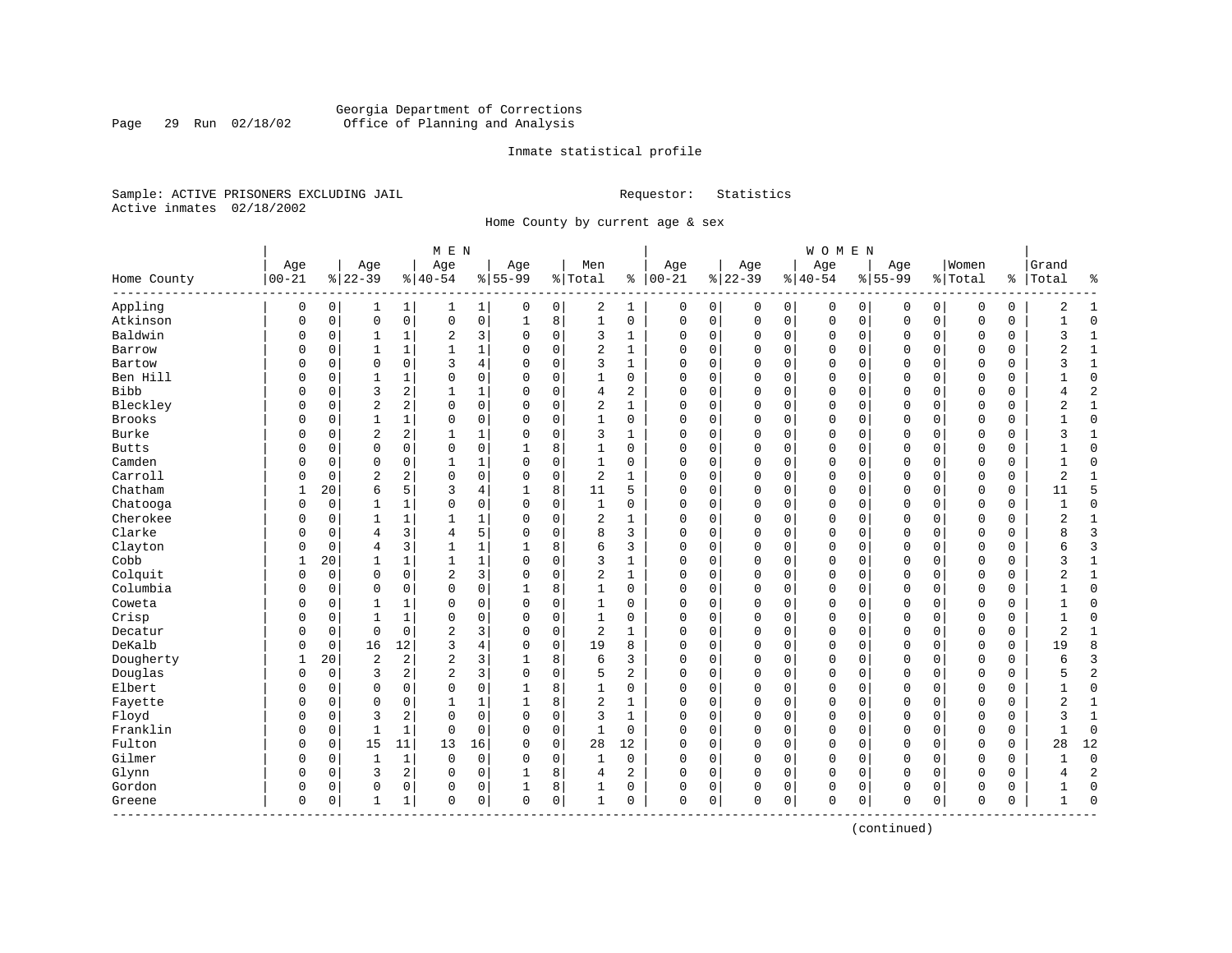#### Georgia Department of Corrections Page 30 Run 02/18/02 Office of Planning and Analysis

#### Inmate statistical profile

|                           |  | Sample: ACTIVE PRISONERS EXCLUDING JAIL |  | Requestor: Statistics |  |
|---------------------------|--|-----------------------------------------|--|-----------------------|--|
| Active inmates 02/18/2002 |  |                                         |  |                       |  |

Home County by current age & sex (continued)

|             |           |          |                |                | M E N        |                |             |             |                |             |             |             |          |             | <b>WOMEN</b> |             |             |          |             |             |                |    |
|-------------|-----------|----------|----------------|----------------|--------------|----------------|-------------|-------------|----------------|-------------|-------------|-------------|----------|-------------|--------------|-------------|-------------|----------|-------------|-------------|----------------|----|
|             | Age       |          | Age            |                | Age          |                | Age         |             | Men            |             | Age         |             | Age      |             | Age          |             | Age         |          | Women       |             | Grand          |    |
| Home County | $00 - 21$ |          | $8 22-39$      |                | $8140 - 54$  |                | $8155 - 99$ |             | % Total        |             | $% 100-21$  |             | $ 22-39$ |             | $8 40-54$    |             | $8155 - 99$ |          | % Total     | ႜ           | Total          |    |
| Gwinnett    | 0         | 0        | 1              | 1              | 2            | 3              | 0           | $\mathbf 0$ | 3              | 1           | 0           | 0           | 0        | 0           | 0            | 0           | 0           | 0        | 0           | $\mathbf 0$ | 3              |    |
| Habersham   | 0         | 0        | $\mathbf{1}$   | $\mathbf{1}$   | $\mathbf 0$  | $\mathbf 0$    | 0           | $\mathbf 0$ | $\mathbf{1}$   | $\mathbf 0$ | 0           | $\mathbf 0$ | 0        | $\mathbf 0$ | $\mathbf 0$  | $\mathbf 0$ | 0           | 0        | $\Omega$    | $\mathbf 0$ |                |    |
| Hall        | 0         | 0        | $\overline{c}$ | $\overline{a}$ | 2            | 3              | 0           | 0           | 4              | 2           | $\Omega$    | $\mathbf 0$ | 0        | 0           | 0            | 0           | 0           | 0        | $\mathbf 0$ | 0           | 4              |    |
| Hancock     | O         | 0        | 0              | $\mathbf 0$    | 1            | $\mathbf 1$    | 0           | $\mathbf 0$ | 1              | $\mathbf 0$ | $\Omega$    | 0           | 0        | 0           | $\Omega$     | 0           | $\Omega$    | 0        | $\Omega$    | 0           |                |    |
| Harris      | O         | 0        | $\mathbf 0$    | $\mathbf 0$    | $\mathbf 1$  | 1              | $\Omega$    | $\mathbf 0$ | $\mathbf{1}$   | 0           | $\Omega$    | 0           | 0        | $\Omega$    | $\Omega$     | $\Omega$    | $\Omega$    | 0        | $\Omega$    | $\Omega$    | 1              |    |
| Hart        | O         | 0        | $\overline{c}$ | 2              | $\mathbf 0$  | 0              | 0           | $\mathbf 0$ | $\overline{2}$ | 1           | $\Omega$    | 0           | $\Omega$ | $\Omega$    | $\Omega$     | $\Omega$    | $\Omega$    | 0        | $\mathbf 0$ | $\mathbf 0$ | 2              | -1 |
| Henry       | 0         | 0        | $\overline{2}$ | 2              | 1            | 1              | $\Omega$    | $\mathbf 0$ | 3              | 1           | $\mathbf 0$ | $\mathbf 0$ | 0        | 0           | $\Omega$     | $\Omega$    | 0           | 0        | $\mathbf 0$ | 0           | $\mathbf{3}$   |    |
| Houston     | 0         | 0        | $\overline{c}$ | 2              | 2            | 3              | 0           | 0           | $\overline{4}$ | 2           | $\Omega$    | 0           | 0        | 0           | $\Omega$     | $\Omega$    | 0           | 0        | 0           | 0           |                |    |
| Jackson     | O         | $\Omega$ | 0              | 0              | 1            | 1              | 0           | $\mathbf 0$ | $\mathbf{1}$   | $\Omega$    | $\Omega$    | $\mathbf 0$ | 0        | $\Omega$    | $\Omega$     | $\Omega$    | $\Omega$    | 0        | $\Omega$    | $\mathbf 0$ |                |    |
| Jeff Davis  | O         | $\Omega$ | $\overline{2}$ | 2              | $\Omega$     | $\mathbf 0$    | 0           | $\mathbf 0$ | 2              |             | $\Omega$    | 0           | 0        | $\Omega$    | $\Omega$     | $\Omega$    | $\Omega$    | $\Omega$ | $\Omega$    | $\Omega$    | 2              |    |
| Jenkins     | U         | $\Omega$ | $\overline{c}$ | 2              | $\Omega$     | $\mathbf 0$    | $\Omega$    | $\mathbf 0$ | $\overline{2}$ | 1           | 0           | $\mathbf 0$ | 0        | 0           | $\Omega$     | $\Omega$    | $\Omega$    | $\Omega$ | $\Omega$    | $\Omega$    | 2              |    |
| Laurens     | 0         | 0        | $\mathbf{1}$   | 1              | 0            | 0              | 0           | $\mathbf 0$ | 1              | 0           | 0           | $\mathbf 0$ | 0        | 0           | $\Omega$     | $\Omega$    | 0           | $\Omega$ | $\Omega$    | 0           |                |    |
| Liberty     | 0         | 0        | $\overline{2}$ | $\overline{a}$ | 1            | 1              | 0           | $\mathbf 0$ | 3              | 1           | $\Omega$    | $\mathbf 0$ | 0        | 0           | $\mathbf 0$  | $\Omega$    | 0           | 0        | $\Omega$    | $\mathbf 0$ | 3              |    |
| Lincoln     | 0         | 0        | $\mathbf{1}$   | $\mathbf{1}$   | $\Omega$     | $\mathbf 0$    | 0           | $\mathbf 0$ | $\mathbf{1}$   | 0           | $\Omega$    | $\mathbf 0$ | 0        | 0           | $\mathbf 0$  | $\Omega$    | $\Omega$    | 0        | $\Omega$    | $\mathbf 0$ | 1              |    |
| Long        | 0         | 0        | $\mathbf{1}$   | $\mathbf{1}$   | $\Omega$     | $\mathbf 0$    | 0           | $\mathbf 0$ | 1              | $\Omega$    | $\Omega$    | $\mathbf 0$ | $\Omega$ | $\Omega$    | $\Omega$     | $\Omega$    | $\Omega$    | $\Omega$ | $\Omega$    | $\Omega$    | 1              |    |
| Lowndes     | O         | 0        | 1              | $\mathbf 1$    | 0            | 0              | 0           | $\mathbf 0$ | 1              | 0           | $\Omega$    | 0           | $\Omega$ | 0           | $\Omega$     | $\Omega$    | $\Omega$    | 0        | $\mathbf 0$ | 0           | 1              | n  |
| Marion      | 0         | 0        | 1              | 1              | 0            | 0              | $\Omega$    | $\mathbf 0$ | $\mathbf{1}$   | 0           | 0           | 0           | 0        | 0           | $\mathbf 0$  | 0           | $\Omega$    | 0        | $\mathbf 0$ | 0           |                | n  |
| McDuffie    | O         | 0        | $\mathbf 0$    | 0              |              | 1              | 0           | $\mathbf 0$ | 1              | 0           | 0           | 0           | 0        | 0           | $\Omega$     | $\Omega$    | $\Omega$    | 0        | $\Omega$    | $\mathbf 0$ |                |    |
| McIntosh    | O         | 0        | $\overline{c}$ | 2              | $\mathbf 0$  | $\mathbf 0$    | 0           | $\mathbf 0$ | $\overline{c}$ | 1           | 0           | $\mathbf 0$ | 0        | $\Omega$    | $\Omega$     | $\Omega$    | $\Omega$    | 0        | $\Omega$    | $\mathbf 0$ | $\overline{2}$ |    |
| Mitchell    | U         | 0        | 1              | 1              | 0            | $\mathbf 0$    | 0           | $\mathbf 0$ | 1              | 0           | 0           | $\mathbf 0$ | 0        | 0           | $\Omega$     | $\Omega$    | 0           | 0        | $\Omega$    | $\Omega$    |                |    |
| Monroe      | 0         | $\Omega$ | $\mathbf 0$    | $\mathbf 0$    | 1            | 1              | 0           | $\mathbf 0$ | 1              | 0           | $\Omega$    | $\mathbf 0$ | 0        | $\Omega$    | $\Omega$     | $\Omega$    | 0           | $\Omega$ | $\Omega$    | $\Omega$    |                |    |
| Morgan      | 0         | 0        | 1              | 1              | 0            | $\mathbf 0$    | 0           | 0           | 1              | 0           | $\Omega$    | $\mathbf 0$ | 0        | 0           | $\Omega$     | $\Omega$    | 0           | 0        | $\Omega$    | 0           |                |    |
| Muscogee    | 0         | 0        | $\overline{4}$ | 3              | 3            | 4              | $\Omega$    | $\mathbf 0$ | 7              | 3           | $\Omega$    | 0           | 0        | 0           | $\Omega$     | $\Omega$    | $\Omega$    | 0        | $\Omega$    | $\mathbf 0$ | 7              |    |
| Newton      | 0         | 0        | $\mathbf{1}$   | $\mathbf{1}$   | $\Omega$     | $\mathbf 0$    | $\Omega$    | $\mathbf 0$ | $\mathbf{1}$   | $\mathbf 0$ | $\Omega$    | $\mathbf 0$ | 0        | $\Omega$    | $\Omega$     | $\Omega$    | $\Omega$    | 0        | $\Omega$    | $\mathbf 0$ |                |    |
| Oglethrope  | 0         | 0        | $\mathbf{1}$   | $\mathbf{1}$   | $\mathbf 0$  | $\mathbf 0$    | $\Omega$    | $\mathbf 0$ | 1              | 0           | $\mathbf 0$ | $\mathbf 0$ | 0        | $\Omega$    | $\Omega$     | $\Omega$    | $\Omega$    | 0        | $\mathbf 0$ | 0           | 1              | n  |
| Paulding    | 0         | 0        | $\mathbf 0$    | $\mathbf 0$    | 1            | 1              | 0           | 0           | $\mathbf{1}$   | 0           | 0           | $\mathbf 0$ | 0        | 0           | 0            | $\Omega$    | 0           | 0        | 0           | 0           |                | n  |
| Pierce      | 0         | 0        | $\mathbf 0$    | 0              | 1            | 1              | 0           | 0           | 1              | $\Omega$    | $\Omega$    | $\mathbf 0$ | 0        | 0           | $\Omega$     | $\Omega$    | 0           | 0        | 0           | $\mathbf 0$ |                |    |
| Pike        | O         | $\Omega$ | 1              | 1              | 1            | 1              | 0           | $\mathbf 0$ | $\overline{c}$ | 1           | $\Omega$    | 0           | 0        | $\Omega$    | $\Omega$     | $\Omega$    | $\Omega$    | 0        | $\Omega$    | $\mathbf 0$ | $\overline{2}$ |    |
| Putnam      | U         | $\Omega$ | $\mathbf{1}$   | $\mathbf{1}$   | $\mathbf{1}$ | $\mathbf 1$    | $\Omega$    | $\mathbf 0$ | $\overline{c}$ | 1           | $\Omega$    | $\mathbf 0$ | 0        | $\Omega$    | $\Omega$     | $\Omega$    | $\Omega$    | $\Omega$ | $\Omega$    | $\mathbf 0$ | $\overline{2}$ |    |
| Rabun       | O         | $\Omega$ | $\mathbf{1}$   | $\mathbf{1}$   | $\mathbf 0$  | $\mathbf 0$    | $\Omega$    | $\mathbf 0$ | 1              | 0           | 0           | $\mathbf 0$ | $\Omega$ | $\mathbf 0$ | $\Omega$     | $\Omega$    | $\Omega$    | $\Omega$ | $\Omega$    | $\mathbf 0$ | 1              |    |
| Randolph    | 1         | 20       | $\mathbf 0$    | $\mathbf 0$    | 1            | $\mathbf 1$    | 0           | $\mathbf 0$ | $\overline{2}$ | 1           | 0           | $\mathbf 0$ | 0        | $\mathbf 0$ | $\Omega$     | 0           | 0           | 0        | $\Omega$    | $\mathbf 0$ | 2              |    |
| Richmond    | 1         | 20       | 5              | 4              | 3            | $\overline{4}$ | 0           | $\mathbf 0$ | 9              | 4           | $\Omega$    | $\mathbf 0$ | 1        | 50          | $\Omega$     | $\Omega$    | 0           | $\Omega$ |             | 50          | 10             |    |
| Rockdale    | 0         | 0        | 0              | 0              | 1            | 1              | 0           | 0           |                | 0           | $\Omega$    | 0           | 0        | 0           | $\Omega$     | $\Omega$    | $\Omega$    | 0        | $\Omega$    | 0           |                |    |
| Spalding    | 0         | 0        | 3              | 2              | 1            | 1              | 0           | 0           | $\overline{4}$ | 2           | $\Omega$    | 0           | 0        | 0           | $\Omega$     | 0           | 0           | 0        | $\cap$      | $\mathbf 0$ | 4              |    |
| Sumter      | 0         | 0        | $\mathbf 0$    | 0              | $\mathbf 1$  | $\mathbf 1$    | 0           | $\mathbf 0$ | 1              | 0           | $\Omega$    | 0           | $\Omega$ | $\mathbf 0$ | $\Omega$     | 0           | $\Omega$    | 0        | U           | $\mathbf 0$ | $\mathbf{1}$   |    |

(continued)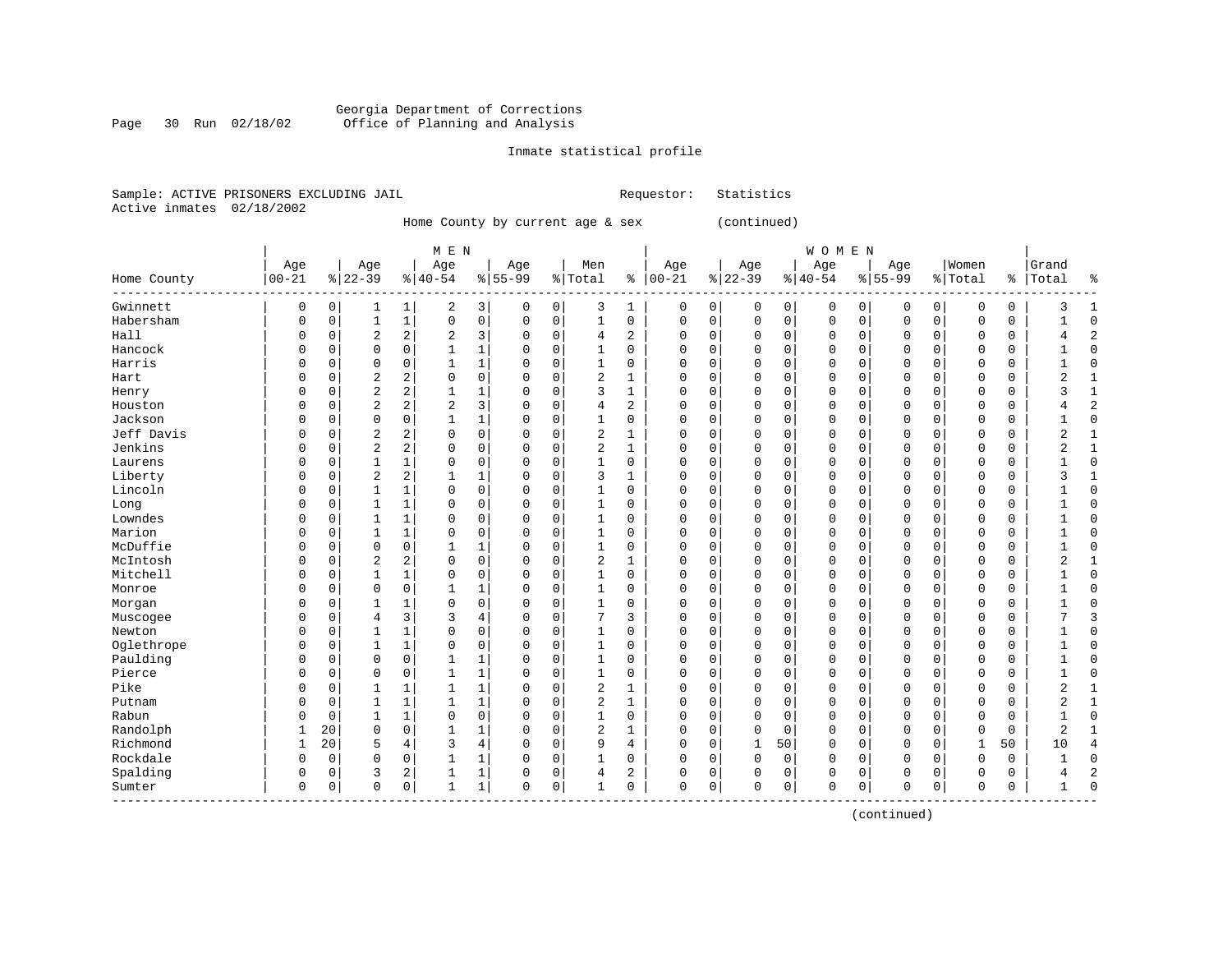#### Georgia Department of Corrections Page 31 Run 02/18/02 Office of Planning and Analysis

# Inmate statistical profile

|  |                           | Sample: ACTIVE PRISONERS EXCLUDING JAIL |  | Requestor: Statistics |  |
|--|---------------------------|-----------------------------------------|--|-----------------------|--|
|  | Active inmates 02/18/2002 |                                         |  |                       |  |

Home County by current age & sex (continued)

|                  |                  |             |                  |          | $M$ E $N$        |      |                  |          |                |          |                   |             |                 |          | WOMEN            |          |                 |                 |                  |       |                    |      |
|------------------|------------------|-------------|------------------|----------|------------------|------|------------------|----------|----------------|----------|-------------------|-------------|-----------------|----------|------------------|----------|-----------------|-----------------|------------------|-------|--------------------|------|
| Home County      | Age<br>$00 - 21$ |             | Age<br>$ 22-39 $ |          | Age<br>$ 40-54 $ |      | Age<br>$8 55-99$ |          | Men<br>% Total | နွ       | Age<br>$ 00 - 21$ |             | Age<br>$ 22-39$ |          | Age<br>$ 40-54 $ |          | Age<br>$ 55-99$ |                 | Women<br>% Total |       | Grand<br>%   Total | ႜ    |
| Tattnall         | $\Omega$         | $\mathbf 0$ |                  |          | $\Omega$         | 0    | $\Omega$         | 0        |                | $\Omega$ | 0                 | 0           | $\Omega$        | $\Omega$ | $\Omega$         | $\Omega$ | $\Omega$        | $\Omega$        | $\Omega$         | 0     |                    |      |
| Thomas           | 0                | 0           |                  |          |                  |      | $\Omega$         | 0        | $\overline{c}$ |          | 0                 | 0           | $\Omega$        | $\Omega$ | $\Omega$         | $\Omega$ | 0               | $\Omega$        |                  | 0     |                    |      |
| Tift             |                  |             |                  |          |                  |      |                  | 8        |                |          |                   |             |                 |          | O                |          |                 |                 |                  | 0     |                    |      |
| Toombs           | 0                | C           |                  |          |                  |      |                  | 0        |                |          |                   |             |                 | $\Omega$ | 0                |          |                 |                 |                  | 0     |                    |      |
| Troup            |                  |             |                  |          |                  | 0    |                  |          |                |          |                   |             |                 | $\Omega$ | 0                |          |                 |                 |                  | 0     |                    |      |
| Union            |                  |             | O                |          |                  |      |                  |          |                |          |                   |             |                 |          | O                |          | <sup>0</sup>    |                 |                  | 0     |                    |      |
| Upson            |                  |             |                  |          |                  |      |                  |          |                |          |                   |             |                 |          | O                |          | ∩               |                 |                  | 0     |                    |      |
| Walker           |                  |             |                  |          |                  |      |                  |          | 2              |          |                   |             |                 | 50       | O                |          | $\Omega$        |                 |                  | 50    |                    |      |
| Walton           |                  |             |                  |          |                  |      |                  |          | 2              |          | 0                 |             | $\Omega$        | $\Omega$ | O                |          | O               |                 |                  | 0     |                    |      |
| Ware             |                  |             |                  |          |                  |      |                  | $\Omega$ |                | 2        |                   |             |                 |          | 0                |          |                 |                 |                  | 0     |                    |      |
| Wayne            | 0                | 0           |                  |          |                  | 0    |                  | $\Omega$ |                | 0        |                   | O           |                 | $\Omega$ | 0                |          |                 |                 |                  | 0     |                    |      |
| Whitfield        | 0                | 0           | 0                | $\Omega$ |                  | ┻    |                  | 0        |                | 0        | 0                 |             |                 | 0        | 0                |          | 0               |                 |                  | 0     |                    |      |
| Wilkinson        | 0                | 0           |                  |          | 0                | 0    | $\Omega$         | 0        |                |          | 0                 | 0           | $\Omega$        | 0        | 0                | C        | $\Omega$        | 0               |                  | 0     |                    |      |
| Total reported   |                  | 5 100       | 132 100          |          | 80 100           |      | 12 100           |          | 229 100        |          | $\Omega$          | $\mathbf 0$ |                 | 2 100    | $\Omega$         | $\Omega$ | $\Omega$        | 0               |                  | 2 100 | 231 100            |      |
| Percent reported |                  | 100.0       |                  | 88.6     |                  | 88.9 |                  | 70.6     |                | 87.7     |                   | $\cdot$ 0   |                 | 100.0    |                  | . 0      |                 | .0 <sup>1</sup> |                  | 100.0 |                    | 87.8 |
| Not reported     | 0                |             | 17               |          | 10               |      | 5                |          | 32             |          | $\mathbf 0$       |             | 0               |          | 0                |          | $\Omega$        |                 | $\mathbf 0$      |       | 32                 |      |
| Total            | 5                |             | 149              |          | 90               |      | 17               |          | 261            |          | 0                 |             | 2               |          | 0                |          | 0               |                 | 2                |       | 263                |      |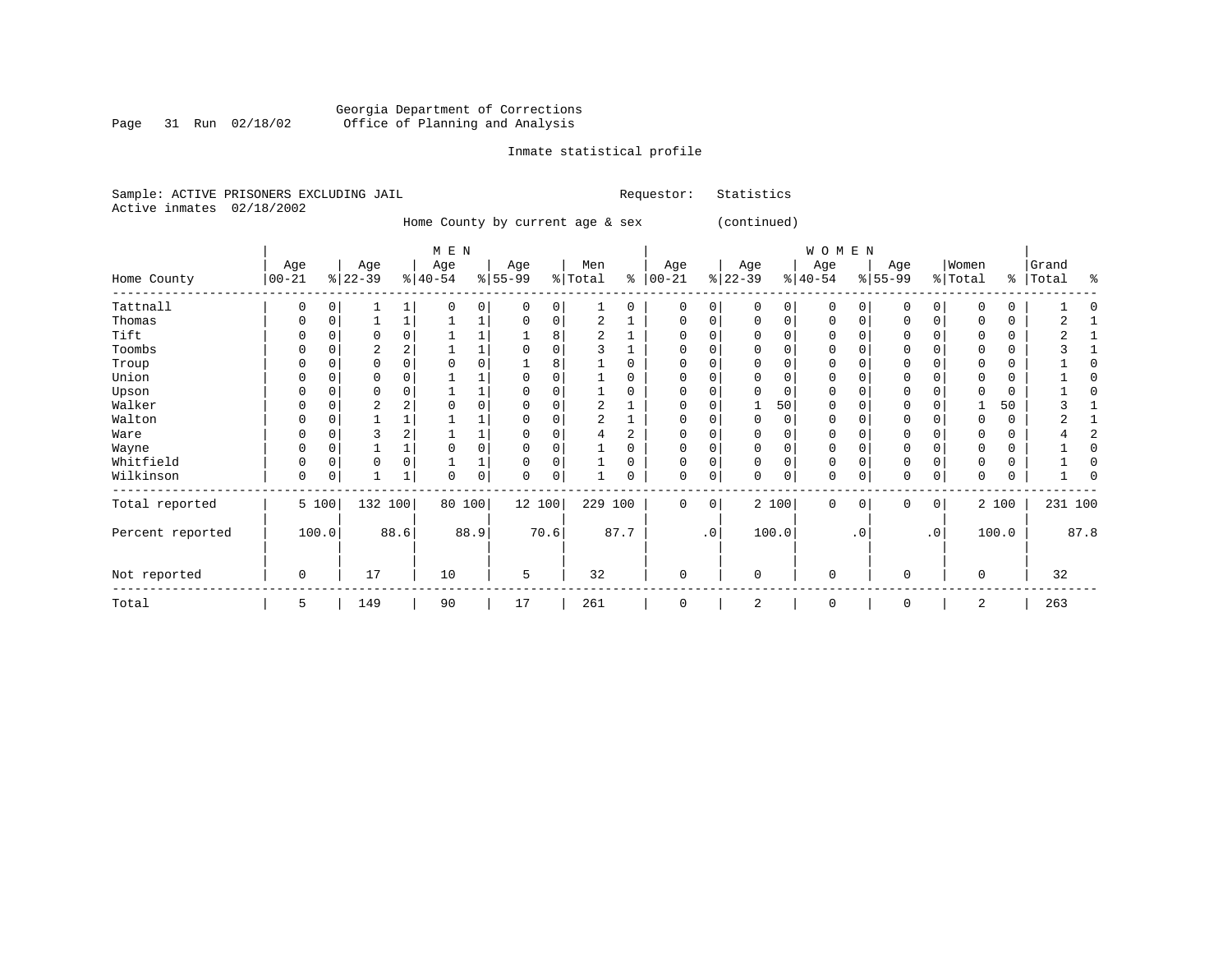Georgia Department of Corrections Office of Planning and Analysis

Inmate statistical profile<br>Requestor: Statistics

Active inmates 02/18/2002

Sample: ACTIVE PRISONERS EXCLUDING JAIL

### Prison Sentence In Years by current age & sex

|                                    |                            |                            | M E N                        |                            |                         |                      |                                   | WOMEN            |                             |                            |                          |
|------------------------------------|----------------------------|----------------------------|------------------------------|----------------------------|-------------------------|----------------------|-----------------------------------|------------------|-----------------------------|----------------------------|--------------------------|
| Sentence In Years                  | Age<br>$ 00 - 21$          | Age<br>$ 22-39 $           | Age<br>$\frac{1}{6}$   40-54 | Age<br>$ 55-99 $           | Men<br>% Total          | Age<br>$8   00 - 21$ | Age<br>$ 22-39$                   | Age<br>$ 40-54$  | Age<br>$8 55-99$            | Women<br>% Total           | Grand<br>%   Total<br>နွ |
| ------<br>$0 - 1$                  | 0<br>0                     | 0<br>0                     | 0<br>0                       | 0<br>0                     | 0<br>$\mathbf 0$        | 0                    | 0<br>$\mathbf 0$<br>$\circ$       | 0<br>0           | 0<br>0                      | 0<br>0                     | $\mathbf 0$<br>0         |
| $1.1 - 2$                          | $\mathbf 0$<br>$\mathbf 0$ | 0<br>0                     | $\mathbf 0$<br>0             | 0<br>0                     | $\Omega$<br>$\Omega$    | 0                    | 0<br>$\mathsf{O}$<br>$\mathbf{0}$ | 0<br>0           | $\mathsf{O}$<br>$\mathbf 0$ | $\mathbf 0$<br>$\Omega$    | 0<br>$\Omega$            |
| $2.1 - 3$                          | $\mathbf 0$<br>$\mathbf 0$ | $\mathbf 0$<br>0           | $\mathbf 0$<br>0             | 0<br>$\mathbf 0$           | $\Omega$<br>$\mathbf 0$ | $\mathbf 0$          | 0<br>$\mathbf 0$<br>$\mathsf{O}$  | 0<br>0           | $\mathbf 0$<br>$\mathbf 0$  | $\mathbf 0$<br>$\mathbf 0$ | 0<br>$\mathbf 0$         |
| $3.1 - 4$                          | $\mathbf 0$<br>0           | $\mathbf 0$<br>0           | $\mathbf 0$<br>$\mathbf 0$   | 0<br>$\mathbf 0$           | $\Omega$<br>0           | 0                    | 0<br>$\mathbf 0$<br>$\mathbf 0$   | 0<br>0           | $\mathbf 0$<br>0            | 0<br>0                     | $\mathbf 0$<br>0         |
| $4.1 - 5$                          | $\Omega$<br>0              | $\mathbf 0$<br>0           | $\mathbf 0$<br>$\mathbf 0$   | 0<br>$\Omega$              | $\Omega$<br>$\Omega$    | 0                    | 0<br>$\mathbf 0$<br>$\mathbf 0$   | $\mathbf 0$<br>0 | $\mathbf 0$<br>$\mathbf 0$  | $\Omega$<br>0              | $\Omega$<br>$\Omega$     |
| $5.1 - 6$                          | $\Omega$<br>0              | $\mathbf 0$<br>0           | $\mathbf 0$<br>$\mathbf 0$   | 0<br>0                     | $\Omega$<br>0           | 0                    | 0<br>$\mathbf 0$<br>$\mathbf 0$   | $\mathbf 0$<br>0 | $\mathbf 0$<br>$\mathbf{0}$ | 0<br>0                     | 0<br>0                   |
| $6.1 - 7$                          | $\mathbf 0$<br>$\Omega$    | $\mathbf 0$<br>0           | $\mathbf 0$<br>0             | 0<br>$\mathbf 0$           | $\Omega$<br>$\Omega$    | 0                    | 0<br>$\Omega$<br>$\Omega$         | 0<br>0           | $\mathbf 0$<br>0            | 0<br>$\Omega$              | $\Omega$<br>0            |
| $7.1 - 8$                          | $\mathbf 0$<br>$\mathbf 0$ | $\mathbf 0$<br>$\mathbf 0$ | $\mathsf 0$<br>$\mathbf 0$   | $\mathbf 0$<br>$\mathbf 0$ | $\Omega$<br>$\Omega$    | $\mathbf 0$          | 0<br>$\mathsf{O}$<br>$\mathbf 0$  | 0<br>0           | $\mathbf 0$<br>$\mathbf 0$  | 0<br>$\mathbf 0$           | 0<br>$\Omega$            |
| $8.1 - 9$                          | $\Omega$<br>0              | 0<br>0                     | $\mathbf 0$<br>0             | $\Omega$<br>0              | $\Omega$<br>$\Omega$    | $\Omega$             | 0<br>$\mathbf 0$<br>0             | 0<br>0           | $\mathbf 0$<br>$\mathbf{0}$ | 0<br>$\Omega$              | 0<br>0                   |
| $9.1 - 10$                         | 0<br>0                     | 0<br>0                     | $\mathbf 0$<br>$\mathbf 0$   | $\Omega$<br>$\mathbf 0$    | $\Omega$<br>0           | 0                    | 0<br>$\mathbf 0$<br>$\mathbf 0$   | $\mathbf 0$<br>0 | $\mathbf 0$<br>$\mathbf 0$  | $\mathbf 0$<br>$\mathbf 0$ | $\Omega$<br>0            |
| $10.1 - 12$                        | $\Omega$<br>0              | $\Omega$<br>0              | $\mathbf 0$<br>0             | $\Omega$<br>$\mathbf 0$    | $\Omega$<br>$\Omega$    | $\Omega$             | 0<br>$\mathbf{0}$<br>$\mathbf 0$  | $\mathbf 0$<br>0 | $\Omega$<br>$\mathbf 0$     | $\Omega$<br>0              | $\Omega$<br>$\Omega$     |
| $12.1 - 15$                        | $\Omega$<br>0              | $\mathbf 0$<br>0           | 0<br>$\mathbf 0$             | 0<br>0                     | $\Omega$<br>0           | $\mathbf 0$          | 0<br>$\mathbf 0$<br>0             | $\mathbf 0$<br>0 | $\mathbf 0$<br>$\mathbf 0$  | $\mathbf 0$<br>0           | $\mathbf 0$<br>0         |
| $15.1 - 20$                        | $\Omega$<br>$\Omega$       | $\mathbf 0$<br>0           | $\Omega$<br>0                | 0<br>$\mathbf 0$           | $\Omega$<br>$\Omega$    | 0                    | 0<br>$\mathbf 0$<br>$\Omega$      | 0<br>0           | $\mathbf 0$<br>$\mathbf{0}$ | 0<br>$\Omega$              | $\Omega$<br>0            |
| 20.1-OVER                          | $\Omega$<br>$\mathbf 0$    | $\mathbf 0$<br>$\mathbf 0$ | $\mathbf 0$<br>$\mathbf 0$   | 0<br>$\mathbf 0$           | $\Omega$<br>$\Omega$    | $\mathbf 0$          | 0<br>$\mathbf 0$<br>$\mathbf 0$   | $\mathsf 0$<br>0 | $\mathbf 0$<br>$\mathbf 0$  | $\mathbf 0$<br>$\mathbf 0$ | $\Omega$<br>0            |
| LIFE                               | $\Omega$<br>$\Omega$       | $\Omega$<br>0              | $\Omega$<br>$\Omega$         | 0<br>$\mathbf 0$           | $\Omega$<br>$\Omega$    | $\Omega$             | 0<br>$\Omega$<br>$\Omega$         | $\mathbf 0$<br>0 | $\mathbf 0$<br>$\Omega$     | $\Omega$<br>$\Omega$       | $\Omega$<br>$\Omega$     |
| DEATH                              | $\mathbf 0$<br>$\Omega$    | $\mathbf 0$<br>$\mathbf 0$ | $\mathbf 0$<br>$\Omega$      | 0<br>$\mathbf 0$           | $\mathbf 0$<br>$\Omega$ | $\Omega$             | 0<br>$\Omega$<br>$\Omega$         | $\mathbf 0$<br>0 | $\mathbf 0$<br>$\mathbf 0$  | $\mathbf 0$<br>$\mathbf 0$ | $\Omega$<br>$\Omega$     |
| LIFE W/O PAROLE                    | 5<br>100                   | 149 100                    | 90<br>100                    | 17<br>100                  | 261 100                 | $\mathbf 0$          | 0<br>2 100                        | $\mathbf 0$<br>0 | $\mathbf 0$<br>$\mathbf 0$  | 2<br>100                   | 263 100                  |
| YOUTHFUL OFFENDERS                 | 0<br>0                     | 0<br>0                     | 0<br>0                       | 0<br>0                     | 0<br>0                  | 0                    | $\overline{0}$<br>0<br> 0         | 0<br>0           | 0<br>0                      | 0<br>0                     | 0<br>0                   |
| Total reported                     | 5 100                      | 149 100                    | 90 100                       | 17 100                     | 261 100                 | $\mathbf 0$          | $\overline{0}$<br>2 100           | $\mathbf 0$<br>0 | $\mathbf 0$<br>0            | 2 100                      | 263 100                  |
| Percent reported                   | 100.0                      | 100.0                      | 100.0                        | 100.0                      | 100.0                   | $\cdot$ 0            | 100.0                             | $\cdot$ 0        | $\cdot$ 0                   | 100.0                      | 100.0                    |
| NOT REPORTED                       | 0                          | 0                          | 0                            | 0                          | 0                       | 0                    | 0                                 | 0                | 0                           | 0                          | 0                        |
| Total                              | 5                          | 149                        | 90                           | 17                         | 261                     | $\mathbf 0$          | 2                                 | $\mathbf 0$      | $\mathbf 0$                 | $\overline{a}$             | 263                      |
| AVG EXCLUDING<br>LIFE, DEATH, YO   | .00                        | .00                        | .00                          | .00                        | .00                     | .00                  | .00                               | .00              | .00                         | .00                        | .00                      |
| AVG INCLUDING<br>LIFE=21, YO=3 YRS | 3.00                       | 3.00                       | 3.00                         | 3.00                       | 3.00                    | .00                  | 3.00                              | .00              | .00                         | 3.00                       | 3.00                     |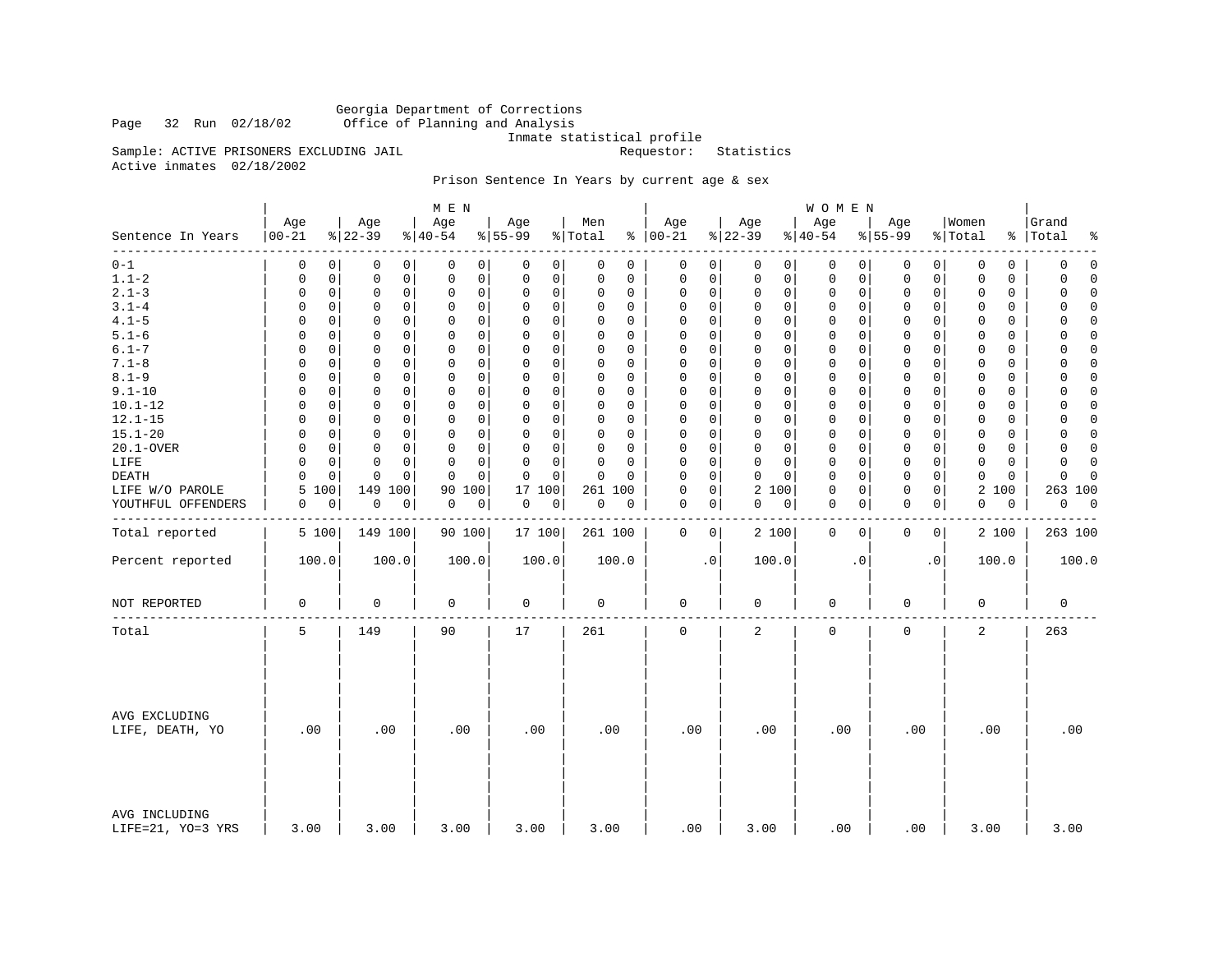### Georgia Department of Corrections<br>Page 33 Run 02/18/02 Office of Planning and Analysis Page 33 Run 02/18/02 Office of Planning and Analysis

#### Inmate statistical profile

Sample: ACTIVE PRISONERS EXCLUDING JAIL **Requestor:** Statistics Active inmates 02/18/2002

Probation To Follow Prison by current age & sex

| Prob After Prison                   | Age<br>$ 00-21 $ | Age<br>$ 22-39 $ | M E N<br>Age<br>$8 40-54$ | Age<br>$8 55-99$                     | Men<br>% Total<br>∻ | Age<br>$ 00 - 21 $ | Aqe<br>$ 22-39 $                                | <b>WOMEN</b><br>Aqe<br>$8 40-54$      | Age<br>$8155 - 99$                     | Women<br>% Total<br>$\frac{1}{6}$                   | Grand<br> Total %     |
|-------------------------------------|------------------|------------------|---------------------------|--------------------------------------|---------------------|--------------------|-------------------------------------------------|---------------------------------------|----------------------------------------|-----------------------------------------------------|-----------------------|
| PROBATION TO FOLLOW<br>NO PROBATION | 0<br>0<br>5 100  | 2<br>146<br>98   | 89<br>99                  | $\Omega$<br>0 <sup>1</sup><br>17 100 | 2<br>4<br>257<br>98 | 0<br>$\mathbf 0$   | 0 <br>$\overline{0}$<br>0 <sup>1</sup><br>2 100 | $\circ$<br>$\mathbf 0$<br>$\mathbf 0$ | $\circ$<br>0<br>$\circ$<br>$\mathbf 0$ | $\overline{0}$<br>$\mathbf{0}$<br>0<br> 0 <br>2 100 | 4<br>2<br>259<br>- 98 |
| Total reported                      | 5 100            | 149 100          | 100<br>90                 | 17 100                               | 261<br>100          | 0                  | 2 100<br> 0                                     | 0                                     | $\circ$<br>0                           | 2 100<br> 0                                         | 263 100               |
| Percent reported                    | 100.0            | 100.0            | 100.0                     | 100.0                                | 100.0               | .0 <sup>1</sup>    | 100.0                                           | . 0                                   | .0 <sup>1</sup>                        | 100.0                                               | 100.0                 |
| NOT REPORTED                        | $\mathbf 0$      | $\Omega$         | 0                         | $\mathbf 0$                          | $\Omega$            | $\Omega$           | $\Omega$                                        | $\Omega$                              | $\Omega$                               | $\mathbf 0$                                         | $\mathbf 0$           |
| Total                               | 5                | 149              | 90                        | 17                                   | 261                 |                    | 2                                               | $\Omega$                              | 0                                      | $\overline{a}$                                      | 263                   |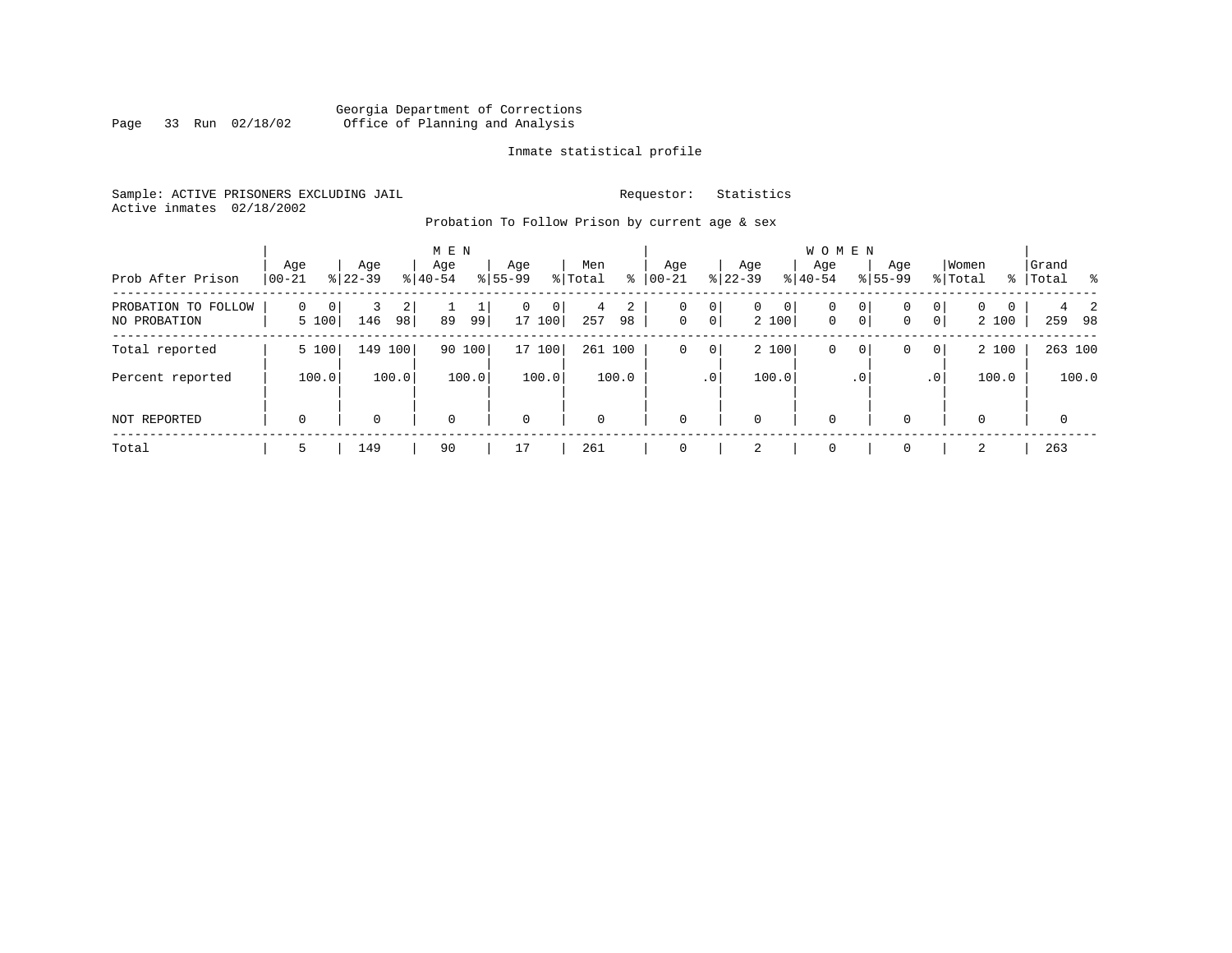### Georgia Department of Corrections<br>Page 34 Run 02/18/02 Office of Planning and Analysis Page 34 Run 02/18/02 Office of Planning and Analysis

#### Inmate statistical profile

Sample: ACTIVE PRISONERS EXCLUDING JAIL **Requestor:** Statistics Active inmates 02/18/2002

Admission Type by current age & sex

|                      |           |             |          |              | M E N        |       |           |             |          |                |          |           |          |          | <b>WOMEN</b> |                  |              |              |         |          |         |                |
|----------------------|-----------|-------------|----------|--------------|--------------|-------|-----------|-------------|----------|----------------|----------|-----------|----------|----------|--------------|------------------|--------------|--------------|---------|----------|---------|----------------|
|                      | Age       |             | Age      |              | Age          |       | Age       |             | Men      |                | Age      |           | Age      |          | Age          |                  | Age          |              | Women   |          | Grand   |                |
| Admission Type       | $00 - 21$ |             | $ 22-39$ |              | $ 40-54 $    |       | $8 55-99$ |             | % Total  | ႜ              | $ 00-21$ |           | $ 22-39$ |          | $ 40-54$     |                  | $8 55-99$    |              | % Total | ွေ       | Total   |                |
| COMMITTED FROM COURT | 1         | 20          | 44       | 30           | 30           | 33    | 3         | 18          | 78       | 30             | 0        | 0         |          | 2 100    | 0            | $\left( \right)$ | 0            | 0            | 2       | 100      | 80      | 30             |
| RETURN APPEAL/BOND   | 0         | 0           | 0        | $\mathbf 0$  | $\Omega$     | 0     | $\Omega$  | 0           | $\Omega$ | $\Omega$       | $\Omega$ | 0         | $\Omega$ | 0        | 0            | $\Omega$         | <sup>0</sup> | $\Omega$     | U       | $\Omega$ | O       | $\Omega$       |
| PAROLE REV/NEW SENT  | O         | 0           | 11       | 7            | 14           | 16    |           | 6           | 26       | 10             | $\Omega$ | 0         | $\Omega$ | $\Omega$ | 0            | $\Omega$         | $\Omega$     | $\Omega$     | O       | $\Omega$ | 26      | 10             |
| PAR REV/NO NEW SENT  |           | $\Omega$    | 3        |              | $\mathbf{1}$ | 1     |           | $\Omega$    | 4        | $\mathfrak{D}$ | n        | 0         | $\Omega$ | $\Omega$ | U            | C                | <sup>0</sup> | 0            | Ω       | O        |         | $\overline{c}$ |
| PROB VIOL/TOTAL REV  |           | $\Omega$    | $\Omega$ | 0            | $\Omega$     | 0     |           | $\Omega$    | 0        | O              | n        | 0         | O        | $\Omega$ | 0            | C                |              |              |         | 0        |         | $\Omega$       |
| PROB VIOL/PARTIAL    |           | 20          | O        | 0            |              |       |           | $\Omega$    | 2        |                | $\Omega$ | 0         | O        | $\Omega$ | O            | O                | O            |              | O       | U        |         |                |
| ADMIT FM OTHER CUST  | O         | 0           | O        | 0            | $\Omega$     | 0     | O         | $\Omega$    | O        | 0              | $\Omega$ | 0         | O        | $\Omega$ | O            | O                | O            | 0            | O       | U        |         | $\Omega$       |
| SHOCK INCARCERATION  |           | $\Omega$    | U        | <sup>n</sup> | O            | 0     |           | $\Omega$    | 0        | 0              | $\Omega$ | 0         | $\Omega$ | $\Omega$ | 0            | $\Omega$         | ∩            | 0            | U       | 0        |         | ∩              |
| PROB REV/REMAINDER   |           | 0           |          | 3            |              | 2     |           | $\Omega$    |          | 3              | $\Omega$ | 0         | $\Omega$ | $\Omega$ | 0            | C                | ∩            | <sup>n</sup> |         | 0        |         |                |
| NEW SENT/PAR REV PND |           | 0           | $\Omega$ | $\Omega$     |              | 1     |           | 0           |          | U              |          | 0         |          | 0        | U            | $\Omega$         |              | 0            | Ω       | 0        |         | ſ              |
| LIFE W/O PAROLE      |           | 60          | 86       | 58           | 41           | 46    | 12        | 71          | 142      | 54             |          | O         |          | 0        | O            | $\Omega$         |              | $\Omega$     |         | 0        | 142     | 54             |
| PAROLE REV BOOT CAMP |           | $\mathbf 0$ | O        | $\Omega$     | $\Omega$     | 0     | $\Omega$  | $\mathbf 0$ | $\Omega$ | $\Omega$       | O        | O         |          | 0        | 0            | $\Omega$         |              | $\Omega$     | O       | 0        | Ω       | $\Omega$       |
| PAR REV/RSN UNKNOWN  |           | 0           | U        | $\cap$       | O            | 0     |           | 6           |          | 0              | O        | 0         | ∩        | $\Omega$ | O            | ∩                |              | $\cap$       | O       | 0        |         | ∩              |
| PROBATION/PAROLE REV |           | $\Omega$    | U        | $\Omega$     | O            | 0     | $\Omega$  | $\Omega$    | 0        | 0              | O        | 0         | O        | $\Omega$ | O            | ∩                | n            | <sup>n</sup> | U       | U        | O       | ∩              |
| PB PAROLE RESCINDED  |           | $\Omega$    | U        | $\cap$       | O            | 0     | ∩         | $\Omega$    | 0        | 0              | n        | 0         | ∩        | $\Omega$ | O            | C                | ∩            | $\Omega$     | n       | U        |         | ∩              |
| PROB REVOC/SPEC COND | O         | 0           | U        | 0            | O            | U     |           | $\Omega$    | 0        | 0              | n        | U         | O        | $\Omega$ | O            | C                | n            | 0            | O       | U        |         | n              |
| PAR REV/REVOC CENTER |           | 0           | U        | 0            | O            | 0     |           | $\Omega$    | U        | 0              | n        | U         |          | $\Omega$ | O            | C                |              | 0            |         | U        |         | n              |
| INFORMATION ONLY     |           | 0           | O        | 0            | O            | 0     |           | $\Omega$    | 0        | O              | n        | U         |          | $\Omega$ | O            | O                |              |              |         | 0        |         | O              |
| INCOMPLETE SENT PKG  | O         | 0           | O        | 0            | O            | 0     |           | $\Omega$    | 0        | 0              | n        | 0         | O        | $\Omega$ | 0            | O                | O            |              |         | 0        |         | O              |
| HANCOCK REVOC CENTER | 0         | 0           | U        | $\Omega$     | O            | 0     |           | $\Omega$    | 0        | 0              | $\Omega$ | 0         | $\Omega$ | $\Omega$ | O            | $\Omega$         | <sup>0</sup> | 0            | O       | 0        |         | ∩              |
| WHITWORTH DETENTION  | O         | 0           | O        | $\Omega$     | O            | 0     | ∩         | $\Omega$    | O        | 0              | $\Omega$ | 0         | $\Omega$ | $\Omega$ | O            | $\Omega$         | <sup>0</sup> | $\Omega$     | O       | 0        |         | ∩              |
| DCYS AT RISK         | O         | $\mathbf 0$ | $\Omega$ | $\Omega$     | 0            | 0     |           | 0           | 0        | 0              | $\Omega$ | 0         | $\Omega$ | 0        | 0            | 0                | $\Omega$     | $\Omega$     |         | 0        |         | ſ              |
| OTHER                | 0         | 0           | $\Omega$ | 0            | O            | 0     | ∩         | 0           | N        | O              | $\Omega$ | 0         | $\Omega$ | 0        | $\Omega$     | 0                | $\Omega$     | 0            | O       | 0        |         |                |
| Total reported       |           | 5 100       | 149 100  |              | 90 100       |       | 17 100    |             | 261 100  |                | $\Omega$ | 0         |          | 2 100    | 0            | $\Omega$         | $\Omega$     | $\Omega$     |         | 2 100    | 263 100 |                |
| Percent reported     |           | 100.0       |          | 100.0        |              | 100.0 |           | 100.0       |          | 100.0          |          | $\cdot$ 0 |          | 100.0    |              | . 0              |              | $\cdot$ 0    |         | 100.0    |         | 100.0          |
| <b>UNKNOWN</b>       | 0         |             | 0        |              | 0            |       | 0         |             | 0        |                | 0        |           | 0        |          | 0            |                  | 0            |              | O       |          | 0       |                |
| Total                | 5         |             | 149      |              | 90           |       | 17        |             | 261      |                | 0        |           | 2        |          | 0            |                  | 0            |              | 2       |          | 263     |                |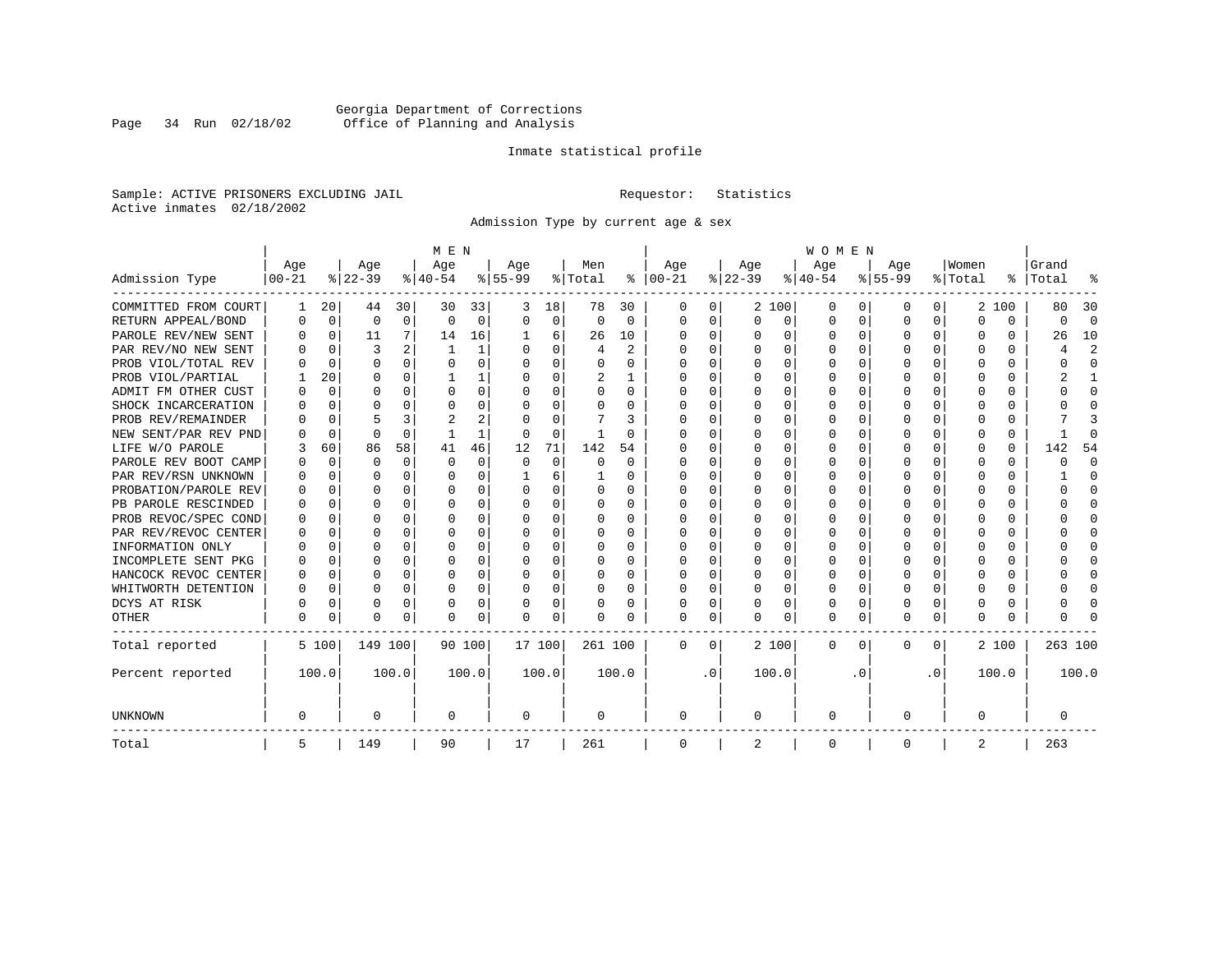#### Georgia Department of Corrections Page 35 Run 02/18/02 Office of Planning and Analysis

# Inmate statistical profile

| Active inmates | Sample: ACTIVE PRISONERS EXCLUDING JAIL<br>02/18/2002 |       |                    |         |                    |        |                    |                |               | Requestor:                        |   | Statistics       |       |                  |                   |                |                  |       |                      |         |
|----------------|-------------------------------------------------------|-------|--------------------|---------|--------------------|--------|--------------------|----------------|---------------|-----------------------------------|---|------------------|-------|------------------|-------------------|----------------|------------------|-------|----------------------|---------|
|                |                                                       |       |                    |         |                    |        |                    |                |               | Release Type by current age & sex |   |                  |       |                  |                   |                |                  |       |                      |         |
|                |                                                       |       |                    |         | M E N              |        |                    |                |               |                                   |   |                  |       | <b>WOMEN</b>     |                   |                |                  |       |                      |         |
| Release Type   | 00-21                                                 | Age   | Age<br>$8122 - 39$ |         | Age<br>$8140 - 54$ |        | Age<br>$8155 - 99$ | Men<br>% Total | $\frac{1}{6}$ | Age<br>00-21                      |   | Age<br>$8 22-39$ |       | Aqe<br>$8 40-54$ | $8155 - 99$       | Age            | Women<br>% Total |       | Grand<br>%   Total % |         |
| Active         |                                                       | 5 100 |                    | 149 100 |                    | 90 100 |                    |                |               | $\overline{0}$                    | 0 |                  | 2 100 |                  | $0 \qquad 0 \mid$ | $\overline{0}$ | 0                | 2 100 |                      | 263 100 |
| Total          |                                                       | 5     | 149                |         | 90                 |        | 17                 | 261            |               | $\mathbf{0}$                      |   | $\overline{2}$   |       | 0                |                   | 0              |                  |       | 263                  |         |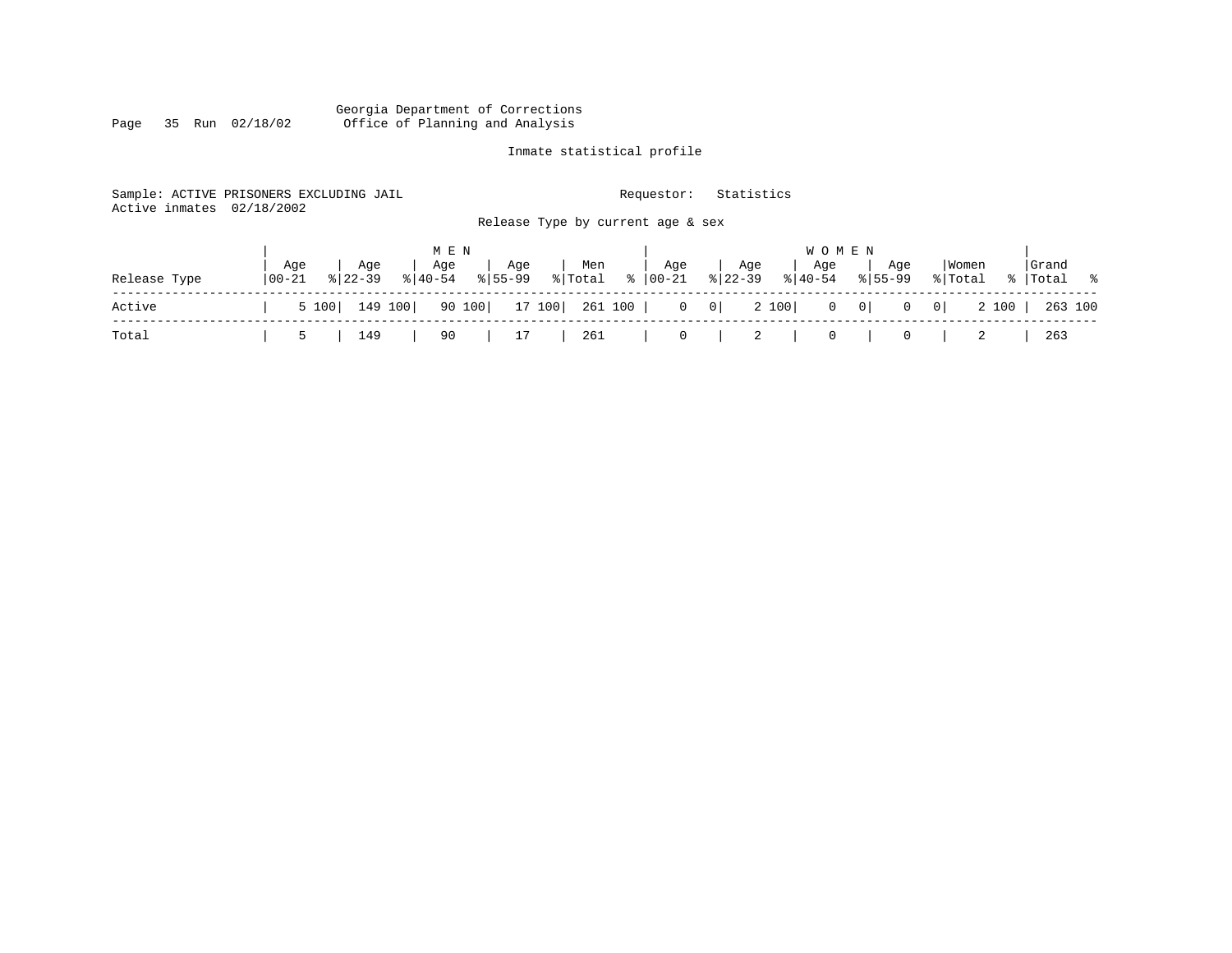### Georgia Department of Corrections<br>Page 36 Run 02/18/02 Office of Planning and Analysis Page 36 Run 02/18/02 Office of Planning and Analysis

#### Inmate statistical profile

Sample: ACTIVE PRISONERS EXCLUDING JAIL **Requestor:** Statistics Active inmates 02/18/2002

Inst By Group by current age & sex

|                      |             |             |             |                | M E N     |             |           |             |          |          |             |          |          |             | <b>WOMEN</b> |             |             |                 |          |       |           |       |
|----------------------|-------------|-------------|-------------|----------------|-----------|-------------|-----------|-------------|----------|----------|-------------|----------|----------|-------------|--------------|-------------|-------------|-----------------|----------|-------|-----------|-------|
|                      | Age         |             | Age         |                | Age       |             | Age       |             | Men      |          | Age         |          | Age      |             | Age          |             | Age         |                 | Women    |       | Grand     |       |
| Inst By Group        | $00 - 21$   |             | $ 22-39 $   |                | $8 40-54$ |             | $8 55-99$ |             | % Total  | ႜ        | $ 00-21 $   |          | $ 22-39$ |             | $ 40-54 $    |             | $8155 - 99$ |                 | % Total  |       | %   Total | ႜ     |
| County jails         | 0           | $\mathbf 0$ | 0           | 0              |           | 0           |           | 0           | U        |          |             | 0        |          |             | $\Omega$     |             |             |                 |          |       |           |       |
| Transitional centers | $\mathbf 0$ | 0           | 0           | $\Omega$       | $\Omega$  | 0           | $\Omega$  | $\Omega$    | $\Omega$ | $\Omega$ | 0           | $\Omega$ | 0        | $\Omega$    | $\Omega$     | $\Omega$    | $\Omega$    |                 | $\Omega$ |       |           |       |
| County camps         | $\Omega$    |             | 0           |                | $\Omega$  | 0           |           |             | $\Omega$ | $\Omega$ | $\Omega$    |          |          |             | $\Omega$     |             | $\Omega$    |                 |          |       |           |       |
| Inmate boot camps    | U           | 0           | $\Omega$    |                |           |             |           | $\Omega$    | 0        |          | $\Omega$    |          |          |             | $\Omega$     |             | $\Omega$    |                 |          |       |           |       |
| State prisons        |             | 5 100       | 149         | 100            | 90        | 100         | 17        | 100         |          | 261 100  |             |          |          | 2 100       | $\Omega$     |             | $\Omega$    |                 |          | 2 100 | 263 100   |       |
| Private prisons      | 0           | $\Omega$    | 0           | 0              | $\Omega$  | 0           | $\Omega$  | $\Omega$    | 0        | $\Omega$ | $\Omega$    | $\Omega$ | $\Omega$ | $\Omega$    | $\Omega$     |             | $\Omega$    |                 | 0        | 0     | 0         | n     |
| Other                | 0           | 0           | $\mathbf 0$ | $\overline{0}$ | $\Omega$  | $\mathbf 0$ | $\Omega$  | $\mathbf 0$ | $\Omega$ |          | $\mathbf 0$ | 0        | $\Omega$ | $\mathbf 0$ | $\mathbf 0$  | $\Omega$    | $\Omega$    | $\Omega$        | 0        | 0     | 0         |       |
| Total reported       |             | 5 100       |             | 149 100        |           | 90 100      |           | 17 100      |          | 261 100  | 0           | 0        |          | 2 100       | $\Omega$     | $\mathbf 0$ | 0           | 0 <sup>1</sup>  |          | 2 100 | 263 100   |       |
| Percent reported     |             | 100.0       |             | 100.0          |           | 100.0       |           | 100.0       |          | 100.0    |             | .0'      |          | 100.0       |              | $\cdot$ 0   |             | .0 <sup>1</sup> |          | 100.0 |           | 100.0 |
| Not reported         | $\mathbf 0$ |             | $\Omega$    |                | $\Omega$  |             | $\Omega$  |             | $\Omega$ |          | $\Omega$    |          | $\Omega$ |             | $\Omega$     |             | $\cap$      |                 | $\cap$   |       | O         |       |
| Total                | 5           |             | 149         |                | 90        |             | 17        |             | 261      |          | $\mathbf 0$ |          | 2        |             | $\mathbf 0$  |             | $\Omega$    |                 | 2        |       | 263       |       |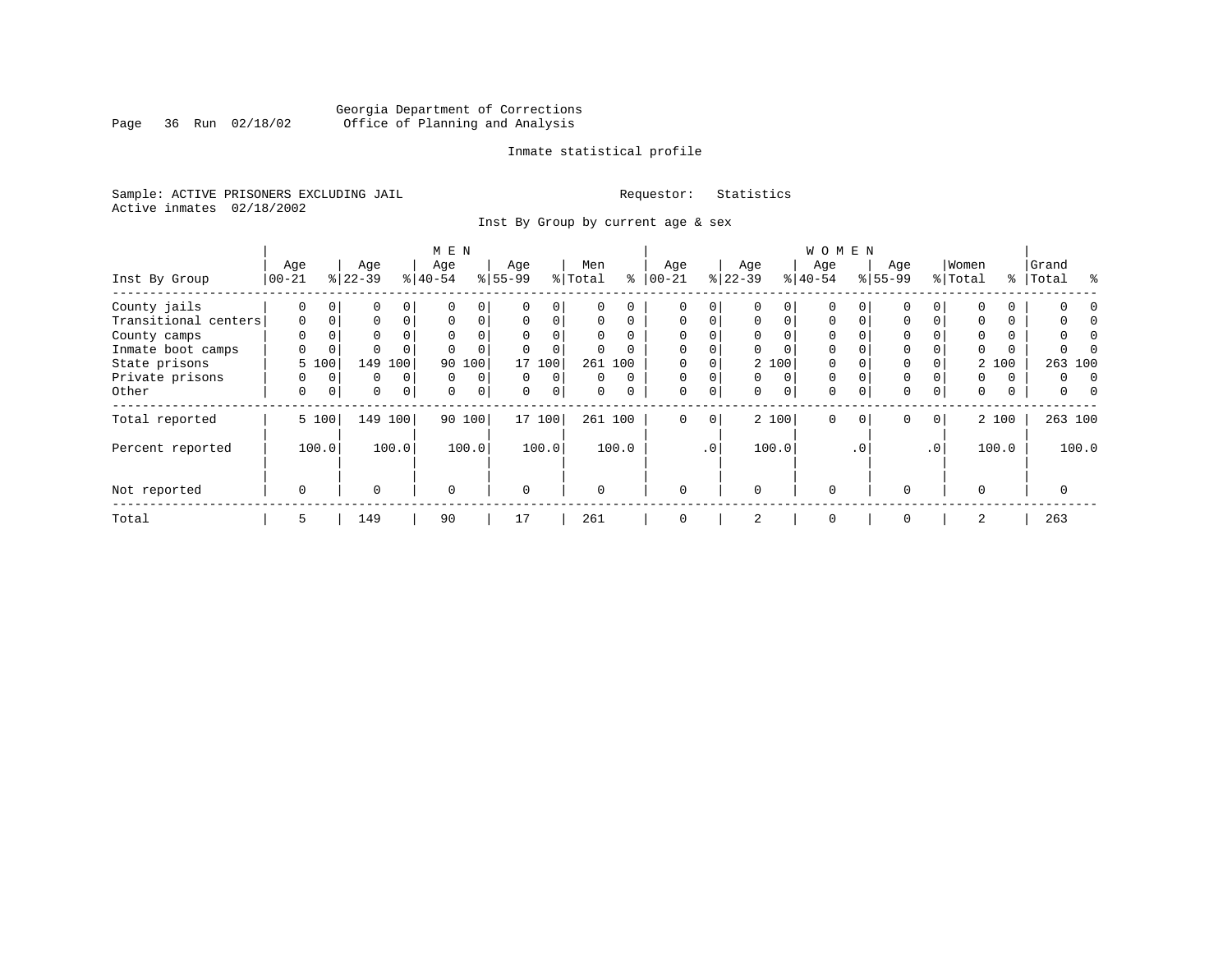### Georgia Department of Corrections<br>Page 37 Run 02/18/02 Office of Planning and Analysis Page 37 Run 02/18/02 Office of Planning and Analysis

#### Inmate statistical profile

Sample: ACTIVE PRISONERS EXCLUDING JAIL **Requestor:** Statistics Active inmates 02/18/2002

Institution by current age & sex

|                      |            |          |           |          | M E N     |          |           |          |          |                |              |           |           |       | <b>WOMEN</b> |          |           |           |          |          |           |       |
|----------------------|------------|----------|-----------|----------|-----------|----------|-----------|----------|----------|----------------|--------------|-----------|-----------|-------|--------------|----------|-----------|-----------|----------|----------|-----------|-------|
|                      | Age        |          | Age       |          | Age       |          | Age       |          | Men      |                | Age          |           | Age       |       | Age          |          | Aqe       |           | Women    |          | Grand     |       |
| Institution          | $ 00 - 21$ |          | $ 22-39 $ |          | $8 40-54$ |          | $ 55-99 $ |          | % Total  | ి              | $ 00 - 21$   |           | $ 22-39 $ |       | $ 40-54 $    |          | $8 55-99$ |           | % Total  |          | %   Total | ႜ     |
| Ware Prison          |            | 40       | 14        | 9        | 10        | 11       |           | 12       | 28       | 11             |              |           |           |       |              |          |           |           |          |          | 28        | 11    |
| Phillips Prison      |            |          | 5         | 3        |           | 3        |           | $\Omega$ | 8        | 3              |              |           |           |       |              |          |           | 0         |          | 0        |           | 3     |
| Arrendale Prison     |            |          |           |          |           |          |           | 6        |          | 2              |              |           |           |       |              |          |           |           |          | 0        |           |       |
| Georgia State Prison |            |          | 32        | 21       | 11        | 12       |           | 12       | 45       | 17             |              |           |           |       |              |          |           |           |          | $\Omega$ | 45        | 17    |
| Jackson Prison-Diag  |            |          |           | ς        |           |          |           | O        | 4        | $\overline{2}$ |              |           |           |       |              |          |           |           |          | 0        |           | 2     |
| Coastal Prison       |            |          |           |          |           |          |           | $\Omega$ |          |                |              |           |           |       |              |          |           |           |          | 0        |           | 2     |
| Augusta Med Prison   |            | $\Omega$ | 10        | 7        |           | 6        | 4         | 24       | 19       |                |              |           |           |       |              |          |           |           |          | $\Omega$ | 19        |       |
| Valdosta Prison      |            |          | 23        | 15       | 11        | 12       | 2         | 12       | 36       | 14             |              |           |           |       |              |          |           |           |          |          | 36        | 14    |
| Hays Prison          |            |          | 10        |          | 6         |          |           | 12       | 18       |                |              |           |           |       |              |          | O         |           | ∩        | 0        | 18        | 7     |
| Hancock Prison       |            |          | 8         | 5.       | 6         |          |           | $\Omega$ | 14       | 5              |              |           |           |       |              |          |           |           | $\Omega$ | 0        | 14        | 5     |
| Telfair Prison       |            | 20       | 13        | 9        | 10        | 11       |           | 6        | 25       | 10             |              |           |           |       |              |          |           |           |          |          | 25        | 10    |
| Macon Prison         |            | 40       | 10        |          | 17        | 19       | 2         | 12       | 31       | 12             |              |           |           |       |              |          |           |           |          | 0        | 31        | 12    |
| Smith Prison         |            | $\Omega$ | 13        | 9        | q         | 10       |           | 6        | 23       | 9              |              |           |           | O     |              |          |           |           | $\Omega$ | $\Omega$ | 23        | 9     |
| Metro Womens Prison  | O          |          | O         | $\Omega$ |           | $\Omega$ | U         | O        | $\Omega$ | $\Omega$       |              |           |           | 50    |              |          |           |           |          | 50       |           | U     |
| Pulaski Womens Pris  | $\Omega$   | $\Omega$ | U         |          |           | 0        |           | O        |          |                |              |           |           | 50    | $\Omega$     |          | O         |           |          | 50       |           |       |
| Total reported       |            | 5 100    | 149 100   |          |           | 90 100   |           | 17 100   | 261 100  |                | <sup>0</sup> | $\Omega$  |           | 2 100 | $\Omega$     | $\Omega$ | $\Omega$  | 0         |          | 2 100    | 263 100   |       |
| Percent reported     |            | 100.0    |           | 100.0    |           | 100.0    |           | 100.0    |          | 100.0          |              | $\cdot$ 0 |           | 100.0 |              | . 0      |           | $\cdot$ 0 |          | 100.0    |           | 100.0 |
| Not Reported         | O          |          |           |          | $\Omega$  |          | $\Omega$  |          | $\Omega$ |                | ∩            |           | $\Omega$  |       | $\Omega$     |          | $\Omega$  |           | $\Omega$ |          |           |       |
| Total                | 5          |          | 149       |          | 90        |          | 17        |          | 261      |                |              |           |           |       | $\cap$       |          | $\Omega$  |           | 2        |          | 263       |       |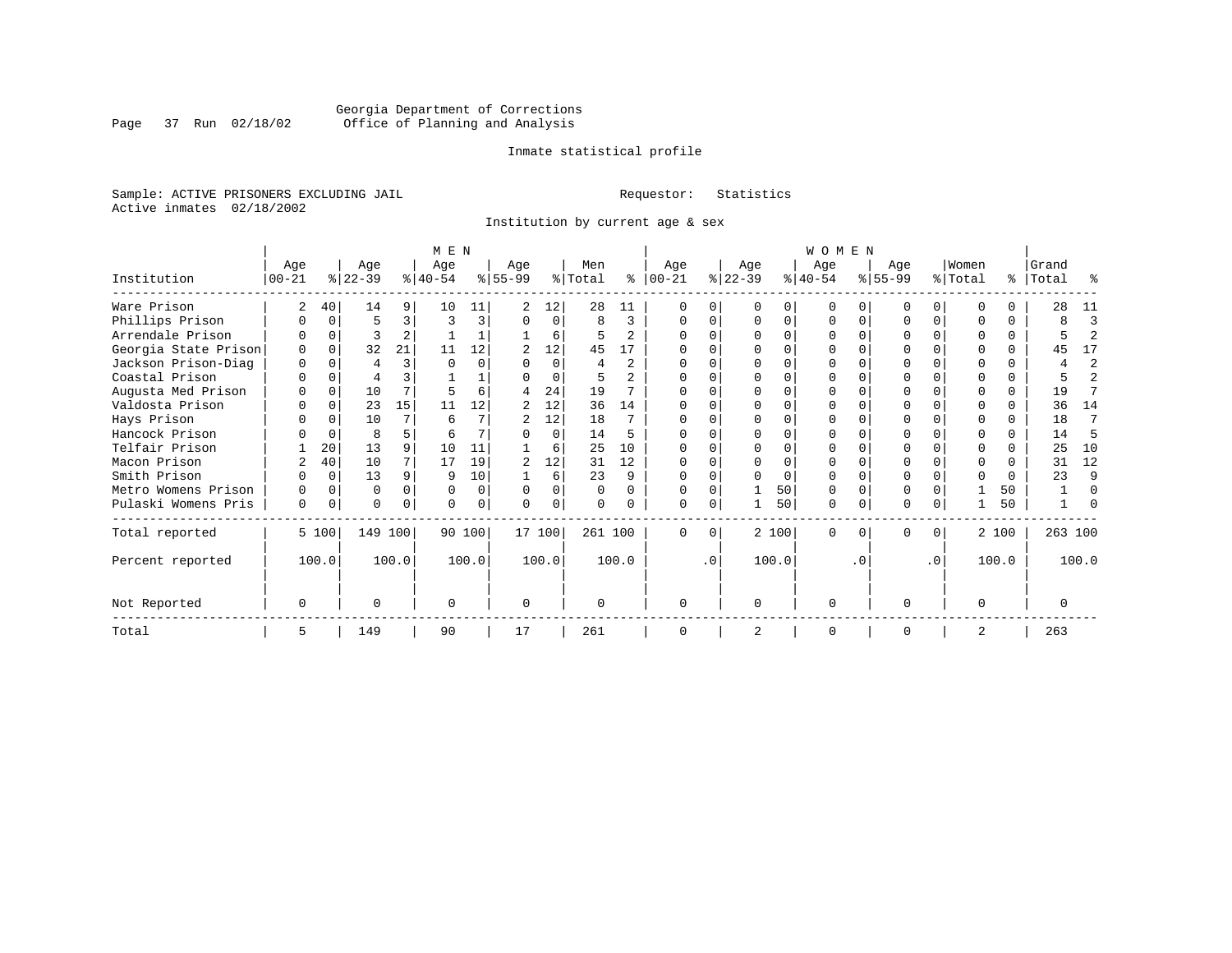#### Georgia Department of Corrections Page 38 Run 02/18/02 Office of Planning and Analysis

#### Inmate statistical profile

Sample: ACTIVE PRISONERS EXCLUDING JAIL **Requestor:** Statistics Active inmates 02/18/2002

Misdemeanors And Felonies by current age & sex

| Crime Type            | Age<br>$00 - 21$ | Age<br>$8 22-39$                                                 | M E N<br>Age<br>$8 40-54$ | Age<br>$8155 - 99$              | Men<br>ွေ<br>% Total                           | Age<br>$00 - 21$ | Age<br>$ 22 - 39 $                                      | <b>WOMEN</b><br>Aqe<br>$8 40-54$ | Age<br>$8155 - 99$                       | Women<br>% Total                                                            | Grand<br>%   Total<br>း ေ |
|-----------------------|------------------|------------------------------------------------------------------|---------------------------|---------------------------------|------------------------------------------------|------------------|---------------------------------------------------------|----------------------------------|------------------------------------------|-----------------------------------------------------------------------------|---------------------------|
|                       |                  |                                                                  |                           |                                 |                                                |                  |                                                         |                                  |                                          |                                                                             |                           |
| MISDEMEANOR<br>FELONY | 5 100<br>0       | 149<br>100 <sup>1</sup><br>$\overline{0}$<br>0<br>0 <sup>1</sup> | 100<br>90<br>0<br>0       | 17 100<br> 0 <br>$\overline{0}$ | 261<br>100<br>$\overline{0}$<br>$\overline{0}$ | 0<br>$\mathbf 0$ | 2 100<br>0<br>$\overline{0}$<br>$\circ$<br>$\mathbf{0}$ | $\mathbf 0$<br>$\mathbf{0}$      | $\mathbf{0}$<br>0<br>0 <sup>1</sup><br>0 | 2 100<br>$\overline{0}$<br>$\overline{0}$<br>$\mathbf{0}$<br>$\overline{0}$ | 263 100<br>$0\qquad 0$    |
| Total reported        | 5 100            | 149<br>100                                                       | 90 100                    | 17 100                          | 261 100                                        | 0                | 2 100<br>0                                              | 0                                | 0<br>0                                   | 2 100<br>$\overline{0}$                                                     | 263 100                   |
| Percent reported      | 100.0            | 100.0                                                            | 100.0                     | 100.0                           | 100.0                                          | .0 <sup>1</sup>  | 100.0                                                   |                                  | . 0                                      | 100.0<br>.0 <sup>1</sup>                                                    | 100.0                     |
| <b>NOT REPORTED</b>   | $\mathbf 0$      | 0                                                                | $\Omega$                  | $\mathbf 0$                     | $\mathbf 0$                                    | $\mathbf 0$      | 0                                                       | $\mathbf 0$                      | $\Omega$                                 | $\Omega$                                                                    | $\mathbf 0$               |
| Total                 | 5                | 149                                                              | 90                        | 17                              | 261                                            | $\Omega$         | 2                                                       | $\mathbf 0$                      | $\Omega$                                 | 2                                                                           | 263                       |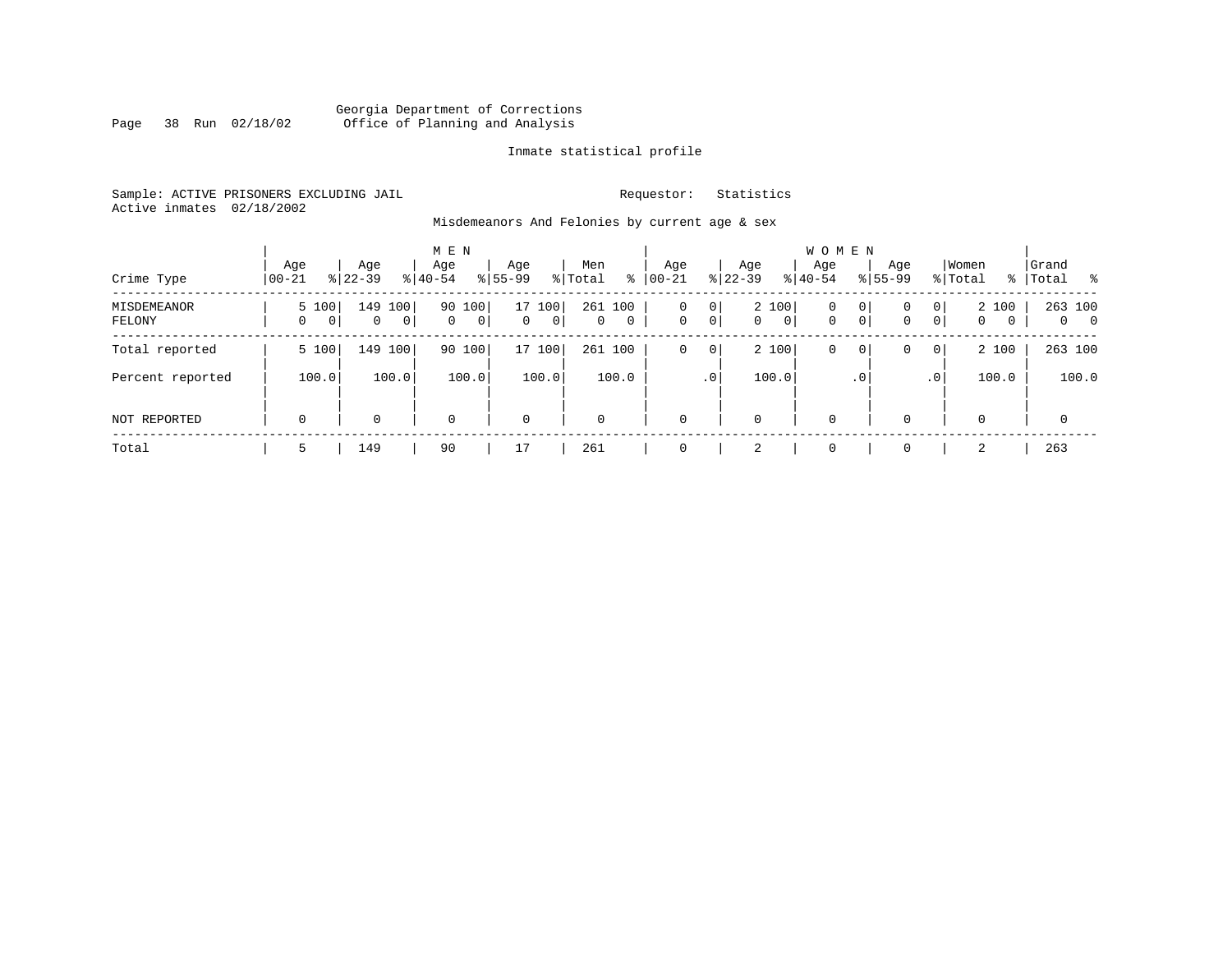### Georgia Department of Corrections<br>Page 39 Run 02/18/02 Office of Planning and Analysis Page 39 Run 02/18/02 Office of Planning and Analysis

#### Inmate statistical profile

Sample: ACTIVE PRISONERS EXCLUDING JAIL **Requestor:** Statistics Active inmates 02/18/2002

Crimes By Group by current age & sex

|                      |                   |          |                    |          | M E N           |          |                  |             |                |          |                 |          |                    |          | W O M E N        |           |                  |              |                  |          |                |              |
|----------------------|-------------------|----------|--------------------|----------|-----------------|----------|------------------|-------------|----------------|----------|-----------------|----------|--------------------|----------|------------------|-----------|------------------|--------------|------------------|----------|----------------|--------------|
| Crimes By Group      | Age<br>$ 00 - 21$ |          | Age<br>$8$   22-39 |          | Age<br>$ 40-54$ |          | Age<br>$8 55-99$ |             | Men<br>% Total | ႜ        | Age<br>$ 00-21$ |          | Age<br>$8$   22-39 |          | Age<br>$8 40-54$ |           | Age<br>$8 55-99$ |              | Women<br>% Total | ⊱        | Grand<br>Total |              |
| HOMICIDE             | 5                 | 100      | 103                | 69       | 38              | 42       | 10               | 59          | 156            | 60       | 0               | 0        |                    | 2 100    | 0                | 0         | 0                | $\circ$      |                  | 2 100    | 158            | 60           |
| ABORTION             | N                 | 0        | $\mathbf 0$        | 0        | 0               | 0        | $\mathbf 0$      | $\mathbf 0$ | $\mathsf 0$    | 0        | $\Omega$        | 0        | $\Omega$           | 0        | 0                | 0         | $\mathbf 0$      | 0            | 0                | 0        | 0              | $\mathbf 0$  |
| BODILY INJRY&REL OFF | U                 | 0        | 11                 | 7        | 16              | 18       | 2                | 12          | 29             | 11       | 0               | 0        | 0                  | 0        | 0                | 0         | $\Omega$         | 0            | 0                | 0        | 29             | 11           |
| ARSON & REL OFF      |                   | 0        | $\Omega$           | $\Omega$ | $\Omega$        | 0        | U                | $\mathbf 0$ | $\Omega$       | $\Omega$ | C               | $\Omega$ |                    | $\Omega$ | 0                | O         |                  | $\Omega$     | $\Omega$         | $\Omega$ | U              | $\Omega$     |
| DAMAGE OF PROPERTY   |                   | O        | $\Omega$           | 0        | O               | $\Omega$ | O                | $\Omega$    | 0              | U        | 0               | $\Omega$ | <sup>0</sup>       | $\Omega$ | 0                | O         | U                | 0            | U                | 0        | U              | $\Omega$     |
| BURGLARY & REL OFF   |                   | 0        | $\Omega$           | $\Omega$ | 1               | 1        |                  | 0           | 1              | 0        | C               | $\Omega$ |                    | $\Omega$ | 0                | 0         | O                | $\Omega$     | 0                | $\Omega$ |                | <sup>0</sup> |
| FORGERY & REL OFF    |                   | 0        | $\Omega$           | $\Omega$ | $\Omega$        | $\Omega$ |                  | $\mathbf 0$ | $\Omega$       | O        |                 | $\Omega$ |                    | $\Omega$ | 0                | 0         | $\Omega$         | $\Omega$     | $\Omega$         | $\Omega$ | U              | $\Omega$     |
| THEFT                |                   | 0        | $\Omega$           | $\Omega$ | U               | $\Omega$ | U                | 0           | $\Omega$       | $\Omega$ | C               | 0        |                    | $\Omega$ | O                | O         | ∩                | 0            | U                | 0        | U              | $\Omega$     |
| ROBBERY              |                   | 0        | 17                 | 11       | 18              | 20       | 4                | 24          | 39             | 15       | C               | 0        |                    | $\Omega$ | 0                | O         | U                | 0            | U                | 0        | 39             | 15           |
| SEXUAL OFFENSES      |                   | 0        | 12                 | 8        | 15              | 17       |                  | 6           | 28             | 11       | C               | 0        |                    | $\Omega$ | O                | O         | U                | <sup>0</sup> | U                | 0        | 28             | 11           |
| OBSCENITY CRIMES     |                   | O        | $\Omega$           | $\Omega$ | $\Omega$        | 0        | O                | 0           | 0              | $\Omega$ | 0               | 0        | ∩                  | $\Omega$ | 0                | O         | ∩                | 0            | U                | 0        | U              | $\Omega$     |
| TREASON & REL OFF    |                   | 0        | $\Omega$           | 0        | 0               | 0        | U                | 0           | 0              | $\Omega$ | C               | 0        |                    | 0        | 0                | 0         |                  | 0            | 0                | 0        | U              | <sup>0</sup> |
| CRIMES INVOLVNG GOVT |                   | $\Omega$ | $\Omega$           | $\Omega$ | $\Omega$        | 0        | O                | 0           | 0              | O        | C               | 0        |                    | $\Omega$ | 0                | O         |                  | $\Omega$     | 0                | 0        | በ              | $\Omega$     |
| FALSIFICATIONS       |                   | O        | $\Omega$           | $\Omega$ | 0               | 0        | O                | 0           | 0              | $\Omega$ | C               | 0        |                    | $\Omega$ | 0                | O         | $\Omega$         | $\Omega$     | 0                | 0        | U              | $\Omega$     |
| OBSTRUCT LAW ENFORCE |                   | 0        |                    | $\Omega$ | $\Omega$        | 0        | U                | $\mathbf 0$ | 0              | 0        | C               | 0        |                    | $\Omega$ | 0                | U         |                  | $\Omega$     | 0                | 0        |                | <sup>0</sup> |
| DISORDERLY CONDUCT   |                   | O        | O                  | $\Omega$ | $\Omega$        | $\Omega$ | O                | $\Omega$    | 0              | U        | C               | $\Omega$ |                    | $\Omega$ | 0                | O         | O                | $\Omega$     | U                | 0        |                | ∩            |
| GAMBLING & REL OFF   |                   | O        | O                  | $\Omega$ | O               | $\Omega$ | O                | $\Omega$    | 0              | $\Omega$ | O               | $\Omega$ | <sup>0</sup>       | $\Omega$ | O                | O         | O                | $\Omega$     | U                | 0        |                | ∩            |
| CRUELTY TO CHILDREN  |                   | O        | O                  | $\Omega$ | O               | 0        |                  | $\mathbf 0$ | 0              | U        | C               | 0        |                    | $\Omega$ | U                | O         | O                | $\Omega$     | U                | O        |                | Ω            |
| CRIMES WITH GUNS     |                   | O        | O                  | 0        | U               | 0        |                  | $\mathbf 0$ | U              | O        | C               | $\Omega$ |                    | $\Omega$ | O                | O         | O                | 0            | U                | $\Omega$ |                | $\Omega$     |
| INVASION PRIVACY     |                   | O        | n                  | 0        | U               | 0        | U                | 0           | 0              | U        | O               | 0        | O                  | $\Omega$ | 0                | O         | n                | 0            | ∩                | 0        |                | ∩            |
| RACKETEERING         |                   | O        |                    | O        | O               | 0        | U                | 0           | 0              | U        | C               | 0        |                    | $\Omega$ | 0                | O         |                  | 0            | O                | 0        |                | ſ            |
| DRUG ABUSE OFFENSES  |                   | $\Omega$ |                    | 3        | 2               | 2        | $\Omega$         | $\mathbf 0$ |                | 3        | O               | $\Omega$ |                    | $\Omega$ | $\Omega$         | $\Omega$  | O                | $\Omega$     | $\Omega$         | 0        |                | κ            |
| DRUG TRAFFICKING     |                   | O        |                    | 1        | $\Omega$        | 0        | $\Omega$         | 0           | $\mathbf{1}$   | 0        | C               | 0        | <sup>0</sup>       | $\Omega$ | 0                | O         | O                | $\Omega$     | 0                | 0        |                | $\Omega$     |
| AUTO CRIMES          |                   | 0        | $\Omega$           | 0        | $\Omega$        | 0        | 0                | 0           | 0              | 0        | C               | 0        |                    | 0        | 0                | 0         | 0                | 0            | 0                | 0        | በ              | O            |
| REVENUE & CONTRABAND | N                 | 0        | $\Omega$           | 0        | $\Omega$        | 0        | $\Omega$         | 0           | 0              | $\Omega$ | O               | 0        |                    | $\Omega$ | 0                | 0         | $\Omega$         | 0            | $\Omega$         | 0        | በ              | $\Omega$     |
| CRIMES OF OTH STATES | N                 | 0        | O                  | $\Omega$ | 0               | 0        | $\Omega$         | 0           | 0              | 0        | 0               | 0        | 0                  | $\Omega$ | 0                | O         | $\Omega$         | $\Omega$     | U                | 0        | U              | 0            |
| MISC. FELONIES       | 0                 | 0        | $\Omega$           | $\Omega$ | 0               | 0        | 0                | $\mathbf 0$ | 0              | 0        | 0               | 0        |                    | $\Omega$ | $\Omega$         | 0         | $\Omega$         | $\Omega$     | $\Omega$         | 0        |                | ſ            |
| MISDEMEANORS         | 0                 | 0        | $\Omega$           | 0        | O               | 0        | O                | 0           | 0              | U        | $\Omega$        | 0        | O                  | 0        | 0                | 0         | $\Omega$         | 0            | U                | 0        | ი              |              |
| Total reported       |                   | 5 100    | 149 100            |          |                 | 90 100   |                  | 17 100      | 261 100        |          | 0               | 0        |                    | 2 100    | $\mathbf 0$      | 0         | 0                | 0            |                  | 2 100    | 263 100        |              |
| Percent reported     |                   | 100.0    |                    | 100.0    |                 | 100.0    |                  | 100.0       |                | 100.0    |                 | . 0      |                    | 100.0    |                  | $\cdot$ 0 |                  | $\cdot$ 0    |                  | 100.0    |                | 100.0        |
| NOT REPORTED         | 0                 |          | $\mathbf 0$        |          | 0               |          | $\mathbf 0$      |             | 0              |          | 0               |          | 0                  |          | 0                |           | $\Omega$         |              | $\Omega$         |          | 0              |              |
| Total                | 5                 |          | 149                |          | 90              |          | 17               |             | 261            |          | 0               |          | 2                  |          | 0                |           | $\mathbf 0$      |              | 2                |          | 263            |              |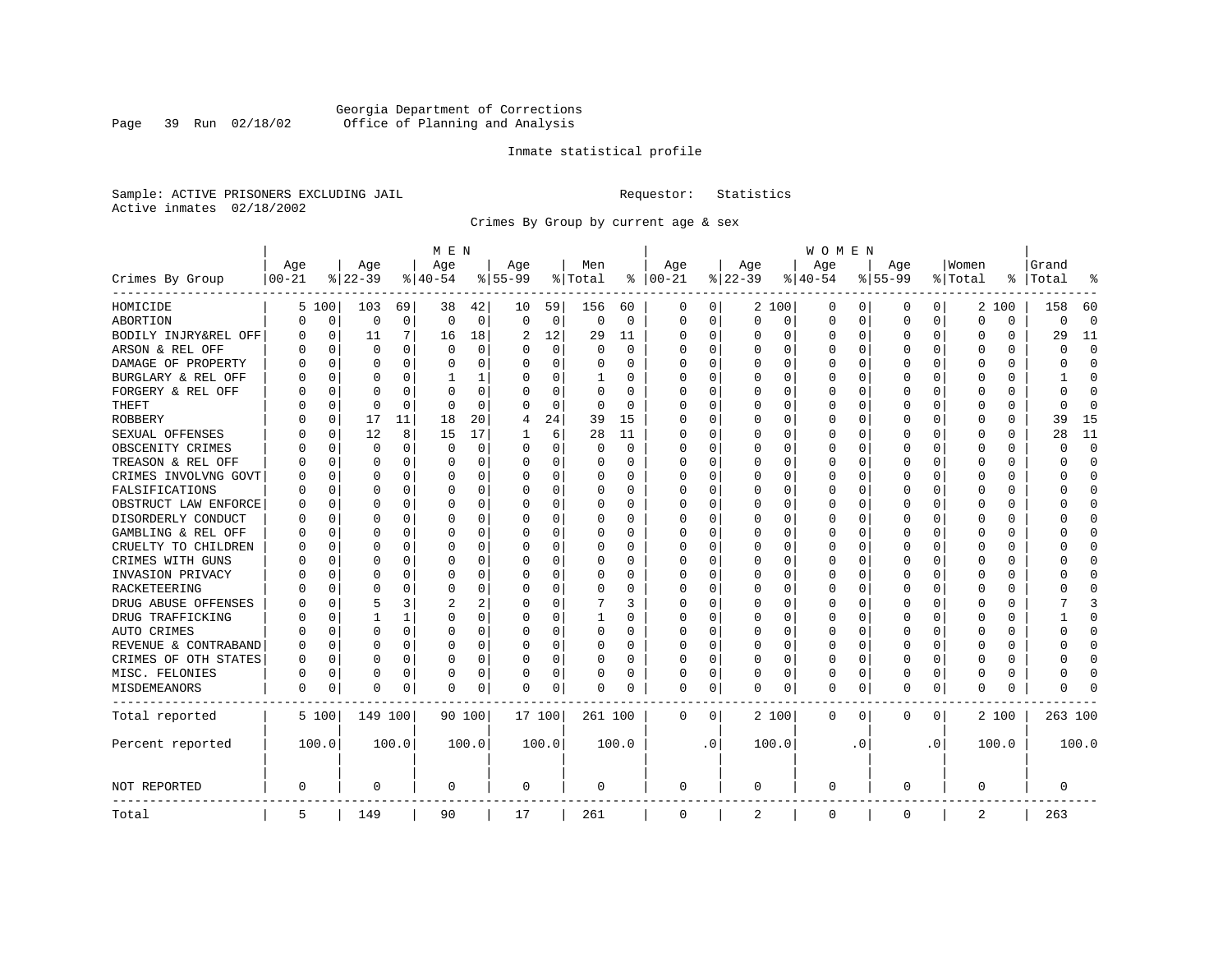Georgia Department of Corrections Page 40 Run 02/18/02 Office of Planning and Analysis

# Inmate statistical profile

| Sample: ACTIVE PRISONERS EXCLUDING JAIL<br>Active inmates<br>02/18/2002 |          |                   |                                |                              | Requestor:     |              | Statistics  |              |                |                                           |              |                         |                                     |              |          |           |                          |           |                |
|-------------------------------------------------------------------------|----------|-------------------|--------------------------------|------------------------------|----------------|--------------|-------------|--------------|----------------|-------------------------------------------|--------------|-------------------------|-------------------------------------|--------------|----------|-----------|--------------------------|-----------|----------------|
|                                                                         |          |                   |                                |                              |                |              |             |              |                | Most Serious Offense by current age & sex |              |                         |                                     |              |          |           |                          |           |                |
|                                                                         | Age      | Age               |                                | M E N<br>Age                 |                | Age          |             | Men          |                | Age                                       |              | Age                     | WOMEN<br>Age                        |              | Age      |           | Women                    | Grand     |                |
| Most Serious Offense 00-21                                              |          | $8 22-39$         |                                | $ 40-54 \t  55-99 \t  Total$ |                |              |             |              |                | $8   00-21$                               |              | $ 22-39 $               | $\frac{8}{40-54}$ $\frac{8}{55-99}$ |              |          |           | % Total                  | %   Total | ႜ              |
| Misdemeanors                                                            |          |                   |                                |                              |                |              |             |              |                |                                           |              |                         |                                     |              |          |           |                          |           |                |
| FELONIES                                                                |          |                   |                                |                              |                |              |             |              |                |                                           |              |                         |                                     |              |          |           |                          |           |                |
| <b>MURDER</b>                                                           | 5 100    | 103               | 69                             | 38                           | 42             | 10           | 59          | 156          | 60             | 0                                         | 0            | 2 100                   | 0                                   | 0            | 0        | 0         | 2 100                    | 158       | 60             |
| KIDNAPPING                                                              |          | $\mathbf 0$<br>11 | 7                              | 16                           | 18             | 2            | 12          | 29           | 11             | $\mathbf 0$                               | $\mathsf{O}$ | $\Omega$<br>$\mathbf 0$ | 0                                   | $\mathbf{0}$ | 0        | $\Omega$  | $\Omega$<br><sup>0</sup> | 29        | 11             |
| <b>BURGLARY</b>                                                         |          | $\mathbf{0}$      | $\Omega$<br>$\Omega$           | -1                           | $\mathbf 1$    | $\Omega$     | $\mathbf 0$ | 1            | 0              | $\mathbf 0$                               | $\mathbf 0$  | $\Omega$<br>$\Omega$    | 0                                   | $\Omega$     | $\Omega$ | $\Omega$  | $\Omega$<br>$\Omega$     | 1         | $\Omega$       |
| ARMED ROBBERY                                                           |          | $\mathbf 0$<br>17 | 11                             | 18                           | 20             | 4            | 24          | 39           | 15             | $\mathbf 0$                               | $\Omega$     | $\Omega$<br>$\Omega$    | 0                                   | $\Omega$     | 0        | $\Omega$  | $\Omega$<br>$\Omega$     | 39        | 15             |
| <b>RAPE</b>                                                             |          | $\Omega$          | 5 <br>8                        | 14                           | 16             | $\mathbf{1}$ | 6           | 23           | 9              | $\Omega$                                  | $\Omega$     | $\Omega$<br>$\Omega$    | $\Omega$                            | $\Omega$     | $\Omega$ | $\Omega$  | $\Omega$<br>$\Omega$     | 23        | 9              |
| AGGRAV CHILD MOLESTA                                                    | $\Omega$ | $\Omega$          | 3 <br>4                        | 1                            | $\mathbf{1}$   | $\Omega$     | $\Omega$    | 5            | $\overline{2}$ | $\Omega$                                  | $\Omega$     | $\Omega$<br>$\Omega$    | $\Omega$                            | $\Omega$     | $\Omega$ | $\Omega$  | $\Omega$<br>$\Omega$     | 5         | $\mathfrak{D}$ |
| VIOL GA CNTRL SBST A                                                    | 0        | $\Omega$          | $\mathbf{1}$<br>1              | $\Omega$                     | $\Omega$       | $\Omega$     | $\Omega$    | $\mathbf{1}$ | $\Omega$       | $\Omega$                                  | $\Omega$     | $\Omega$<br>$\Omega$    | $\Omega$                            | $\cap$       | $\Omega$ | $\Omega$  | $\cap$<br>$\Omega$       |           | $\cap$         |
| S/D COCAINE                                                             | $\Omega$ | $\Omega$          | $\mathbf{z}$<br>2 <sup>1</sup> | $\Omega$                     | $\Omega$       | $\Omega$     | $\Omega$    | 3            | $\mathbf{1}$   | $\Omega$                                  | $\Omega$     | $\Omega$<br>$\Omega$    | $\Omega$                            | $\Omega$     | $\Omega$ | $\Omega$  | $\cap$<br>$\Omega$       | 3         |                |
| POSS OF COCAINE                                                         | $\Omega$ | $\Omega$          | $\mathbf{1}$<br>1              | 2                            | $\overline{a}$ | $\Omega$     | $\Omega$    | 3            | $\mathbf{1}$   | $\Omega$                                  | $\Omega$     | $\Omega$<br>$\Omega$    | $\Omega$                            | $\Omega$     | $\Omega$ | $\Omega$  | $\Omega$<br>$\Omega$     |           |                |
| ATT/CONSPRCY COMMT C                                                    | $\Omega$ | $\Omega$          | $\mathbf{1}$<br>1              | $\Omega$                     | $\Omega$       | $\Omega$     | $\Omega$    |              | $\Omega$       | $\Omega$                                  | $\Omega$     | $\Omega$<br>$\Omega$    | $\Omega$                            | $\Omega$     | $\Omega$ | $\Omega$  | $\Omega$<br>$\Omega$     |           | $\cap$         |
| NONPYMT AGR NVL STOR                                                    | $\Omega$ | 0                 | 2 <sup>1</sup><br>3            |                              | 1              | $\Omega$     | $\Omega$    | 4            | $\overline{2}$ | $\Omega$                                  | $\mathbf 0$  | $\Omega$<br>$\cap$      | $\Omega$                            | $\Omega$     | $\Omega$ | $\Omega$  | $\Omega$                 |           |                |
| CRMNL SOLICITATION                                                      | 5 100    | 146               | 98                             | 89                           | 99             | 17 100       |             | 257          | 98             | $\Omega$                                  | 0            | 2 100                   | 0                                   | 0            | $\Omega$ | 0         | 2 100                    | 259       | - 98           |
| Total reported                                                          | 10 100   |                   | 298 100                        | 180 100                      |                | 34 100       |             | 522 100      |                | $\Omega$                                  | $\Omega$     | 4 100                   | $\Omega$                            | $\Omega$     | $\Omega$ | $\Omega$  | 4 100                    |           | 526 100        |
| Percent reported                                                        | 100.0    |                   | 100.0                          |                              | 100.0          |              | 100.0       |              | 100.0          |                                           | $\cdot$ 0    | 100.0                   |                                     | $\cdot$ 0    |          | $\cdot$ 0 | 100.0                    |           | 100.0          |
| <b>NOT REPORTED</b>                                                     | $\Omega$ |                   | 0                              | $\Omega$                     |                | $\Omega$     |             | $\Omega$     |                | $\Omega$                                  |              | U                       | $\Omega$                            |              | ∩        |           | <sup>0</sup>             | $\Omega$  |                |
| Total                                                                   | 5        | 149               |                                | 90                           |                | 17           |             | 261          |                | 0                                         |              | 2                       | 0                                   |              | 0        |           | 2                        | 263       |                |